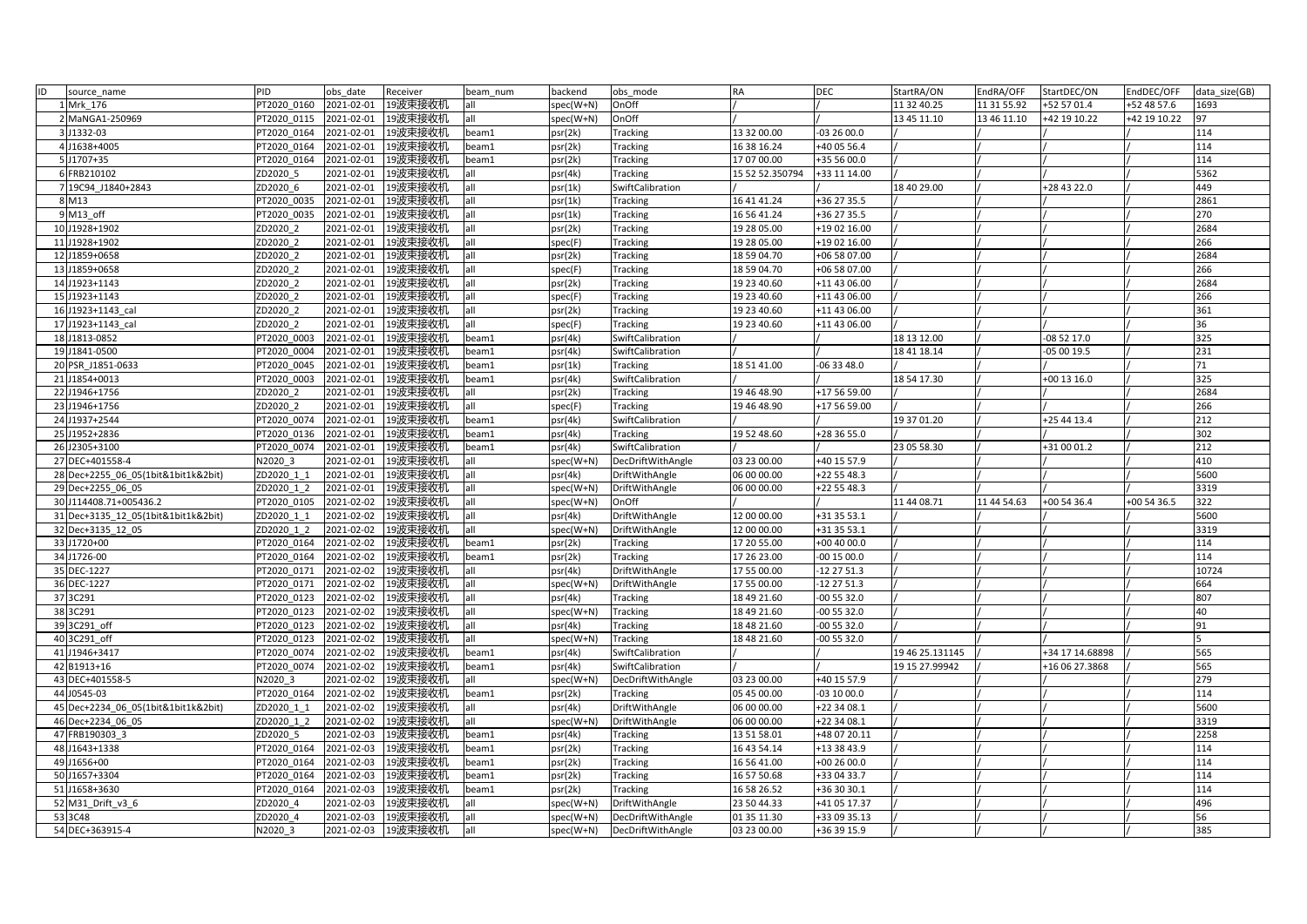| ID | source name                         | PID         | obs date   | Receiver            | beam num | backend   | obs mode            | <b>RA</b>                | <b>DEC</b>     | StartRA/ON  | EndRA/OFF   | StartDEC/ON  | EndDEC/OFF   | data size(GB) |
|----|-------------------------------------|-------------|------------|---------------------|----------|-----------|---------------------|--------------------------|----------------|-------------|-------------|--------------|--------------|---------------|
|    | 55 Dec+2212 06 05(1bit&1bit1k&2bit) | ZD2020 1 1  | 2021-02-03 | 19波束接收机             | all      | psr(4k)   | DriftWithAngle      | 06 00 00.00              | +22 12 27.9    |             |             |              |              | 5600          |
|    | 56 Dec+2212 06 05                   | ZD2020 1 2  | 2021-02-03 | 19波束接收机             |          | spec(W+N) | DriftWithAngle      | 06 00 00.00              | +22 12 27.9    |             |             |              |              | 3319          |
|    | 57 J1715+46                         | PT2020 0164 | 2021-02-04 | 19波束接收机             | beam1    | psr(2k)   | Tracking            | 17 15 48.00              | +46 03 00.0    |             |             |              |              | 114           |
|    | 58 J1741+3855                       | PT2020 0164 | 2021-02-04 | 19波束接收机             | beam1    | psr(2k)   | <b>Tracking</b>     | 17 41 12.34              | +38 55 09.9    |             |             |              |              | 114           |
|    | 59 J1740+27                         | PT2020 0164 | 2021-02-04 | 19波束接收机             | beam1    | psr(2k)   | <b>Tracking</b>     | 17 40 30.00              | +27 13 00.0    |             |             |              |              | 114           |
|    | 60 J1749+16                         | PT2020 0164 | 2021-02-04 | 19波束接收机             | beam1    | psr(2k)   | <b>Tracking</b>     | 17 49 29.00              | +16 24 00.0    |             |             |              |              | 114           |
|    | 61 J1846-0258                       | PT2020 0176 | 2021-02-04 | 19波束接收机             | beam1    | psr(4k)   | <b>Tracking</b>     | 18 46 24.90              | $-025830.1$    |             |             |              |              | 283           |
|    | 62 SGRJ1935+2154                    | ZD2020 5    | 2021-02-04 | 19波束接收机             | beam1    | psr(4k)   | Tracking            | 19 34 55.5978            | +21 53 47.7864 |             |             |              |              | 1129          |
|    | 63 J1859+0433                       | PT2020 0071 | 2021-02-04 | 19波束接收机             | all      | psr(1k)   | Tracking            | 18 59 42.50              | +04 33 56.0    |             |             |              |              | 717           |
|    | 64 J1859+0433 OFF                   | PT2020 0071 | 2021-02-04 | 19波束接收机             | all      | psr(1k)   | <b>Tracking</b>     | 18 59 42.50              | +04 43 56.0    |             |             |              |              | 91            |
|    | 65 J1930+1403                       | PT2020 0136 | 2021-02-04 | 19波束接收机             | beam1    | psr(4k)   | Tracking            | 19 30 15.60              | +14 03 32.0    |             |             |              |              | 302           |
|    | 66 19C18 J2032+0700                 | ZD2020 6    | 2021-02-04 | 19波束接收机             | all      | psr(1k)   | SwiftCalibration    |                          |                | 20 32 26.00 |             | +07 00 00.0  |              | 449           |
|    | 67 19C19 J2112+0740                 | ZD2020 6    | 2021-02-04 | 19波束接收机             | all      | psr(1k)   | SwiftCalibration    |                          |                | 21 12 07.00 |             | +07 40 00.0  |              | 449           |
|    | 68 19C26_J2205+6014                 | ZD2020 6    | 2021-02-04 | 19波束接收机             | all      | psr(1k)   | SwiftCalibration    |                          |                | 22 05 29.00 |             | +60 14 43.0  |              | 449           |
|    | 69 C21 J2111+2132                   | ZD2020 6    | 2021-02-04 | 19波束接收机             | all      | psr(1k)   | SwiftCalibration    |                          |                | 21 11 45.00 |             | $+213241.0$  |              | 449           |
|    | 70 C68 J2108+4107                   | ZD2020 6    | 2021-02-04 | 19波束接收机             | all      | psr(1k)   | SwiftCalibration    |                          |                | 21 08 49.00 |             | +41 07 00.0  |              | 449           |
|    | 71 19C83 J2159+0202                 | ZD2020 6    | 2021-02-04 | 19波束接收机             | all      | psr(1k)   | SwiftCalibration    |                          |                | 21 59 44.00 |             | +02 02 06.0  |              | 449           |
|    | 72 19C56 J2230-0336                 | ZD2020 6    | 2021-02-04 | 19波束接收机             | all      | psr(1k)   | SwiftCalibration    |                          |                | 22 30 01.00 |             | -03 36 00.0  |              | 449           |
|    | 73 M31_Drift_v3_7                   | ZD2020 4    | 2021-02-04 | 19波束接收机             | all      | spec(W+N) | DriftWithAngle      | 23 50 44.33              | +40 43 37.11   |             |             |              |              | 496           |
|    | 74 3C48                             | ZD2020 4    | 2021-02-04 | 19波束接收机             | all      | spec(W+N) | DecDriftWithAngle   | $\overline{01}$ 35 11.30 | +33 09 35.13   |             |             |              |              | 56            |
|    | 75 C43 J0209+4332                   | ZD2020 6    | 2021-02-04 | 19波束接收机             | all      | psr(1k)   | SwiftCalibration    |                          |                | 02 09 50.00 |             | +43 32 25.0  |              | 449           |
|    | 76 C40 J0210+4238                   | ZD2020 6    | 2021-02-04 | 19波束接收机             | all      | psr(1k)   | SwiftCalibration    |                          |                | 02 10 51.00 |             | +42 38 40.0  |              | 449           |
|    | 77 C47 J0427+4723                   | ZD2020 6    | 2021-02-04 | 19波束接收机             | all      | psr(1k)   | SwiftCalibration    |                          |                | 04 27 46.00 |             | +47 23 09.0  |              | 449           |
|    | 78 19 03 10518 + 2421               | ZD2020 6    | 2021-02-04 | 19波束接收机             | all      | psr(1k)   | SwiftCalibration    |                          |                | 05 18 11.00 |             | +24 31 23.0  |              | 806           |
|    | 79 C44 J0540+4537                   | ZD2020 6    | 2021-02-04 | 19波束接收机             | all      | psr(1k)   | SwiftCalibration    |                          |                | 05 40 02.00 |             | +45 37 02.0  |              | 449           |
|    | 80 C28 J0552+4111                   | ZD2020 6    | 2021-02-04 | 19波束接收机             | all      | psr(1k)   | SwiftCalibration    |                          |                | 05 52 55.00 |             | +41 11 04.0  |              | 449           |
|    | 81 DEC+361735-4                     | N2020 3     | 2021-02-04 | 19波束接收机             | all      | spec(W+N) | DecDriftWithAngle   | 03 23 00.00              | +36 17 35.7    |             |             |              |              | 270           |
|    | 82 Dec+2150_06_05(1bit&1bit1k&2bit) | ZD2020 1 1  | 2021-02-04 | 19波束接收机             | all      | psr(4k)   | DriftWithAngle      | 06 00 00.00              | $+215047.7$    |             |             |              |              | 5600          |
|    | 83 Dec+2150 06 05                   | ZD2020 1 2  | 2021-02-04 | 19波束接收机             | all      | spec(W+N) | DriftWithAngle      | 06 00 00.00              | +21 50 47.7    |             |             |              |              | 3319          |
|    | 84 J1956+07                         | PT2020 0164 | 2021-02-05 | 19波束接收机             | beam1    | psr(2k)   | Tracking            | 19 56 35.00              | +07 16 00.0    |             |             |              |              | 114           |
|    | 85 C17 J2301+4809                   | ZD2020 6    | 2021-02-05 | 19波束接收机             | all      | psr(1k)   | SwiftCalibration    |                          |                | 23 01 42.00 |             | +48 09 25.0  |              | 449           |
|    | 86 M31 Drift v3 8                   | ZD2020 4    | 2021-02-05 | 19波束接收机             | all      | spec(W+N) | DriftWithAngle      | 23 50 44.33              | +40 21 56.86   |             |             |              |              | 496           |
|    | 87 3C48                             | ZD2020 4    | 2021-02-05 | 19波束接收机             | all      | spec(W+N) | DecDriftWithAngle   | 01 35 11.30              | +33 09 35.13   |             |             |              |              | 56            |
|    | 88 DEC+315733-3                     | N2020 3     | 2021-02-05 | 19波束接收机             | all      | spec(W+N) | )ecDriftWithAngle   | 11 23 00.00              | +31 57 33.3    |             |             |              |              | 133           |
|    | 89 J0631+1036                       | PT2020 0176 | 2021-02-05 | 19波束接收机             | beam1    | psr(4k)   | Tracking            | 06 31 27.50              | +10 37 02.5    |             |             |              |              | 283           |
|    | 90 DEC+384917-5                     | N2020 3     | 2021-02-06 | 19波束接收机             |          | spec(W+N) | DecDriftWithAngle   | 03 23 00.00              | +38 49 17.1    |             |             |              |              | 127           |
|    | 91 C39 J1020+4056                   | ZD2020 6    | 2021-02-06 | 19波束接收机             | all      | psr(1k)   | SwiftCalibration    |                          |                | 10 20 59.00 |             | +40 56 01.0  |              | 449           |
|    | 92 C55 J1243+3946                   | ZD2020 6    | 2021-02-06 | 19波束接收机             | all      | psr(1k)   | SwiftCalibration    |                          |                | 12 43 20.00 |             | +39 46 00.0  |              | 2950          |
|    | 93 19C23 J1142+3253                 | ZD2020 6    | 2021-02-06 | 19波束接收机             | all      | psr(1k)   | SwiftCalibration    |                          |                | 11 42 06 00 |             | +32 53 02.0  |              | 449           |
|    | 94 19CM5 J1518+0204                 | ZD2020 6    | 2021-02-06 | 19波束接收机             | all      | psr(1k)   | SwiftCalibration    |                          |                | 15 18 33.22 |             | +02 04 51.7  |              | 449           |
|    | 95 19C80 J1604-0257                 | ZD2020 6    | 2021-02-06 | 19波束接收机             | all      | psr(1k)   | SwiftCalibration    |                          |                | 16 04 27.00 |             | $-025709.0$  |              | 449           |
|    | 96 J1736+05                         | PT2020 0164 | 2021-02-06 | 19波束接收机             | beam1    | psr(2k)   | <b>Tracking</b>     | 17 36 54.00              | +05 48 00.0    |             |             |              |              | 114           |
|    | 97 J1738+04                         | PT2020 0164 | 2021-02-06 | 19波束接收机             | beam1    | psr(2k)   | Tracking            | 17 38 25.00              | +04 20 00.0    |             |             |              |              | 114           |
|    | 98 M31 OTF 1                        | ZD2020 4    | 2021-02-06 | 19波束接收机             | all      | spec(W+N) | <b>MultiBeamOTF</b> | 00 42 44.33              | +41 16 07.50   | 00 32 00.00 | 00 38 00.00 | +38 30 00.00 | +39 30 00.00 | 141           |
|    | 99 M31 OTF 2                        | ZD2020 4    | 2021-02-06 | 19波束接收机             | all      | spec(W+N) | MultiBeamOTF        | 00 42 44.33              | +41 16 07.50   | 00 32 00.00 | 00 38 00.00 | +38 30 00.00 | +39 30 00.00 | 170           |
|    | 100 3C48 OTF                        | ZD2020 4    | 2021-02-06 | 19波束接收机             | all      | spec(W+N) | MultiBeamOTF        | 01 37 41.30              | +33 09 35.08   | 01 36 11.30 | 01 39 11.30 | +32 59 38.56 | +33 19 31.60 | 233           |
|    | 101 DEC+485602-7                    | N2020 3     | 2021-02-06 | 19波束接收机             | all      | spec(W+N) | DecDriftWithAngle   | 03 23 00.00              | +48 56 02.7    |             |             |              |              | 273           |
|    | 102 DEC+384917-6                    | N2020 3     | 2021-02-06 | 19波束接收机             | all      | spec(W+N) | ecDriftWithAngle    | 03 23 00.00              | +38 49 17.1    |             |             |              |              | 863           |
|    | 103 19C84 J1239+0326                | ZD2020 6    | 2021-02-07 | 19波束接收机             | all      | psr(1k)   | SwiftCalibration    |                          |                | 12 39 42.00 |             | +03 26 14.0  |              | 449           |
|    | 104 C53 J1618+3952                  | ZD2020 6    | 2021-02-07 | 19波束接收机             | all      | psr(1k)   | SwiftCalibration    |                          |                | 16 18 50.00 |             | +39 52 21.0  |              | 449           |
|    | 105 19C86 J1617+1123                | ZD2020 6    | 2021-02-07 | 19波束接收机             | all      | psr(1k)   | SwiftCalibration    |                          |                | 16 17 58.00 |             | $+112342.0$  |              | 449           |
|    | 106 19C67 J1631+1252                | ZD2020 6    | 2021-02-07 | 19波束接收机             | all      | psr(1k)   | SwiftCalibration    |                          |                | 16 31 49.00 |             | +12 52 20.0  |              | 449           |
|    | 107 C42 J1637+0027                  | ZD2020 6    | 2021-02-07 | 19波束接收机             | all      | psr(1k)   | SwiftCalibration    |                          |                | 16 37 04.00 |             | +00 27 10.0  |              | 449           |
|    | 108 J1745+1252                      | PT2020 0164 |            | 2021-02-07  19波束接收机 | beam1    | psr(2k)   | <b>Tracking</b>     | 17 45 44.19              | +12 52 38.3    |             |             |              |              | 114           |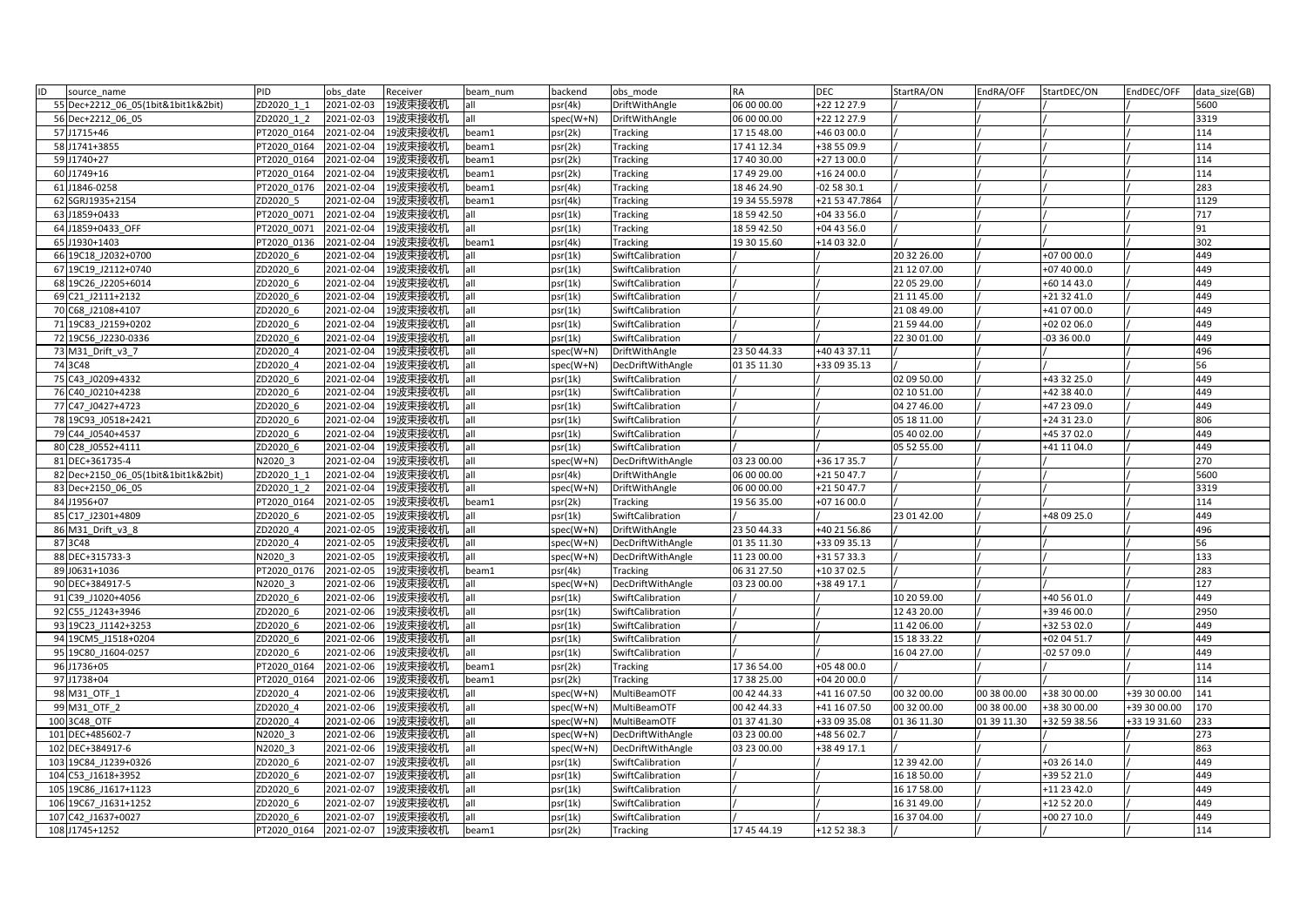| ID | source name          | PID         | obs date   | Receiver             | beam num | backend   | obs mode          | <b>RA</b>   | <b>DEC</b>   | StartRA/ON      | EndRA/OFF   | StartDEC/ON     | EndDEC/OFF  | data size(GB) |
|----|----------------------|-------------|------------|----------------------|----------|-----------|-------------------|-------------|--------------|-----------------|-------------|-----------------|-------------|---------------|
|    | 109 J1743+05         | PT2020 0164 | 2021-02-07 | 19波束接收机              | beam1    | osr(2k)   | Tracking          | 17 43 16.00 | +05 29 00.0  |                 |             |                 |             | 114           |
|    | 110 J1814+22         | PT2020 0164 | 2021-02-07 | 19波束接收机              | beam1    | osr(2k)   | Tracking          | 18 14 36.00 | +22 23 00.0  |                 |             |                 |             | 114           |
|    | 111 J1809+17         | PT2020 0164 | 2021-02-07 | 19波束接收机              | beam1    | osr(2k)   | <b>Tracking</b>   | 18 09 06.00 | +17 04 00.0  |                 |             |                 |             | 114           |
|    | 112 source 17        | PT2020 0141 | 2021-02-07 | 19波束接收机              | all      | osr(4k)   | SnapShot          | 18 42 36.89 | +07 12 36.0  |                 |             |                 |             | 4837          |
|    | 113 J1855+0140       | PT2020 0071 | 2021-02-07 | 19波束接收机              | all      | psr(1k)   | Tracking          | 18 55 14.30 | +01 40 09.0  |                 |             |                 |             | 806           |
|    | 114 J1852+0051       | PT2020 0155 | 2021-02-07 | 19波束接收机              | all      | psr(2k)   | TrackingWithAngle | 18 51 39.90 | +00 51 14.0  |                 |             |                 |             | 10724         |
|    | 115 NGC6946 2        | PT2020 0027 | 2021-02-07 | 19波束接收机              | all      | spec(W+N) | OnOff             |             |              | 20 31 47.30     | 20 29 54.80 | +60 21 14.8     | +59 54 31.8 | 242           |
|    | 116 J1917+1258       | PT2020 0136 | 2021-02-07 | 19波束接收机              | beam1    | osr(4k)   | Tracking          | 19 17 21.90 | +12 58 59.0  |                 |             |                 |             | 302           |
|    | 117 J2017+2808       | PT2020 0071 | 2021-02-07 | 19波束接收机              | all      | psr(1k)   | SwiftCalibration  |             |              | 20 17 20.20     |             | +28 18 59.0     |             | 806           |
|    | 118 C23 J2236+4928   | ZD2020 6    | 2021-02-07 | 19波束接收机              | all      | psr(1k)   | SwiftCalibration  |             |              | 22 36 40.00     |             | +49 28 52.0     |             | 449           |
|    | 119 C38 J2238+4038   | ZD2020 6    | 2021-02-07 | 19波束接收机              | all      | psr(1k)   | SwiftCalibration  |             |              | 22 38 35.00     |             | +40 38 24.0     |             | 449           |
|    | 120 M31 Drift v3 4   | ZD2020 4    | 2021-02-07 | 19波束接收机              | all      | spec(W+N) | DriftWithAngle    | 23 50 44.33 | +41 48 37.88 |                 |             |                 |             | 496           |
|    | 121 3C48             | ZD2020 4    | 2021-02-07 | 19波束接收机              | all      | spec(W+N) | DecDriftWithAngle | 01 35 11.30 | +33 09 35.13 |                 |             |                 |             | 56            |
|    | 122 DEC+321913-4     | N2020 3     | 2021-02-07 | 19波束接收机              | all      | spec(W+N) | DecDriftWithAngle | 11 23 00.00 | +32 19 13.5  |                 |             |                 |             | 1766          |
|    | 123 J1750+07         | PT2020 0164 | 2021-02-08 | 19波束接收机              | beam1    | osr(2k)   | Tracking          | 17 50 40.00 | +07 33 00.0  |                 |             |                 |             | 114           |
|    | 124 G38.22+3.56_cal  | ZD2020 2    | 2021-02-08 | 9波束接收机               | all      | osr(2k)   | Tracking          | 18 48 22.10 | +06 19 23.34 |                 |             |                 |             | 361           |
|    | 125 G38.22+3.56 cal  | ZD2020 2    | 2021-02-08 | 19波束接收机              | all      | spec(F)   | Tracking          | 18 48 22.10 | +06 19 23.34 |                 |             |                 |             | 32            |
|    | 126 G38.22+3.56      | ZD2020 2    | 2021-02-08 | 19波束接收机              | all      | psr(2k)   | SnapShot          | 18 48 22.10 | +06 19 23.34 |                 |             |                 |             | 3756          |
|    | 127 G38.22+3.56      | ZD2020 2    | 2021-02-08 | 19波束接收机              | all      | spec(F)   | SnapShot          | 18 48 22.10 | +06 19 23.34 |                 |             |                 |             | 372           |
|    | 128 G41.20+3.64      | ZD2020 2    | 2021-02-08 | 19波束接收机              | all      | psr(2k)   | SnapShot          | 18 53 30.22 | +09 01 01.50 |                 |             |                 |             | 3756          |
|    | 129 G41.20+3.64      | ZD2020 2    | 2021-02-08 | 19波束接收机              | all      | spec(F)   | SnapShot          | 18 53 30.22 | +09 01 01.50 |                 |             |                 |             | 372           |
|    | 130 G46.04+3.73      | ZD2020 2    | 2021-02-08 | 19波束接收机              | all      | psr(2k)   | SnapShot          | 19 02 07.65 | +13 21 48.78 |                 |             |                 |             | 3756          |
|    | 131 G46.04+3.73      | ZD2020 2    | 2021-02-08 | 19波束接收机              | all      | spec(F)   | SnapShot          | 19 02 07.65 | +13 21 48.78 |                 |             |                 |             | 372           |
|    | 132 G54.46+2.54 cal  | ZD2020 2    | 2021-02-08 | 19波束接收机              | all      | psr(2k)   | Tracking          | 19 22 43.75 | +20 16 16.05 |                 |             |                 |             | 361           |
|    | 133 G54.46+2.54 cal  | ZD2020 2    | 2021-02-08 | 19波束接收机              | all      | spec(F)   | Tracking          | 19 22 43.75 | +20 16 16.05 |                 |             |                 |             | 36            |
|    | 134 G54.46+2.54      | ZD2020 2    | 2021-02-08 | 19波束接收机              | all      | psr(2k)   | SnapShot          | 19 22 43.75 | +20 16 16.05 |                 |             |                 |             | 3756          |
|    | 135 G54.46+2.54      | ZD2020 2    | 2021-02-08 | 19波束接收机              | all      | spec(F)   | SnapShot          | 19 22 43.75 | +20 16 16.05 |                 |             |                 |             | 372           |
|    | 136 G54.12+2.80      | ZD2020 2    | 2021-02-08 | 19波束接收机              | all      | psr(2k)   | SnapShot          | 19 21 05.32 | +20 05 17.98 |                 |             |                 |             | 3756          |
|    | 137 G54.12+2.80      | ZD2020 2    | 2021-02-08 | 19波束接收机              | all      | spec(F)   | SnapShot          | 19 21 05.32 | +20 05 17.98 |                 |             |                 |             | 372           |
|    | 138 G61.45+1.95      | ZD2020 2    | 2021-02-08 | 19波束接收机              | all      | osr(2k)   | SnapShot          | 19 39 36.53 | +26 07 03.99 |                 |             |                 |             | 3756          |
|    | 139 G61.45+1.95      | ZD2020 2    | 2021-02-08 | 19波束接收机              | all      | spec(F)   | SnapShot          | 19 39 36.53 | +26 07 03.99 |                 |             |                 |             | 372           |
|    | 140 G61.45+1.95_cal  | ZD2020 2    | 2021-02-08 | 19波束接收机              | all      | osr(2k)   | <b>Tracking</b>   | 19 39 36.53 | +26 07 03.99 |                 |             |                 |             | 361           |
|    | 141 G61.45+1.95 cal  | ZD2020 2    | 2021-02-08 | 19波束接收机              | all      | spec(F)   | Tracking          | 19 39 36.53 | +26 07 03.99 |                 |             |                 |             | 36            |
|    | 142 J1946+3417       | PT2020 0074 | 2021-02-08 | 19波束接收机              | beam1    | psr(4k)   | SwiftCalibration  |             |              | 19 46 25.131145 |             | +34 17 14.68898 |             | 565           |
|    | 143 J1927+1856       | PT2020 0071 | 2021-02-08 | 19波束接收机              | all      | psr(1k)   | SwiftCalibration  |             |              | 19 27 01.30     |             | +18 56 52.0     |             | 806           |
|    | 144 19C90 J2150+3427 | ZD2020 6    | 2021-02-08 | 19波束接收机              | all      | psr(1k)   | SwiftCalibration  |             |              | 21 50 32.00     |             | +34 27 55.0     |             | 449           |
|    | 145 19C20 J2307-0558 | ZD2020 6    | 2021-02-08 | 19波束接收机              | all      | osr(1k)   | SwiftCalibration  |             |              | 23 07 24.00     |             | 05 58 30.0      |             | 449           |
|    | 146 M31 Drift v3 9   | ZD2020 4    | 2021-02-08 | 19波束接收机              | all      | spec(W+N) | DriftWithAngle    | 23 50 44.33 | +40 00 16.60 |                 |             |                 |             | 496           |
|    | 147 3C48             | ZD2020 4    | 2021-02-08 | 19波束接收机              | all      | spec(W+N) | DecDriftWithAngle | 01 35 11.30 | +33 09 35.13 |                 |             |                 |             | 56            |
|    | 148 DEC+363915-3     | N2020 3     | 2021-02-08 | 19波束接收机              | all      | spec(W+N) | DecDriftWithAngle | 03 23 00.00 | +36 39 15.9  |                 |             |                 |             | 1109          |
|    | 149 DEC+395418-4     | N2020 3     | 2021-02-09 | !9波束接收机              | all      | spec(W+N) | DecDriftWithAngle | 03 23 00.00 | +39 54 17.7  |                 |             |                 |             | 598           |
|    | 150 J1903+0839       | PT2020 0136 | 2021-02-09 | 19波束接收机              | beam1    | psr(4k)   | Tracking          | 19 03 52.30 | +08 39 20.0  |                 |             |                 |             | 2295          |
|    | 151 J1850-0026       | PT2020 0176 | 2021-02-09 | 19波束接收机              | beam1    | osr(4k)   | Tracking          | 18 50 14.70 | 00 26 11.6   |                 |             |                 |             | 283           |
|    | 152 0409-A           | PT2020 0126 | 2021-02-09 | 19波束接收机              | all      | osr(4k)   | DriftWithAngle    | 19 35 00.00 | -04 09 26.7  |                 |             |                 |             | 10724         |
|    | 153 0409-A           | PT2020_0126 | 2021-02-09 | 19波束接收机              | all      | spec(W+N) | DriftWithAngle    | 19 35 00.00 | $-040926.7$  |                 |             |                 |             | 664           |
|    | 154 J1910+0517       | PT2020 0004 | 2021-02-09 | 19波束接收机              | beam1    | osr(4k)   | SwiftCalibration  |             |              | 19 10 37.91     |             | +05 17 56.1     |             | 231           |
|    | 155 DEC+485602-8     | N2020 3     | 2021-02-09 | 19波束接收机              | all      | spec(W+N) | DecDriftWithAngle | 03 23 00.00 | +48 56 02.7  |                 |             |                 |             | 509           |
|    | 156 J0614+2229       | PT2020 0056 | 2021-02-09 | 19波束接收机              | beam1    | psr(4k)   | SwiftCalibration  |             |              | 06 14 17 0058   |             | +22 29 56.848   |             | 565           |
|    | 157 J0826+2637       | PT2020 0056 | 2021-02-09 | 19波束接收机              | beam1    | osr(4k)   | SwiftCalibration  |             |              | 08 26 51.5068   |             | +26 37 21.297   |             | 565           |
|    | 158 DEC+485602-9     | N2020 3     | 2021-02-09 | 19波束接收机              | all      | spec(W+N) | DecDriftWithAngle | 03 23 00.00 | +48 56 02.7  |                 |             |                 |             | 1029          |
|    | 159 J1717+03         | PT2020 0164 | 2021-02-10 | 19波束接收机              | beam1    | psr(2k)   | Tracking          | 17 17 56.00 | +03 11 00.0  |                 |             |                 |             | 76            |
|    | 160 J1832+27         | PT2020 0164 | 2021-02-10 | 19波束接收机              | beam1    | osr(2k)   | Tracking          | 18 32 10.00 | +27 58 00.0  |                 |             |                 |             | 114           |
|    | 161 J1805+06         | PT2020 0164 | 2021-02-10 | 19波束接收机              | beam1    | osr(2k)   | Tracking          | 18 05 55.00 | +06 14 00.0  |                 |             |                 |             | 114           |
|    | 162 J1903+0839       | PT2020 0136 |            | 2021-02-10   19波束接收机 | beam1    | psr(4k)   | <b>Tracking</b>   | 19 03 52.30 | +08 39 20.0  |                 |             |                 |             | 2295          |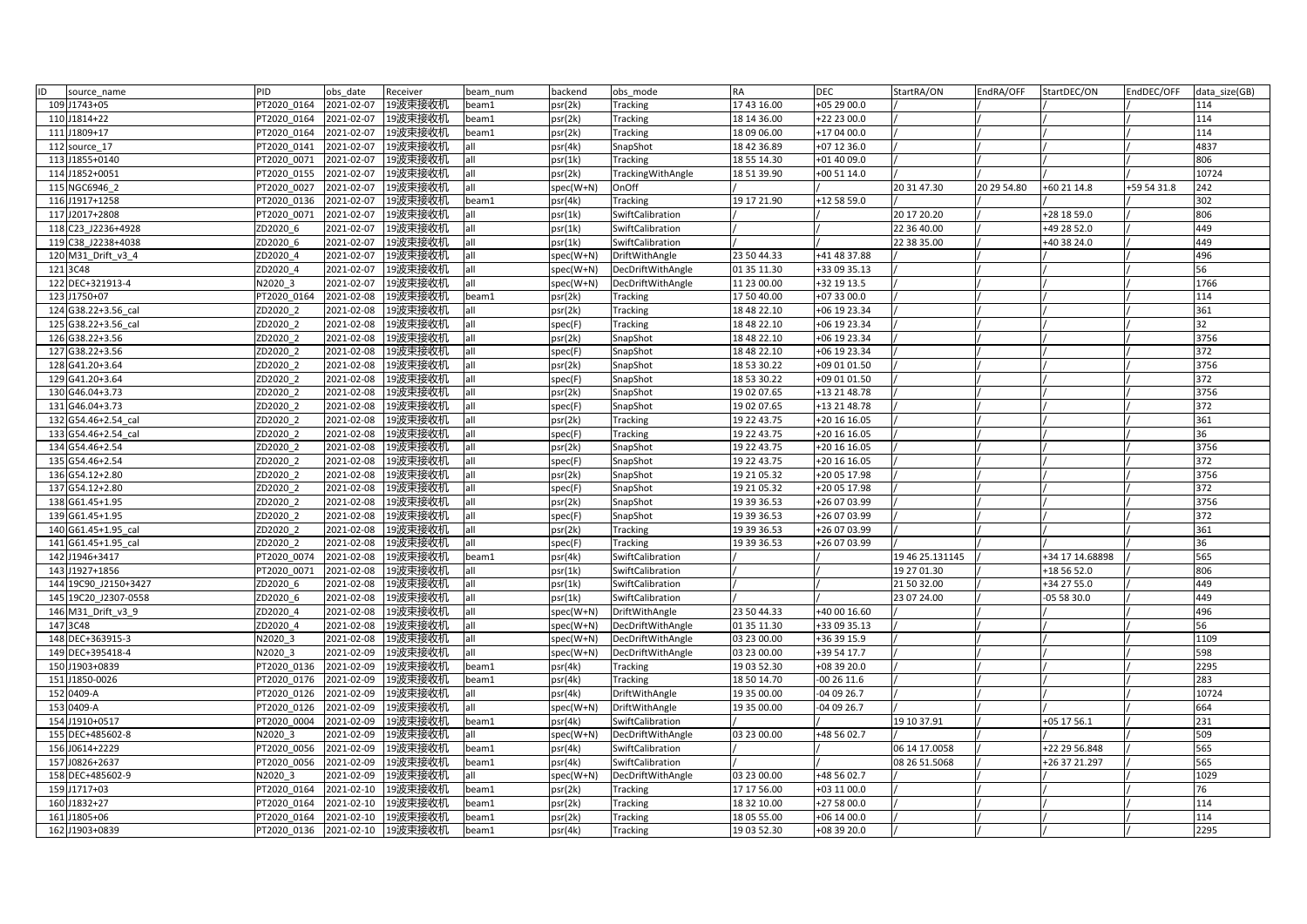| ID<br>source_name         | PID         | obs date   | Receiver           | beam num | backend     | obs_mode          | RA          | <b>DEC</b>   | StartRA/ON  | EndRA/OFF   | StartDEC/ON    | EndDEC/OFF   | data size(GB) |
|---------------------------|-------------|------------|--------------------|----------|-------------|-------------------|-------------|--------------|-------------|-------------|----------------|--------------|---------------|
| 163 M31 Drift v3 1        | ZD2020 4    | 2021-02-10 | 19波束接收机            | all      | spec(W+N)   | DriftWithAngle    | 23 50 44.33 | +42 53 38.64 |             |             |                |              | 496           |
| 164 3C48                  | ZD2020 4    | 2021-02-10 | 19波束接收机            | all      | spec(W+N)   | DecDriftWithAngle | 01 35 11.30 | +33 09 35.13 |             |             |                |              | 56            |
| 165 DEC+395418-6          | N2020 3     | 2021-02-10 | 19波束接收机            | all      | spec(W+N)   | DecDriftWithAngle | 03 23 00.00 | +39 54 17.7  |             |             |                |              | 133           |
| 166 DEC+395418-5          | N2020 3     | 2021-02-10 | 19波束接收机            | all      | spec(W+N)   | DecDriftWithAngle | 03 23 00.00 | +39 54 17.7  |             |             |                |              | 1262          |
| 167 19C13 J1720-0533      | ZD2020 6    | 2021-02-11 | 19波束接收机            | all      | psr(1k)     | SwiftCalibration  |             |              | 17 20 55.89 |             | $-053340.0$    |              | 806           |
| 168 19C94 J1840+2843      | ZD2020 6    | 2021-02-11 | 19波束接收机            | all      | psr(1k)     | SwiftCalibration  |             |              | 18 40 29.00 |             | +28 43 22.0    |              | 449           |
| 169 19C101-p1             | ZD2020 6    | 2021-02-11 | 19波束接收机            | all      | psr(1k)     | OnOff             |             |              | 16 02 15.00 | 16 02 27.07 | $-06$ 11 29.00 | -06 11 29.00 | 761           |
| 170 19C101-p2             | ZD2020 6    | 2021-02-11 | 19波束接收机            | all      | psr(1k)     | OnOff             |             |              | 16 02 08.96 | 16 02 21.03 | -06 08 53.00   | 06 08 53.00  | 761           |
| 171 19C61 J1854-0037      | ZD2020_6    | 2021-02-11 | 19波束接收机            | all      | psr(1k)     | SwiftCalibration  |             |              | 18 54 37.00 |             | -00 37 10.0    |              | 449           |
| 172 J1832-0836            | PT2020 0041 | 2021-02-11 | 19波束接收机            | beam1    | psr(4k)     | Tracking          | 18 32 27.50 | -08 36 55.0  |             |             |                |              | 95            |
| 173 G45.46+1.86_cal       | ZD2020 2    | 2021-02-11 | 19波束接收机            | all      | psr(2k)     | <b>Tracking</b>   | 19 07 49.63 | +11 59 25.36 |             |             |                |              | 361           |
| 174 G45.46+1.86 cal       | ZD2020 2    | 2021-02-11 | 19波束接收机            | all      | spec(F)     | <b>Tracking</b>   | 19 07 49.63 | +11 59 25.36 |             |             |                |              | 36            |
| 175 G45.46+1.86           | ZD2020 2    | 2021-02-11 | 19波束接收机            | all      | psr(2k)     | SnapShot          | 19 07 49.63 | +11 59 25.36 |             |             |                |              | 3756          |
| 176 G45.46+1.86           | ZD2020 2    | 2021-02-11 | 19波束接收机            | all      | spec(F)     | SnapShot          | 19 07 49.63 | +11 59 25.36 |             |             |                |              | 372           |
| 177 G35.72+1.27           | ZD2020 2    | 2021-02-11 | 19波束接收机            | all      | psr(2k)     | SnapShot          | 18 52 00.15 | +03 03 48.61 |             |             |                |              | 3756          |
| 178 G35.72+1.27           | ZD2020 2    | 2021-02-11 | 19波束接收机            | all      | spec(F)     | SnapShot          | 18 52 00.15 | +03 03 48.61 |             |             |                |              | 372           |
| 179 G32.54-0.51           | ZD2020 2    | 2021-02-11 | 19波束接收机            | all      | psr(2k)     | SnapShot          | 18 52 32.37 | -00 34 38.66 |             |             |                |              | 3756          |
| 180 G32.54-0.51           | ZD2020 2    | 2021-02-11 | 19波束接收机            | all      | spec(F)     | SnapShot          | 18 52 32.37 | -00 34 38.66 |             |             |                |              | 372           |
| 181 G39.73+0.59 cal       | ZD2020 2    | 2021-02-11 | 19波束接收机            | all      | psr(2k)     | <b>Tracking</b>   | 19 01 46.22 | +06 19 22.05 |             |             |                |              | 361           |
| 182 G39.73+0.59 cal       | ZD2020 2    | 2021-02-11 | 19波束接收机            | all      | spec(F)     | <b>Tracking</b>   | 19 01 46.22 | +06 19 22.05 |             |             |                |              | 36            |
| 183 G39.73+0.59           | ZD2020 2    | 2021-02-11 | 19波束接收机            | all      | psr(2k)     | SnapShot          | 19 01 46.22 | +06 19 22.05 |             |             |                |              | 3756          |
| 184 G39.73+0.59           | ZD2020 2    | 2021-02-11 | 19波束接收机            | all      | spec(F)     | SnapShot          | 19 01 46.22 | +06 19 22.05 |             |             |                |              | 372           |
| 185 G48.05+1.78           | ZD2020 2    | 2021-02-11 | 19波束接收机            | all      | psr(2k)     | SnapShot          | 19 13 02.61 | +14 15 02.58 |             |             |                |              | 3756          |
| 186 G48.05+1.78           | ZD2020_2    | 2021-02-11 | 19波束接收机            | all      | spec(F)     | SnapShot          | 19 13 02.61 | +14 15 02.58 |             |             |                |              | 372           |
| 187 G53.58+1.36           | ZD2020 2    | 2021-02-11 | 19波束接收机            | all      | psr(2k)     | SnapShot          | 19 25 24.28 | +18 56 07.23 |             |             |                |              | 3756          |
| 188 G53.58+1.36           | ZD2020 2    | 2021-02-11 | 19波束接收机            | all      | spec(F)     | SnapShot          | 19 25 24.28 | +18 56 07.23 |             |             |                |              | 372           |
| 189 G53.58+1.36 cal       | ZD2020_2    | 2021-02-11 | 19波束接收机            | all      | psr(2k)     | <b>Tracking</b>   | 19 25 24.28 | +18 56 07.23 |             |             |                |              | 361           |
| 190 G53.58+1.36 cal       | ZD2020 2    | 2021-02-11 | 19波束接收机            | all      | spec(F)     | Tracking          | 19 25 24.28 | +18 56 07.23 |             |             |                |              | 36            |
| 191 J1859+0430            | PT2020 0071 | 2021-02-11 | 19波束接收机            | all      | psr(1k)     | SwiftCalibration  |             |              | 18 59 10.40 |             | $+043036.0$    |              | 806           |
| 192 J1900+30              | PT2020 0164 | 2021-02-11 | 19波束接收机            | beam1    | psr(2k)     | <b>Tracking</b>   | 19 00 18.00 | +30 53 00.0  |             |             |                |              | 114           |
| 193 J1945+07              | PT2020 0164 | 2021-02-11 | 19波束接收机            | beam1    | psr(2k)     | <b>Tracking</b>   | 19 45 55.00 | +07 17 00.0  |             |             |                |              | 114           |
| 194 J2157+4017            | PT2020 0074 | 2021-02-11 | 19波束接收机            | beam1    | psr(4k)     | SwiftCalibration  |             |              | 21 57 01.80 |             | +40 17 45.9    |              | 212           |
| 195 DEC+405918-2          | N2020 3     | 2021-02-11 | 19波束接收机            | all      | spec(W+N)   | DecDriftWithAngle | 03 23 00.00 | +40 59 18.3  |             |             |                |              | 133           |
| 196 M31_Drift_v3_16       | ZD2020 4    | 2021-02-11 | 19波束接收机            | all      | spec(W+N)   | DriftWithAngle    | 23 50 44.33 | +37 28 34.82 |             |             |                |              | 496           |
| 197 3C48                  | ZD2020 4    | 2021-02-11 | 19波束接收机            | all      | spec(W+N)   | DecDriftWithAngle | 01 35 11.30 | +33 09 35.13 |             |             |                |              | 56            |
| 198 B18-5                 | PT2020 0083 | 2021-02-11 | 19波束接收机            | all      | spec(W+N)   | <b>Tracking</b>   | 04 28 38.90 | +26 51 36.2  |             |             |                |              | 222           |
| 199 L1521F                | PT2020 0083 | 2021-02-11 | 19波束接收机            | all      | spec(W+N)   | Tracking          | 04 32 46.50 | +24 24 51.9  |             |             |                |              | 222           |
| 200 TMC-1C                | PT2020 0083 | 2021-02-11 | 19波束接收机            | all      | spec(W+N)   | <b>Tracking</b>   | 04 41 35.00 | +25 38 53.0  |             |             |                |              | 222           |
| 201 NGC 2024              | PT2020 0083 | 2021-02-11 | 19波束接收机            | all      | spec(W+N)   | <b>Tracking</b>   | 05 41 43.00 | -1 54 22.0   |             |             |                |              | 222           |
| 202 DEC+384917-7          | N2020 3     | 2021-02-11 | 19波束接收机            | all      | $spec(W+N)$ | DecDriftWithAngle | 03 23 00.00 | +38 49 17.1  |             |             |                |              | 545           |
| 203 1RXS J154439.4-112820 | PT2020 0034 | 2021-02-12 | 19波束接收机            | all      | psr(4k)     | <b>Tracking</b>   | 15 44 39.38 | -11 28 04.3  |             |             |                |              | 10727         |
| 204 J1802+03              | PT2020 0164 | 2021-02-12 | 19波束接收机            | beam1    | psr(2k)     | <b>Tracking</b>   | 18 02 44.00 | +03 38 00.0  |             |             |                |              | 114           |
| 205 J1807+04              | PT2020 0164 | 2021-02-12 | 19波束接收机            | beam1    | psr(2k)     | Tracking          | 18 07 25.00 | +04 05 00.0  |             |             |                |              | 114           |
| 206 J1841-0500            | PT2020 0004 | 2021-02-12 | 19波束接收机            | beam1    | psr(4k)     | SwiftCalibration  |             |              | 18 41 18 14 |             | $-050019.5$    |              | 231           |
| 207 J1932+1059            | PT2020 0074 | 2021-02-12 | 19波束接收机            | beam1    | psr(4k)     | SwiftCalibration  |             |              | 19 32 14.00 |             | +10 59 33.3    |              | 212           |
| 208 J1916+3224            | PT2020 0164 | 2021-02-12 | 19波束接收机            | beam1    | psr(2k)     | Tracking          | 19 16 03.47 | +32 24 39.7  |             |             |                |              | 114           |
| 209 DEC+481242-3          | N2020 3     | 2021-02-12 | 19波束接收机            | all      | spec(W+N)   | DecDriftWithAngle | 03 23 00.00 | +48 12 42.3  |             |             |                |              | 173           |
| 210 M31 Drift v3 20       | ZD2020 4    | 2021-02-12 | 19波束接收机            | all      | spec(W+N)   | DriftWithAngle    | 23 50 44.33 | +36 01 53.80 |             |             |                |              | 496           |
| 211 3C48                  | ZD2020 4    | 2021-02-12 | 19波束接收机            | all      | spec(W+N)   | DecDriftWithAngle | 01 35 11.30 | +33 09 35.13 |             |             |                |              | 56            |
| 212 B18 5                 | PT2020 0083 | 2021-02-12 | 19波束接收机            | all      | spec(W+N)   | Tracking          | 04 28 38.90 | +26 51 36.2  |             |             |                |              | 222           |
| 213 L1521F                | PT2020 0083 | 2021-02-12 | 19波束接收机            | all      | spec(W+N)   | Tracking          | 04 32 46.50 | +24 24 51.9  |             |             |                |              | 222           |
| 214 TMC-1C 1              | PT2020 0083 | 2021-02-12 | 19波束接收机            | all      | spec(W+N)   | Tracking          | 04 41 35.00 | +25 38 53.0  |             |             |                |              | 222           |
| 215 NGC2024               | PT2020 0083 | 2021-02-12 | 19波束接收机            | all      | $spec(W+N)$ | <b>Tracking</b>   | 05 41 43.00 | $-015422.0$  |             |             |                |              | 222           |
| 216 TMC-1C 2              | PT2020 0064 |            | 2021-02-12 19波束接收机 | all      | spec(W+N)   | <b>Tracking</b>   | 04 41 35.00 | +25 38 53.0  |             |             |                |              | 222           |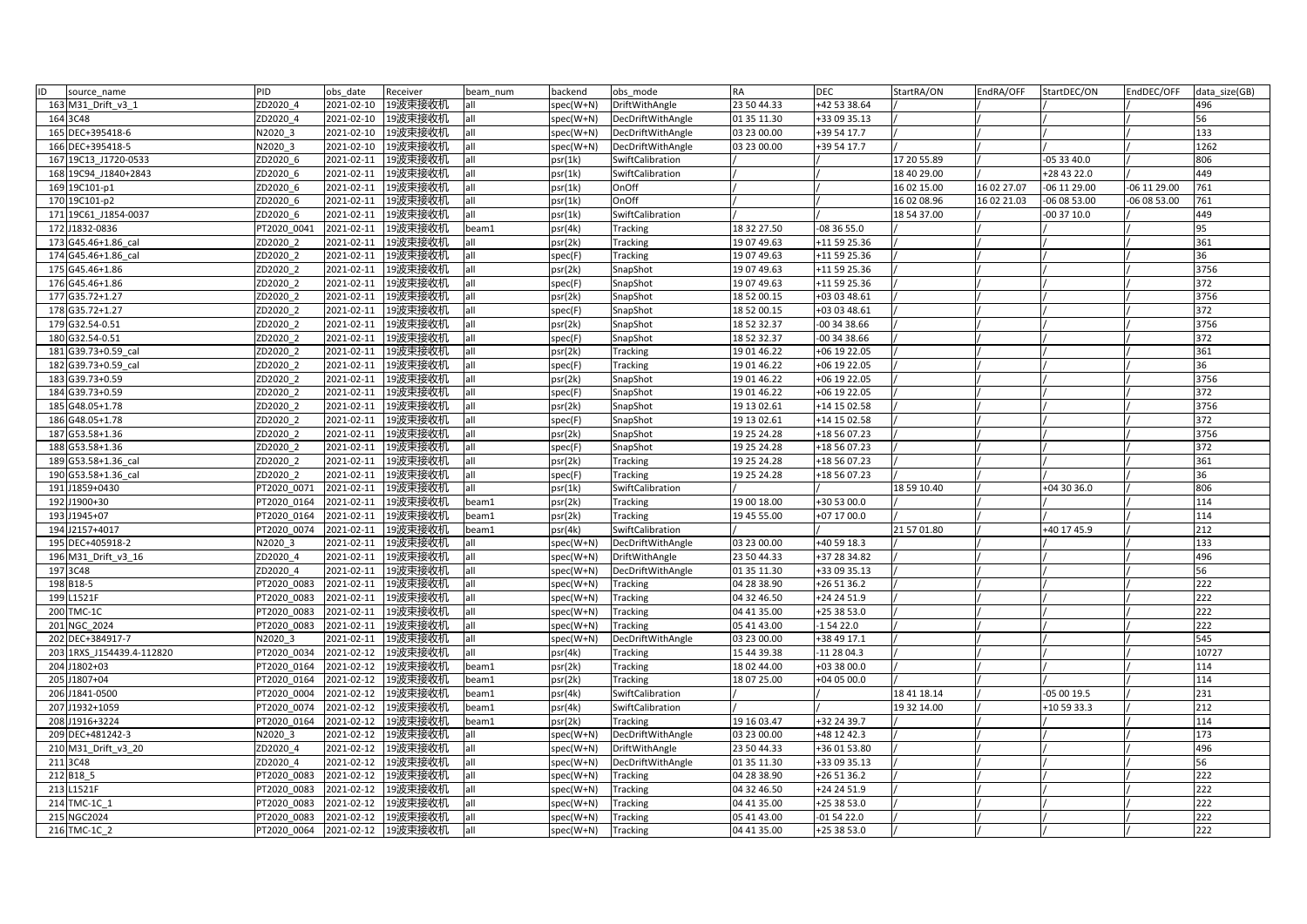| ID<br>source name    | PID         | obs date         | Receiver             | beam num | backend   | obs mode          | <b>RA</b>   | <b>DEC</b>   | StartRA/ON  | EndRA/OFF   | StartDEC/ON   | EndDEC/OFF  | data size(GB) |
|----------------------|-------------|------------------|----------------------|----------|-----------|-------------------|-------------|--------------|-------------|-------------|---------------|-------------|---------------|
| 217 DEC+401558-6     | N2020 3     | 2021-02-12       | 19波束接收机              | all      | spec(W+N) | DecDriftWithAngle | 03 23 00.00 | +40 15 57.9  |             |             |               |             | 423           |
| 218 19C79 J1611-0113 | ZD2020 6    | 2021-02-13       | 19波束接收机              | all      | psr(1k)   | SwiftCalibration  |             |              | 16 11 06.00 |             | $-01$ 13 02.0 |             | 449           |
| 219 J1810+0705       | PT2020 0164 | 2021-02-13       | 19波束接收机              | beam1    | psr(2k)   | Tracking          | 18 10 47.04 | +07 05 36.3  |             |             |               |             | 114           |
| 220 J1824+10         | PT2020 0164 | 2021-02-13       | 19波束接收机              | beam1    | psr(2k)   | Tracking          | 18 24 05.00 | +10 17 00.0  |             |             |               |             | 114           |
| 221 J1834+10         | PT2020 0164 | 2021-02-13       | 19波束接收机              | beam1    | psr(2k)   | Tracking          | 18 34 27.00 | +10 44 00.0  |             |             |               |             | 114           |
| 222 J1900+0405       | PT2020 0071 | 2021-02-13       | 19波束接收机              | all      | psr(1k)   | SwiftCalibration  |             |              | 19 00 39.40 |             | +04 05 18.0   |             | 806           |
| 223 G43.70+2.71 cal  | ZD2020 2    | 2021-02-13       | 19波束接收机              | lall     | psr(2k)   | Tracking          | 19 01 28.07 | +10 48 48.24 |             |             |               |             | 361           |
| 224 G43.70+2.71 cal  | ZD2020 2    | 2021-02-13       | 19波束接收机              | all      | spec(F)   | Tracking          | 19 01 28.07 | +10 48 48.24 |             |             |               |             | 36            |
| 225 G43.70+2.71      | ZD2020 2    | $2021 - 02 - 13$ | 19波束接收机              | all      | psr(2k)   | SnapShot          | 19 01 28.07 | +10 48 48.24 |             |             |               |             | 3756          |
| 226 G43.70+2.71      | ZD2020 2    | 2021-02-13       | 19波束接收机              | lall     | spec(F)   | SnapShot          | 19 01 28.07 | +10 48 48.24 |             |             |               |             | 372           |
| 227 G32.89+2.46      | ZD2020 2    | 2021-02-13       | 19波束接收机              | lall     | psr(2k)   | SnapShot          | 18 42 36.37 | +01 04 45.38 |             |             |               |             | 3756          |
| 228 G32.89+2.46      | ZD2020 2    | 2021-02-13       | 19波束接收机              | all      | spec(F)   | SnapShot          | 18 42 36.37 | +01 04 45.38 |             |             |               |             | 372           |
| 229 G37.24-1.69      | ZD2020 2    | 2021-02-13       | 19波束接收机              | all      | psr(2k)   | SnapShot          | 19 05 20.63 | +03 03 26.55 |             |             |               |             | 3756          |
| 230 G37.24-1.69      | ZD2020 2    | 2021-02-13       | 19波束接收机              | all      | spec(F)   | SnapShot          | 19 05 20.63 | +03 03 26.55 |             |             |               |             | 372           |
| 231 G40.03-0.08 cal  | ZD2020 2    | 2021-02-13       | 19波束接收机              | lall     | psr(2k)   | Tracking          | 19 04 44.16 | +06 16 22.92 |             |             |               |             | 361           |
| 232 G40.03-0.08 cal  | ZD2020 2    | 2021-02-13       | 19波束接收机              | all      | spec(F)   | Tracking          | 19 04 44.16 | +06 16 22.92 |             |             |               |             | 36            |
| 233 G40.03-0.08      | ZD2020 2    | 2021-02-13       | 19波束接收机              | all      | psr(2k)   | SnapShot          | 19 04 44.16 | +06 16 22.92 |             |             |               |             | 3756          |
| 234 G40.03-0.08      | ZD2020 2    | 2021-02-13       | 19波束接收机              | all      | spec(F)   | SnapShot          | 19 04 44.16 | +06 16 22.92 |             |             |               |             | 372           |
| 235 G46.93+1.69      | ZD2020 2    | 2021-02-13       | 19波束接收机              | all      | psr(2k)   | SnapShot          | 19 11 12.75 | +13 12 51.57 |             |             |               |             | 3756          |
| 236 G46.93+1.69      | ZD2020 2    | 2021-02-13       | 19波束接收机              | all      | spec(F)   | SnapShot          | 19 11 12.75 | +13 12 51.57 |             |             |               |             | 372           |
| 237 G56.22+1.69      | ZD2020 2    | 2021-02-13       | 19波束接收机              | lall     | psr(2k)   | SnapShot          | 19 29 29.64 | +21 25 07.17 |             |             |               |             | 3756          |
| 238 G56.22+1.69      | ZD2020 2    | 2021-02-13       | 19波束接收机              | all      | spec(F)   | SnapShot          | 19 29 29.64 | +21 25 07.17 |             |             |               |             | 372           |
| 239 G56.22+1.69 cal  | ZD2020 2    | 2021-02-13       | 19波束接收机              | all      | psr(2k)   | Tracking          | 19 29 29.64 | +21 25 07.17 |             |             |               |             | 361           |
| 240 G56.22+1.69 cal  | ZD2020_2    | 2021-02-13       | 19波束接收机              | all      | spec(F)   | Tracking          | 19 29 29.64 | +21 25 07.17 |             |             |               |             | 36            |
| 241 19C10 J1900+4221 | ZD2020 6    | 2021-02-13       | 19波束接收机              | all      | psr(1k)   | SwiftCalibration  |             |              | 19 00 13.00 |             | +42 21 07.0   |             | 806           |
| 242 C11 J1914+2624   | ZD2020 6    | 2021-02-13       | 19波束接收机              | all      | psr(1k)   | SwiftCalibration  |             |              | 19 14 52.00 |             | +26 24 01.0   |             | 449           |
| 243 J1957-0002       | PT2020 0164 | 2021-02-13       | 19波束接收机              | beam1    | psr(2k)   | Tracking          | 19 57 42.62 | 00 02 06.8   |             |             |               |             | 114           |
| 244 J1950+05         | PT2020 0164 | 2021-02-13       | 19波束接收机              | beam1    | psr(2k)   | <b>Tracking</b>   | 19 50 58.00 | +05 35 00.0  |             |             |               |             | 114           |
| 245 J2204+0945       | PT2020 0137 | 2021-02-13       | 19波束接收机              | beam1    | psr(4k)   | SwiftCalibration  |             |              | 22 04 33.00 |             | +09 45 07.0   |             | 283           |
| 246 J2355+0050       | T2020 0137  | 2021-02-13       | 19波束接收机              | beam1    | psr(4k)   | SwiftCalibration  |             |              | 23 55 51.30 |             | +00 50 55.3   |             | 283           |
| 247 M31 Drift v3 24  | ZD2020 4    | 2021-02-13       | 19波束接收机              | all      | spec(W+N) | DriftWithAngle    | 23 50 44.33 | +34 35 12.78 |             |             |               |             | 496           |
| 248 3C48             | ZD2020 4    | 2021-02-13       | 19波束接收机              | lall     | spec(W+N) | DecDriftWithAngle | 01 35 11.30 | +33 09 35.13 |             |             |               |             | 56            |
| 249 BB31             | PT2020 0082 | 2021-02-13       | 19波束接收机              | all      | spec(W+N) | OnOff             |             |              | 02 38 48.92 | 02 40 00.92 | +01 24 33.4   | +01 24 33.4 | 176           |
| 250 TMC-1C 1         | T2020 0064  | 2021-02-13       | 19波束接收机              | all      | spec(W+N) | <b>Tracking</b>   | 04 41 35.00 | +25 38 53.0  |             |             |               |             | 222           |
| 251 TMC-1C 2         | PT2020 0083 | 2021-02-13       | 19波束接收机              | lall     | spec(W+N) | Tracking          | 04 41 35.00 | +25 38 53.0  |             |             |               |             | 222           |
| 252 TMC-1C 3         | PT2020 0064 | 2021-02-13       | 19波束接收机              | all      | spec(W+N) | Tracking          | 04 41 35.00 | +25 38 53.0  |             |             |               |             | 222           |
| 253 DEC+481242-5     | N2020 3     | 2021-02-13       | 19波束接收机              | all      | spec(W+N) | DecDriftWithAngle | 03 23 00.00 | +48 12 42.3  |             |             |               |             | 531           |
| 254 FRB190303 3      | ZD2020 5    | 2021-02-14       | 19波束接收机              | beam1    | psr(4k)   | Tracking          | 13 51 58.01 | +48 07 20.11 |             |             |               |             | 1129          |
| 255 J1720-0533       | PT2020 0137 | 2021-02-14       | 19波束接收机              | beam1    | psr(4k)   | SwiftCalibration  |             |              | 17 20 55.90 |             | $-053339.0$   |             | 283           |
| 256 J1813-0402       | T2020 0137  | 2021-02-14       | 19波束接收机              | beam1    | psr(4k)   | SwiftCalibration  |             |              | 18 13 33.00 |             | $-040233.0$   |             | 283           |
| 257 J1807-0849       | PT2020 0137 | 2021-02-14       | 19波束接收机              | beam1    | psr(4k)   | SwiftCalibration  |             |              | 18 07 43.80 |             | $-084944.0$   |             | 283           |
| 258 J1824-0622       | PT2020 0137 | 2021-02-14       | 19波束接收机              | beam1    | psr(4k)   | SwiftCalibration  |             |              | 18 24 12.00 |             | $-062202.0$   |             | 283           |
| 259 J1908+0128       | PT2020_0137 | 2021-02-14       | 19波束接收机              | beam1    | psr(4k)   | SwiftCalibration  |             |              | 19 08 20.00 |             | +01 28 12.0   |             | 283           |
| 260 B1957+20         | PT2020 0030 | 2021-02-14       | 19波束接收机              | beam1    | psr(1k)   | Tracking          | 19 59 36.70 | +20 48 15.1  |             |             |               |             | 142           |
| 261 J1853-0617       | PT2020 0003 | 2021-02-14       | 19波束接收机              | beam1    | psr(4k)   | SwiftCalibration  |             |              | 18 53 24.77 |             | $-06$ 17 29.4 |             | 325           |
| 262 PSR J1926-0652   | PT2020 0045 | 2021-02-14       | 19波束接收机              | beam1    | psr(1k)   | Tracking          | 19 26 37.00 | -06 52 42.0  |             |             |               |             | 142           |
| 263 SDC35 1          | T2020 0159  | 2021-02-14       | 19波束接收机              | lall     | spec(W+N) | Tracking          | 18 57 10.80 | +02 07 34.0  |             |             |               |             | 15            |
| 264 J1901+0659       | T2020 0071  | 2021-02-14       | 19波束接收机              | all      | psr(1k)   | SwiftCalibration  |             |              | 19 01 26.20 |             | +06 59 57.0   |             | 806           |
| 265 J1937-00         | PT2020 0164 | 2021-02-14       | 19波束接收机              | beam1    | psr(2k)   | Tracking          | 19 37 09.00 | 00 17 00.0   |             |             |               |             | 114           |
| 266 J2022+3842       | PT2020 0059 | 2021-02-14       | 19波束接收机              | beam1    | psr(4k)   | Tracking          | 20 22 21.60 | +38 42 14.8  |             |             |               |             | 565           |
| 267 DEC+485602-5     | V2020 3     | 2021-02-14       | 19波束接收机              | all      | spec(W+N) | DecDriftWithAngle | 03 23 00.00 | +48 56 02.7  |             |             |               |             | 332           |
| 268 J0203-0150       | PT2020 0137 | 2021-02-14       | 19波束接收机              | beam1    | psr(4k)   | SwiftCalibration  |             |              | 02 03 32.00 |             | $-015013.0$   |             | 283           |
| 269 TMC-1C           | PT2020 0083 | 2021-02-14       | 19波束接收机              | all      | spec(W+N) | <b>Tracking</b>   | 04 41 35.00 | +25 38 53.0  |             |             |               |             | 222           |
| 270 J0631+4147       | PT2020_0137 |                  | 2021-02-14   19波束接收机 | beam1    | psr(4k)   | SwiftCalibration  |             |              | 06 31 58.80 |             | +41 47 42.6   |             | 283           |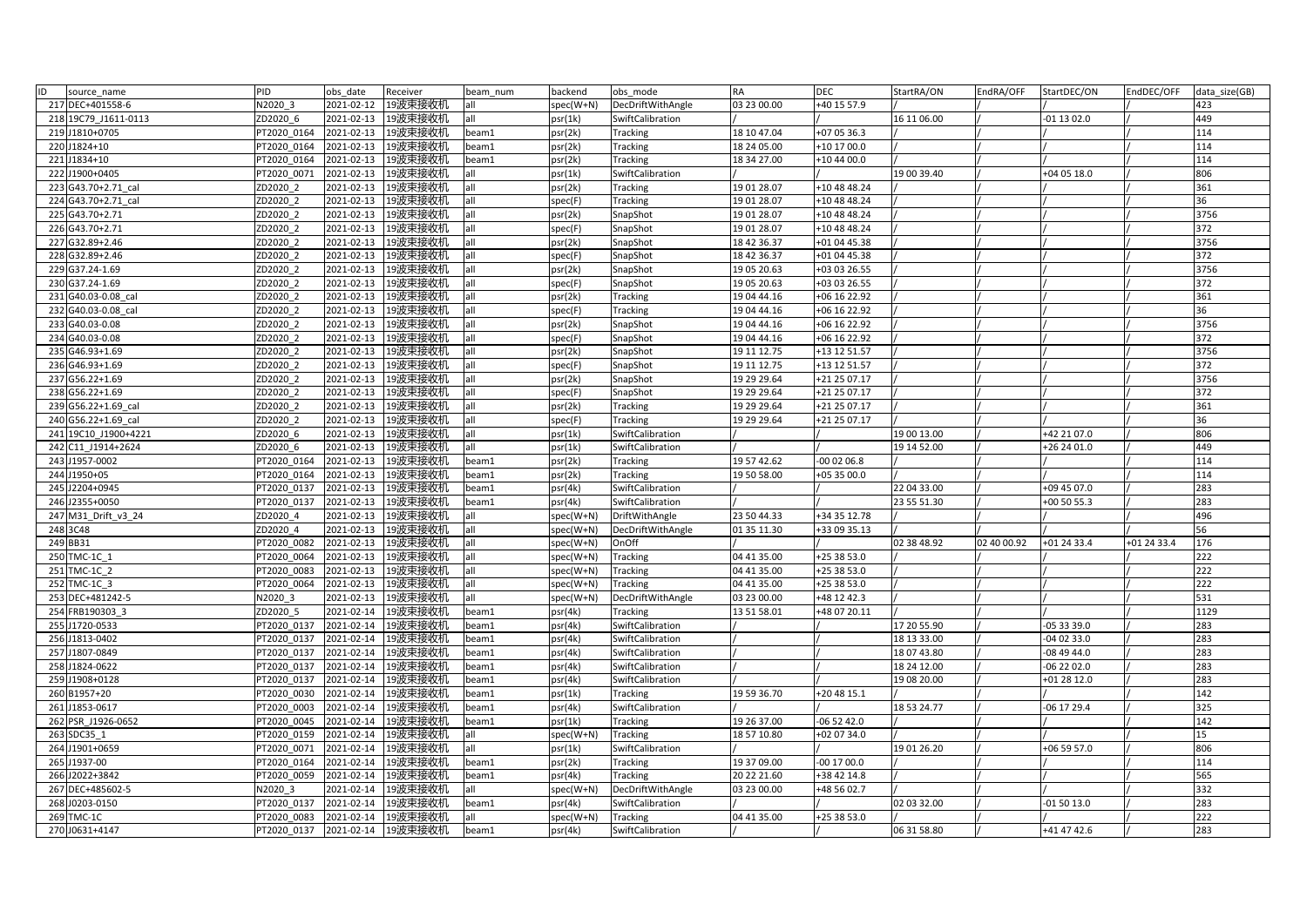| ID<br>source name    | <b>PID</b>  | obs date   | Receiver            | beam num | backend   | obs mode          | <b>RA</b>   | DEC          | StartRA/ON   | EndRA/OFF   | StartDEC/ON  | EndDEC/OFF  | data size(GB)    |
|----------------------|-------------|------------|---------------------|----------|-----------|-------------------|-------------|--------------|--------------|-------------|--------------|-------------|------------------|
| 271 BB3              | PT2020 0082 | 2021-02-14 | 19波束接收机             | all      | spec(W+N) | OnOff             |             |              | 08 25 40.45  | 08 26 52.45 | +18 46 17.2  | +18 46 17.2 | 176              |
| 272 J0925+6102       | T2020 0137  | 2021-02-15 | 19波束接收机             | beam1    | psr(4k)   | SwiftCalibration  |             |              | 09 25 38.50  |             | +61 02 58.0  |             | 283              |
| 273 BB54             | PT2020_0082 | 2021-02-15 | 19波束接收机             | lall     | spec(W+N) | OnOff             |             |              | 10 26 38.07  | 10 27 50.07 | +04 26 54.4  | +04 26 54.4 | 176              |
| 274 J1838+0022       | PT2020 0003 | 2021-02-15 | 19波束接收机             | beam1    | psr(4k)   | SwiftCalibration  |             |              | 18 38 24.40  |             | +00 22 06.0  |             | 325              |
| 275 G51.47+2.46 cal  | ZD2020 2    | 2021-02-15 | 19波束接收机             | lall     | psr(2k)   | Tracking          | 19 17 09.02 | +17 35 47.09 |              |             |              |             | 361              |
| 276 G51.47+2.46 cal  | ZD2020 2    | 2021-02-15 | 19波束接收机             | lall     | spec(F)   | Tracking          | 19 17 09 02 | +17 35 47.09 |              |             |              |             | 36               |
| 277 G51.47+2.46      | ZD2020 2    | 2021-02-15 | 19波束接收机             | lall     | psr(2k)   | SnapShot          | 19 17 09.02 | +17 35 47.09 |              |             |              |             | 3756             |
| 278 G51.47+2.46      | ZD2020 2    | 2021-02-15 | 19波束接收机             | lall     | spec(F)   | SnapShot          | 19 17 09.02 | +17 35 47.09 |              |             |              |             | 372              |
| 279 G33.77+3.64      | ZD2020 2    | 2021-02-15 | 19波束接收机             | lall     | psr(2k)   | SnapShot          | 18 39 58.87 | +02 24 07.48 |              |             |              |             | 1998             |
| 280 G33.77+3.64      | ZD2020 2    | 2021-02-15 | 19波束接收机             | all      | spec(F)   | SnapShot          | 18 39 58.87 | +02 24 07.48 |              |             |              |             | 372              |
| 281 G34.50+3.56      | ZD2020 2    | 2021-02-15 | 19波束接收机             | lall     | psr(2k)   | SnapShot          | 18 41 36.96 | +03 00 57.24 |              |             |              |             | 3756             |
| 282 G34.50+3.56      | ZD2020 2    | 2021-02-15 | 19波束接收机             | lall     | spec(F)   | SnapShot          | 18 41 36.96 | +03 00 57.24 |              |             |              |             | 372              |
| 283 G43.79-2.88 cal  | ZD2020 2    | 2021-02-15 | 19波束接收机             | lall     | psr(2k)   | Tracking          | 19 21 45.84 | +08 18 49.29 |              |             |              |             | 361              |
| 284 G43.79-2.88_cal  | ZD2020 2    | 2021-02-15 | 19波束接收机             | all      | spec(F)   | Tracking          | 19 21 45.84 | +08 18 49.29 |              |             |              |             | 36               |
| 285 G43.79-2.88      | ZD2020 2    | 2021-02-15 | 19波束接收机             | all      | psr(2k)   | SnapShot          | 19 21 45.84 | +08 18 49.29 |              |             |              |             | 3756             |
| 286 G43.79-2.88      | ZD2020 2    | 2021-02-15 | 19波束接收机             | lall     | spec(F)   | SnapShot          | 19 21 45.84 | +08 18 49.29 |              |             |              |             | 372              |
| 287 G52.01-2.54      | ZD2020 2    | 2021-02-15 | 19波束接收机             | lall     | psr(2k)   | SnapShot          | 19 36 34.44 | +15 41 22.54 |              |             |              |             | 3756             |
| 288 G52.01-2.54      | ZD2020 2    | 2021-02-15 | 19波束接收机             | lall     | spec(F)   | SnapShot          | 19 36 34.44 | +15 41 22.54 |              |             |              |             | 372              |
| 289 G62.92-1.44      | ZD2020 2    | 2021-02-15 | 19波束接收机             | all      | psr(2k)   | SnapShot          | 19 55 54.67 | +25 40 24.70 |              |             |              |             | 3756             |
| 290 G62.92-1.44      | ZD2020 2    | 2021-02-15 | 19波束接收机             | all      | spec(F)   | SnapShot          | 19 55 54.67 | +25 40 24.70 |              |             |              |             | $\overline{372}$ |
| 291 G62.92-1.44 cal  | ZD2020 2    | 2021-02-15 | 19波束接收机             | lall     | psr(2k)   | Tracking          | 19 55 54.67 | +25 40 24.70 |              |             |              |             | 361              |
| 292 G62.92-1.44 cal  | ZD2020 2    | 2021-02-15 | 19波束接收机             | all      | spec(F)   | Tracking          | 19 55 54.67 | +25 40 24.70 |              |             |              |             | 36               |
| 293 G96.0+2.0        | PT2020 0050 | 2021-02-15 | 19波束接收机             | lall     | psr(4k)   | SnapShot          | 21 30 30.00 | +53 59 00.0  |              |             |              |             | 14658            |
| 294 J1952+2630       | PT2020 0059 | 2021-02-15 | 19波束接收机             | beam1    | psr(4k)   | Tracking          | 19 52 36.80 | +26 30 28.0  |              |             |              |             | 565              |
| 295 DEC+481242-6     | N2020 3     | 2021-02-15 | 19波束接收机             | lall     | spec(W+N) | DecDriftWithAngle | 03 23 00.00 | +48 12 42.3  |              |             |              |             | 127              |
| 296 M31 Drift v3 33  | ZD2020 4    | 2021-02-15 | 19波束接收机             | lall     | spec(W+N) | DriftWithAngle    | 23 50 44.33 | +31 20 10.49 |              |             |              |             | 496              |
| 297 3C48             | ZD2020 4    | 2021-02-15 | 19波束接收机             | lall     | spec(W+N) | DecDriftWithAngle | 01 35 11.30 | +33 09 35.13 |              |             |              |             | 56               |
| 298 BB41             | PT2020 0082 | 2021-02-15 | 19波束接收机             | all      | spec(W+N) | OnOff             |             |              | 08 37 37.23  | 08 38 49.23 | +18 23 27.3  | +18 23 27.3 | 176              |
| 299 J0837+0610       | PT2020 0056 | 2021-02-15 | 19波束接收机             | beam1    | psr(4k)   | SwiftCalibration  |             |              | 08 37 05.642 |             | +06 10 14.56 |             | 370              |
| 300 BB4              | PT2020 0082 | 2021-02-15 | 19波束接收机             | lall     | spec(W+N) | OnOff             |             |              | 09 26 55.44  | 09 28 07.44 | +45 04 32.2  | +45 04 32.2 | 176              |
| 301 DEC+481242-7     | N2020 3     | 2021-02-16 | 19波束接收机             | lall     | spec(W+N) | DecDriftWithAngle | 03 23 00.00 | +48 12 42.3  |              |             |              |             | 874              |
| 302 J1808+00         | PT2020 0164 | 2021-02-16 | 19波束接收机             | beam1    | psr(2k)   | Tracking          | 18 08 19.00 | +00 34 00.0  |              |             |              |             | 114              |
| 303 19C65 J1836+0915 | ZD2020 6    | 2021-02-16 | 19波束接收机             | lall     | psr(1k)   | SwiftCalibration  |             |              | 18 36 23.00  |             | +09 15 33.0  |             | 449              |
| 304 J1832+0029       | T2020 0004  | 2021-02-16 | 19波束接收机             | beam1    | psr(4k)   | SwiftCalibration  |             |              | 18 32 50.70  |             | +00 29 27.0  |             | 231              |
| 305 J1903+0327       | PT2020 0041 | 2021-02-16 | 19波束接收机             | beam1    | psr(4k)   | Tracking          | 19 03 05.70 | +03 27 19.2  |              |             |              |             | 95               |
| 306 BGPS4827         | PT2020 0065 | 2021-02-16 | 19波束接收机             | all      | spec(W+N) | Tracking          | 18 44 42.45 | $-034421.6$  |              |             |              |             | 58               |
| 307 BGPS4732         | PT2020 0065 | 2021-02-16 | 19波束接收机             | all      | spec(W+N) | Tracking          | 18 44 23.40 | $-040201.2$  |              |             |              |             | 58               |
| 308 BGPS4472         | PT2020 0065 | 2021-02-16 | 19波束接收机             | all      | spec(W+N) | Tracking          | 18 41 17.32 | 05 09 56.8   |              |             |              |             | 58               |
| 309 BGPS4422         | PT2020 0065 | 2021-02-16 | 19波束接收机             | all      | spec(W+N) | Tracking          | 18 38 47.88 | $-053616.4$  |              |             |              |             | 58               |
| 310 J1853+0022       | PT2020 0071 | 2021-02-16 | 19波束接收机             | lall     | psr(1k)   | Tracking          | 18 53 08.20 | +00 22 21.0  |              |             |              |             | 717              |
| 311 J1853+0022 OFF   | PT2020 0071 | 2021-02-16 | 19波束接收机             | lall     | psr(1k)   | Tracking          | 18 53 08.20 | +00 32 21.0  |              |             |              |             | 91               |
| 312 J1857+0214       | PT2020 0071 | 2021-02-16 | 19波束接收机             | all      | psr(1k)   | SwiftCalibration  |             |              | 18 57 09.20  |             | +02 14 44.0  |             | 806              |
| 313 J1932-01         | PT2020 0164 | 2021-02-16 | 19波束接收机             | beam1    | psr(2k)   | Tracking          | 19 32 15.00 | $-010800.0$  |              |             |              |             | 114              |
| 314 J1930+1852       | PT2020 0074 | 2021-02-16 | 19波束接收机             | beam1    | psr(4k)   | SwiftCalibration  |             |              | 19 30 30.10  |             | +18 52 14.1  |             | 400              |
| 315 DEC+542105-5     | N2020 3     | 2021-02-16 | 19波束接收机             | lall     | spec(W+N) | DecDriftWithAngle | 03 23 00.00 | +54 21 05.7  |              |             |              |             | 200              |
| 316 M31 Drift v3 34  | ZD2020 4    | 2021-02-16 | 19波束接收机             | all      | spec(W+N) | DriftWithAngle    | 23 50 44.33 | +30 58 30.24 |              |             |              |             | 496              |
| 317 3C48             | ZD2020 4    | 2021-02-16 | 19波束接收机             | all      | spec(W+N) | DecDriftWithAngle | 01 35 11.30 | +33 09 35.13 |              |             |              |             | 56               |
| 318 DEC+542105-6     | N2020 3     | 2021-02-16 | 19波束接收机             | lall     | spec(W+N) | DecDriftWithAngle | 03 23 00.00 | +54 21 05.7  |              |             |              |             | 332              |
| 319 OrionA2          | PT2020 0128 | 2021-02-16 | 19波束接收机             | lall     | spec(W+N) | Tracking          | 05 35 14.50 | $-052233.0$  |              |             |              |             | 355              |
| 320 DEC+483422-5     | N2020 3     | 2021-02-16 | 19波束接收机             | all      | spec(W+N) | DecDriftWithAngle | 03 23 00.00 | +48 34 22.5  |              |             |              |             | 122              |
| 321 B0736+01         | T2020 0128  | 2021-02-16 | 19波束接收机             | all      | spec(W+N) | OnTheFlyMapping   | 07 39 18.00 | +01 37 04.6  | 07 38 06.00  | 07 40 30.00 | $+014704.6$  | +01 27 04.6 | 293              |
| 322 BB39             | T2020 0082  | 2021-02-16 | 19波束接收机             | lall     | spec(W+N) | OnOff             |             |              | 08 27 46.65  | 08 28 58.65 | +10 59 11.2  | +10 59 11.2 | 176              |
| 323 DEC+483422-6     | N2020 3     | 2021-02-17 | 19波束接收机             | lall     | spec(W+N) | DecDriftWithAngle | 03 23 00.00 | +48 34 22.5  |              |             |              |             | 343              |
| 324 3C270            | PT2020 0128 |            | 2021-02-17  19波束接收机 | lall     | spec(W+N) | OnTheFlyMapping   | 12 19 23.20 | +05 49 29.7  | 12 18 10.80  | 12 20 35.60 | +05 59 29.7  | +05 39 29.7 | 295              |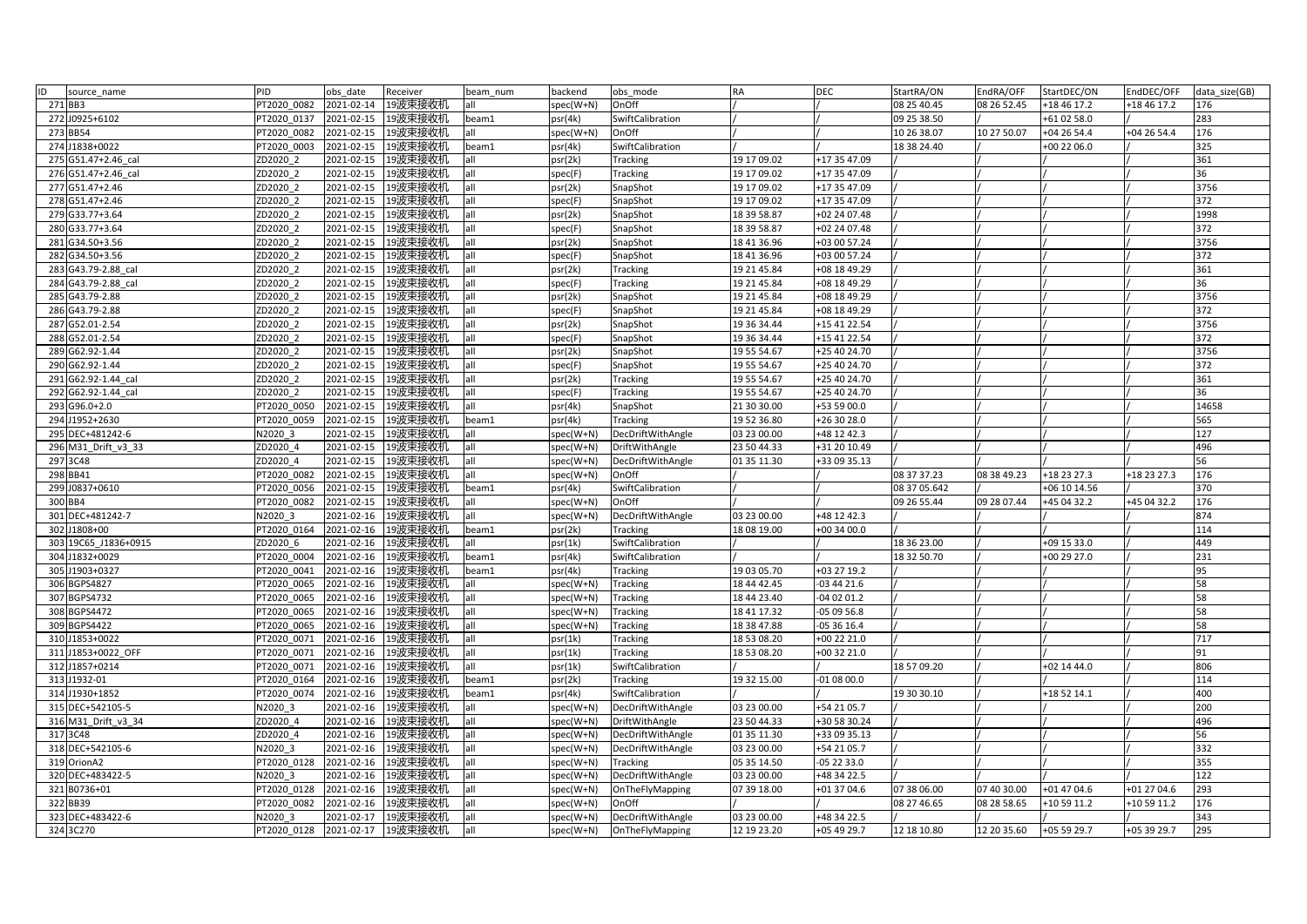| ID | source name         | PID         | obs date   | Receiver           | beam num | backend   | obs mode          | <b>RA</b>   | <b>DEC</b>   | StartRA/ON  | EndRA/OFF   | StartDEC/ON | EndDEC/OFF  | data size(GB) |
|----|---------------------|-------------|------------|--------------------|----------|-----------|-------------------|-------------|--------------|-------------|-------------|-------------|-------------|---------------|
|    | 325 Drift mwa 01    | PT2020 0182 | 2021-02-17 | 19波束接收机            | all      | osr(4k)   | DriftWithAngle    | 13 00 00.00 | -03 26 06.3  |             |             |             |             | 16680         |
|    | 326 Drift_mwa_01    | PT2020 0182 | 2021-02-17 | 19波束接收机            | all      | spec(W+N) | DriftWithAngle    | 13 00 00.00 | 03 26 06.3   |             |             |             |             | 1033          |
|    | 327 3C296           | PT2020 0128 | 2021-02-17 | 19波束接收机            | all      | spec(W+N) | OnTheFlyMapping   | 14 16 53.00 | +10 48 27.0  | 14 15 39.70 | 14 18 06.30 | +10 58 27.0 | +10 38 27.0 | 298           |
|    | 328 DEC+483422-7    | N2020 3     | 2021-02-17 | 19波束接收机            | all      | spec(W+N) | DecDriftWithAngle | 03 23 00.00 | +48 34 22.5  |             |             |             |             | 184           |
|    | 329 3C348           | PT2020 0128 | 2021-02-17 | 19波束接收机            | all      | spec(W+N) | OnTheFlyMapping   | 16 51 08.00 | +04 59 34.9  | 16 49 55.70 | 16 52 20.30 | +05 09 34.9 | +04 49 34.9 | 295           |
|    | 330 J1905+0655      | PT2020 0071 | 2021-02-17 | 19波束接收机            | all      | psr(1k)   | SwiftCalibration  |             |              | 19 05 48.00 |             | +06 55 59.0 |             | 806           |
|    | 331 J1859+0430      | PT2020 0071 | 2021-02-17 | 19波束接收机            | all      | psr(1k)   | SwiftCalibration  |             |              | 18 59 10.40 |             | +04 30 36.0 |             | 806           |
|    | 332 J1903+0839 cal  | ZD2020 2    | 2021-02-17 | 19波束接收机            | all      | psr(2k)   | <b>Tracking</b>   | 19 03 52.30 | +08 39 20.00 |             |             |             |             | 361           |
|    | 333 J1903+0839 cal  | ZD2020 2    | 2021-02-17 | 19波束接收机            | all      | spec(F)   | Tracking          | 19 03 52.30 | +08 39 20.00 |             |             |             |             | 36            |
|    | 334 J1903+0839      | ZD2020 2    | 2021-02-17 | 19波束接收机            | all      | psr(2k)   | Tracking          | 19 03 52.30 | +08 39 20.00 |             |             |             |             | 2684          |
|    | 335 J1903+0839      | ZD2020 2    | 2021-02-17 | 19波束接收机            | all      | spec(F)   | <b>Tracking</b>   | 19 03 52.30 | +08 39 20.00 |             |             |             |             | 266           |
|    | 336 J1835-0006      | ZD2020 2    | 2021-02-17 | 19波束接收机            | all      | psr(2k)   | Tracking          | 18 35 12.60 | $-000647.00$ |             |             |             |             | 2684          |
|    | 337 J1835-0006      | ZD2020 2    | 2021-02-17 | 19波束接收机            | all      | spec(F)   | Tracking          | 18 35 12.60 | 00 06 47.00  |             |             |             |             | 266           |
|    | 338 J1844+0028      | ZD2020 2    | 2021-02-17 | 19波束接收机            | all      | osr(2k)   | Tracking          | 18 44 35.50 | +00 28 06.00 |             |             |             |             | 2684          |
|    | 339 J1844+0028      | ZD2020 2    | 2021-02-17 | 19波束接收机            | all      | spec(F)   | Tracking          | 18 44 35.50 | +00 28 06.00 |             |             |             |             | 266           |
|    | 340 J1859+0313      | ZD2020 2    | 2021-02-17 | 19波束接收机            | all      | psr(2k)   | <b>Tracking</b>   | 18 59 35.50 | +03 13 43.00 |             |             |             |             | 2684          |
|    | 341 J1859+0313      | ZD2020 2    | 2021-02-17 | 19波束接收机            | all      | spec(F)   | <b>Tracking</b>   | 18 59 35.50 | +03 13 43.00 |             |             |             |             | 266           |
|    | 342 J1904+0553a     | ZD2020 2    | 2021-02-17 | 19波束接收机            | all      | psr(2k)   | Tracking          | 19 04 16.90 | +05 53 59.00 |             |             |             |             | 2684          |
|    | 343 J1904+0553a     | ZD2020 2    | 2021-02-17 | 19波束接收机            | all      | spec(F)   | Tracking          | 19 04 16.90 | +05 53 59.00 |             |             |             |             | 266           |
|    | 344 J1913+1037      | ZD2020 2    | 2021-02-17 | 19波束接收机            | all      | osr(2k)   | Tracking          | 19 13 52.60 | +10 37 10.00 |             |             |             |             | 2684          |
|    | 345 J1913+1037      | ZD2020 2    | 2021-02-17 | 19波束接收机            | all      | spec(F)   | Tracking          | 19 13 52.60 | +10 37 10.00 |             |             |             |             | 266           |
|    | 346 J1930+1403      | ZD2020 2    | 2021-02-17 | 19波束接收机            | all      | psr(2k)   | Tracking          | 19 30 17.90 | +14 03 01.00 |             |             |             |             | 2684          |
|    | 347 J1930+1403      | ZD2020 2    | 2021-02-17 | 19波束接收机            | all      | spec(F)   | Tracking          | 19 30 17.90 | +14 03 01.00 |             |             |             |             | 266           |
|    | 348 J1928+1839      | ZD2020 2    | 2021-02-17 | 19波束接收机            | all      | psr(2k)   | <b>Tracking</b>   | 19 28 38.50 | +18 39 35.00 |             |             |             |             | 2684          |
|    | 349 J1928+1839      | ZD2020 2    | 2021-02-17 | 19波束接收机            | all      | spec(F)   | <b>Tracking</b>   | 19 28 38.50 | +18 39 35.00 |             |             |             |             | 266           |
|    | 350 J1952+2836      | ZD2020 2    | 2021-02-17 | 19波束接收机            | all      | osr(2k)   | Tracking          | 19 52 47.70 | +28 36 50.00 |             |             |             |             | 2684          |
|    | 351 J1952+2836      | ZD2020 2    | 2021-02-17 | 19波束接收机            | all      | spec(F)   | <b>Tracking</b>   | 19 52 47.70 | +28 36 50.00 |             |             |             |             | 266           |
|    | 352 J2018+3418      | ZD2020 2    | 2021-02-17 | 19波束接收机            | all      | psr(2k)   | <b>Tracking</b>   | 20 18 15.00 | +34 18 49.00 |             |             |             |             | 2684          |
|    | 353 J2018+3418      | ZD2020 2    | 2021-02-17 | 19波束接收机            | all      | spec(F)   | Tracking          | 20 18 15.00 | +34 18 49.00 |             |             |             |             | 266           |
|    | 354 J2018+3418 cal  | ZD2020 2    | 2021-02-17 | 19波束接收机            | all      | osr(2k)   | Tracking          | 20 18 15.00 | +34 18 49.00 |             |             |             |             | 361           |
|    | 355 J2018+3418 cal  | ZD2020 2    | 2021-02-17 | 19波束接收机            | all      | spec(F)   | Tracking          | 20 18 15.00 | +34 18 49.00 |             |             |             |             | 36            |
|    | 356 DEC+483422-8    | N2020 3     | 2021-02-17 | 19波束接收机            | all      | spec(W+N) | DecDriftWithAngle | 03 23 00.00 | +48 34 22.5  |             |             |             |             | 178           |
|    | 357 M31 Drift v3 35 | ZD2020 4    | 2021-02-17 | 19波束接收机            | all      | spec(W+N) | DriftWithAngle    | 23 50 44.33 | +30 36 49.98 |             |             |             |             | 496           |
|    | 358 3C48            | ZD2020 4    | 2021-02-17 | 19波束接收机            | all      | spec(W+N) | DecDriftWithAngle | 01 35 11.30 | +33 09 35.13 |             |             |             |             | 56            |
|    | 359 DEC+485602-6    | N2020 3     | 2021-02-17 | 19波束接收机            | all      | spec(W+N) | DecDriftWithAngle | 03 23 00.00 | +48 56 02.7  |             |             |             |             | 350           |
|    | 360 OrionA2         | PT2020 0128 | 2021-02-17 | 19波束接收机            | all      | spec(W+N) | Tracking          | 05 35 14.50 | -05 22 33.0  |             |             |             |             | 355           |
|    | 361 DEC+542105-7    | N2020 3     | 2021-02-17 | 19波束接收机            | all      | spec(W+N) | DecDriftWithAngle | 03 23 00.00 | +54 21 05.7  |             |             |             |             | 708           |
|    | 362 3C273 1         | PT2020 0128 | 2021-02-18 | 19波束接收机            | all      | spec(W+N) | DriftWithAngle    | 12 29 06.70 | +02 03 08.6  |             |             |             |             | 134           |
|    | 363 3C273 2         | PT2020 0128 | 2021-02-18 | 19波束接收机            | all      | spec(W+N) | DriftWithAngle    | 12 29 06.70 | +02 03 08.6  |             |             |             |             | 134           |
|    | 364 3C273 3         | PT2020 0128 | 2021-02-18 | 19波束接收机            | all      | spec(W+N) | DriftWithAngle    | 12 29 06.70 | +02 03 08.6  |             |             |             |             | 134           |
|    | 365 3C273 4         | PT2020 0128 | 2021-02-18 | 19波束接收机            | all      | spec(W+N) | DriftWithAngle    | 12 29 06.70 | +02 03 08.6  |             |             |             |             | 134           |
|    | 366 3C273 5         | PT2020 0128 | 2021-02-18 | 19波束接收机            | all      | spec(W+N) | DriftWithAngle    | 12 29 06.70 | +02 03 08.6  |             |             |             |             | 134           |
|    | 367 DEC+525424-7    | N2020 3     | 2021-02-18 | 19波束接收机            | all      | spec(W+N) | DecDriftWithAngle | 03 23 00.00 | +52 54 24.9  |             |             |             |             | 366           |
|    | 368 J1720-0533      | PT2020 0137 | 2021-02-18 | 19波束接收机            | beam1    | psr(8k)   | SwiftCalibration  |             |              | 17 20 55.90 |             | -05 33 39.0 |             | 1129          |
|    | 369 J1856+0245      | PT2020 0059 | 2021-02-18 | 19波束接收机            | beam1    | psr(4k)   | Tracking          | 18 56 50.90 | +02 45 47.0  |             |             |             |             | 565           |
|    | 370 J1917+1259 cal  | ZD2020 2    | 2021-02-18 | 19波束接收机            | all      | osr(2k)   | Tracking          | 19 17 29.00 | +12 59 03.00 |             |             |             |             | 361           |
|    | 371 J1917+1259 cal  | ZD2020 2    | 2021-02-18 | 19波束接收机            | all      | spec(F)   | Tracking          | 19 17 29.00 | +12 59 03.00 |             |             |             |             | 36            |
|    | 372 J1917+1259      | ZD2020 2    | 2021-02-18 | 19波束接收机            | all      | psr(2k)   | Tracking          | 19 17 29.00 | +12 59 03.00 |             |             |             |             | 2684          |
|    | 373 J1917+1259      | ZD2020 2    | 2021-02-18 | 19波束接收机            | all      | spec(F)   | Tracking          | 19 17 29.00 | +12 59 03.00 |             |             |             |             | 266           |
|    | 374 J1835-0016      | ZD2020 2    | 2021-02-18 | 19波束接收机            | all      | psr(2k)   | Tracking          | 18 35 38.00 | -00 16 39.00 |             |             |             |             | 2684          |
|    | 375 J1835-0016      | ZD2020 2    | 2021-02-18 | 19波束接收机            | all      | spec(F)   | Tracking          | 18 35 38.00 | -00 16 39.00 |             |             |             |             | 266           |
|    | 376 J1840+0012      | ZD2020 2    | 2021-02-18 | 19波束接收机            | all      | osr(2k)   | Tracking          | 18 40 49.40 | +00 12 34.00 |             |             |             |             | 2684          |
|    | 377 J1840+0012      | ZD2020 2    | 2021-02-18 | 19波束接收机            | all      | spec(F)   | Tracking          | 18 40 49.40 | +00 12 34.00 |             |             |             |             | 266           |
|    | 378 J1903+0433      | ZD2020 2    |            | 2021-02-18 19波束接收机 | all      | psr(2k)   | <b>Tracking</b>   | 19 03 19.00 | +04 33 20.00 |             |             |             |             | 4471          |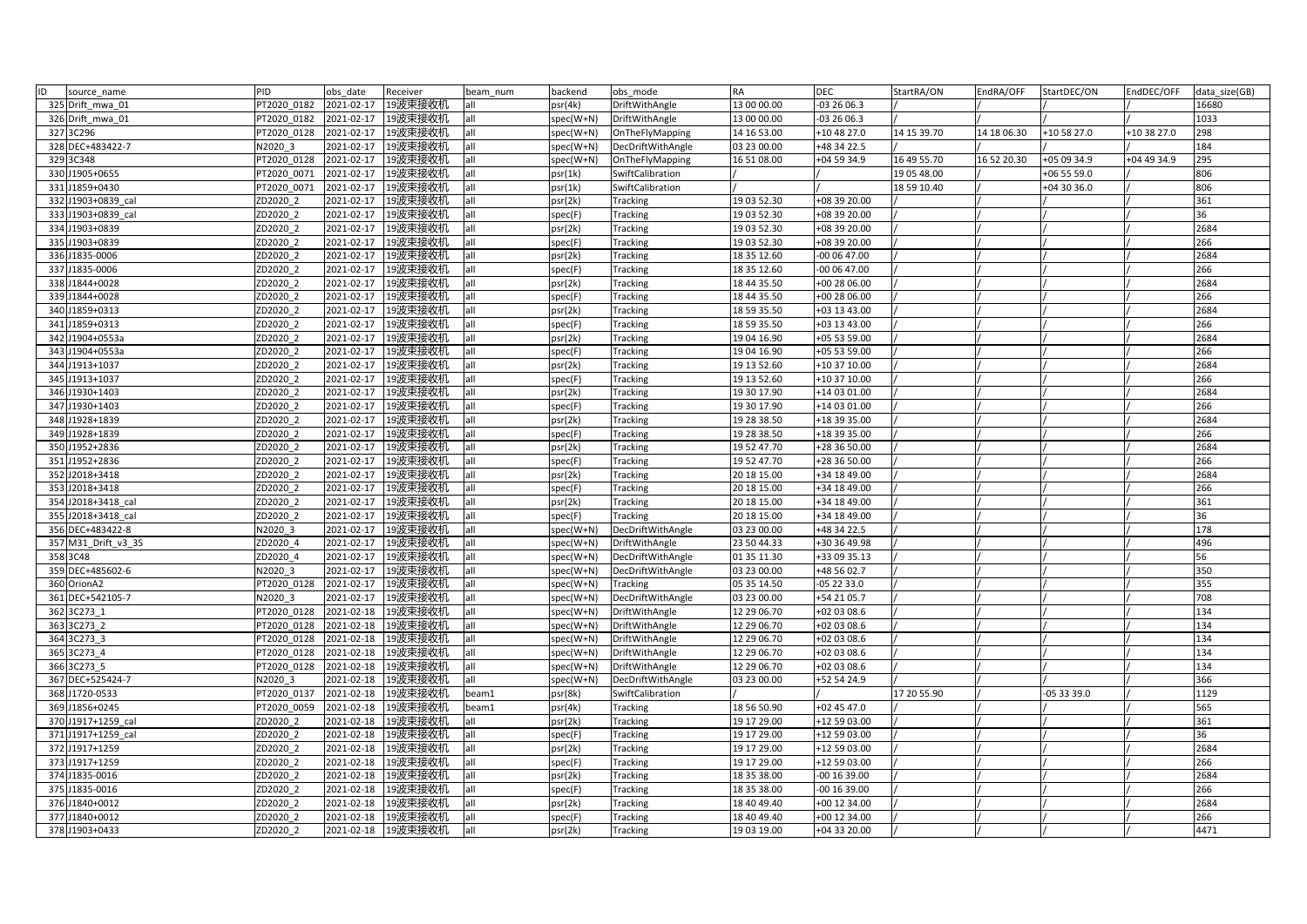| ID<br>source name   | PID         | obs date         | Receiver           | beam num | backend   | obs mode                 | <b>RA</b>   | <b>DEC</b>   | StartRA/ON  | EndRA/OFF   | StartDEC/ON   | EndDEC/OFF    | data size(GB)    |
|---------------------|-------------|------------------|--------------------|----------|-----------|--------------------------|-------------|--------------|-------------|-------------|---------------|---------------|------------------|
| 379 J1903+0433      | ZD2020 2    | 2021-02-18       | 19波束接收机            | lall     | spec(F)   | <b>Tracking</b>          | 19 03 19.00 | +04 33 20.00 |             |             |               |               | 443              |
| 380 J1904+0553b     | ZD2020 2    | 2021-02-18       | 19波束接收机            |          | psr(2k)   | Tracking                 | 19 04 18.00 | +05 53 36.00 |             |             |               |               | 2684             |
| 381 J1904+0553b     | ZD2020_2    | 2021-02-18       | 19波束接收机            | lall     | spec(F)   | Tracking                 | 19 04 18.00 | +05 53 36.00 |             |             |               |               | 266              |
| 382 J1916+0748      | ZD2020 2    | 2021-02-18       | 19波束接收机            | lall     | psr(2k)   | <b>Tracking</b>          | 19 16 51.50 | +07 48 00.01 |             |             |               |               | 2684             |
| 383 J1916+0748      | ZD2020 2    | 2021-02-18       | 19波束接收机            | all      | spec(F)   | <b>Tracking</b>          | 19 16 51.50 | +07 48 00.01 |             |             |               |               | 266              |
| 384 J1928+1816      | ZD2020 2    | 2021-02-18       | 19波束接收机            | lall     | psr(2k)   | <b>Tracking</b>          | 19 28 10.00 | +18 16 32.00 |             |             |               |               | 2684             |
| 385 J1928+1816      | ZD2020 2    | 2021-02-18       | 19波束接收机            | lall     | spec(F)   | Tracking                 | 19 28 10.00 | +18 16 32.00 |             |             |               |               | 266              |
| 386 J1933+2038      | ZD2020 2    | 2021-02-18       | 19波束接收机            | lall     | psr(2k)   | <b>Tracking</b>          | 19 33 42.50 | +20 38 30.00 |             |             |               |               | 2684             |
| 387 J1933+2038      | ZD2020 2    | 2021-02-18       | 19波束接收机            | all      | spec(F)   | Tracking                 | 19 33 42.50 | +20 38 30.00 |             |             |               |               | 266              |
| 388 J1955+2858      | ZD2020 2    | 2021-02-18       | 19波束接收机            | all      | psr(2k)   | <b>Tracking</b>          | 19 55 51.00 | +28 58 53.00 |             |             |               |               | 2684             |
| 389 J1955+2858      | ZD2020 2    | 2021-02-18       | 19波束接收机            | lall     | spec(F)   | Tracking                 | 19 55 51.00 | +28 58 53.00 |             |             |               |               | 266              |
| 390 J1955+2858 cal  | ZD2020 2    | 2021-02-18       | 19波束接收机            | all      | psr(2k)   | <b>Tracking</b>          | 19 55 51.00 | +28 58 53.00 |             |             |               |               | 361              |
| 391 J1955+2858 cal  | ZD2020 2    | 2021-02-18       | 19波束接收机            | all      | spec(F)   | Tracking                 | 19 55 51.00 | +28 58 53.00 |             |             |               |               | 36               |
| 392 J1952+2702      | PT2020 0003 | 2021-02-18       | 19波束接收机            | beam1    | psr(4k)   | SwiftCalibration         |             |              | 19 52 18.40 |             | +27 02 37.0   |               | 325              |
| 393 J2230-0336      | PT2020 0003 | 2021-02-18       | 19波束接收机            | beam1    | psr(4k)   | SwiftCalibration         |             |              | 22 30 01.00 |             | 03 36 00.0    |               | 325              |
| 394 M31 Drift v3 36 | ZD2020 4    | 2021-02-18       | 19波束接收机            | all      | spec(W+N) | DriftWithAngle           | 23 50 44.33 | +30 15 09.73 |             |             |               |               | 496              |
| 395 3C48            | ZD2020 4    | 2021-02-18       | 19波束接收机            | all      | spec(W+N) | <b>DecDriftWithAngle</b> | 01 35 11.30 | +33 09 35.13 |             |             |               |               | 56               |
| 396 DEC+483422-6    | N2020 3     | $2021 - 02 - 18$ | 19波束接收机            | all      | spec(W+N) | DecDriftWithAngle        | 03 23 00.00 | +48 34 22.5  |             |             |               |               | 293              |
| 397 J0435+3233      | PT2020 0003 | 2021-02-18       | 19波束接收机            | beam1    | psr(4k)   | SwiftCalibration         |             |              | 04 35 35.00 |             | +32 33 10.0   |               | 325              |
| 398 OrionA2         | PT2020 0128 | 2021-02-18       | 19波束接收机            | all      | spec(W+N) | Tracking                 | 05 35 14.50 | -05 22 33.0  |             |             |               |               | $\overline{178}$ |
| 399 DEC+483422-7    | N2020 3     | 2021-02-18       | 19波束接收机            | all      | spec(W+N) | DecDriftWithAngle        | 03 23 00.00 | +48 34 22.5  |             |             |               |               | 1151             |
| 400 G24.90_G25.49   | PT2020 0084 | 2021-02-19       | 19波束接收机            | lall     | psr(1k)   | OnOff                    |             |              | 18 17 28.42 | 18 15 49.15 | $-043829.7$   | $-034535.7$   | 113              |
| 401 G24.90 G25.49   | PT2020 0084 | 2021-02-19       | 19波束接收机            | all      | spec(W+N) | OnOff                    |             |              | 18 17 28.42 | 18 15 49.15 | -04 38 29.7   | $-034535.7$   | 12               |
| 402 G26.20 G26.07   | PT2020 0084 | 2021-02-19       | 19波束接收机            | all      | psr(1k)   | OnOff                    |             |              | 18 27 30.98 | 18 26 48.90 | $-042943.8$   | $-043242.1$   | 102              |
| 403 G26.20_G26.07   | PT2020 0084 | 2021-02-19       | 19波束接收机            | lall     | spec(W+N) | OnOff                    |             |              | 18 27 30.98 | 18 26 48.90 | $-042943.8$   | $-043242.1$   | 10               |
| 404 G26.54 G26.18   | PT2020 0084 | 2021-02-19       | 19波束接收机            | lall     | psr(1k)   | OnOff                    |             |              | 18 33 18.70 | 18 33 33.89 | $-045141.7$   | $-05$ 17 56.5 | 113              |
| 405 G26.54 G26.18   | PT2020 0084 | 2021-02-19       | 19波束接收机            | all      | spec(W+N) | OnOff                    |             |              | 18 33 18.70 | 18 33 33.89 | $-045141.7$   | $-051756.5$   | 12               |
| 406 G24.54 G24.04   | PT2020 0084 | 2021-02-19       | 19波束接收机            | all      | psr(1k)   | OnOff                    |             |              | 18 34 45.22 | 18 34 10.42 | $-07$ 17 56.5 | $-074705.8$   | 113              |
| 407 G24.54 G24.04   | PT2020 0084 | 2021-02-19       | 19波束接收机            | all      | spec(W+N) | OnOff                    |             |              | 18 34 45.22 | 18 34 10.42 | $-07$ 17 56.5 | $-074705.8$   | 12               |
| 408 G25.81 G26.00   | PT2020 0084 | 2021-02-19       | 19波束接收机            | lall     | psr(1k)   | OnOff                    |             |              | 18 35 27.64 | 18 33 10.58 | $-055748.4$   | $-052639.2$   | 113              |
| 409 G25.81 G26.00   | PT2020 0084 | 2021-02-19       | 19波束接收机            | lall     | spec(W+N) | OnOff                    |             |              | 18 35 27.64 | 18 33 10.58 | $-055748.4$   | $-052639.2$   | 12               |
| 410 G26.53 G26.04   | PT2020 0084 | 2021-02-19       | 19波束接收机            | lall     | psr(1k)   | OnOff                    |             |              | 18 37 10.16 | 18 35 28.24 | -05 22 20.8   | $-054200.7$   | 113              |
| 411 G26.53 G26.04   | PT2020 0084 | 2021-02-19       | 19波束接收机            | lall     | spec(W+N) | OnOff                    |             |              | 18 37 10.16 | 18 35 28.24 | $-052220.8$   | $-054200.7$   | 12               |
| 412 G24.49 G24.06   | PT2020 0084 | 2021-02-19       | 19波束接收机            | all      | psr(1k)   | OnOff                    |             |              | 18 37 48.16 | 18 34 59.95 | -07 44 45.6   | $-075152.9$   | 113              |
| 413 G24.49 G24.06   | PT2020 0084 | 2021-02-19       | 19波束接收机            | all      | spec(W+N) | OnOff                    |             |              | 18 37 48.16 | 18 34 59.95 | -07 44 45.6   | $-075152.9$   | 12               |
| 414 G27.79 G27.97   | PT2020 0084 | 2021-02-19       | 19波束接收机            | lall     | psr(1k)   | OnOff                    |             |              | 18 41 51.88 | 18 43 58.01 | -04 32 59.9   | $-043657.1$   | 113              |
| 415 G27.79 G27.97   | PT2020_0084 | 2021-02-19       | 19波束接收机            | all      | spec(W+N) | OnOff                    |             |              | 18 41 51.88 | 18 43 58.01 | -04 32 59.9   | $-043657.1$   | 12               |
| 416 G26.44 G25.68   | PT2020 0084 | 2021-02-19       | 19波束接收机            | all      | psr(1k)   | OnOff                    |             |              | 18 42 00.16 | 18 38 39.09 | 06 05 33.8    | 06 30 49.2    | 113              |
| 417 G26.44 G25.68   | PT2020 0084 | 2021-02-19       | 19波束接收机            | lall     | spec(W+N) | OnOff                    |             |              | 18 42 00.16 | 18 38 39.09 | -06 05 33.8   | $-063049.2$   | 12               |
| 418 J1859+0453      | PT2020 0155 | 2021-02-19       | 19波束接收机            | all      | psr(2k)   | <b>Tracking</b>          | 18 58 48.20 | $+045314.0$  |             |             |               |               | 10724            |
| 419 NGC6946 7       | PT2020 0027 | 2021-02-19       | 19波束接收机            | all      | spec(W+N) | OnOff                    |             |              | 20 32 33.90 | 20 29 54.80 | +60 16 16.1   | +59 54 31.8   | 242              |
| 420 J1917+2441      | PT2020 0003 | 2021-02-19       | 19波束接收机            | beam1    | psr(4k)   | SwiftCalibration         |             |              | 19 17 34.00 |             | +24 41 35.0   |               | 325              |
| 421 DEC+483422-7    | N2020 3     | 2021-02-19       | 19波束接收机            | all      | spec(W+N) | DecDriftWithAngle        | 03 23 00.00 | +48 34 22.5  |             |             |               |               | 178              |
| 422 M31 Drift v3 38 | ZD2020 4    | 2021-02-19       | 19波束接收机            | all      | spec(W+N) | DriftWithAngle           | 23 50 44.33 | +29 31 49.22 |             |             |               |               | 496              |
| 423 3C48            | ZD2020 4    | 2021-02-19       | 19波束接收机            | lall     | spec(W+N) | ecDriftWithAngle         | 01 35 11.30 | +33 09 35.13 |             |             |               |               | 56               |
| 424 DEC+525424-7    | N2020 3     | 2021-02-19       | 19波束接收机            | all      | spec(W+N) | DecDriftWithAngle        | 03 23 00.00 | +52 54 24.9  |             |             |               |               | 1494             |
| 425 19C102P1        | ZD2020 6    | 2021-02-20       | 19波束接收机            | lall     | psr(1k)   | OnOff                    |             |              | 17 42 04.00 | 17 41 58.00 | -05 59 37.00  | -05 57 01.00  | 1476             |
| 426 19C102P2        | ZD2020 6    | 2021-02-20       | 19波束接收机            | lall     | psr(1k)   | OnOff                    |             |              | 17 42 10.00 | 17 42 16.00 | $-055701.00$  | $-055937.00$  | 1476             |
| 427 J1847+0614 cal  | ZD2020 2    | 2021-02-20       | 19波束接收机            | all      | psr(2k)   | <b>Tracking</b>          | 18 47 34.00 | +06 14 30.00 |             |             |               |               | 361              |
| 428 J1847+0614 cal  | ZD2020 2    | 2021-02-20       | 19波束接收机            | lall     | spec(F)   | <b>Tracking</b>          | 18 47 34.00 | +06 14 30.00 |             |             |               |               | 36               |
| 429 J1847+0614      | ZD2020 2    | 2021-02-20       | 19波束接收机            | all      | psr(2k)   | <b>Tracking</b>          | 18 47 34.00 | +06 14 30.00 |             |             |               |               | 2684             |
| 430 J1847+0614      | ZD2020 2    | 2021-02-20       | 19波束接收机            | all      | spec(F)   | Tracking                 | 18 47 34.00 | +06 14 30.00 |             |             |               |               | 266              |
| 431 G41.20+3.64     | ZD2020 2    | 2021-02-20       | 19波束接收机            | lall     | psr(2k)   | SnapShot                 | 18 53 30.22 | +09 01 01.50 |             |             |               |               | 3756             |
| 432 G41.20+3.64     | ZD2020 2    |                  | 2021-02-20 19波束接收机 | lall     | spec(F)   | SnapShot                 | 18 53 30.22 | +09 01 01.50 |             |             |               |               | 372              |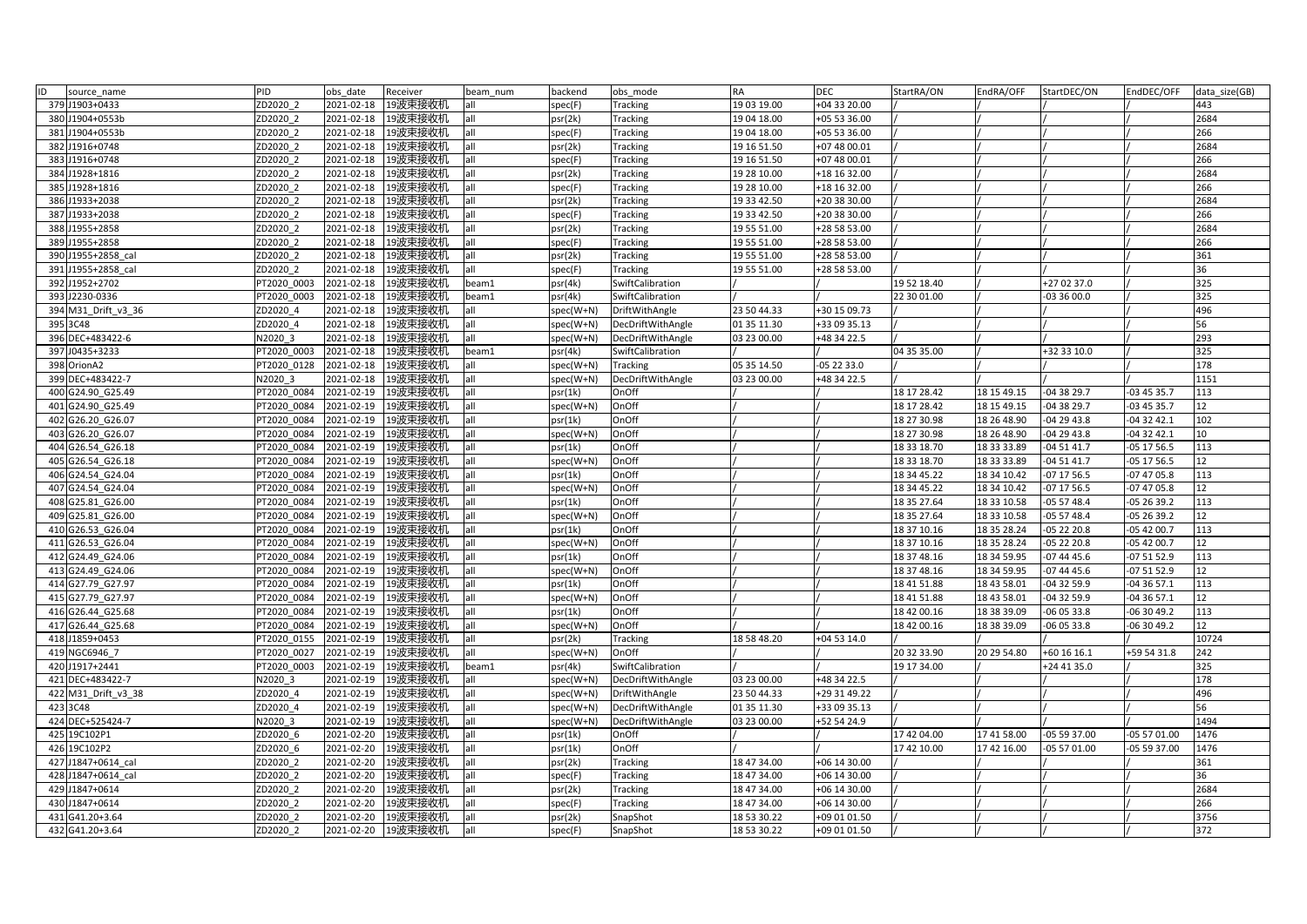| ID<br>source name     | PID         | obs date   | Receiver           | beam num      | backend   | obs mode          | <b>RA</b>   | <b>DEC</b>   | StartRA/ON  | EndRA/OFF | StartDEC/ON | EndDEC/OFF | data size(GB) |
|-----------------------|-------------|------------|--------------------|---------------|-----------|-------------------|-------------|--------------|-------------|-----------|-------------|------------|---------------|
| 433 G54.46+2.54       | ZD2020 2    | 2021-02-20 | 19波束接收机            | all           | psr(2k)   | SnapShot          | 19 22 43.75 | +20 16 16.05 |             |           |             |            | 3756          |
| G54.46+2.54<br>434    | ZD2020 2    | 2021-02-20 | 19波束接收机            |               | spec(F)   | SnapShot          | 19 22 43.75 | +20 16 16.05 |             |           |             |            | 372           |
| 435 J1948+2453        | ZD2020 2    | 2021-02-20 | 19波束接收机            | lall          | psr(2k)   | Tracking          | 19 48 36.80 | +24 53 31.00 |             |           |             |            | 2684          |
| 436 J1948+2453        | ZD2020 2    | 2021-02-20 | 19波束接收机            | lall          | spec(F)   | <b>Tracking</b>   | 19 48 36.80 | +24 53 31.00 |             |           |             |            | 266           |
| 437 J1948+2453 cal    | ZD2020 2    | 2021-02-20 | 19波束接收机            | all           | psr(2k)   | <b>Tracking</b>   | 19 48 36.80 | +24 53 31.00 |             |           |             |            | 361           |
| 438 J1948+2453 cal    | ZD2020 2    | 2021-02-20 | 19波束接收机            | all           | spec(F)   | <b>Tracking</b>   | 19 48 36.80 | +24 53 31.00 |             |           |             |            | 36            |
| 439 G54.65+1.02       | ZD2020 2    | 2021-02-20 | 19波束接收机            | lall          | psr(2k)   | SnapShot          | 19 28 50.36 | +19 43 12.65 |             |           |             |            | 1882          |
| 440 G54.65+1.02       | ZD2020 2    | 2021-02-20 | 19波束接收机            | all           | spec(F)   | SnapShot          | 19 28 50.36 | +19 43 12.65 |             |           |             |            | 372           |
| 441 G57.59+0.68       | ZD2020 2    | 2021-02-20 | 19波束接收机            | all           | psr(2k)   | SnapShot          | 19 36 10.62 | +22 07 36.56 |             |           |             |            | 1882          |
| 442 G57.59+0.68       | ZD2020 2    | 2021-02-20 | 19波束接收机            | all           | spec(F)   | SnapShot          | 19 36 10.62 | +22 07 36.56 |             |           |             |            | 372           |
| 443 G67.57+0.17       | ZD2020 2    | 2021-02-20 | 19波束接收机            | all           | psr(2k)   | SnapShot          | 20 00 42.30 | +30 28 34.39 |             |           |             |            | 1882          |
| 444 G67.57+0.17       | ZD2020 2    | 2021-02-20 | 19波束接收机            | all           | spec(F)   | SnapShot          | 20 00 42.30 | +30 28 34.39 |             |           |             |            | 372           |
| 445 G77.55-0.34       | ZD2020 2    | 2021-02-20 | 19波束接收机            | all           | psr(2k)   | SnapShot          | 20 29 44.09 | +38 29 20.74 |             |           |             |            | 1882          |
| 446 G77.55-0.34       | ZD2020 2    | 2021-02-20 | 19波束接收机            | lall          | spec(F)   | SnapShot          | 20 29 44.09 | +38 29 20.74 |             |           |             |            | 372           |
| 447 G77.55-0.34 cal   | ZD2020 2    | 2021-02-20 | 19波束接收机            | lall          | psr(2k)   | <b>Tracking</b>   | 20 29 44.09 | +38 29 20.74 |             |           |             |            | 361           |
| 448 G77.55-0.34 cal   | ZD2020 2    | 2021-02-20 | 19波束接收机            | all           | spec(F)   | <b>Tracking</b>   | 20 29 44.09 | +38 29 20.74 |             |           |             |            | 36            |
| 449 J1925+1628        | PT2020 0003 | 2021-02-20 | 19波束接收机            | beam1         | psr(4k)   | SwiftCalibration  |             |              | 19 25 07.57 |           | +16 28 57.0 |            | 325           |
| 450 DEC+372236-5      | N2020 3     | 2021-02-20 | 19波束接收机            | all           | spec(W+N) | DecDriftWithAngle | 03 23 00.00 | +37 22 36.3  |             |           |             |            | 171           |
| 451 M31_Drift_v3_30   | ZD2020 4    | 2021-02-20 | 19波束接收机            | all           | spec(W+N) | DriftWithAngle    | 23 50 44.33 | +32 25 11.25 |             |           |             |            | 496           |
| 452 3C48              | ZD2020 4    | 2021-02-20 | 19波束接收机            | all           | spec(W+N) | ecDriftWithAngle  | 01 35 11.30 | +33 09 35.13 |             |           |             |            | 56            |
| 453 DEC+525424-8      | N2020 3     | 2021-02-20 | 19波束接收机            | all           | spec(W+N) | DecDriftWithAngle | 03 23 00.00 | +52 54 24.9  |             |           |             |            | 255           |
| 454 Teegardens-Star   | PT2020 0169 | 2021-02-20 | 19波束接收机            | beam1, beam14 | seti      | Tracking          | 02 53 00.89 | +16 52 52.6  |             |           |             |            | 235           |
| 455 GJ-3323           | PT2020 0169 | 2021-02-20 | 19波束接收机            | beam1, beam14 | seti      | Tracking          | 05 01 57.43 | 06 56 46.4   |             |           |             |            | 235           |
| 456 GJ-273            | PT2020 0169 | 2021-02-20 | 19波束接收机            | beam1, beam14 | seti      | Tracking          | 07 27 24.50 | +05 13 32.8  |             |           |             |            | 235           |
| 457 DEC+525424-7      | N2020 3     | 2021-02-20 | 19波束接收机            | all           | spec(W+N) | DecDriftWithAngle | 03 23 00.00 | +52 54 24.9  |             |           |             |            | 1328          |
| 458 Wolf-1061         | PT2020 0169 | 2021-02-21 | 19波束接收机            | beam1, beam14 | seti      | Tracking          | 16 30 18.06 | $-123945.3$  |             |           |             |            | 235           |
| 459 J1838+0022        | PT2020 0003 | 2021-02-21 | 19波束接收机            | beam1         | psr(4k)   | SwiftCalibration  |             |              | 18 38 24.40 |           | +00 22 06.0 |            | 325           |
| 460 J1908+1035        | PT2020 0003 | 2021-02-21 | 19波束接收机            | beam1         | psr(4k)   | SwiftCalibration  |             |              | 19 08 23.20 |           | +10 35 51.0 |            | 325           |
| 461 J1910+1054        | PT2020 0003 | 2021-02-21 | 19波束接收机            | beam1         | psr(4k)   | SwiftCalibration  |             |              | 19 10 01.40 |           | +10 54 44.0 |            | 325           |
| 462 G29.6+0.1         | PT2020 0050 | 2021-02-21 | 19波束接收机            |               | psr(4k)   | SnapShot          | 18 44 52.00 | 02 57 00.0   |             |           |             |            | 1543          |
| 463 19C52 J1928-0547  | ZD2020 6    | 2021-02-21 | 19波束接收机            | all           | psr(1k)   | SwiftCalibration  |             |              | 19 28 23.60 |           | -05 47 32.5 |            | 449           |
| 464 J1924+1343        | PT2020 0003 | 2021-02-21 | 19波束接收机            | beam1         | psr(4k)   | SwiftCalibration  |             |              | 19 24 20.40 |           | +13 43 59.0 |            | 325           |
| 465 DEC+483422-5      | N2020 3     | 2021-02-21 | 19波束接收机            |               | spec(W+N) | DecDriftWithAngle | 03 23 00.00 | +48 34 22.5  |             |           |             |            | 178           |
| 466 DEC+372236-6      | N2020 3     | 2021-02-22 | 19波束接收机            | all           | spec(W+N) | DecDriftWithAngle | 03 23 00.00 | +37 22 36.3  |             |           |             |            | 211           |
| 467 C55_J1243+3946_1  | ZD2020 6    | 2021-02-22 | 19波束接收机            | lall          | psr(1k)   | SwiftCalibration  |             |              | 12 43 20.00 |           | +39 46 00.0 |            | 449           |
| 468 19C84 J1239+0326  | ZD2020 6    | 2021-02-22 | 19波束接收机            | lall          | psr(1k)   | SwiftCalibration  |             |              | 12 39 42.00 |           | +03 26 14.0 |            | 449           |
| 469 C55 J1243+3946 2  | ZD2020 6    | 2021-02-22 | 19波束接收机            | all           | psr(1k)   | SwiftCalibration  |             |              | 12 43 20.00 |           | +39 46 00.0 |            | 806           |
| 470 DEC+382736-7      | N2020 3     | 2021-02-22 | 19波束接收机            | all           | spec(W+N) | DecDriftWithAngle | 03 23 00.00 | +38 27 36.9  |             |           |             |            | 133           |
| 471 19CM5_J1518+0204  | ZD2020 6    | 2021-02-22 | 19波束接收机            | all           | psr(1k)   | SwiftCalibration  |             |              | 15 18 33.22 |           | +02 04 51.7 |            | 449           |
| 472 J1859+0433        | PT2020 0071 | 2021-02-22 | 19波束接收机            | all           | psr(1k)   | SwiftCalibration  |             |              | 18 59 40.10 |           | +04 33 56.0 |            | 806           |
| 473 19C8              | PT2020 0020 | 2021-02-22 | 19波束接收机            | all           | psr(1k)   | SwiftCalibration  |             |              | 18 29 35.00 |           | 05 05 01.0  |            | 5362          |
| 474 19C9              | PT2020 0020 | 2021-02-22 | 19波束接收机            | lall          | psr(1k)   | SwiftCalibration  |             |              | 19 19 11.00 |           | 04 54 05.0  |            | 5362          |
| 475 J1935+1616        | PT2020 0032 | 2021-02-22 | 19波束接收机            | beam1         | psr(4k)   | <b>Tracking</b>   | 19 35 47.83 | +16 16 40.0  |             |           |             |            | 565           |
| 476 19C18 J2032+0700  | ZD2020 6    | 2021-02-22 | 19波束接收机            | all           | psr(1k)   | SwiftCalibration  |             |              | 20 32 26.00 |           | +07 00 00.0 |            | 449           |
| 477 C43 J0209+4332    | ZD2020 6    | 2021-02-22 | 19波束接收机            | lall          | psr(1k)   | SwiftCalibration  |             |              | 02 09 50.00 |           | +43 32 25.0 |            | 449           |
| 478 C40 J0210+4238    | ZD2020 6    | 2021-02-22 | 19波束接收机            | lall          | psr(1k)   | SwiftCalibration  |             |              | 02 10 51.00 |           | +42 38 40.0 |            | 449           |
| 479 DEC+272127-3      | N2020 3     | 2021-02-22 | 19波束接收机            | lall          | spec(W+N) | DecDriftWithAngle | 23 04 28.25 | +27 21 27.4  |             |           |             |            | 200           |
| 480 C47 J0427+4723    | ZD2020 6    | 2021-02-22 | 19波束接收机            | lall          | psr(1k)   | SwiftCalibration  |             |              | 04 27 56.80 |           | +47 23 07.2 |            | 449           |
| 481 19C93 J0518+2421  | ZD2020 6    | 2021-02-22 | 19波束接收机            | lall          | psr(1k)   | SwiftCalibration  |             |              | 05 18 11.00 |           | +24 31 23.0 |            | 1521          |
| 482 C44 J0540+4537    | ZD2020 6    | 2021-02-22 | 19波束接收机            | lall          | psr(1k)   | SwiftCalibration  |             |              | 05 40 02.00 |           | +45 37 02.0 |            | 449           |
| C28 J0552+4111<br>483 | ZD2020 6    | 2021-02-22 | 19波束接收机            | all           | psr(1k)   | SwiftCalibration  |             |              | 05 52 55.00 |           | +41 11 04.0 |            | 449           |
| 484 DEC+380556-6      | N2020_3     | 2021-02-22 | 19波束接收机            | all           | spec(W+N) | DecDriftWithAngle | 03 23 00.00 | +38 05 56.7  |             |           |             |            | 200           |
| 485 B227              | PT2020_0064 | 2021-02-22 | 19波束接收机            | lall          | spec(W+N) | Tracking          | 06 07 28.40 | +19 28 04.0  |             |           |             |            | 257           |
| 486 C39_J1020+4056    | ZD2020 6    |            | 2021-02-22 19波束接收机 | all           | psr(1k)   | SwiftCalibration  |             |              | 10 20 59.00 |           | +40 56 01.0 |            | 449           |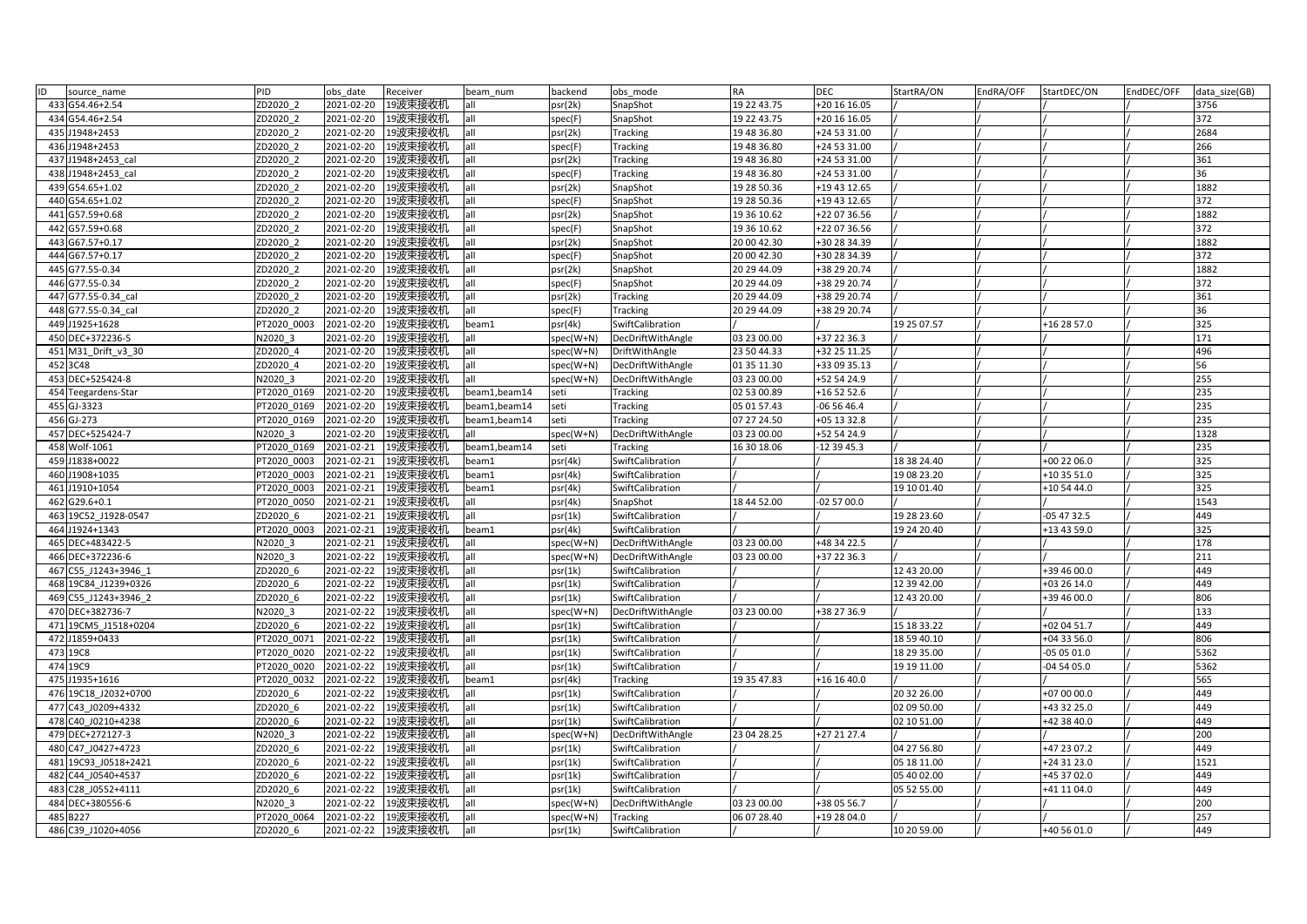| ID<br>source name      | PID         | obs date   | Receiver           | beam num | backend   | obs mode          | <b>RA</b>   | <b>DEC</b>     | StartRA/ON  | EndRA/OFF   | StartDEC/ON   | EndDEC/OFF  | data size(GB) |
|------------------------|-------------|------------|--------------------|----------|-----------|-------------------|-------------|----------------|-------------|-------------|---------------|-------------|---------------|
| 487 DEC+372236-7       | N2020 3     | 2021-02-23 | 19波束接收机            | lall     | spec(W+N) | DecDriftWithAngle | 03 23 00.00 | +37 22 36.3    |             |             |               |             | 554           |
| 488 C53 J1618+3952     | ZD2020 6    | 2021-02-23 | 19波束接收机            | all      | psr(1k)   | SwiftCalibration  |             |                | 16 18 50.00 |             | +39 52 21.0   |             | 449           |
| 489 19C86 J1617+1123   | ZD2020_6    | 2021-02-23 | 19波束接收机            | lall     | psr(1k)   | SwiftCalibration  |             |                | 16 17 58.00 |             | +11 23 42.0   |             | 449           |
| 490 19C67 J1631+1252   | ZD2020 6    | 2021-02-23 | 19波束接收机            | lall     | psr(1k)   | SwiftCalibration  |             |                | 16 31 49.00 |             | +12 52 20.0   |             | 449           |
| 491 19C79 J1611-0113   | ZD2020 6    | 2021-02-23 | 19波束接收机            | all      | psr(1k)   | SwiftCalibration  |             |                | 16 11 06.00 |             | -01 13 02.0   |             | 449           |
| 492 19C80 J1604-0257   | ZD2020 6    | 2021-02-23 | 19波束接收机            | all      | psr(1k)   | SwiftCalibration  |             |                | 16 04 27.00 |             | 02 57 09.0    |             | 449           |
| 493 C42 J1637+0027     | ZD2020 6    | 2021-02-23 | 19波束接收机            | lall     | psr(1k)   | SwiftCalibration  |             |                | 16 37 04.00 |             | +00 27 10.0   |             | 449           |
| 494 19C13 J1720-0533   | ZD2020 6    | 2021-02-23 | 19波束接收机            | all      | psr(1k)   | SwiftCalibration  |             |                | 17 20 55.89 |             | -05 33 40.0   |             | 806           |
| 495 DEC+382736-5       | N2020 3     | 2021-02-23 | 19波束接收机            | all      | spec(W+N) | DecDriftWithAngle | 03 23 00.00 | +38 27 36.9    |             |             |               |             | 133           |
| 496 OrionA1            | PT2020 0128 | 2021-02-23 | 19波束接收机            | all      | spec(W+N) | <b>Tracking</b>   | 05 35 54.90 | $-051705.0$    |             |             |               |             | 89            |
| 497 DEC+374416-5       | N2020 3     | 2021-02-23 | 19波束接收机            | lall     | spec(W+N) | DecDriftWithAngle | 03 23 00.00 | +37 44 16.5    |             |             |               |             | 244           |
| 498 J0837+0610         | PT2020 0032 | 2021-02-23 | 19波束接收机            | beam1    | psr(4k)   | Tracking          | 08 37 05.64 | $+06$ 10 14.6  |             |             |               |             | 565           |
| 499 19C23 J1142+3253   | ZD2020 6    | 2021-02-24 | 19波束接收机            | all      | psr(1k)   | SwiftCalibration  |             |                | 11 42 06.00 |             | +32 53 02.0   |             | 449           |
| 500 DEC+382736-6       | N2020 3     | 2021-02-24 | 19波束接收机            | lall     | spec(W+N) | DecDriftWithAngle | 03 23 00.00 | +38 27 36.9    |             |             |               |             | 682           |
| 501 19C94 J1840+2843   | ZD2020 6    | 2021-02-24 | 19波束接收机            | lall     | psr(1k)   | SwiftCalibration  |             |                | 18 40 29.00 |             | +28 43 22.0   |             | 449           |
| 502 DEC+374416-6       | N2020 3     | 2021-02-24 | 19波束接收机            | all      | spec(W+N) | DecDriftWithAngle | 03 23 00.00 | +37 44 16.5    |             |             |               |             | 133           |
| 503 J063536+053834 cal | ZD2020 2    | 2021-02-24 | 19波束接收机            | lall     | psr(2k)   | <b>Tracking</b>   | 06 35 36.90 | +05 38 34.00   |             |             |               |             | 361           |
| 504 J063536+053834 cal | ZD2020 2    | 2021-02-24 | 19波束接收机            | lall     | spec(F)   | <b>Tracking</b>   | 06 35 36.90 | +05 38 34.00   |             |             |               |             | 36            |
| 505 J063536+053834     | ZD2020 2    | 2021-02-24 | 19波束接收机            | all      | psr(2k)   | Tracking          | 06 35 36.90 | +05 38 34.00   |             |             |               |             | 2684          |
| 506 J063536+053834     | ZD2020 2    | 2021-02-24 | 19波束接收机            | lall     | spec(F)   | Tracking          | 06 35 36.90 | +05 38 34.00   |             |             |               |             | 266           |
| 507 DEC+493923-4       | N2020 3     | 2021-02-24 | 19波束接收机            | lall     | spec(W+N) | DecDriftWithAngle | 03 23 00.00 | +49 39 23.1    |             |             |               |             | 819           |
| 508 BB7                | PT2020 0082 | 2021-02-25 | 19波束接收机            | all      | spec(W+N) | OnOff             |             |                | 13 55 25.66 | 13 56 37.67 | +46 51 51.4   | +46 51 51.4 | 99            |
| 509 BB9                | PT2020 0082 | 2021-02-25 | 19波束接收机            | all      | spec(W+N) | OnOff             |             |                | 14 44 41.37 | 14 45 53.37 | +04 09 41.7   | +04 09 41.7 | 46            |
| 510 DEC+552606-4       | N2020 3     | 2021-02-25 | 19波束接收机            | all      | spec(W+N) | DecDriftWithAngle | 03 23 00.00 | +55 26 06.3    |             |             |               |             | 233           |
| 511 J191231+141716 cal | ZD2020 2    | 2021-02-25 | 19波束接收机            | lall     | psr(2k)   | <b>Tracking</b>   | 19 12 31.90 | $+14$ 17 16.00 |             |             |               |             | 361           |
| 512 J191231+141716 cal | ZD2020 2    | 2021-02-25 | 19波束接收机            | lall     | spec(F)   | <b>Tracking</b>   | 19 12 31.90 | +14 17 16.00   |             |             |               |             | 36            |
| 513 J191231+141716     | ZD2020 2    | 2021-02-25 | 19波束接收机            | lall     | psr(2k)   | <b>Tracking</b>   | 19 12 31.90 | +14 17 16.00   |             |             |               |             | 2684          |
| 514 J191231+141716     | ZD2020 2    | 2021-02-25 | 19波束接收机            | lall     | spec(F)   | <b>Tracking</b>   | 19 12 31.90 | +14 17 16.00   |             |             |               |             | 266           |
| 515 J190452+060345     | ZD2020 2    | 2021-02-25 | 19波束接收机            | all      | psr(2k)   | <b>Tracking</b>   | 19 04 52.40 | +06 03 45.00   |             |             |               |             | 2684          |
| 516 J190452+060345     | ZD2020 2    | 2021-02-25 | 19波束接收机            | all      | spec(F)   | <b>Tracking</b>   | 19 04 52.40 | +06 03 45.00   |             |             |               |             | 266           |
| 517 J195003+255654     | ZD2020 2    | 2021-02-25 | 19波束接收机            | lall     | psr(2k)   | <b>Tracking</b>   | 19 50 03.70 | +25 56 54.00   |             |             |               |             | 2684          |
| 518 J195003+255654     | ZD2020 2    | 2021-02-25 | 19波束接收机            | lall     | spec(F)   | <b>Tracking</b>   | 19 50 03.70 | +25 56 54.00   |             |             |               |             | 266           |
| 519 J195003+255654 cal | ZD2020 2    | 2021-02-25 | 19波束接收机            | all      | psr(2k)   | <b>Tracking</b>   | 19 50 03.70 | +25 56 54.00   |             |             |               |             | 361           |
| 520 J195003+255654 cal | ZD2020 2    | 2021-02-25 | 19波束接收机            | all      | spec(F)   | Tracking          | 19 50 03.70 | +25 56 54.00   |             |             |               |             | 36            |
| 521 J1928+1923         | PT2020 0059 | 2021-02-25 | 19波束接收机            | beam1    | psr(4k)   | <b>Tracking</b>   | 19 28 05.10 | +19 23 31.3    |             |             |               |             | 565           |
| 522 J1849+0001         | PT2020 0071 | 2021-02-25 | 19波束接收机            | lall     | psr(1k)   | <b>Tracking</b>   | 18 49 23.70 | +00 01 38.0    |             |             |               |             | 717           |
| 523 J1849+0001OFF      | PT2020 0071 | 2021-02-25 | 19波束接收机            | all      | psr(1k)   | Tracking          | 18 49 23.70 | +00 11 38.0    |             |             |               |             | 91            |
| 524 J1857+0214         | PT2020 0071 | 2021-02-25 | 19波束接收机            | all      | psr(1k)   | SwiftCalibration  |             |                | 18 57 09.20 |             | +02 14 44.0   |             | 806           |
| 525 J1929+00           | PT2020 0164 | 2021-02-25 | 19波束接收机            | beam1    | psr(2k)   | <b>Tracking</b>   | 19 29 28.00 | $+002600.0$    |             |             |               |             | 114           |
| 526 19C19 J2112+0740   | ZD2020 6    | 2021-02-25 | 19波束接收机            | all      | psr(1k)   | SwiftCalibration  |             |                | 21 12 07.00 |             | +07 40 00.0   |             | 449           |
| 527 C38 J2238+4038     | ZD2020 6    | 2021-02-25 | 19波束接收机            | all      | psr(1k)   | SwiftCalibration  |             |                | 22 38 35.00 |             | +40 38 24.0   |             | 449           |
| 528 DEC+554746-3       | N2020 3     | 2021-02-25 | 19波束接收机            | lall     | spec(W+N) | DecDriftWithAngle | 03 23 00.00 | +55 47 46.5    |             |             |               |             | 1184          |
| 529 53724              | PT2020 0101 | 2021-02-26 | 19波束接收机            | all      | spec(W+N) | OnOff             |             |                | 11 38 58.50 | 11 38 35.40 | $-00$ 16 29.4 | $-000633.6$ | 205           |
| 530 3C286              | PT2020 0102 | 2021-02-26 | 19波束接收机            | all      | spec(W+N) | OnOff             |             |                | 13 31 08.29 | 13 32 01.59 | +30 30 33.0   | +30 30 32.3 | 100           |
| 531 DEC+374416-7       | N2020 3     | 2021-02-26 | 19波束接收机            | all      | spec(W+N) | DecDriftWithAngle | 03 23 00.00 | +37 44 16.5    |             |             |               |             | 189           |
| 532 8950-12705         | PT2020 0102 | 2021-02-26 | 19波束接收机            | lall     | spec(W+N) | OnOff             |             |                | 12 58 55.95 | 12 59 47.87 | +27 50 00.4   | +27 50 00.0 | 211           |
| 533 8952-12701         | PT2020 0102 | 2021-02-26 | 19波束接收机            | lall     | spec(W+N) | OnOff             |             |                | 13 38 44.11 | 13 39 35.34 | +26 19 42.7   | +26 19 42.0 | 211           |
| 534 DEC+552606-3       | N2020 3     | 2021-02-26 | 19波束接收机            | lall     | spec(W+N) | DecDriftWithAngle | 03 23 00.00 | +55 26 06.3    |             |             |               |             | 133           |
| 535 19C94 J1840+2843   | ZD2020 6    | 2021-02-26 | 19波束接收机            | lall     | psr(1k)   | SwiftCalibration  |             |                | 18 40 29.00 |             | +28 43 22.0   |             | 449           |
| 536 19C10 J1900+4221   | ZD2020 6    | 2021-02-26 | 19波束接收机            | all      | psr(1k)   | SwiftCalibration  |             |                | 19 00 13.00 |             | +42 21 07.0   |             | 806           |
| 537 C11 J1914+2624     | ZD2020 6    | 2021-02-26 | 19波束接收机            | all      | psr(1k)   | SwiftCalibration  |             |                | 19 14 52.00 |             | +26 24 01.0   |             | 449           |
| 538 J1832+0029         | PT2020 0004 | 2021-02-26 | 19波束接收机            | beam1    | psr(4k)   | SwiftCalibration  |             |                | 18 32 50.70 |             | +00 29 27.0   |             | 231           |
| 539 G46.53+1.53 cal    | ZD2020 2    | 2021-02-26 | 19波束接收机            | all      | psr(2k)   | <b>Tracking</b>   | 19 11 05.29 | +12 47 20.75   |             |             |               |             | 361           |
| 540 G46.53+1.53 cal    | ZD2020 2    |            | 2021-02-26 19波束接收机 | all      | spec(F)   | Tracking          | 19 11 05.29 | +12 47 20.75   |             |             |               |             | 36            |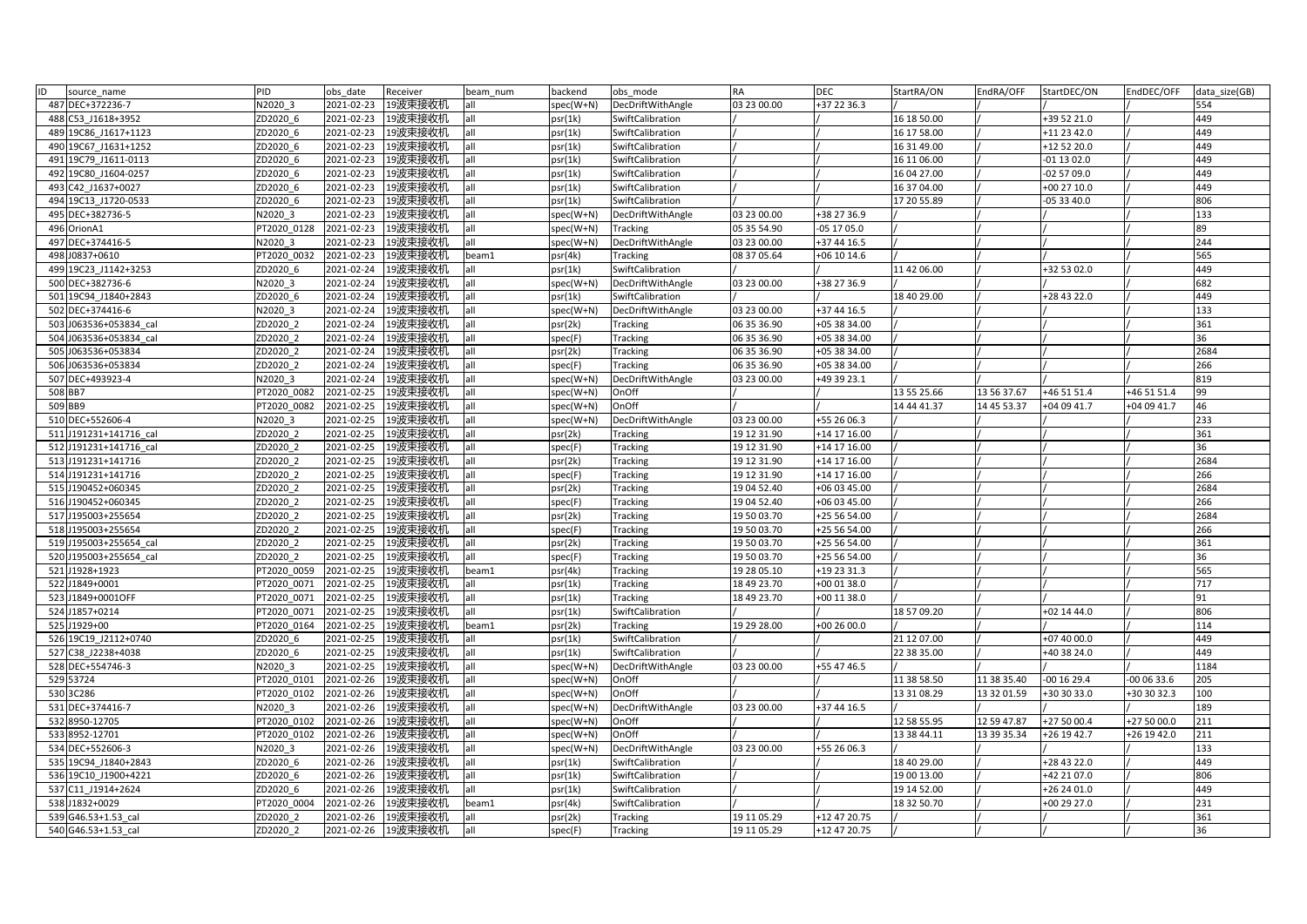| ID<br>source_name       | PID         | obs date   | Receiver           | beam num | backend     | obs mode          | RA          | <b>DEC</b>   | StartRA/ON  | EndRA/OFF   | StartDEC/ON   | EndDEC/OFF  | data size(GB) |
|-------------------------|-------------|------------|--------------------|----------|-------------|-------------------|-------------|--------------|-------------|-------------|---------------|-------------|---------------|
| 541 G46.53+1.53         | ZD2020 2    | 2021-02-26 | 19波束接收机            | all      | psr(2k)     | SnapShot          | 19 11 05.29 | +12 47 20.75 |             |             |               |             | 1882          |
| 542 G46.53+1.53         | ZD2020 2    | 2021-02-26 | 19波束接收机            | all      | spec(F)     | SnapShot          | 19 11 05.29 | +12 47 20.75 |             |             |               |             | 372           |
| 543 G32.15+2.54         | ZD2020 2    | 2021-02-26 | 19波束接收机            | all      | psr(2k)     | SnapShot          | 18 40 58.06 | +00 27 55.61 |             |             |               |             | 1882          |
| 544 G32.15+2.54         | ZD2020 2    | 2021-02-26 | 19波束接收机            | all      | spec(F)     | SnapShot          | 18 40 58.06 | +00 27 55.61 |             |             |               |             | 372           |
| 545 G36.16+1.86         | ZD2020 2    | 2021-02-26 | 19波束接收机            | all      | psr(2k)     | SnapShot          | 18 50 41.38 | +03 43 31.32 |             |             |               |             | 1882          |
| 546 G36.16+1.86         | ZD2020 2    | 2021-02-26 | 19波束接收机            | all      | spec(F)     | SnapShot          | 18 50 41.38 | +03 43 31.32 |             |             |               |             | 372           |
| 547 G42.77-2.12         | ZD2020_2    | 2021-02-26 | 19波束接收机            | all      | psr(2k)     | SnapShot          | 19 17 06.22 | +07 45 44.93 |             |             |               |             | 3756          |
| 548 G42.77-2.12         | ZD2020 2    | 2021-02-26 | 19波束接收机            | all      | spec(F)     | SnapShot          | 19 17 06.22 | +07 45 44.93 |             |             |               |             | 372           |
| 549 G50.20+1.10 cal     | ZD2020 2    | 2021-02-26 | 19波束接收机            | all      | psr(2k)     | <b>Tracking</b>   | 19 19 40.67 | +15 50 21.47 |             |             |               |             | 361           |
| 550 G50.20+1.10 cal     | ZD2020 2    | 2021-02-26 | 19波束接收机            | all      | spec(F)     | <b>Tracking</b>   | 19 19 40.67 | +15 50 21.47 |             |             |               |             | 36            |
| 551 G50.20+1.10         | ZD2020 2    | 2021-02-26 | 19波束接收机            | all      | psr(2k)     | SnapShot          | 19 19 40.67 | +15 50 21.47 |             |             |               |             | 1882          |
| 552 G50.20+1.10         | ZD2020 2    | 2021-02-26 | 19波束接收机            | all      | spec(F)     | SnapShot          | 19 19 40.67 | +15 50 21.47 |             |             |               |             | 372           |
| 553 G55.00+0.76         | ZD2020 2    | 2021-02-26 | 19波束接收机            | all      | psr(2k)     | SnapShot          | 19 30 29.12 | +19 53 56.09 |             |             |               |             | 1882          |
| 554 G55.00+0.76         | ZD2020 2    | 2021-02-26 | 19波束接收机            | all      | spec(F)     | SnapShot          | 19 30 29.12 | +19 53 56.09 |             |             |               |             | 372           |
| 555 G63.07-0.17         | ZD2020 2    | 2021-02-26 | 19波束接收机            | all      | psr(2k)     | SnapShot          | 19 51 23.69 | +26 27 11.66 |             |             |               |             | 1882          |
| 556 G63.07-0.17         | ZD2020 2    | 2021-02-26 | 19波束接收机            | all      | spec(F)     | SnapShot          | 19 51 23.69 | +26 27 11.66 |             |             |               |             | 372           |
| 557 G80.92-0.08         | ZD2020 2    | 2021-02-26 | 19波束接收机            | all      | psr(2k)     | SnapShot          | 20 39 11.96 | +41 20 48.09 |             |             |               |             | 1882          |
| 558 G80.92-0.08         | ZD2020 2    | 2021-02-26 | 19波束接收机            | all      | spec(F)     | SnapShot          | 20 39 11.96 | +41 20 48.09 |             |             |               |             | 372           |
| 559 G80.92-0.08 cal     | ZD2020 2    | 2021-02-26 | 19波束接收机            | all      | psr(2k)     | <b>Tracking</b>   | 20 39 11.96 | +41 20 48.09 |             |             |               |             | 361           |
| 560 G80.92-0.08 cal     | ZD2020 2    | 2021-02-26 | 19波束接收机            | all      | spec(F)     | <b>Tracking</b>   | 20 39 11.96 | +41 20 48.09 |             |             |               |             | 36            |
| 561 C21 J2111+2132      | ZD2020 6    | 2021-02-26 | 19波束接收机            | all      | psr(1k)     | SwiftCalibration  |             |              | 21 11 45.00 |             | +21 32 41.0   |             | 449           |
| 562 19C83 J2159+0202    | ZD2020 6    | 2021-02-26 | 19波束接收机            | all      | psr(1k)     | SwiftCalibration  |             |              | 21 59 44.00 |             | +02 02 06.0   |             | 449           |
| 563 19C56 J2230-0336    | ZD2020 6    | 2021-02-26 | 19波束接收机            | all      | psr(1k)     | SwiftCalibration  |             |              | 22 30 01.00 |             | $-033600.0$   |             | 449           |
| 564 19C90 J2150+3427    | ZD2020_6    | 2021-02-26 | 19波束接收机            | all      | psr(1k)     | SwiftCalibration  |             |              | 21 50 32.00 |             | +34 27 55.0   |             | 449           |
| 565 C23 J2236+4928      | ZD2020 6    | 2021-02-26 | 19波束接收机            | all      | psr(1k)     | SwiftCalibration  |             |              | 22 36 40.00 |             | +49 28 52.0   |             | 449           |
| 566 19C20 J2307-0558    | ZD2020 6    | 2021-02-26 | 19波束接收机            | all      | psr(1k)     | SwiftCalibration  |             |              | 23 07 24.00 |             | -05 58 30.0   |             | 449           |
| 567 DEC+502243-4        | N2020 3     | 2021-02-26 | 19波束接收机            | all      | spec(W+N)   | DecDriftWithAngle | 03 23 00.00 | +50 22 43.5  |             |             |               |             | 268           |
| 568 8077-6104           | PT2020 0102 | 2021-02-26 | 19波束接收机            | all      | spec(W+N)   | OnOff             |             |              | 02 48 07.86 | 02 48 53.78 | $-004508.3$   | $-004507.4$ | 1384          |
| 569 8155-6101           | PT2020 0102 | 2021-02-26 | 19波束接收机            | all      | spec(W+N)   | OnOff             |             |              | 03 35 15.38 | 03 36 01.31 | $-01$ 13 42.9 | 01 13 41.8  | 211           |
| 570 8241-3703           | PT2020 0102 | 2021-02-26 | 19波束接收机            | all      | spec(W+N)   | OnOff             |             |              | 08 25 50.68 | 08 26 39.01 | +18 10 00.0   | +18 10 01.2 | 1538          |
| 571 8241-3704           | PT2020 0102 | 2021-02-26 | 19波束接收机            | all      | spec(W+N)   | OnOff             |             |              | 08 26 16.53 | 08 27 04.64 | +17 21 44.8   | +17 21 46.0 | 1229          |
| 572 J0825+031           | PT2020 0102 | 2021-02-26 | 19波束接收机            | all      | spec(W+N)   | OnOff             |             |              | 08 25 50.33 | 08 26 36.32 | +03 09 24.5   | +03 09 25.6 | 100           |
| 573 8250-6104           | PT2020 0102 | 2021-02-26 | 19波束接收机            | all      | spec(W+N)   | OnOff             |             |              | 09 21 38.74 | 09 22 42.28 | +43 43 34.1   | +43 43 35.3 | 764           |
| 574 8439-6102           | PT2020 0102 | 2021-02-27 | 19波束接收机            | all      | spec(W+N)   | OnOff             |             |              | 09 31 06.76 | 09 32 16.87 | +49 04 47.0   | +49 04 48.3 | 211           |
| 575 DEC+525424-8        | N2020 3     | 2021-02-27 | 19波束接收机            | all      | spec(W+N)   | DecDriftWithAngle | 03 23 00.00 | +52 54 24.9  |             |             |               |             | 321           |
| 576 J121727.78+155413.0 | PT2020 0105 | 2021-02-27 | 19波束接收机            | all      | spec(W+N)   | OnOff             |             |              | 12 17 27.78 | 12 18 15.53 | +15 54 12.9   | +15 54 12.8 | 322           |
| 577 J132547.60+505500.4 | PT2020 0105 | 2021-02-27 | 19波束接收机            | all      | spec(W+N)   | OnOff             |             |              | 13 25 47.61 | 13 27 00.45 | +50 55 00.3   | +50 54 59.5 | 322           |
| 578 J144017.98+055634.0 | PT2020 0105 | 2021-02-27 | 19波束接收机            | all      | spec(W+N)   | OnOff             |             |              | 14 40 17.96 | 14 41 04.13 | +05 56 33.7   | +05 56 32.8 | 322           |
| 579 J135047.07+062658.5 | PT2020 0105 | 2021-02-27 | 19波束接收机            | all      | spec(W+N)   | OnOff             |             |              | 13 50 47.07 | 13 51 33.28 | +06 26 58.4   | +06 26 57.7 | 322           |
| 580 J140313.29+061008.2 | PT2020 0105 | 2021-02-27 | 19波束接收机            | all      | $spec(W+N)$ | OnOff             |             |              | 14 03 13.26 | 14 03 59.45 | +06 10 09.0   | +06 10 08.3 | 322           |
| 581 J141628.66+124213.5 | PT2020 0105 | 2021-02-27 | 19波束接收机            | all      | spec(W+N)   | OnOff             |             |              | 14 16 28.65 | 14 17 15.72 | +12 42 13.5   | +12 42 12.7 | 322           |
| 582 J145359.73+091543.3 | PT2020 0105 | 2021-02-27 | 19波束接收机            | all      | spec(W+N)   | OnOff             |             |              | 14 53 59.75 | 14 54 46.28 | +09 15 43.4   | +09 15 42.4 | 322           |
| 583 J160028.89+245515.5 | PT2020 0105 | 2021-02-27 | 19波束接收机            | all      | spec(W+N)   | OnOff             |             |              | 16 00 28.89 | 16 01 19.53 | +24 55 15.5   | +24 55 14.1 | 322           |
| 584 19C65 J1836+0915    | ZD2020 6    | 2021-02-27 | 19波束接收机            | all      | psr(1k)     | SwiftCalibration  |             |              | 18 36 23.00 |             | +09 15 33.0   |             | 449           |
| 585 19C26_J2205+6014    | ZD2020_6    | 2021-02-27 | 19波束接收机            | all      | psr(1k)     | SwiftCalibration  |             |              | 22 05 29.00 |             | +60 14 43.0   |             | 449           |
| 586 DEC+502243-5        | N2020 3     | 2021-02-27 | 19波束接收机            | all      | spec(W+N)   | DecDriftWithAngle | 03 23 00.00 | +50 22 43.5  |             |             |               |             | 498           |
| 587 8153-12702          | PT2020 0102 | 2021-02-27 | 19波束接收机            | all      | spec(W+N)   | OnOff             |             |              | 02 41 12.96 | 02 41 58.88 | $-005237.3$   | 00 52 36.4  | 1229          |
| 588 DEC+510603-4        | N2020 3     | 2021-02-27 | 19波束接收机            | all      | spec(W+N)   | DecDriftWithAngle | 11 23 00.00 | +51 06 03.9  |             |             |               |             | 686           |
| 589 9512-3704           | PT2020 0102 | 2021-02-27 | 19波束接收机            | all      | spec(W+N)   | OnOff             |             |              | 09 12 36.30 | 09 13 22.22 | +00 18 34.1   | +00 18 35.0 | 1384          |
| 590 J090024.23+242232.5 | PT2020 0105 | 2021-02-28 | 19波束接收机            | all      | spec(W+N)   | OnOff             |             |              | 09 00 24.23 | 09 01 14.64 | +24 22 32.3   | +24 22 33.4 | 322           |
| 591 PSR J1023+0038      | PT2020 0034 | 2021-02-28 | 19波束接收机            | oeam1    | psr(4k)     | <b>Tracking</b>   | 10 23 47.69 | +00 38 40.8  |             |             |               |             | 565           |
| 592 DEC+510603-5        | N2020 3     | 2021-02-28 | 19波束接收机            | all      | spec(W+N)   | DecDriftWithAngle | 11 23 00.00 | +51 06 03.9  |             |             |               |             | 348           |
| 593 J133731.36+003528.8 | PT2020 0105 | 2021-02-28 | 19波束接收机            | all      | spec(W+N)   | OnOff             |             |              | 13 37 31.38 | 13 38 17.31 | +00 35 28.9   | +00 35 28.3 | 322           |
| 594 J143731.85+011858.1 | PT2020 0105 |            | 2021-02-28 19波束接收机 | all      | spec(W+N)   | OnOff             |             |              | 14 37 31.86 | 14 38 17.79 | $+01$ 18 58.0 | +01 18 57.1 | 322           |
|                         |             |            |                    |          |             |                   |             |              |             |             |               |             |               |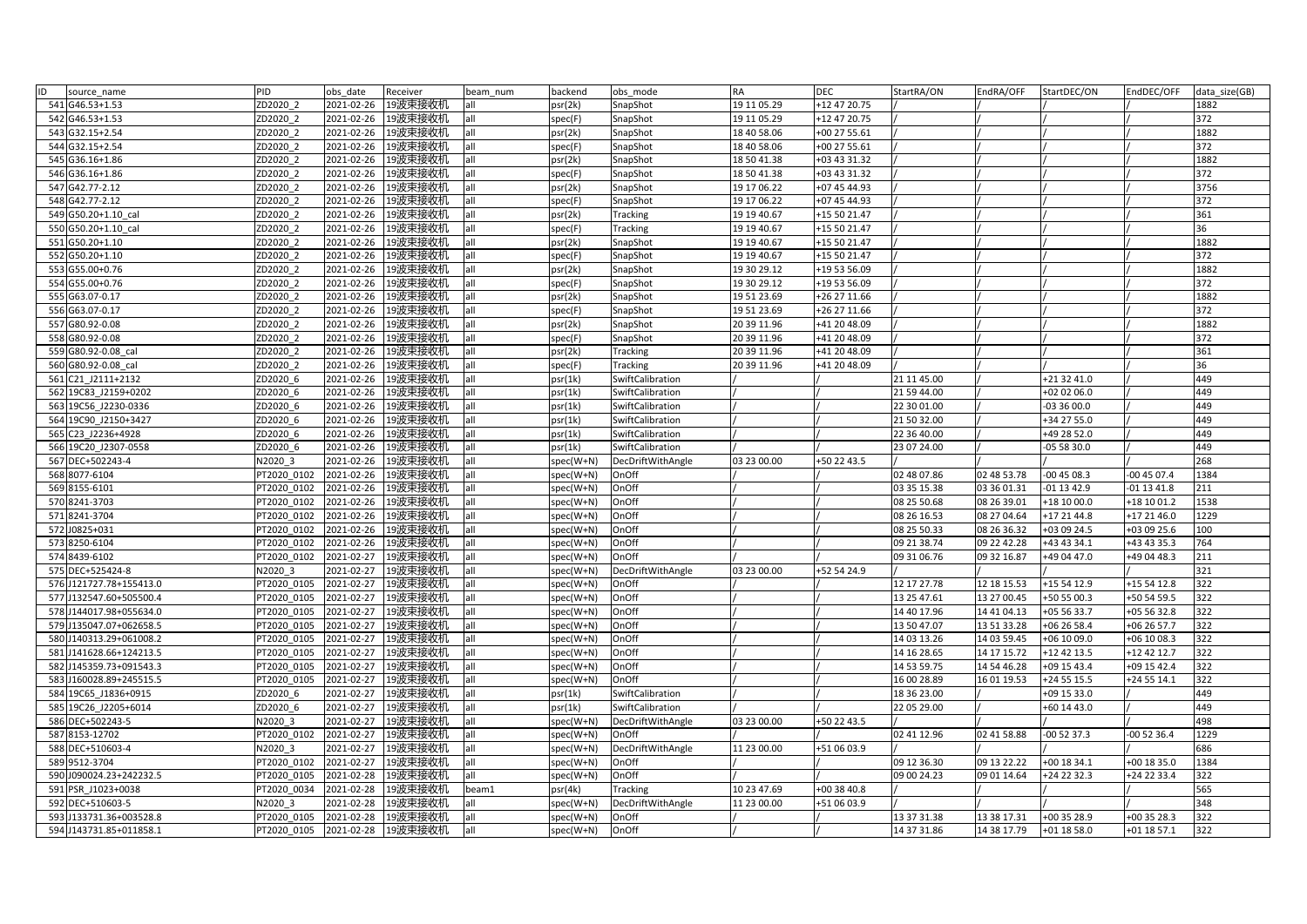| ID<br>source name       | PID         | obs date   | Receiver | beam num | backend   | obs mode          | <b>RA</b>   | <b>DEC</b>   | StartRA/ON  | EndRA/OFF   | StartDEC/ON   | EndDEC/OFF  | data size(GB) |
|-------------------------|-------------|------------|----------|----------|-----------|-------------------|-------------|--------------|-------------|-------------|---------------|-------------|---------------|
| 595 J144202.93+145539.2 | PT2020 0105 | 2021-02-28 | 19波束接收机  | all      | spec(W+N) | OnOff             |             |              | 14 42 02.94 | 14 42 50.47 | +14 55 39.2   | +14 55 38.2 | 322           |
| 596 J165658.01+252519.9 | PT2020 0105 | 2021-02-28 | 19波束接收机  | all      | spec(W+N) | OnOff             |             |              | 16 56 58.02 | 16 57 48.87 | +25 25 20.0   | +25 25 18.5 | 322           |
| 597 DEC+550426-3        | N2020 3     | 2021-02-28 | 19波束接收机  | all      | spec(W+N) | DecDriftWithAngle | 11 23 00.00 | +55 04 26.1  |             |             |               |             | 200           |
| 598 19C58 J1837-0219    | ZD2020 6    | 2021-02-28 | 19波束接收机  | all      | psr(1k)   | SwiftCalibration  |             |              | 18 37 37.00 |             | -02 19 37.0   |             | 449           |
| 599 J1904+0554          | PT2020 0136 | 2021-02-28 | 19波束接收机  | beam1    | psr(4k)   | Tracking          | 19 04 15.70 | +05 54 26.0  |             |             |               |             | 302           |
| 600 DEC-1206            | PT2020 0171 | 2021-02-28 | 19波束接收机  | all      | psr(4k)   | DriftWithAngle    | 17 55 00.00 | $-120611.1$  |             |             |               |             | 10724         |
| 601 DEC-1206            | PT2020 0171 | 2021-02-28 | 19波束接收机  | all      | spec(W+N) | DriftWithAngle    | 17 55 00.00 | $-120611.1$  |             |             |               |             | 664           |
| 602 J1912-0953          | PT2020 0137 | 2021-02-28 | 19波束接收机  | beam1    | psr(4k)   | SwiftCalibration  |             |              | 19 12 07.00 |             | -09 53 34.0   |             | 283           |
| 603 J1929+0133          | PT2020 0137 | 2021-02-28 | 19波束接收机  | beam1    | psr(4k)   | SwiftCalibration  |             |              | 19 29 41.40 |             | $+013302.2$   |             | 283           |
| 604 J2015+0756          | PT2020 0137 | 2021-02-28 | 19波束接收机  | beam1    | psr(4k)   | SwiftCalibration  |             |              | 20 15 59.00 |             | +07 56 42.0   |             | 283           |
| 605 J2001+0701          | PT2020 0137 | 2021-02-28 | 19波束接收机  | beam1    | psr(4k)   | SwiftCalibration  |             |              | 20 01 52.00 |             | +07 01 44.4   |             | 283           |
| 606 J2027+0255          | PT2020 0137 | 2021-02-28 | 19波束接收机  | beam1    | psr(4k)   | SwiftCalibration  |             |              | 20 27 32.00 |             | +02 55 17.0   |             | 283           |
| 607 DEC+550426-4        | N2020 3     | 2021-02-28 | 19波束接收机  | all      | spec(W+N) | DecDriftWithAngle | 11 23 00.00 | +55 04 26.1  |             |             |               |             | 554           |
| 608 8077-9101           | PT2020 0102 | 2021-02-28 | 19波束接收机  | all      | spec(W+N) | OnOff             |             |              | 02 46 34.34 | 02 47 20.27 | $-005036.7$   | $-005035.8$ | 1229          |
| 609 8728-3701           | PT2020 0102 | 2021-02-28 | 19波束接收机  | all      | spec(W+N) | OnOff             |             |              | 03 50 47.76 | 03 51 34.02 | $-070143.6$   | $-070142.4$ | 211           |
| 610 DEC+493923-5        | N2020 3     | 2021-02-28 | 19波束接收机  | all      | spec(W+N) | DecDriftWithAngle | 03 23 00.00 | +49 39 23.1  |             |             |               |             | 527           |
| 611 J084600.36+070424.6 | PT2020 0105 | 2021-02-28 | 19波束接收机  | all      | spec(W+N) | OnOff             |             |              | 08 46 00.37 | 08 46 46.64 | +07 04 24.6   | +07 04 25.7 | 322           |
| 612 J085004.65+403607.8 | PT2020 0105 | 2021-02-28 | 19波束接收机  | all      | spec(W+N) | OnOff             |             |              | 08 50 04.66 | 08 51 05.14 | +40 36 07.7   | +40 36 09.0 | 322           |
| 613 J091122.12+091655.7 | PT2020 0105 | 2021-02-28 | 19波束接收机  | all      | spec(W+N) | OnOff             |             |              | 09 11 22.11 | 09 12 08.64 | +09 16 55.8   | +09 16 56.8 | 322           |
| 614 C55 J1243+3946      | ZD2020 6    | 2021-03-01 | 19波束接收机  | all      | psr(1k)   | SwiftCalibration  |             |              | 12 43 03.10 |             | +39 46 00.5   |             | 985           |
| 615 DEC+460241-6        | N2020 3     | 2021-03-01 | 19波束接收机  | all      | spec(W+N) | DecDriftWithAngle | 03 23 00.00 | +46 02 41.1  |             |             |               |             | 835           |
| 616 19C58 J1837-0219    | ZD2020 6    | 2021-03-01 | 19波束接收机  | all      | psr(1k)   | SwiftCalibration  |             |              | 18 37 37.00 |             | $-02$ 19 37.0 |             | 449           |
| 617 J1849+0001          | PT2020 0071 | 2021-03-01 | 19波束接收机  | all      | psr(1k)   | SwiftCalibration  |             |              | 18 49 23.70 |             | +00 01 38.0   |             | 806           |
| 618 G48.20+3.05 cal     | ZD2020 2    | 2021-03-01 | 19波束接收机  | all      | psr(2k)   | <b>Tracking</b>   | 19 08 39.58 | +14 57 58.56 |             |             |               |             | 361           |
| 619 G48.20+3.05 cal     | ZD2020 2    | 2021-03-01 | 19波束接收机  | all      | spec(F)   | <b>Tracking</b>   | 19 08 39.58 | +14 57 58.56 |             |             |               |             | 36            |
| 620 G48.20+3.05         | ZD2020 2    | 2021-03-01 | 19波束接收机  | all      | psr(2k)   | SnapShot          | 19 08 39.58 | +14 57 58.56 |             |             |               |             | 3756          |
| 621 G48.20+3.05         | ZD2020_2    | 2021-03-01 | 19波束接收机  | all      | spec(F)   | SnapShot          | 19 08 39.58 | +14 57 58.56 |             |             |               |             | 372           |
| 622 G53.72+2.63         | ZD2020 2    | 2021-03-01 | 19波束接收机  | all      | psr(2k)   | SnapShot          | 19 20 56.81 | +19 39 48.93 |             |             |               |             | 3756          |
| 623 G53.72+2.63         | ZD2020 2    | 2021-03-01 | 19波束接收机  | all      | spec(F)   | SnapShot          | 19 20 56.81 | +19 39 48.93 |             |             |               |             | 372           |
| 624 G51.23+3.56         | ZD2020 2    | 2021-03-01 | 19波束接收机  | all      | psr(2k)   | SnapShot          | 19 12 34.49 | +17 53 21.86 |             |             |               |             | 3756          |
| 625 G51.23+3.56         | ZD2020 2    | 2021-03-01 | 19波束接收机  | all      | spec(F)   | SnapShot          | 19 12 34.49 | +17 53 21.86 |             |             |               |             | 372           |
| 626 G58.86+2.03 cal     | ZD2020 2    | 2021-03-01 | 19波束接收机  | all      | psr(2k)   | <b>Tracking</b>   | 19 33 42.53 | +23 53 47.38 |             |             |               |             | 361           |
| 627 G58.86+2.03 cal     | ZD2020 2    | 2021-03-01 | 19波束接收机  | all      | spec(F)   | <b>Tracking</b>   | 19 33 42.53 | +23 53 47.38 |             |             |               |             | 36            |
| 628 G58.86+2.03         | ZD2020 2    | 2021-03-01 | 19波束接收机  | all      | psr(2k)   | SnapShot          | 19 33 42.53 | +23 53 47.38 |             |             |               |             | 3756          |
| 629 G58.86+2.03         | ZD2020 2    | 2021-03-01 | 19波束接收机  | all      | spec(F)   | SnapShot          | 19 33 42.53 | +23 53 47.38 |             |             |               |             | 372           |
| 630 G61.40-1.69         | ZD2020 2    | 2021-03-01 | 19波束接收机  | all      | psr(2k)   | SnapShot          | 19 53 25.29 | +24 14 37.83 |             |             |               |             | 3756          |
| 631 G61.40-1.69         | ZD2020 2    | 2021-03-01 | 19波束接收机  | all      | spec(F)   | SnapShot          | 19 53 25.29 | +24 14 37.83 |             |             |               |             | 372           |
| 632 G62.87-1.86         | ZD2020 2    | 2021-03-01 | 19波束接收机  | all      | psr(2k)   | SnapShot          | 19 57 24.21 | +25 24 42.20 |             |             |               |             | 3756          |
| 633 G62.87-1.86         | ZD2020_2    | 2021-03-01 | 19波束接收机  | all      | spec(F)   | SnapShot          | 19 57 24.21 | +25 24 42.20 |             |             |               |             | 372           |
| 634 G62.87-1.86 cal     | ZD2020 2    | 2021-03-01 | 19波束接收机  | all      | psr(2k)   | Tracking          | 19 57 24.21 | +25 24 42.20 |             |             |               |             | 361           |
| 635 G62.87-1.86_cal     | ZD2020 2    | 2021-03-01 | 19波束接收机  | all      | spec(F)   | <b>Tracking</b>   | 19 57 24.21 | +25 24 42.20 |             |             |               |             | 36            |
| 636 DEC+460241-7        | N2020 3     | 2021-03-01 | 19波束接收机  | all      | spec(W+N) | DecDriftWithAngle | 03 23 00.00 | +46 02 41.1  |             |             |               |             | 642           |
| 637 8156-3701           | PT2020 0102 | 2021-03-01 | 19波束接收机  | all      | spec(W+N) | OnOff             |             |              | 03 42 22.15 | 03 43 08.07 | $-003459.5$   | $-003458.3$ | 1384          |
| 638 DEC+514924-5        | N2020 3     | 2021-03-01 | 19波束接收机  | all      | spec(W+N) | DecDriftWithAngle | 03 23 00.00 | +51 49 24.3  |             |             |               |             | 1710          |
| 639 J1849-0003          | PT2020 0071 | 2021-03-02 | 19波束接收机  | all      | psr(1k)   | SwiftCalibration  |             |              | 18 49 26.20 |             | $-00$ 13 29.0 |             | 806           |
| 640 DEC+324053-2        | N2020 3     | 2021-03-02 | 19波束接收机  | all      | spec(W+N) | DecDriftWithAngle | 03 23 00.00 | +32 40 53.7  |             |             |               |             | 717           |
| 641 FRB121102 1         | ZD2020 5    | 2021-03-02 | 19波束接收机  | beam1    | psr(4k)   | <b>Tracking</b>   | 05 31 58.70 | +33 08 52.50 |             |             |               |             | 565           |
| 642 DEC+324053-4        | N2020 3     | 2021-03-02 | 19波束接收机  | ۱l       | spec(W+N) | DecDriftWithAngle | 03 23 00.00 | +32 40 53.7  |             |             |               |             | 89            |
| 643 FRB121102 2         | ZD2020 5    | 2021-03-02 | 19波束接收机  | beam1    | psr(4k)   | Tracking          | 05 31 58.70 | +33 08 52.50 |             |             |               |             | 565           |
| 644 DEC+334554-5        | N2020 3     | 2021-03-02 | 19波束接收机  | all      | spec(W+N) | DecDriftWithAngle | 03 23 00.00 | +33 45 54.3  |             |             |               |             | 361           |
| 645 HIMGS 1100+2600     | PT2020 0048 | 2021-03-02 | 19波束接收机  | all      | spec(W+N) | DriftWithAngle    | 11 00 00.00 | +26 00 00.0  |             |             |               |             | 531           |
| 646 3C286 001           | PT2020 0048 | 2021-03-03 | 19波束接收机  | all      | spec(W+N) | DriftWithAngle    | 13 31 08.29 | +30 20 36.4  |             |             |               |             |               |
| 3C286 002<br>647        | PT2020 0048 | 2021-03-03 | 19波束接收机  | all      | spec(W+N) | DriftWithAngle    | 13 31 08.29 | +30 25 34.7  |             |             |               |             |               |
| 648 3C286 003           | PT2020 0048 | 2021-03-03 | 19波束接收机  | all      | spec(W+N) | DriftWithAngle    | 13 31 08.29 | +30 30 33.0  |             |             |               |             |               |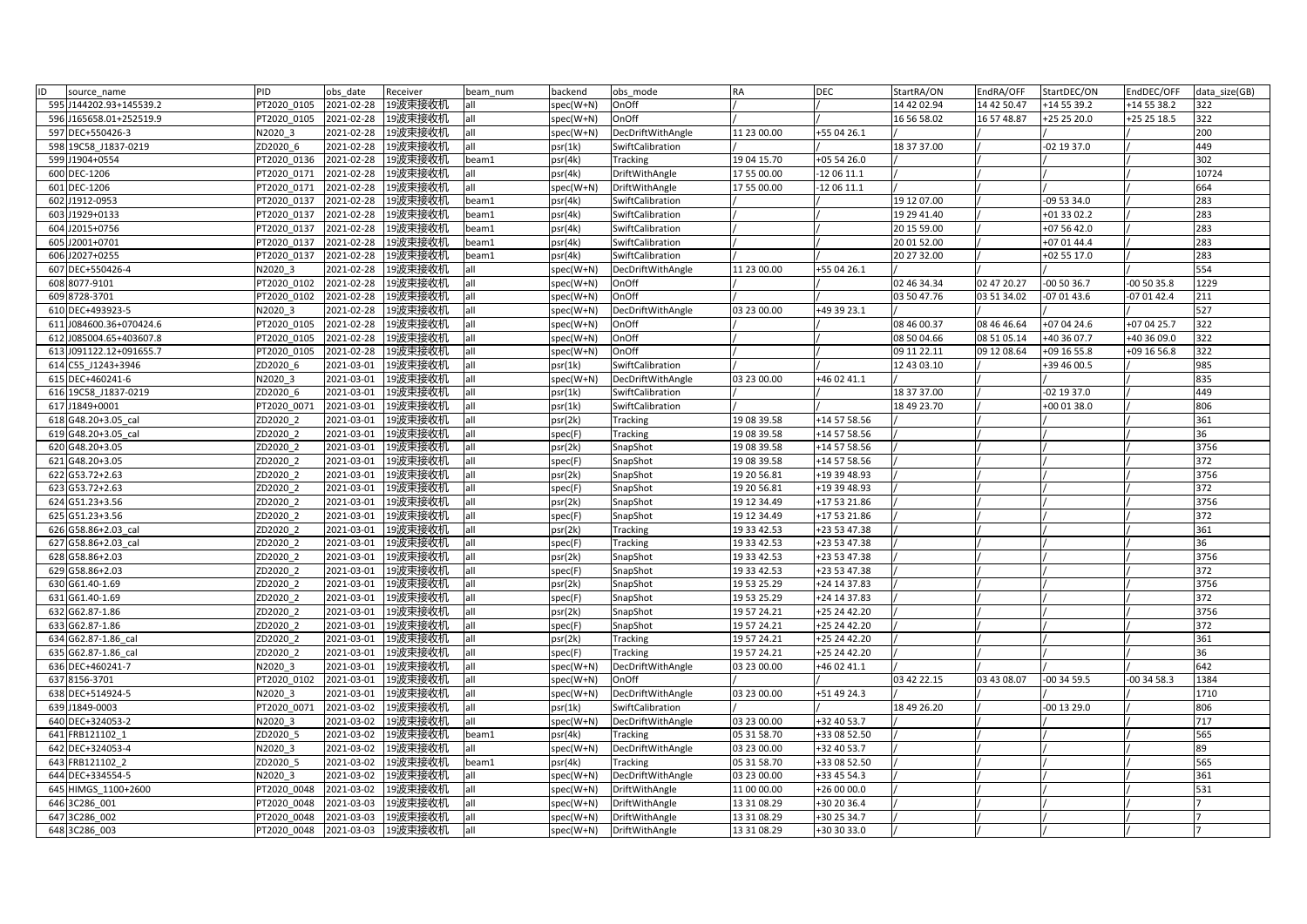| ID | source name            | PID         | obs date   | Receiver            | beam num | backend   | obs mode              | <b>RA</b>     | <b>DEC</b>    | StartRA/ON     | EndRA/OFF   | StartDEC/ON    | EndDEC/OFF  | data size(GB) |
|----|------------------------|-------------|------------|---------------------|----------|-----------|-----------------------|---------------|---------------|----------------|-------------|----------------|-------------|---------------|
|    | 649 3C286 004          | PT2020 0048 | 2021-03-03 | 19波束接收机             | all      | spec(W+N) | DriftWithAngle        | 13 31 08.29   | +30 35 31.2   |                |             |                |             |               |
|    | 650 3C286 005          | PT2020 0048 | 2021-03-03 | 19波束接收机             | all      | spec(W+N) | DriftWithAngle        | 13 31 08.29   | +30 40 29.5   |                |             |                |             |               |
|    | 651 Arp220             | ZD2020 5    | 2021-03-03 | 19波束接收机             | beam1    | psr(4k)   | Tracking              | 15 34 57.255  | +23 30 11.30  |                |             |                |             | 1129          |
|    | 652 DEC+334554-6       | N2020 3     | 2021-03-03 | 19波束接收机             | all      | spec(W+N) | DecDriftWithAngle     | 03 23 00.00   | +33 45 54.3   |                |             |                |             | 231           |
|    | 653 19C103 J1751-05N1  | ZD2020 6    | 2021-03-03 | 19波束接收机             | all      | psr(1k)   | OnOff                 |               |               | 17 51 28.00    | 17 51 22.00 | $-054253.0$    | 05 40 17.0  | 761           |
|    | 654 19C103 J1751-05N2  | ZD2020 6    | 2021-03-03 | 19波束接收机             | all      | psr(1k)   | OnOff                 |               |               | 17 51 34.00    | 17 51 40.00 | -05 40 17.0    | $-054253.0$ | 761           |
|    | 655 J1849-0003         | PT2020 0071 | 2021-03-03 | 19波束接收机             | all      | psr(1k)   | <b>Tracking</b>       | 18 49 59.20   | $-000329.0$   |                |             |                |             | 806           |
|    | 656 J1855+0140         | PT2020 0071 | 2021-03-03 | 19波束接收机             | all      | psr(1k)   | SwiftCalibration      |               |               | 18 55 13.30    |             | +01 39 43.0    |             | 806           |
|    | 657 J1851+0202         | PT2020 0155 | 2021-03-03 | 19波束接收机             | all      | psr(2k)   | Tracking              | 18 51 25.50   | +02 02 18.0   |                |             |                |             | 10724         |
|    | 658 0347-A             | PT2020 0126 | 2021-03-03 | 19波束接收机             | all      | psr(4k)   | DriftWithAngle        | 19 35 00.00   | $-034746.5$   |                |             |                |             | 10724         |
|    | 659 0347-A             | PT2020 0126 | 2021-03-03 | 19波束接收机             | all      | spec(W+N) | DriftWithAngle        | 19 35 00.00   | $-034746.5$   |                |             |                |             | 664           |
|    | 660 J1939+2134         | PT2020 0032 | 2021-03-03 | 19波束接收机             | beam1    | psr(4k)   | <b>Tracking</b>       | 19 39 38.56   | +21 34 59.1   |                |             |                |             | 565           |
|    | 661 J2004+3429         | PT2020 0059 | 2021-03-03 | 19波束接收机             | beam1    | psr(4k)   | Tracking              | 20 04 46.90   | +34 29 17.7   |                |             |                |             | 565           |
|    | 662 DEC+324053-3       | N2020 3     | 2021-03-03 | 19波束接收机             | all      | spec(W+N) | DecDriftWithAngle     | 03 23 00.00   | +32 40 53.7   |                |             |                |             | 445           |
|    | 663 J0134-0741         | ZD2020 5    | 2021-03-03 | 19波束接收机             | beam1    | psr(4k)   | Tracking              | 01 34 08.7408 | -07 41 45.348 |                |             |                |             | 1129          |
|    | 664 8082-12704         | PT2020 0102 | 2021-03-03 | 19波束接收机             | all      | spec(W+N) | OnOff                 |               |               | 03 19 47.89    | 03 20 33.82 | $-001316.1$    | 00 13 15.0  | 1229          |
|    | 665 DEC+334554-4       | N2020 3     | 2021-03-03 | 19波束接收机             | lall     | spec(W+N) | DecDriftWithAngle     | 03 23 00.00   | +33 45 54.3   |                |             |                |             | 162           |
|    | 666 FRB180301          | ZD2020 5    | 2021-03-03 | 19波束接收机             | beam1    | psr(4k)   | Tracking              | 06 12 54.96   | +04 38 43.6   |                |             |                |             | 1129          |
|    | 667 J0903+4824         | ZD2020 5    | 2021-03-03 | 19波束接收机             | beam1    | psr(4k)   | Tracking              | 09 03 12.9672 | +48 24 13.716 |                |             |                |             | 1129          |
|    | 668 J0931+5633         | ZD2020 5    | 2021-03-03 | 19波束接收机             | beam1    | psr(4k)   | Tracking              | 09 31 38.4192 | +56 33 19.872 |                |             |                |             | 832           |
|    | 669 DEC+324053-5       | N2020 3     | 2021-03-05 | 19波束接收机             | all      | spec(W+N) | DecDriftWithAngle     | 03 23 00.00   | +32 40 53.7   |                |             |                |             | 163           |
|    | 670 FRB 130628         | PT2020 0037 | 2021-03-05 | 19波束接收机             | all      | psr(4k)   | Tracking              | 09 03 02.00   | +03 26 16.0   |                |             |                |             | 34964         |
|    | 671 HIMGS 1100+2632    | PT2020 0048 | 2021-03-05 | 19波束接收机             | all      | spec(W+N) | DriftWithAngle        | 11 00 00.00   | +26 32 30.3   |                |             |                |             | 531           |
|    | 672 3C286 016          | PT2020 0048 | 2021-03-06 | 19波束接收机             | all      | spec(W+N) | DriftWithAngle        | 13 31 08.29   | +30 20 36.4   |                |             |                |             |               |
|    | 673 3C286 017          | PT2020 0048 | 2021-03-06 | 19波束接收机             | lall     | spec(W+N) | DriftWithAngle        | 13 31 08.29   | +30 25 34.7   |                |             |                |             |               |
|    | 674 3C286 018          | PT2020 0048 | 2021-03-06 | 19波束接收机             | all      | spec(W+N) | DriftWithAngle        | 13 31 08.29   | +30 30 33.0   |                |             |                |             |               |
|    | 675 3C286 019          | PT2020 0048 | 2021-03-06 | 19波束接收机             | all      | spec(W+N) | <b>DriftWithAngle</b> | 13 31 08.29   | +30 35 31.2   |                |             |                |             |               |
|    | 676 3C286 020          | PT2020 0048 | 2021-03-06 | 19波束接收机             | lall     | spec(W+N) | DriftWithAngle        | 13 31 08.29   | +30 40 29.5   |                |             |                |             |               |
|    | 677 G15 Drift 1        | ZD2020 4    | 2021-03-06 | 19波束接收机             | all      | spec(W+N) | <b>DriftWithAngle</b> | 14 04 00.00   | +03 00 00.00  |                |             |                |             | 231           |
|    | 678 3C298              | ZD2020 4    | 2021-03-06 | 19波束接收机             | all      | spec(W+N) | DecDriftWithAngle     | 14 16 38.18   | +06 28 34.80  |                |             |                |             | 56            |
|    | 679 DEC+351235-1       | N2020 3     | 2021-03-06 | 19波束接收机             | lall     | spec(W+N) | DecDriftWithAngle     | 03 23 00.00   | +35 12 35.1   |                |             |                |             | 58            |
|    | 680 J1924+1923         | PT2020 0071 | 2021-03-06 | 19波束接收机             | all      | psr(1k)   | SwiftCalibration      |               |               | 19 24 26.10    |             | +19 23 58.0    |             | 806           |
|    | 681 B1913+16           | PT2020 0074 | 2021-03-06 | 19波束接收机             | beam1    | psr(4k)   | SwiftCalibration      |               |               | 19 15 27.99942 |             | +16 06 27.3868 |             | 565           |
|    | 682 J185237+085746 cal | ZD2020 2    | 2021-03-06 | 19波束接收机             | all      | psr(2k)   | Tracking              | 18 52 37.40   | +08 57 46.00  |                |             |                |             | 361           |
|    | 683 J185237+085746 cal | ZD2020 2    | 2021-03-06 | 19波束接收机             | all      | spec(F)   | Tracking              | 18 52 37.40   | +08 57 46.00  |                |             |                |             | 36            |
|    | 684 J185237+085746     | ZD2020 2    | 2021-03-06 | 19波束接收机             | all      | psr(2k)   | Tracking              | 18 52 37.40   | +08 57 46.00  |                |             |                |             | 2684          |
|    | 685 J185237+085746     | ZD2020 2    | 2021-03-06 | 19波束接收机             | all      | spec(F)   | Tracking              | 18 52 37.40   | +08 57 46.00  |                |             |                |             | 266           |
|    | 686 J185210+030902     | ZD2020 2    | 2021-03-06 | 19波束接收机             | all      | psr(2k)   | Tracking              | 18 52 10.90   | +03 09 02.00  |                |             |                |             | 2684          |
|    | 687 J185210+030902     | ZD2020 2    | 2021-03-06 | 19波束接收机             | all      | spec(F)   | Tracking              | 18 52 10.90   | +03 09 02.00  |                |             |                |             | 266           |
|    | 688 G32.54-0.51        | ZD2020 2    | 2021-03-06 | 19波束接收机             | all      | psr(2k)   | SnapShot              | 18 52 32.37   | 00 34 38.66   |                |             |                |             | 3756          |
|    | 689 G32.54-0.51        | ZD2020 2    | 2021-03-06 | 19波束接收机             | all      | spec(F)   | SnapShot              | 18 52 32.37   | 00 34 38.66   |                |             |                |             | 372           |
|    | 690 J190452+060345     | ZD2020 2    | 2021-03-06 | 19波束接收机             | all      | psr(2k)   | <b>Tracking</b>       | 19 04 52.40   | +06 03 45.00  |                |             |                |             | 2684          |
|    | 691 J190452+060345     | ZD2020 2    | 2021-03-06 | 19波束接收机             | all      | spec(F)   | Tracking              | 19 04 52.40   | +06 03 45.00  |                |             |                |             | 266           |
|    | 692 J191659+074814     | ZD2020 2    | 2021-03-06 | 19波束接收机             | all      | psr(2k)   | Tracking              | 19 16 59.90   | +07 48 14.00  |                |             |                |             | 2684          |
|    | 693 J191659+074814     | ZD2020 2    | 2021-03-06 | 19波束接收机             | all      | spec(F)   | Tracking              | 19 16 59.90   | +07 48 14.00  |                |             |                |             | 266           |
|    | 694 J192547+163626     | ZD2020 2    | 2021-03-06 | 19波束接收机             | all      | psr(2k)   | Tracking              | 19 25 47.60   | +16 36 26.00  |                |             |                |             | 2684          |
|    | 695 J192547+163626     | ZD2020 2    | 2021-03-06 | 19波束接收机             | all      | spec(F)   | Tracking              | 19 25 47.60   | +16 36 26.00  |                |             |                |             | 266           |
|    | 696 J192909+193542     | ZD2020 2    | 2021-03-06 | 19波束接收机             | all      | psr(2k)   | <b>Tracking</b>       | 19 29 09.90   | +19 35 42.00  |                |             |                |             | 2684          |
|    | 697 J192909+193542     | ZD2020 2    | 2021-03-06 | 19波束接收机             | lall     | spec(F)   | Tracking              | 19 29 09.90   | +19 35 42.00  |                |             |                |             | 266           |
|    | 698 DEC+351235-2       | N2020 3     | 2021-03-06 | 19波束接收机             | all      | spec(W+N) | DecDriftWithAngle     | 03 23 00.00   | +35 12 35.1   |                |             |                |             | 268           |
|    | 699 8081-3704          | PT2020 0102 | 2021-03-06 | 19波束接收机             | all      | spec(W+N) | <b>OnOff</b>          |               |               | 03 19 17.14    | 03 20 03.07 | $-005810.6$    | 00 58 09.5  | 1229          |
|    | 700 DEC+353415-1       | N2020 3     | 2021-03-06 | 19波束接收机             | all      | spec(W+N) | ecDriftWithAngle      | 03 23 00.00   | +35 34 15.3   |                |             |                |             | 631           |
|    | 701 HIMGS 1100+2643    | PT2020 0048 | 2021-03-06 | 19波束接收机             | lall     | spec(W+N) | DriftWithAngle        | 11 00 00:00   | +26 43 20.4   |                |             |                |             | 531           |
|    | 702 3C286 021          | PT2020 0048 |            | 2021-03-07  19波束接收机 | all      | spec(W+N) | DriftWithAngle        | 13 31 08.29   | +30 20 36.4   |                |             |                |             |               |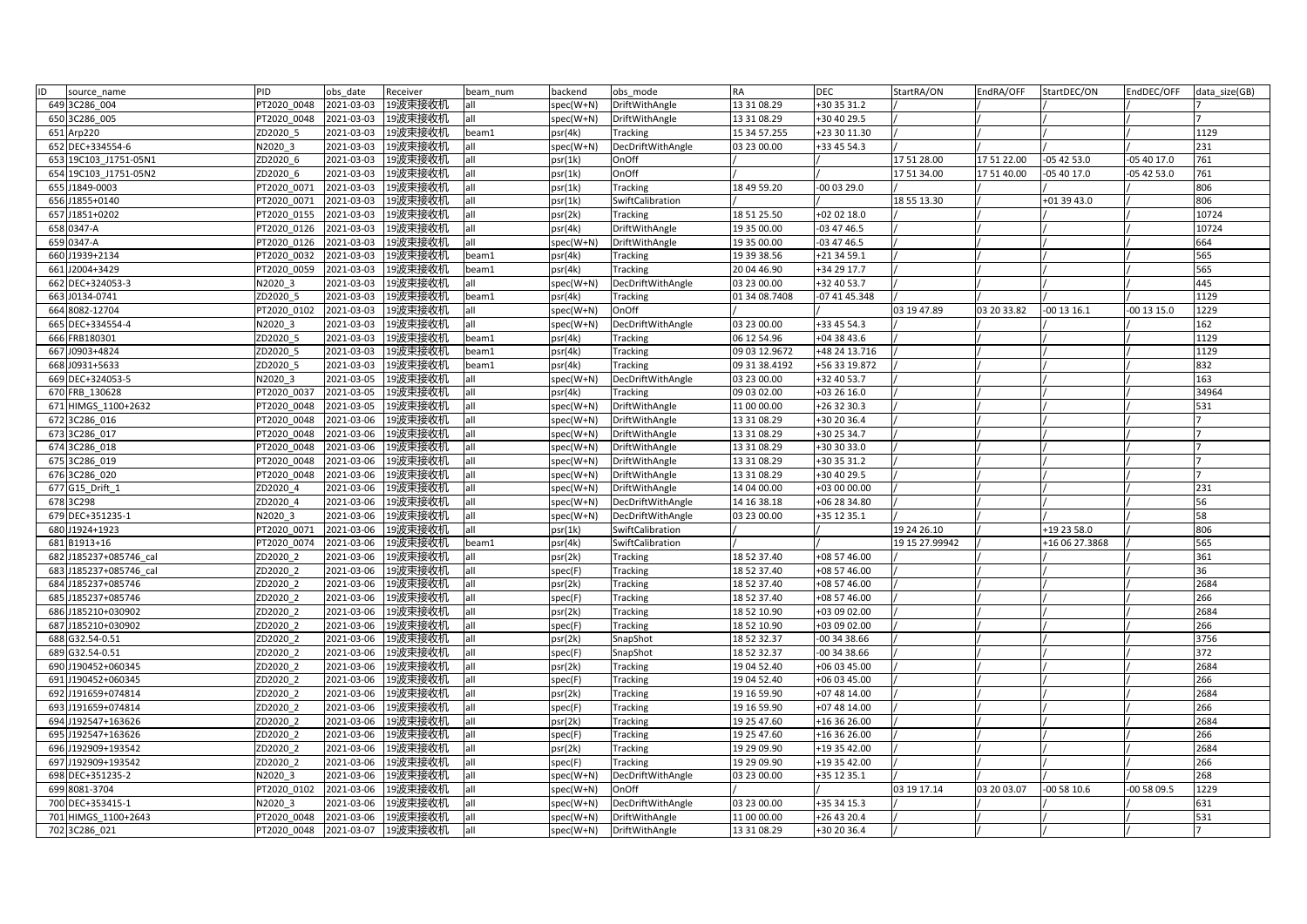| 703 3C286 022<br>PT2020 0048<br>2021-03-07<br>19波束接收机<br>19波束接收机<br>704 3C286 023<br>2021-03-07<br>PT2020 0048<br>all | spec(W+N)<br>all        | DriftWithAngle       | 13 31 08.29  | +30 25 34.7  |                 |             |                 |              |      |
|-----------------------------------------------------------------------------------------------------------------------|-------------------------|----------------------|--------------|--------------|-----------------|-------------|-----------------|--------------|------|
|                                                                                                                       |                         |                      |              |              |                 |             |                 |              |      |
|                                                                                                                       | spec(W+N)               | DriftWithAngle       | 13 31 08.29  | +30 30 33.0  |                 |             |                 |              |      |
| 19波束接收机<br>705 3C286 024<br>PT2020 0048<br>2021-03-07                                                                 | all<br>spec(W+N)        | DriftWithAngle       | 13 31 08.29  | +30 35 31.2  |                 |             |                 |              |      |
| 19波束接收机<br>706 3C286 025<br>PT2020 0048<br>2021-03-07                                                                 | all<br>spec(W+N)        | DriftWithAngle       | 13 31 08 29  | +30 40 29.5  |                 |             |                 |              |      |
| 707 B1516+02B<br>2021-03-07<br>19波束接收机<br>PT2020 0074                                                                 | beam1<br>psr(4k)        | SwiftCalibration     |              |              | 15 18 31.458    |             | +02 05 15.47    |              | 2263 |
| 2021-03-07<br>708 J1903+0839<br>PT2020 0136<br>19波束接收机                                                                | psr(4k)<br>beam1        | Tracking             | 19 03 52.30  | +08 39 20.0  |                 |             |                 |              | 302  |
| 2021-03-07<br>19波束接收机<br>709 J1924+1933<br>PT2020 0071                                                                | all<br>psr(1k)          | SwiftCalibration     |              |              | 19 24 48.40     |             | +19 33 58.0     |              | 806  |
| 710 J1901+0659<br>2021-03-07<br>19波束接收机<br>PT2020 0071                                                                | all<br>psr(1k)          | SwiftCalibration     |              |              | 19 01 26.20     |             | +06 59 57.0     |              | 806  |
| 711 J1908+0811<br>2021-03-07<br>19波束接收机<br>PT2020 0071                                                                | all<br>psr(1k)          | SwiftCalibration     |              |              | 19 08 43.60     |             | +08 11 03.0     |              | 806  |
| 712 MAXIJ1848-015<br>ZD2020 5<br>2021-03-07<br>19波束接收机                                                                | psr(4k)<br>beam1        | <b>Tracking</b>      | 18 48 49.824 | -01 29 49.99 |                 |             |                 |              | 1129 |
| 713 DEC+351235-3<br>2021-03-07<br>19波束接收机<br>N2020 3                                                                  | all<br>spec(W+N)        | DecDriftWithAngle    | 03 23 00.00  | +35 12 35.1  |                 |             |                 |              | 430  |
| 2021-03-07<br>19波束接收机<br>714 HIMGS 1100+2654<br>PT2020 0048                                                           | all<br>spec(W+N)        | DriftWithAngle       | 11 00 00.00  | +26 54 10.5  |                 |             |                 |              | 531  |
| ZD2020 2<br>2021-03-08<br>19波束接收机<br>715 J192838+183935 cal                                                           | all<br>spec(F)          | Tracking             | 19 28 38.50  | +18 39 35.00 |                 |             |                 |              | 36   |
| 716 J1859+0433<br>PT2020 0071<br>2021-03-08<br>19波束接收机                                                                | all<br>psr(1k)          | SwiftCalibration     |              |              | 18 59 40.10     |             | $+043356.0$     |              | 806  |
| 717 J1930+1403<br>2021-03-08<br>19波束接收机<br>PT2020 0136                                                                | psr(4k)<br>beam1        | <b>Tracking</b>      | 19 30 15.60  | +14 03 32.0  |                 |             |                 |              | 302  |
| 19波束接收机<br>718 DEC+272127-3<br>N2020 3<br>2021-03-08                                                                  | all<br>spec(W+N)        | DecDriftWithAngle    | 23 04 28.25  | +27 21 27.4  |                 |             |                 |              | 1293 |
| 2021-03-09<br>19波束接收机<br>719 DEC+272127-3<br>N2020 3                                                                  | all<br>spec(W+N)        | TrackingWithAngle    | 13 41 49.14  | +26 22 24.5  |                 |             |                 |              | 377  |
| PT2020 0074<br>2021-03-09<br>19波束接收机<br>720 B1534+12 1                                                                | psr(4k)<br>beam1        | SwiftCalibration     |              |              | 15 37 09.961730 |             | +11 55 55.43387 |              | 565  |
| 721 B1534+12 2<br>2021-03-09<br>19波束接收机<br>PT2020 0074                                                                | psr(4k)<br>beam1        | SwiftCalibration     |              |              | 15 37 09.961730 |             | +11 55 55.43387 |              | 565  |
| 2021-03-09<br>19波束接收机<br>722 M14<br>PT2020 0009                                                                       | psr(4k)<br>oeam1        | <b>Tracking</b>      | 17 37 36.00  | $-031445.3$  |                 |             |                 |              | 2258 |
| 723 J1844+0115<br>PT2020 0067<br>2021-03-09<br>19波束接收机                                                                | psr(4k)<br>beam1        | <b>Tracking</b>      | 18 44 40.55  | +01 15 35.0  |                 |             |                 |              | 753  |
| 724 J1946+2052<br>PT2020 0074<br>2021-03-09<br>19波束接收机                                                                | beam1<br>psr(4k)        | SwiftCalibration     |              |              | 19 46 14.130    |             | +20 52 24.64    |              | 2263 |
| 725 M15 off<br>2021-03-09<br>19波束接收机<br>PT2020 0028                                                                   | oeam1<br>psr(4k)        | Tracking             | 21 30 59.10  | +12 10 17.7  |                 |             |                 |              | 95   |
| 2021-03-09<br>19波束接收机<br>726 M15<br>PT2020 0028                                                                       | beam1<br>psr(4k)        | Tracking             | 21 29 59.10  | +12 10 17.7  |                 |             |                 |              | 2728 |
| 19波束接收机<br>727 DEC+514924-6<br>N2020 3<br>2021-03-09                                                                  | all<br>spec(W+N)        | DecDriftWithAngle    | 03 23 00.00  | +51 49 24.3  |                 |             |                 |              | 609  |
| 728 FRB180301 1<br>ZD2020 5<br>2021-03-09<br>19波束接收机                                                                  | beam1<br>psr(4k)        | Tracking             | 06 12 54.96  | +04 38 43.6  |                 |             |                 |              | 941  |
| l9波束接收机<br>ZD2020 5<br>2021-03-09<br>729 FRB180301 2                                                                  | psr(4k)<br>beam1        | Tracking             | 06 12 54.96  | +04 38 43.6  |                 |             |                 |              | 941  |
| 19波束接收机<br>730 DEC+554746-3<br>N2020 3<br>2021-03-09                                                                  | all<br>spec(W+N)        | DecDriftWithAngle    | 10 23 00.00  | +55 47 46.5  |                 |             |                 |              | 147  |
| 2021-03-09<br>19波束接收机<br>731 HIMGS_1100+2610<br>PT2020 0048                                                           | all<br>spec(W+N)        | DriftWithAngle       | 11 00 00.00  | +26 10 50.1  |                 |             |                 |              | 477  |
| 2021-03-10<br>19波束接收机<br>732 J0435+3233<br>PT2020 0003                                                                | psr(4k)<br>beam1        | SwiftCalibration     |              |              | 04 35 35.00     |             | +32 33 10.0     |              | 368  |
| 733 Dec-1332 18 03(1bit&1bit1k&2bit)<br>ZD2020 1 1<br>2021-03-10<br>19波束接收机                                           | psr(4k)<br>beam1-beam18 | DriftWithAngle       | 04 00 00.00  | -13 32 51.9  |                 |             |                 |              | 5305 |
| 19波束接收机<br>734 Dec-1332 18 03<br>ZD2020 1 2<br>2021-03-10                                                             | all<br>spec(W+N)        | DriftWithAngle       | 04 00 00.00  | -13 32 51.9  |                 |             |                 |              | 3319 |
| 735 Coma 02 OTF<br>PT2020 0104<br>2021-03-11<br>19波束接收机                                                               | all<br>spec(W+N)        | MultiBeamOTF         | 12 42 52.24  | +28 10 43.00 | 12 17 48.10     | 13 07 56.38 | +27 49 03.00    | +28 32 23.00 | 340  |
| 736 3C286 OTF<br>2021-03-11<br>19波束接收机<br>PT2020 0104                                                                 | all<br>spec(W+N)        | MultiBeamOTF         | 13 31 08.29  | +30 30 32.96 | 13 28 58.26     | 13 33 18.31 | +30 20 32.00    | +30 40 32.00 | 62   |
| 737 3C326 core<br>PT2020 0091<br>2021-03-11<br>19波束接收机                                                                | all<br>spec(F)          | OnOff                |              |              | 15 52 09.19     | 15 52 09.19 | +20 05 23.2     | +19 59 23.2  | 250  |
| 738 3C286<br>2021-03-11<br>19波束接收机<br>PT2020 0091                                                                     | all<br>spec(F)          | MultiBeamCalibration | 13 31 08.29  | +30 30 32.95 |                 |             |                 |              | 355  |
| 739 3C326 RA<br>PT2020 0091<br>2021-03-11<br>19波束接收机                                                                  | all<br>spec(F)          | MultiBeamOTF         | 15 52 09.19  | +20 05 23.2  | 15 50 19.18     | 15 53 59.20 | +20 05 23.20    | +20 04 36.34 | 549  |
| 740 3C326 Dec1<br>2021-03-11<br>19波束接收机<br>PT2020 0091                                                                | all<br>spec(F)          | MultiBeamOTF         | 15 52 09.19  | +20 05 23.2  | 15 51 21.65     | 15 51 24.98 | +20 26 12.97    | +19 44 33.43 | 402  |
| 2021-03-11<br>19波束接收机<br>741 3C326 Dec2<br>PT2020 0091                                                                | all<br>spec(F)          | MultiBeamOTF         | 15 52 09.19  | +20 05 23.2  | 15 52 56.73     | 15 53 0.06  | +20 26 12.97    | +19 44 33.43 | 402  |
| 742 B1957+20<br>2021-03-11<br>19波束接收机<br>PT2020 0030                                                                  | psr(4k)<br>beam1        | <b>Tracking</b>      | 19 59 36.70  | +20 48 15.1  |                 |             |                 |              | 566  |
| 19波束接收机<br>743 G56.61-4.58 cal<br>ZD2020 2<br>2021-03-11                                                              | all<br>psr(2k)          | Tracking             | 19 53 31.41  | +18 39 27.71 |                 |             |                 |              | 342  |
| 19波束接收机<br>744 G56.61-4.58 cal<br>ZD2020 2<br>2021-03-11                                                              | all<br>spec(F)          | <b>Tracking</b>      | 19 53 31.41  | +18 39 27.71 |                 |             |                 |              | 36   |
| 2021-03-11<br>19波束接收机<br>745 G56.61-4.58<br>ZD2020 2                                                                  | all<br>psr(2k)          | SnapShot             | 19 53 31.41  | +18 39 27.71 |                 |             |                 |              | 3558 |
| 746 G56.61-4.58<br>ZD2020 2<br>2021-03-11<br>19波束接收机                                                                  | all<br>spec(F)          | SnapShot             | 19 53 31.41  | +18 39 27.71 |                 |             |                 |              | 372  |
| 2021-03-11<br>19波束接收机<br>747 G59.20-4.66<br>ZD2020 2                                                                  | all<br>psr(2k)          | SnapShot             | 19 59 29.37  | +20 49 44.53 |                 |             |                 |              | 3558 |
| 748 G59.20-4.66<br>ZD2020 2<br>2021-03-11<br>19波束接收机                                                                  | all<br>spec(F)          | SnapShot             | 19 59 29.37  | +20 49 44.53 |                 |             |                 |              | 372  |
| 19波束接收机<br>749 G64.09-4.15<br>ZD2020 2<br>2021-03-11                                                                  | psr(2k)<br>all          | SnapShot             | 20 08 51.13  | +25 14 04.53 |                 |             |                 |              | 3558 |
| 750 G64.09-4.15<br>19波束接收机<br>ZD2020 2<br>2021-03-11                                                                  | all<br>spec(F)          | SnapShot             | 20 08 51.13  | +25 14 04.53 |                 |             |                 |              | 372  |
| 751 G64.24-2.88<br>ZD2020 2<br>2021-03-11<br>19波束接收机                                                                  | all<br>psr(2k)          | SnapShot             | 20 04 26.46  | +26 02 22.87 |                 |             |                 |              | 3558 |
| 752 G64.24-2.88<br>ZD2020 2<br>2021-03-11<br>19波束接收机                                                                  | all<br>spec(F)          | SnapShot             | 20 04 26.46  | +26 02 22.87 |                 |             |                 |              | 372  |
| 753 G65.37-2.80 cal<br>ZD2020 2<br>2021-03-11<br>19波束接收机                                                              | all<br>psr(2k)          | <b>Tracking</b>      | 20 06 48.56  | +27 02 03.59 |                 |             |                 |              | 342  |
|                                                                                                                       |                         |                      | 20 06 48.56  | +27 02 03.59 |                 |             |                 |              | 36   |
| 754 G65.37-2.80 cal<br>ZD2020 2<br>2021-03-11<br>19波束接收机                                                              | all<br>spec(F)          | <b>Tracking</b>      |              |              |                 |             |                 |              |      |
| 19波束接收机<br>755 G65.37-2.80<br>ZD2020 2<br>2021-03-11                                                                  | all<br>psr(2k)          | SnapShot             | 20 06 48.56  | +27 02 03.59 |                 |             |                 |              | 3558 |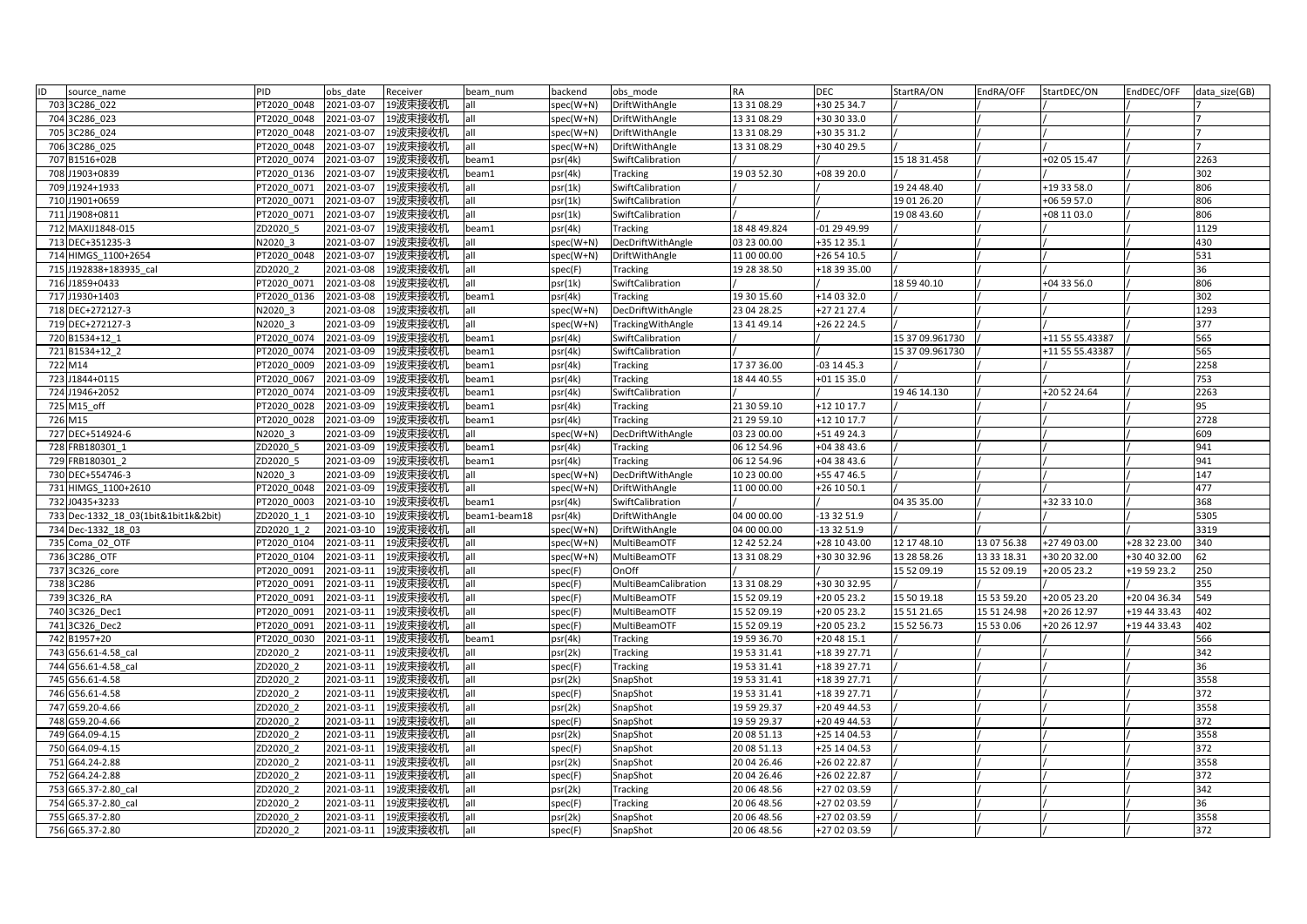| ID | source_name                          | PID         | obs date   | Receiver | beam num     | backend   | obs mode          | <b>RA</b>   | DEC          | StartRA/ON      | EndRA/OFF    | StartDEC/ON     | EndDEC/OFF    | data size(GB) |
|----|--------------------------------------|-------------|------------|----------|--------------|-----------|-------------------|-------------|--------------|-----------------|--------------|-----------------|---------------|---------------|
|    | 757 G65.76-2.63                      | ZD2020 2    | 2021-03-11 | 19波束接收机  | all          | psr(2k)   | SnapShot          | 20 07 06.75 | +27 27 18.04 |                 |              |                 |               | 3558          |
|    | 758 G65.76-2.63                      | ZD2020 2    | 2021-03-11 | 19波束接收机  | all          | spec(F)   | SnapShot          | 20 07 06.75 | +27 27 18.04 |                 |              |                 |               | 372           |
|    | 759 G66.49-2.71                      | ZD2020 2    | 2021-03-11 | 19波束接收机  | all          | psr(2k)   | SnapShot          | 20 09 13.47 | +28 01 33.62 |                 |              |                 |               | 3558          |
|    | 760 G66.49-2.71                      | ZD2020 2    | 2021-03-11 | 19波束接收机  | all          | spec(F)   | SnapShot          | 20 09 13.47 | +28 01 33.62 |                 |              |                 |               | 372           |
|    | 761 G84.84-4.83                      | ZD2020 2    | 2021-03-11 | 19波束接收机  | all          | psr(2k)   | SnapShot          | 21 11 56.48 | +41 15 48.28 |                 |              |                 |               | 3558          |
|    | 762 G84.84-4.83                      | ZD2020 2    | 2021-03-11 | 19波束接收机  | all          | spec(F)   | SnapShot          | 21 11 56.48 | +41 15 48.28 |                 |              |                 |               | 372           |
|    | 763 G84.84-4.83 cal                  | ZD2020 2    | 2021-03-11 | 19波束接收机  | all          | psr(2k)   | Tracking          | 21 11 56.48 | +41 15 48.28 |                 |              |                 |               | 342           |
|    | 764 G84.84-4.83 cal                  | ZD2020 2    | 2021-03-11 | 19波束接收机  | all          | spec(F)   | Tracking          | 21 11 56.48 | +41 15 48.28 |                 |              |                 |               | 36            |
|    | 765 DEC+340734-1                     | N2020 3     | 2021-03-11 | 19波束接收机  | all          | spec(W+N) | DecDriftWithAngle | 03 23 00.00 | +34 07 34.5  |                 |              |                 |               | 266           |
|    | 766 Dec-1311 18 03(1bit&1bit1k&2bit) | ZD2020 1 1  | 2021-03-11 | 19波束接收机  | beam1-beam18 | psr(4k)   | DriftWithAngle    | 04 00 00.00 | -13 11 11.7  |                 |              |                 |               | 5305          |
|    | 767 Dec-1311 18 03                   | ZD2020 1 2  | 2021-03-11 | 19波束接收机  | all          | spec(W+N) | DriftWithAngle    | 04 00 00.00 | -13 11 11.7  |                 |              |                 |               | 3319          |
|    | 768 DEC+345054-2                     | N2020 3     | 2021-03-11 | 19波束接收机  | all          | spec(W+N) | DecDriftWithAngle | 03 23 00.00 | +34 50 54.9  |                 |              |                 |               | 270           |
|    | 769 Coma 03 OTF                      | PT2020 0104 | 2021-03-12 | 19波束接收机  | all          | spec(W+N) | MultiBeamOTF      | 12 42 52.24 | +29 15 44.00 | 12 17 48.10     | 13 07 56.38  | +28 54 04.00    | +29 37 24.00  | 340           |
|    | 770 3C286 OTF                        | PT2020 0104 | 2021-03-12 | 19波束接收机  | all          | spec(W+N) | MultiBeamOTF      | 13 31 08.29 | +30 30 32.96 | 13 28 58.26     | 13 33 18.31  | +30 20 32.00    | +30 40 32.00  | 62            |
|    | 771 DEC+353415-2                     | N2020 3     | 2021-03-12 | 19波束接收机  | all          | spec(W+N) | DecDriftWithAngle | 03 23 00.00 | +35 34 15.3  |                 |              |                 |               | 166           |
|    | 772 J1710+4923                       | PT2020_0040 | 2021-03-12 | 19波束接收机  | beam1        | psr(4k)   | Tracking          | 17 10 04.44 | +49 23 11.5  |                 |              |                 |               | 377           |
|    | 773 B1913+16                         | PT2020 0074 | 2021-03-12 | 19波束接收机  | beam1        | psr(4k)   | SwiftCalibration  |             |              | 19 15 27.99942  |              | +16 06 27.3868  |               | 2258          |
|    | 774 NGC6946 3                        | PT2020 0027 | 2021-03-12 | 19波束接收机  | all          | spec(W+N) | OnOff             |             |              | 20 31 24.20     | 20 29 54.80  | +60 21 14.8     | +59 54 31.8   | 242           |
|    | 775 J1925+1628                       | PT2020 0003 | 2021-03-12 | 19波束接收机  | beam1        | psr(4k)   | SwiftCalibration  |             |              | 19 25 07.57     |              | +16 28 57.0     |               | 325           |
|    | 776 FRB171019 1                      | ZD2020 5    | 2021-03-12 | 19波束接收机  | all          | psr(4k)   | OnOff             |             |              | 22 17 32.00     | 22 17 20.064 | -8 39 32.00     | -8 39 32.00   | 5844          |
|    | 777 DEC+554746-5                     | N2020 3     | 2021-03-12 | 19波束接收机  | all          | spec(W+N) | DecDriftWithAngle | 03 23 00.00 | +55 47 46.5  |                 |              |                 |               | 299           |
|    | 778 J0154+1833                       | PT2020 0040 | 2021-03-12 | 19波束接收机  | beam1        | psr(4k)   | Tracking          | 01 54 36.88 | +18 33 50.8  |                 |              |                 |               | 377           |
|    | 779 DEC+342914-2                     | N2020 3     | 2021-03-12 | 19波束接收机  | all          | spec(W+N) | DecDriftWithAngle | 03 23 00.00 | +34 29 14.7  |                 |              |                 |               | 1063          |
|    | 780 Coma 01 OTF                      | PT2020 0104 | 2021-03-13 | 19波束接收机  | all          | spec(W+N) | MultiBeamOTF      | 12 42 52.24 | +27 27 23.00 | 12 17 48.10     | 13 07 56.38  | +27 27 23.00    | +27 27 23.00  | 111           |
|    | 781 3C286 OTF                        | PT2020 0104 | 2021-03-13 | 19波束接收机  | all          | spec(W+N) | MultiBeamOTF      | 13 31 08.29 | +30 30 32.96 | 13 28 58.26     | 13 33 18.31  | +30 20 32.00    | +30 40 32.00  | 62            |
|    | 782 G15 Drift 4                      | ZD2020 4    | 2021-03-13 | 19波束接收机  | all          | spec(W+N) | DriftWithAngle    | 14 04 00.00 | +01 54 59.24 |                 |              |                 |               | 231           |
|    | 783 3C298                            | ZD2020 4    | 2021-03-13 | 19波束接收机  | all          | spec(W+N) | DecDriftWithAngle | 14 16 38.18 | +06 28 34.80 |                 |              |                 |               | 56            |
|    | 784 J1544+4937                       | PT2020 0040 | 2021-03-13 | 19波束接收机  | beam1        | psr(4k)   | <b>Tracking</b>   | 15 44 04.49 | +49 37 55.3  |                 |              |                 |               | 377           |
|    | 785 J1838+0022                       | PT2020 0003 | 2021-03-13 | 19波束接收机  | beam1        | psr(4k)   | SwiftCalibration  |             |              | 18 38 24.40     |              | +00 22 06.0     |               | 325           |
|    | 786 J192810+181632 cal               | ZD2020 2    | 2021-03-13 | 19波束接收机  | all          | psr(2k)   | <b>Tracking</b>   | 19 28 10.00 | +18 16 32.00 |                 |              |                 |               | 342           |
|    | 787 J192810+181632 cal               | ZD2020 2    | 2021-03-13 | 19波束接收机  | all          | spec(F)   | <b>Tracking</b>   | 19 28 10.00 | +18 16 32.00 |                 |              |                 |               | 36            |
|    | 788 J192810+181632                   | ZD2020 2    | 2021-03-13 | 19波束接收机  | all          | psr(2k)   | Tracking          | 19 28 10.00 | +18 16 32.00 |                 |              |                 |               | 31956         |
|    | 789 J192810+181632                   | ZD2020 2    | 2021-03-13 | 19波束接收机  | all          | spec(F)   | Tracking          | 19 28 10.00 | +18 16 32.00 |                 |              |                 |               | 3352          |
|    | 790 J1924+1343                       | PT2020 0003 | 2021-03-13 | 19波束接收机  | beam1        | psr(4k)   | SwiftCalibration  |             |              | 19 24 20.40     |              | +13 43 59.0     |               | 325           |
|    | 791 FRB171019 2                      | ZD2020 5    | 2021-03-13 | 19波束接收机  | all          | psr(4k)   | OnOff             |             |              | 22 17 26.032    | 22 17 37.968 | -8 42 05.2864   | -8 42 05.2864 | 10160         |
|    | 792 DEC+340734-2                     | N2020 3     | 2021-03-13 | 19波束接收机  | all          | spec(W+N) | DecDriftWithAngle | 03 23 00.00 | +34 07 34.5  |                 |              |                 |               | 996           |
|    | 793 J0709+0458                       | PT2020 0040 | 2021-03-13 | 19波束接收机  | beam1        | psr(4k)   | Tracking          | 07 09 08.36 | +04 58 51.5  |                 |              |                 |               | 377           |
|    | 794 DEC+345054-3                     | N2020 3     | 2021-03-13 | 19波束接收机  | all          | spec(W+N) | DecDriftWithAngle | 03 23 00.00 | +34 50 54.9  |                 |              |                 |               | 155           |
|    | 795 HIMGS 1100+2621                  | PT2020 0048 | 2021-03-13 | 19波束接收机  | all          | spec(W+N) | DriftWithAngle    | 11 00 00.00 | +26 21 40.2  |                 |              |                 |               | 531           |
|    | 796 3C286 011                        | PT2020 0048 | 2021-03-14 | 19波束接收机  | all          | spec(W+N) | DriftWithAngle    | 13 31 08.29 | +30 20 36.4  |                 |              |                 |               |               |
|    | 797 3C286 012                        | PT2020 0048 | 2021-03-14 | 19波束接收机  | all          | spec(W+N) | DriftWithAngle    | 13 31 08.29 | +30 25 34.7  |                 |              |                 |               |               |
|    | 798 3C286 013                        | PT2020 0048 | 2021-03-14 | 19波束接收机  | all          | spec(W+N) | DriftWithAngle    | 13 31 08.29 | +30 30 33.0  |                 |              |                 |               |               |
|    | 799 3C286 014                        | PT2020 0048 | 2021-03-14 | 19波束接收机  | all          | spec(W+N) | DriftWithAngle    | 13 31 08.29 | +30 35 31.2  |                 |              |                 |               |               |
|    | 800 3C286 015                        | PT2020 0048 | 2021-03-14 | l9波束接收机  | all          | spec(W+N) | DriftWithAngle    | 13 31 08.29 | +30 40 29.5  |                 |              |                 |               |               |
|    | 801 A1775A                           | PT2020 0048 | 2021-03-14 | 19波束接收机  | all          | spec(W+N) | TrackingWithAngle | 13 43 09.64 | +26 10 40.6  |                 |              |                 |               | 45            |
|    | 802 A1775B                           | PT2020 0048 | 2021-03-14 | 19波束接收机  | all          | spec(W+N) | TrackingWithAngle | 13 41 49.14 | +26 22 24.5  |                 |              |                 |               | 45            |
|    | 803 B1534+12                         | PT2020 0074 | 2021-03-14 | 19波束接收机  | beam1        | psr(4k)   | SwiftCalibration  |             |              | 15 37 09.961730 |              | +11 55 55.43387 |               | 565           |
|    | 804 J1630+3734                       | PT2020 0040 | 2021-03-14 | 19波束接收机  | beam1        | psr(4k)   | <b>Tracking</b>   | 16 30 36.47 | +37 34 42.1  |                 |              |                 |               | 377           |
|    | 805 J1745+1017                       | PT2020 0040 | 2021-03-14 | 19波束接收机  | beam1        | psr(4k)   | Tracking          | 17 45 33.84 | +10 17 52.5  |                 |              |                 |               | 377           |
|    | 806 J1908+1035                       | PT2020 0003 | 2021-03-14 | 19波束接收机  | beam1        | psr(4k)   | SwiftCalibration  |             |              | 19 08 23.20     |              | +10 35 51.0     |               | 325           |
|    | 807 BGPS4082                         | PT2020 0065 | 2021-03-14 | 19波束接收机  | all          | spec(W+N) | Tracking          | 18 35 10.07 | 07 39 43.6   |                 |              |                 |               | 58            |
|    | 808 BGPS4029                         | PT2020 0065 | 2021-03-14 | 19波束接收机  | all          | spec(W+N) | Tracking          | 18 35 54.40 | $-075944.6$  |                 |              |                 |               | 58            |
|    | 809 BGPS3982                         | PT2020 0065 | 2021-03-14 | 19波束接收机  | all          | spec(W+N) | Tracking          | 18 34 30.79 | $-080207.4$  |                 |              |                 |               | 58            |
|    | 810 0326-A                           | PT2020 0126 | 2021-03-14 | 19波束接收机  | all          | psr(4k)   | DriftWithAngle    | 19 35 00.00 | -03 26 06.3  |                 |              |                 |               | 10724         |
|    |                                      |             |            |          |              |           |                   |             |              |                 |              |                 |               |               |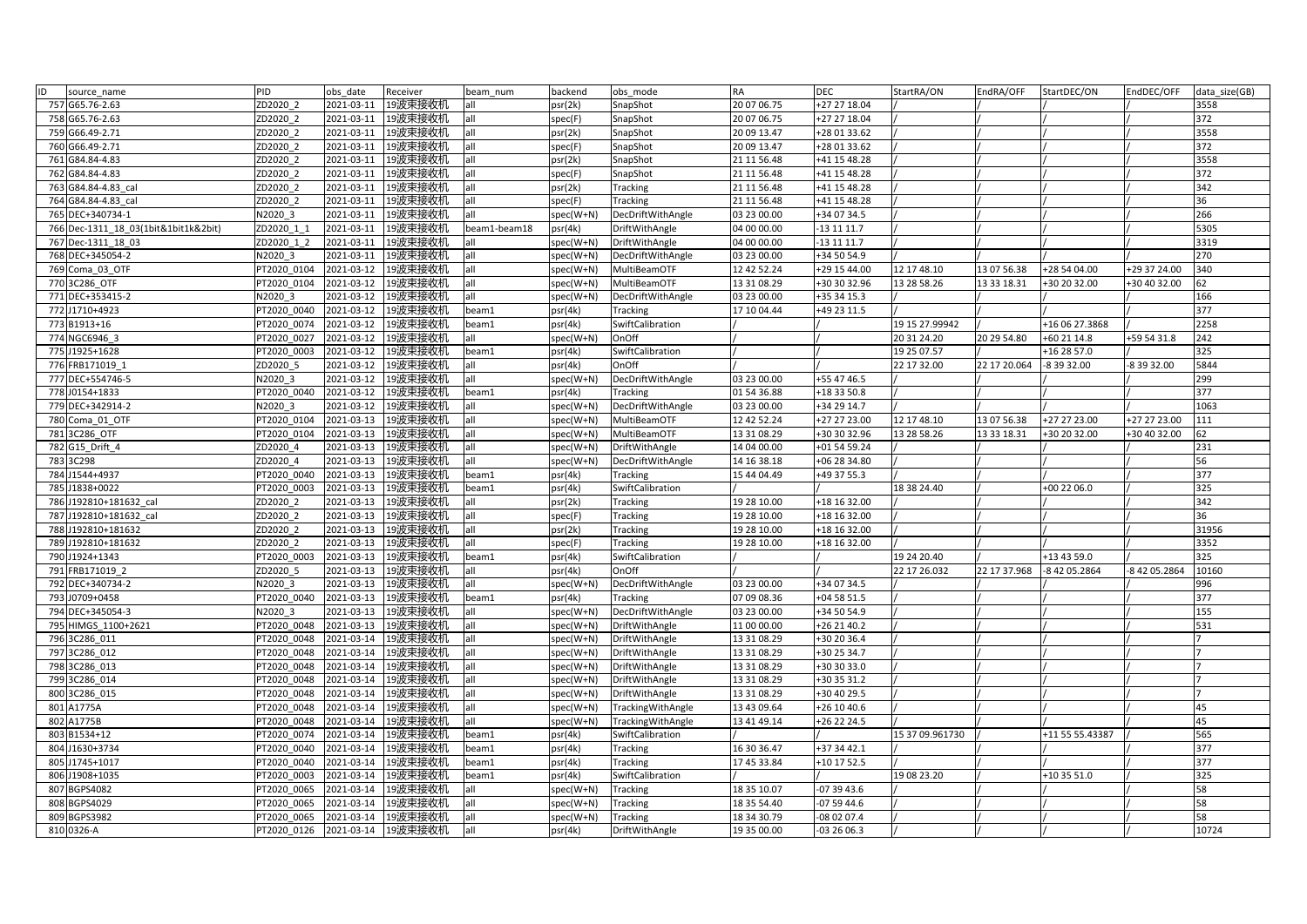| ID<br>source name      | PID         | obs date   | Receiver           | beam num | backend   | obs mode            | <b>RA</b>   | <b>DEC</b>   | StartRA/ON  | EndRA/OFF    | StartDEC/ON   | EndDEC/OFF   | data size(GB) |
|------------------------|-------------|------------|--------------------|----------|-----------|---------------------|-------------|--------------|-------------|--------------|---------------|--------------|---------------|
| 811 0326-A             | PT2020 0126 | 2021-03-14 | 19波束接收机            | all      | spec(W+N) | DriftWithAngle      | 19 35 00.00 | -03 26 06.3  |             |              |               |              | 664           |
| 812 19C52 J1928-0547   | ZD2020 6    | 2021-03-14 | 19波束接收机            | all      | psr(1k)   | SwiftCalibration    |             |              | 19 28 23.60 |              | -05 47 32.5   |              | 449           |
| 813 J1910+1054         | PT2020 0003 | 2021-03-14 | 19波束接收机            | beam1    | psr(4k)   | SwiftCalibration    |             |              | 19 10 01.40 |              | +10 54 44.0   |              | 325           |
| 814 J2055+3829         | PT2020 0040 | 2021-03-14 | 19波束接收机            | beam1    | psr(4k)   | <b>Tracking</b>     | 20 55 10.31 | +38 29 30.9  |             |              |               |              | 377           |
| 815 J1952+2702         | PT2020 0003 | 2021-03-14 | 19波束接收机            | beam1    | psr(4k)   | SwiftCalibration    |             |              | 19 52 18.40 |              | +27 02 37.0   |              | 325           |
| 816 J2021+3651         | PT2020 0059 | 2021-03-14 | 19波束接收机            | beam1    | psr(4k)   | Tracking            | 20 21 05.40 | +36 51 04.8  |             |              |               |              | 565           |
| 817 J2230-0336         | PT2020_0003 | 2021-03-14 | 19波束接收机            | beam1    | psr(4k)   | SwiftCalibration    |             |              | 22 30 01.00 |              | $-033600.0$   |              | 325           |
| 818 DEC+345054-1       | N2020 3     | 2021-03-14 | 19波束接收机            | all      | spec(W+N) | DecDriftWithAngle   | 03 23 00.00 | +34 50 54.9  |             |              |               |              | 1058          |
| 819 300757             | PT2020 0101 | 2021-03-14 | 19波束接收机            | all      | spec(W+N) | Tracking            | 08 43 05.10 | +01 08 58.0  |             |              |               |              | 133           |
| 820 HIMGS 1100+2610    | PT2020 0048 | 2021-03-14 | 19波束接收机            | all      | spec(W+N) | DriftWithAngle      | 11 00 00.00 | +26 10 50.1  |             |              |               |              | 531           |
| 821 3C286 006          | PT2020 0048 | 2021-03-15 | 19波束接收机            | all      | spec(W+N) | DriftWithAngle      | 13 31 08.29 | +30 20 36.4  |             |              |               |              |               |
| 822 3C286 007          | PT2020 0048 | 2021-03-15 | 19波束接收机            | all      | spec(W+N) | DriftWithAngle      | 13 31 08.29 | +30 25 34.7  |             |              |               |              |               |
| 823 3C286 008          | PT2020 0048 | 2021-03-15 | 19波束接收机            | all      | spec(W+N) | DriftWithAngle      | 13 31 08.29 | +30 30 33.0  |             |              |               |              |               |
| 824 3C286 009          | PT2020 0048 | 2021-03-15 | 19波束接收机            | all      | spec(W+N) | DriftWithAngle      | 13 31 08.29 | +30 35 31.2  |             |              |               |              |               |
| 825 3C286 010          | PT2020 0048 | 2021-03-15 | 19波束接收机            | all      | spec(W+N) | DriftWithAngle      | 13 31 08.29 | +30 40 29.5  |             |              |               |              |               |
| 826 G15 Drift 3        | ZD2020 4    | 2021-03-15 | 19波束接收机            | all      | spec(W+N) | DriftWithAngle      | 14 04 00.00 | +02 16 39.49 |             |              |               |              | 231           |
| 827 3C298              | ZD2020 4    | 2021-03-15 | 19波束接收机            | all      | spec(W+N) | DecDriftWithAngle   | 14 16 38.18 | +06 28 34.80 |             |              |               |              | 56            |
| 828 DEC+342914-1       | N2020_3     | 2021-03-15 | 19波束接收机            | all      | spec(W+N) | DecDriftWithAngle   | 03 23 00.00 | +34 29 14.7  |             |              |               |              | 162           |
| 829 C11 J1914+2624     | ZD2020 6    | 2021-03-15 | 19波束接收机            | all      | psr(1k)   | SwiftCalibration    |             |              | 19 14 51.69 |              | +26 33 59.8   |              | 449           |
| 830 J1917+2441         | PT2020 0003 | 2021-03-15 | 19波束接收机            | beam1    | psr(4k)   | SwiftCalibration    |             |              | 19 17 34.00 |              | +24 41 35.0   |              | 325           |
| 831 J1955+2931         | PT2020 0071 | 2021-03-15 | 19波束接收机            | all      | psr(1k)   | SwiftCalibration    |             |              | 19 55 06.10 |              | +29 31 57.0   |              | 806           |
| 832 C48 J2053+4721     | ZD2020 6    | 2021-03-15 | 19波束接收机            | all      | psr(1k)   | SwiftCalibration    |             |              | 20 53 36.77 |              | +47 21 24.2   |              | 449           |
| 833 19C83 J2159+0202   | ZD2020 6    | 2021-03-15 | 19波束接收机            | all      | psr(1k)   | SwiftCalibration    |             |              | 21 59 55.29 |              | +01 57 06.0   |              | 449           |
| 834 J2248-0101         | PT2020 0066 | 2021-03-15 | 19波束接收机            | beam1    | psr(8k)   | SwiftCalibration    |             |              | 22 48 26.80 |              | $-010148.0$   |              | 565           |
| 835 M31 SnapShot 1     | ZD2020 4    | 2021-03-15 | 19波束接收机            | lall     | spec(W+N) | SnapShot            | 00 37 30.15 | +39 26 06.64 |             |              |               |              | 135           |
| 836 M31_SnapShot_2     | ZD2020 4    | 2021-03-15 | 19波束接收机            | all      | spec(W+N) | SnapShot            | 00 35 46.15 | +39 14 06.64 |             |              |               |              | 135           |
| 837 3C48 OTF           | ZD2020 4    | 2021-03-15 | 19波束接收机            | all      | spec(W+N) | <b>MultiBeamOTF</b> | 01 37 41.30 | +33 09 35.08 | 01 36 11.30 | 01 39 11.30  | +32 59 38.56  | +33 19 31.60 | 233           |
| 838 DEC+340734-3       | N2020 3     | 2021-03-15 | 19波束接收机            | all      | spec(W+N) | DecDriftWithAngle   | 03 23 00.00 | +34 07 34.5  |             |              |               |              | 107           |
| 839 C40 J0210+4238     | ZD2020 6    | 2021-03-15 | 19波束接收机            | all      | psr(1k)   | SwiftCalibration    |             |              | 02 11 06.34 |              | +42 33 40.0   |              | 449           |
| 840 C47 J0427+4723     | ZD2020 6    | 2021-03-15 | 19波束接收机            | all      | psr(1k)   | SwiftCalibration    |             |              | 04 27 46.00 |              | +47 23 09.0   |              | 449           |
| 841 C44 J0540+4537     | ZD2020 6    | 2021-03-15 | 19波束接收机            | all      | psr(1k)   | SwiftCalibration    |             |              | 05 40 18.07 |              | +45 41 59.0   |              | 449           |
| 842 C28 J0552+4111     | ZD2020 6    | 2021-03-15 | 19波束接收机            | all      | psr(1k)   | SwiftCalibration    |             |              | 05 53 25.40 |              | +41 11 02.2   |              | 449           |
| 843 J0631+4147         | PT2020 0137 | 2021-03-15 | 19波束接收机            | beam1    | psr(4k)   | SwiftCalibration    |             |              | 06 31 58.80 |              | +41 47 42.6   |              | 565           |
| 844 DEC+550426-3       | N2020 3     | 2021-03-15 | 19波束接收机            | all      | spec(W+N) | DecDriftWithAngle   | 11 23 00.00 | +55 04 26.1  |             |              |               |              | 1054          |
| 845 543473             | PT2020 0101 | 2021-03-16 | 19波束接收机            | lall     | spec(W+N) | Tracking            | 14 06 49.00 | $-005647.0$  |             |              |               |              | 133           |
| 846 G15 Drift 13       | ZD2020 4    | 2021-03-16 | 19波束接收机            | all      | spec(W+N) | DriftWithAngle      | 14 04 00.00 | -01 20 03.06 |             |              |               |              | 231           |
| 847 3C298              | ZD2020 4    | 2021-03-16 | 19波束接收机            | all      | spec(W+N) | DecDriftWithAngle   | 14 16 38.18 | +06 28 34.80 |             |              |               |              | 56            |
| 848 19C58 J1837-0219   | ZD2020 6    | 2021-03-16 | 19波束接收机            | lall     | psr(1k)   | SwiftCalibration    |             |              | 18 37 37.00 |              | $-02$ 19 37.0 |              | 449           |
| 849 B1957+20           | PT2020 0030 | 2021-03-16 | 19波束接收机            | beam1    | psr(4k)   | <b>Tracking</b>     | 19 59 36.70 | +20 48 15.1  |             |              |               |              | 566           |
| 850 J1900+0252         | PT2020 0155 | 2021-03-16 | 19波束接收机            | all      | psr(2k)   | Tracking            | 18 59 35.70 | +02 51 40.0  |             |              |               |              | 10724         |
| 851 J2046-0421         | PT2020 0066 | 2021-03-16 | 19波束接收机            | beam1    | psr(8k)   | SwiftCalibration    |             |              | 20 46 00.10 |              | -04 21 26.2   |              | 565           |
| 852 J2053+4650         | PT2020 0040 | 2021-03-16 | 19波束接收机            | beam1    | psr(4k)   | <b>Tracking</b>     | 20 53 52.63 | +46 50 51.7  |             |              |               |              | 377           |
| 853 J2027+0255         | PT2020 0137 | 2021-03-16 | 19波束接收机            | beam1    | psr(4k)   | SwiftCalibration    |             |              | 20 27 32.00 |              | +02 55 17.0   |              | 1129          |
| 854 FRB171019 1        | ZD2020 5    | 2021-03-16 | 19波束接收机            | all      | psr(4k)   | OnOff               |             |              | 22 17 32.00 | 22 17 20.064 | 8 39 32.00    | -8 39 32.00  | 10724         |
| 855 J0509+0856         | PT2020 0040 | 2021-03-16 | 19波束接收机            | beam1    | psr(4k)   | Tracking            | 05 09 22.23 | +08 56 25.0  |             |              |               |              | 377           |
| 856 DEC+544245-4       | N2020 3     | 2021-03-16 | 19波束接收机            | lall     | spec(W+N) | DecDriftWithAngle   | 11 23 00.00 | +54 42 45.9  |             |              |               |              | 637           |
| 857 G15 Drift 14       | ZD2020 4    | 2021-03-17 | 19波束接收机            | lall     | spec(W+N) | DriftWithAngle      | 14 04 00.00 | $-014143.31$ |             |              |               |              | 231           |
| 858 3C298              | ZD2020 4    | 2021-03-17 | 19波束接收机            | all      | spec(W+N) | DecDriftWithAngle   | 14 16 38.18 | +06 28 34.80 |             |              |               |              | 56            |
| 859 DEC+550426-5       | N2020 3     | 2021-03-17 | 19波束接收机            | all      | spec(W+N) | DecDriftWithAngle   | 11 23 00.00 | +55 04 26.1  |             |              |               |              | 177           |
| 860 J1840+5640         | PT2020 0066 | 2021-03-17 | 19波束接收机            | beam1    | psr(8k)   | SwiftCalibration    |             |              | 18 40 44.50 |              | +56 40 54.8   |              | 565           |
| 861 J191128+125241 cal | ZD2020 2    | 2021-03-17 | 19波束接收机            | all      | psr(2k)   | Tracking            | 19 11 28.40 | +12 52 41.00 |             |              |               |              | 361           |
| 862 J191128+125241 cal | ZD2020 2    | 2021-03-17 | 19波束接收机            | lall     | spec(F)   | Tracking            | 19 11 28.40 | +12 52 41.00 |             |              |               |              | 36            |
| 863 J191128+125241     | ZD2020 2    | 2021-03-17 | 19波束接收机            | all      | psr(2k)   | <b>Tracking</b>     | 19 11 28.40 | +12 52 41.00 |             |              |               |              | 2684          |
| 864 J191128+125241     | ZD2020 2    |            | 2021-03-17 19波束接收机 | all      | spec(F)   | <b>Tracking</b>     | 19 11 28.40 | +12 52 41.00 |             |              |               |              | 266           |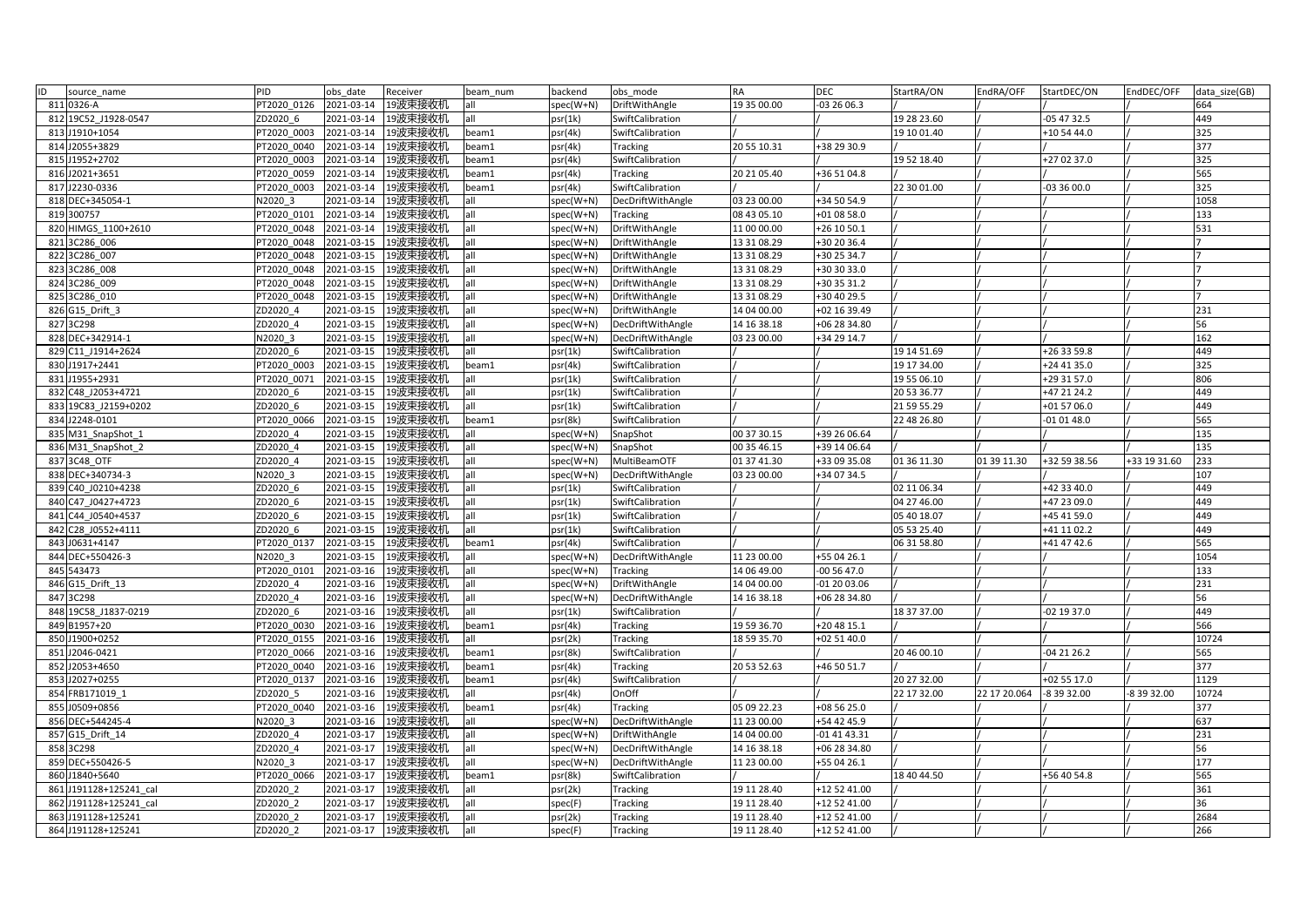| ID<br>source_name           | PID         | obs date   | Receiver           | beam num | backend   | obs mode             | <b>RA</b>   | <b>DEC</b>                | StartRA/ON   | EndRA/OFF    | StartDEC/ON   | EndDEC/OFF    | data size(GB) |
|-----------------------------|-------------|------------|--------------------|----------|-----------|----------------------|-------------|---------------------------|--------------|--------------|---------------|---------------|---------------|
| 865 J184213+011400sp        | ZD2020 2    | 2021-03-17 | 19波束接收机            | all      | osr(2k)   | <b>Tracking</b>      | 18 42 13.00 | +01 14 00.00              |              |              |               |               | 2684          |
| 866 J184213+011400sp        | ZD2020 2    | 2021-03-17 | 19波束接收机            | all      | spec(F)   | <b>Tracking</b>      | 18 42 13.00 | +01 14 00.00              |              |              |               |               | 266           |
| 867 J185226-003211          | ZD2020 2    | 2021-03-17 | 19波束接收机            | all      | psr(2k)   | Tracking             | 18 52 26.00 | 00 32 11.00               |              |              |               |               | 2684          |
| 868 J185226-003211          | ZD2020 2    | 2021-03-17 | 19波束接收机            | all      | spec(F)   | <b>Tracking</b>      | 18 52 26.00 | 00 32 11.00               |              |              |               |               | 266           |
| 869 J190556+092025          | ZD2020 2    | 2021-03-17 | 19波束接收机            | all      | psr(2k)   | Tracking             | 19 05 56.20 | +09 20 25.00              |              |              |               |               | 2684          |
| 870 J190556+092025          | ZD2020 2    | 2021-03-17 | 19波束接收机            | all      | spec(F)   | Tracking             | 19 05 56.20 | $\overline{+09}$ 20 25.00 |              |              |               |               | 266           |
| 871 J192739+143003          | ZD2020 2    | 2021-03-17 | 19波束接收机            | all      | osr(2k)   | Tracking             | 19 27 39.60 | +14 30 03.00              |              |              |               |               | 2684          |
| 872 J192739+143003          | ZD2020 2    | 2021-03-17 | 19波束接收机            | all      | spec(F)   | <b>Tracking</b>      | 19 27 39.60 | +14 30 03.00              |              |              |               |               | 266           |
| 873 J195003+255654          | ZD2020 2    | 2021-03-17 | 19波束接收机            | all      | psr(2k)   | Tracking             | 19 50 03.70 | +25 56 54.00              |              |              |               |               | 2684          |
| 874 J195003+255654          | ZD2020 2    | 2021-03-17 | 19波束接收机            | all      | spec(F)   | Tracking             | 19 50 03.70 | +25 56 54.00              |              |              |               |               | 266           |
| 875 J201056+300501          | ZD2020 2    | 2021-03-17 | 19波束接收机            | all      | psr(2k)   | Tracking             | 20 10 56.70 | +30 05 01.00              |              |              |               |               | 2684          |
| 876 J201056+300501          | ZD2020 2    | 2021-03-17 | 19波束接收机            | all      | spec(F)   | <b>Tracking</b>      | 20 10 56.70 | +30 05 01.00              |              |              |               |               | 266           |
| 877 J203008+381837          | ZD2020 2    | 2021-03-17 | 19波束接收机            | all      | psr(2k)   | Tracking             | 20 30 08.50 | +38 18 37.00              |              |              |               |               | 2684          |
| 878 J203008+381837          | ZD2020 2    | 2021-03-17 | 19波束接收机            | all      | spec(F)   | Tracking             | 20 30 08.50 | +38 18 37.00              |              |              |               |               | 266           |
| 879 J203031+383329sp        | ZD2020 2    | 2021-03-17 | 19波束接收机            | all      | osr(2k)   | <b>Tracking</b>      | 20 30 31.60 | +38 33 29.00              |              |              |               |               | 2684          |
| J203031+383329sp<br>880     | ZD2020 2    | 2021-03-17 | 19波束接收机            | all      | spec(F)   | Tracking             | 20 30 31.60 | +38 33 29.00              |              |              |               |               | 266           |
| J203031+383329sp_cal<br>881 | ZD2020 2    | 2021-03-17 | 19波束接收机            | all      | psr(2k)   | Tracking             | 20 30 31.60 | +38 33 29.00              |              |              |               |               | 361           |
| 882 J203031+383329sp cal    | ZD2020 2    | 2021-03-17 | 19波束接收机            | all      | spec(F)   | Tracking             | 20 30 31.60 | +38 33 29.00              |              |              |               |               | 36            |
| 883 DEC+544245-5            | N2020 3     | 2021-03-17 | 19波束接收机            | all      | spec(W+N) | DecDriftWithAngle    | 11 23 00.00 | +54 42 45.9               |              |              |               |               | 788           |
| 884<br>source 1             | PT2020 0118 | 2021-03-17 | 19波束接收机            | all      | spec(W+N) | MultiBeamCalibration | 05 21 09.89 | +16 38 22.1               |              |              |               |               | 73            |
| 885 source 2                | PT2020 0118 | 2021-03-17 | 19波束接收机            | all      | spec(W+N) | MultiBeamOTF         | 07 12 00.00 | +05 54 00.0               | 07 12 00.00  | 07 09 02.80  | +05 54 00.0   | +14 00 00.0   | 220           |
| 886 J0925+6102              | PT2020 0137 | 2021-03-17 | 19波束接收机            | beam1    | psr(4k)   | SwiftCalibration     |             |                           | 09 25 38.50  |              | +61 02 58.0   |               | 283           |
| 887 DEC+022145-2            | N2020 3     | 2021-03-17 | 19波束接收机            | all      | spec(W+N) | DecDriftWithAngle    | 10 36 31.90 | +02 21 45.0               |              |              |               |               | 301           |
| 888 DEC+550426-6            | N2020 3     | 2021-03-18 | 19波束接收机            | all      | spec(W+N) | DecDriftWithAngle    | 11 23 00.00 | +55 04 26.1               |              |              |               |               | 146           |
| 889 J190508+091952 cal      | ZD2020 2    | 2021-03-18 | 19波束接收机            | all      | psr(2k)   | Tracking             | 19 05 08.70 | +09 19 52.00              |              |              |               |               | 361           |
| 890 J190508+091952 cal      | ZD2020 2    | 2021-03-18 | 19波束接收机            | all      | spec(F)   | Tracking             | 19 05 08.70 | +09 19 52.00              |              |              |               |               | 36            |
| 891 J190508+091952          | ZD2020 2    | 2021-03-18 | 19波束接收机            | all      | psr(2k)   | Tracking             | 19 05 08.70 | +09 19 52.00              |              |              |               |               | 2684          |
| 892 J190508+091952          | ZD2020 2    | 2021-03-18 | 19波束接收机            | all      | spec(F)   | <b>Tracking</b>      | 19 05 08.70 | +09 19 52.00              |              |              |               |               | 266           |
| 893 J184430-000204sp        | ZD2020 2    | 2021-03-18 | 19波束接收机            | all      | osr(2k)   | Tracking             | 18 44 30.90 | -00 02 04.00              |              |              |               |               | 2684          |
| J184430-000204sp<br>894     | ZD2020 2    | 2021-03-18 | 19波束接收机            | all      | spec(F)   | Tracking             | 18 44 30.90 | 00 02 04.00               |              |              |               |               | 266           |
| 895 J185222-004457          | ZD2020 2    | 2021-03-18 | 19波束接收机            | all      | psr(2k)   | <b>Tracking</b>      | 18 52 22.70 | $-004457.00$              |              |              |               |               | 2684          |
| 896 J185222-004457          | ZD2020 2    | 2021-03-18 | 19波束接收机            | all      | spec(F)   | Tracking             | 18 52 22.70 | 00 44 57.00               |              |              |               |               | 266           |
| 897 J184954+034001          | ZD2020 2    | 2021-03-18 | 19波束接收机            | all      | psr(2k)   | Tracking             | 18 49 54.42 | +03 40 01.32              |              |              |               |               | 2684          |
| 898 J184954+034001          | ZD2020 2    | 2021-03-18 | 19波束接收机            | all      | spec(F)   | <b>Tracking</b>      | 18 49 54.42 | +03 40 01.32              |              |              |               |               | 266           |
| 899 J190455+062136sp        | ZD2020 2    | 2021-03-18 | 19波束接收机            | all      | psr(2k)   | Tracking             | 19 04 55.00 | +06 21 36.00              |              |              |               |               | 2684          |
| 900 J190455+062136sp        | ZD2020 2    | 2021-03-18 | 19波束接收机            | all      | spec(F)   | Tracking             | 19 04 55.00 | +06 21 36.00              |              |              |               |               | 266           |
| 901 J193702+161430sp        | ZD2020 2    | 2021-03-18 | 19波束接收机            | all      | psr(2k)   | Tracking             | 19 37 02.80 | +16 14 30.00              |              |              |               |               | 2684          |
| 902 J193702+161430sp        | ZD2020_2    | 2021-03-18 | 19波束接收机            | all      | spec(F)   | Tracking             | 19 37 02.80 | +16 14 30.00              |              |              |               |               | 266           |
| 903 J201356+310021          | ZD2020 2    | 2021-03-18 | 19波束接收机            | all      | psr(2k)   | Tracking             | 20 13 56.54 | +31 00 21.89              |              |              |               |               | 2684          |
| 904 J201356+310021          | ZD2020 2    | 2021-03-18 | 19波束接收机            | all      | spec(F)   | <b>Tracking</b>      | 20 13 56.54 | +31 00 21.89              |              |              |               |               | 266           |
| 905 J201356+310021 cal      | ZD2020 2    | 2021-03-18 | 19波束接收机            | all      | psr(2k)   | <b>Tracking</b>      | 20 13 56.54 | +31 00 21.89              |              |              |               |               | 361           |
| 906 J201356+310021 cal      | ZD2020 2    | 2021-03-18 | 19波束接收机            | all      | spec(F)   | <b>Tracking</b>      | 20 13 56.54 | +31 00 21.89              |              |              |               |               | 36            |
| 907 J1908+0128              | PT2020 0137 | 2021-03-18 | 19波束接收机            | beam1    | psr(4k)   | SwiftCalibration     |             |                           | 19 08 20.00  |              | +01 28 12.0   |               | 283           |
| 908 J2355+0050              | PT2020 0137 | 2021-03-18 | 19波束接收机            | beam1    | osr(4k)   | SwiftCalibration     |             |                           | 23 55 51.30  |              | +00 50 55.3   |               | 280           |
| 909 DEC+544245-3            | N2020 3     | 2021-03-18 | 19波束接收机            | all      | spec(W+N) | DecDriftWithAngle    | 11 23 00.00 | +54 42 45.9               |              |              |               |               | 68            |
| 910 DEC+560926-1            | N2020 3     | 2021-03-18 | 19波束接收机            | all      | spec(W+N) | DecDriftWithAngle    | 11 23 00.00 | +56 09 26.7               |              |              |               |               | 487           |
| 911 DEC-034746-1            | N2020 3     | 2021-03-18 | 19波束接收机            | all      | spec(W+N) | DecDriftWithAngle    | 11 23 00.00 | -03 47 46.5               |              |              |               |               | 98            |
| 912 source 5                | PT2020 0118 | 2021-03-18 | 19波束接收机            | all      | spec(W+N) | MultiBeamCalibration | 05 21 09.89 | +16 38 22.1               |              |              |               |               | 73            |
| 913 source 6                | PT2020 0118 | 2021-03-18 | 19波束接收机            | all      | spec(W+N) | MultiBeamOTF         | 07 03 08.40 | +05 54 00.0               | 07 03 08.40  | 07 00 11.20  | +05 54 00.0   | +14 00 00.0   | 220           |
| 914 DEC+022145-3            | N2020 3     | 2021-03-18 | 19波束接收机            | all      | spec(W+N) | DecDriftWithAngle    | 10 36 31.90 | +02 21 45.0               |              |              |               |               | 357           |
| 915 DEC+493923-1            | N2020 3     | 2021-03-19 | 19波束接收机            | all      | spec(W+N) | DecDriftWithAngle    | 03 23 00.00 | +49 39 23.1               |              |              |               |               | 84            |
| 916 19C48 J1807-0840        | ZD2020 6    | 2021-03-19 | 19波束接收机            | all      | osr(1k)   | SwiftCalibration     |             |                           | 18 07 43.00  |              | $-084944.0$   |               | 449           |
| 917 J1813-0852              | PT2020 0003 | 2021-03-19 | 19波束接收机            | beam1    | psr(4k)   | SwiftCalibration     |             |                           | 18 13 12.00  |              | $-085217.0$   |               | 325           |
| 918 FRB171019 2             | ZD2020 5    |            | 2021-03-19 19波束接收机 | all      | psr(4k)   | OnOff                |             |                           | 22 17 26.032 | 22 17 37.968 | -8 42 05.2864 | -8 42 05.2864 | 10724         |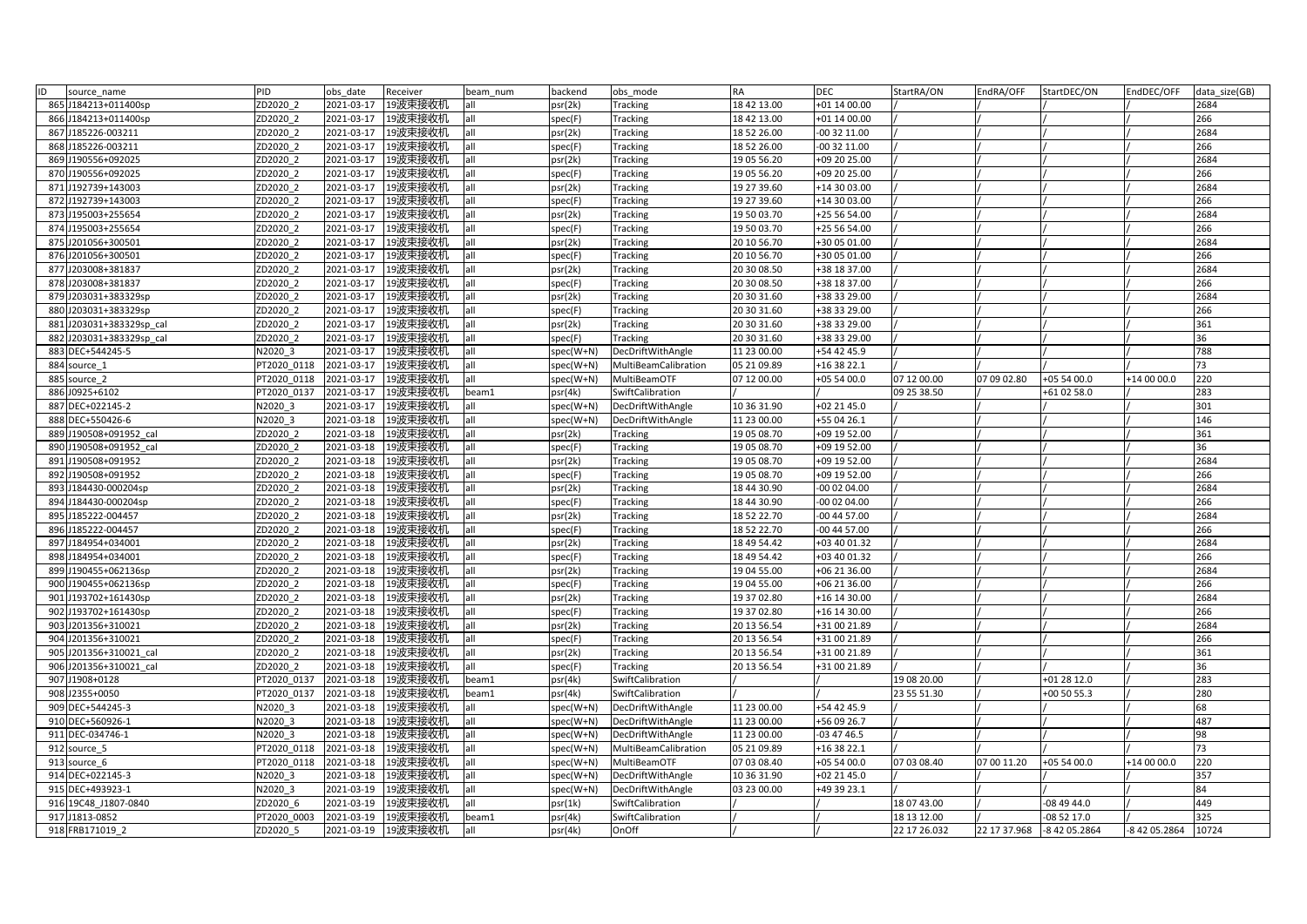| ID | source_name            | PID         | obs date   | Receiver            | beam num | backend   | obs mode             | <b>RA</b>   | <b>DEC</b>   | StartRA/ON     | EndRA/OFF   | StartDEC/ON    | EndDEC/OFF   | data size(GB) |
|----|------------------------|-------------|------------|---------------------|----------|-----------|----------------------|-------------|--------------|----------------|-------------|----------------|--------------|---------------|
|    | 919 DEC+552606-5       | N2020 3     | 2021-03-19 | 19波束接收机             | all      | spec(W+N) | DecDriftWithAngle    | 03 23 00.00 | +55 26 06.3  |                |             |                |              | 678           |
|    | 920 FRB180301 1        | ZD2020 5    | 2021-03-19 | 9波束接收机              | beam1    | osr(4k)   | Tracking             | 06 12 54.96 | +04 38 43.6  |                |             |                |              | 941           |
|    | 921 FRB180301 2        | ZD2020 5    | 2021-03-19 | 19波束接收机             | beam1    | psr(4k)   | Tracking             | 06 12 54.96 | +04 38 43.6  |                |             |                |              | 941           |
|    | 922 FRB180301 3        | ZD2020 5    | 2021-03-19 | 19波束接收机             | beam1    | osr(4k)   | Tracking             | 06 12 54.96 | +04 38 43.6  |                |             |                |              | 941           |
|    | 923 DEC+544245-6       | N2020 3     | 2021-03-19 | 19波束接收机             | all      | spec(W+N) | DecDriftWithAngle    | 11 23 00.00 | +54 42 45.9  |                |             |                |              | 306           |
|    | 924 DEC+550426-4       | N2020 3     | 2021-03-20 | 19波束接收机             | all      | spec(W+N) | DecDriftWithAngle    | 11 23 00.00 | +55 04 26.1  |                |             |                |              | 87            |
|    | 925 J1849+0001         | PT2020 0071 | 2021-03-20 | 19波束接收机             | all      | osr(1k)   | SwiftCalibration     |             |              | 18 49 23.70    |             | +00 01 38.0    |              | 806           |
|    | 926 J1855+0140         | PT2020 0071 | 2021-03-20 | 19波束接收机             | all      | osr(1k)   | SwiftCalibration     |             |              | 18 55 13.30    |             | +01 39 43.0    |              | 806           |
|    | 927 J191231+141716 cal | ZD2020 2    | 2021-03-20 | 19波束接收机             | all      | psr(2k)   | Tracking             | 19 12 31.90 | +14 17 16.00 |                |             |                |              | 361           |
|    | 928 J191231+141716 cal | ZD2020 2    | 2021-03-20 | 19波束接收机             | all      | spec(F)   | Tracking             | 19 12 31.90 | +14 17 16.00 |                |             |                |              | 36            |
|    | 929 J191231+141716     | ZD2020 2    | 2021-03-20 | 19波束接收机             | all      | psr(2k)   | Tracking             | 19 12 31.90 | +14 17 16.00 |                |             |                |              | 2684          |
|    | 930 J191231+141716     | ZD2020 2    | 2021-03-20 | 19波束接收机             | all      | spec(F)   | <b>Tracking</b>      | 19 12 31.90 | +14 17 16.00 |                |             |                |              | 266           |
|    | 931 J185350+021145     | ZD2020 2    | 2021-03-20 | !9波束接收机             | all      | osr(2k)   | Tracking             | 18 53 50.70 | +02 11 45.00 |                |             |                |              | 2684          |
|    | 932 J185350+021145     | ZD2020 2    | 2021-03-20 | 19波束接收机             | all      | spec(F)   | Tracking             | 18 53 50.70 | +02 11 45.00 |                |             |                |              | 266           |
|    | 933 J185357+023717     | ZD2020 2    | 2021-03-20 | !9波束接收机             | all      | osr(2k)   | <b>Tracking</b>      | 18 53 57.30 | +02 37 17.00 |                |             |                |              | 2684          |
|    | 934 J185357+023717     | ZD2020 2    | 2021-03-20 | 9波束接收机              | all      | spec(F)   | Tracking             | 18 53 57.30 | +02 37 17.00 |                |             |                |              | 266           |
|    | 935 J185550+032704     | ZD2020 2    | 2021-03-20 | 19波束接收机             | all      | osr(2k)   | <b>Tracking</b>      | 18 55 50.90 | +03 27 04.00 |                |             |                |              | 2684          |
|    | 936 J185550+032704     | ZD2020 2    | 2021-03-20 | 19波束接收机             | all      | spec(F)   | <b>Tracking</b>      | 18 55 50.90 | +03 27 04.00 |                |             |                |              | 266           |
|    | 937 J190218+080910     | ZD2020 2    | 2021-03-20 | 19波束接收机             | all      | osr(2k)   | <b>Tracking</b>      | 19 02 18.10 | +08 09 10.00 |                |             |                |              | 2684          |
|    | 938 J190218+080910     | ZD2020 2    | 2021-03-20 | 19波束接收机             | all      | spec(F)   | Tracking             | 19 02 18.10 | +08 09 10.00 |                |             |                |              | 266           |
|    | 939 J191501+075209     | ZD2020 2    | 2021-03-20 | 19波束接收机             | all      | psr(2k)   | Tracking             | 19 15 01.94 | +07 52 09.20 |                |             |                |              | 3577          |
|    | 940 J191501+075209     | ZD2020 2    | 2021-03-20 | 19波束接收机             | all      | spec(F)   | <b>Tracking</b>      | 19 15 01.94 | +07 52 09.20 |                |             |                |              | 355           |
|    | 941 G47.12-3.05        | ZD2020 2    | 2021-03-20 | 19波束接收机             | all      | osr(2k)   | SnapShot             | 19 28 44.25 | +11 09 42.55 |                |             |                |              | 3756          |
|    | 942 G47.12-3.05        | ZD2020 2    | 2021-03-20 | 19波束接收机             | all      | spec(F)   | SnapShot             | 19 28 44.25 | +11 09 42.55 |                |             |                |              | 372           |
|    | 943 J195344+184431     | ZD2020 2    | 2021-03-20 | 19波束接收机             | all      | psr(2k)   | Tracking             | 19 53 44.00 | +18 44 31.00 |                |             |                |              | 2684          |
|    | 944 J195344+184431     | ZD2020 2    | 2021-03-20 | 19波束接收机             | all      | spec(F)   | Tracking             | 19 53 44.00 | +18 44 31.00 |                |             |                |              | 266           |
|    | 945 J200826+275931     | ZD2020 2    | 2021-03-20 | 19波束接收机             | all      | psr(2k)   | <b>Tracking</b>      | 20 08 26.40 | +27 59 31.00 |                |             |                |              | 2684          |
|    | 946 J200826+275931     | ZD2020 2    | 2021-03-20 | 19波束接收机             | all      | spec(F)   | <b>Tracking</b>      | 20 08 26.40 | +27 59 31.00 |                |             |                |              | 266           |
|    | 947 J200826+275931 cal | ZD2020 2    | 2021-03-20 | 19波束接收机             | all      | osr(2k)   | Tracking             | 20 08 26.40 | +27 59 31.00 |                |             |                |              | 361           |
|    | 948 J200826+275931 cal | ZD2020 2    | 2021-03-20 | 19波束接收机             | all      | spec(F)   | <b>Tracking</b>      | 20 08 26.40 | +27 59 31.00 |                |             |                |              | 36            |
|    | 949 DEC+560926-2       | N2020 3     | 2021-03-20 | 19波束接收机             | all      | spec(W+N) | DecDriftWithAngle    | 11 23 00.00 | +56 09 26.7  |                |             |                |              | 1018          |
|    | 950 source 3           | PT2020 0118 | 2021-03-20 | 19波束接收机             | all      | spec(W+N) | MultiBeamCalibration | 05 21 09.89 | +16 38 22.1  |                |             |                |              | 73            |
|    | 951 source 4           | PT2020 0118 | 2021-03-20 | 19波束接收机             | all      | spec(W+N) | MultiBeamOTF         | 07 07 34.20 | +05 54 00.0  | 07 07 34.20    | 07 04 37.00 | +05 54 00.0    | +14 00 00.0  | 220           |
|    | 952 DEC-032606-2       | N2020 3     | 2021-03-20 | 19波束接收机             | all      | spec(W+N) | DecDriftWithAngle    | 11 23 00.00 | $-032606.3$  |                |             |                |              | 357           |
|    | 953 19C58_J1837-0219   | ZD2020 6    | 2021-03-21 | 19波束接收机             | all      | psr(1k)   | SwiftCalibration     |             |              | 18 37 37.00    |             | -02 19 37.0    |              | 449           |
|    | 954 19C61 J1854-0037   | ZD2020 6    | 2021-03-21 | 19波束接收机             | all      | psr(1k)   | SwiftCalibration     |             |              | 18 54 37.00    |             | 00 37 10.0     |              | 806           |
|    | 955 J1849-0003         | PT2020 0071 | 2021-03-21 | 19波束接收机             | all      | psr(1k)   | SwiftCalibration     |             |              | 18 49 26.20    |             | 00 13 29.0     |              | 806           |
|    | 956 FRB 150215         | PT2020 0037 | 2021-03-21 | 19波束接收机             | all      | psr(4k)   | Tracking             | 18 17 27.00 | $-045415.0$  |                |             |                |              | 35743         |
|    | 957 0304-A             | PT2020 0126 | 2021-03-21 | 19波束接收机             | all      | psr(4k)   | DriftWithAngle       | 19 35 00.00 | $-030426.1$  |                |             |                |              | 10724         |
|    | 958 0304-A             | PT2020 0126 | 2021-03-21 | 19波束接收机             | all      | spec(W+N) | DriftWithAngle       | 19 35 00.00 | $-030426.1$  |                |             |                |              | 664           |
|    | 959 J1929+0133         | PT2020 0137 | 2021-03-21 | 19波束接收机             | beam1    | osr(4k)   | SwiftCalibration     |             |              | 19 29 41.40    |             | +01 33 02.2    |              | 283           |
|    | 960 J2027+0255         | PT2020 0137 | 2021-03-21 | 19波束接收机             | beam1    | psr(4k)   | SwiftCalibration     |             |              | 20 27 32.00    |             | +02 55 17.0    |              | 283           |
|    | 961 J2015+0756         | PT2020 0137 | 2021-03-21 | 19波束接收机             | beam1    | osr(4k)   | SwiftCalibration     |             |              | 20 15 59.00    |             | +07 56 42.0    |              | 283           |
|    | 962 J2001+0701         | PT2020 0137 | 2021-03-21 | 19波束接收机             | beam1    | osr(4k)   | SwiftCalibration     |             |              | 20 01 52.00    |             | +07 01 44.4    |              | 283           |
|    | 963 DEC+552606-3       | N2020 3     | 2021-03-21 | 19波束接收机             | all      | spec(W+N) | DecDriftWithAngle    | 10 23 00.00 | +55 26 06.3  |                |             |                |              | 195           |
|    | 964 source 7           | PT2020 0118 | 2021-03-21 | 19波束接收机             | all      | spec(W+N) | MultiBeamCalibration | 05 21 09.89 | +16 38 22.1  |                |             |                |              | 73            |
|    | 965 source 8           | PT2020 0118 | 2021-03-21 | 19波束接收机             | all      | spec(W+N) | MultiBeamOTF         | 06 58 42.60 | +05 54 00.0  | 06 58 42.60    | 06 55 45.40 | +05 54 00.0    | $+140000.0$  | 220           |
|    | 966 DEC+554746-6       | N2020 3     | 2021-03-21 | 19波束接收机             | all      | spec(W+N) | DecDriftWithAngle    | 03 23 00.00 | +55 47 46.5  |                |             |                |              | 445           |
|    | 967 Coma 05 OTF        | PT2020 0104 | 2021-03-22 | 19波束接收机             | all      | spec(W+N) | MultiBeamOTF         | 12 42 52.24 | +28 10 43.00 | 12 17 48.10    | 13 07 56.38 | +27 48 40.00   | +28 32 00.00 | 340           |
|    | 968 3C286 OTF          | PT2020 0104 | 2021-03-22 | 19波束接收机             | all      | spec(W+N) | MultiBeamOTF         | 13 31 08.29 | +30 30 32.96 | 13 28 58.26    | 13 33 18.31 | +30 20 32.00   | +30 40 32.00 | 52            |
|    | 969 DEC-034746-2       | N2020 3     | 2021-03-22 | 19波束接收机             | all      | spec(W+N) | DecDriftWithAngle    | 11 23 00.00 | $-034746.5$  |                |             |                |              | 251           |
|    | 970 J1850-0021 1       | PT2020 0071 | 2021-03-22 | 19波束接收机             | all      | osr(1k)   | Tracking             | 18 50 08.60 | $-002111.0$  |                |             |                |              | 806           |
|    | 971 J1849-0013         | PT2020 0071 | 2021-03-22 | 19波束接收机             | all      | osr(1k)   | SwiftCalibration     |             |              | 18 49 26.00    |             | 00 13 37.0     |              | 806           |
|    | 972 B1913+16           | PT2020 0074 |            | 2021-03-22  19波束接收机 | beam1    | psr(4k)   | SwiftCalibration     |             |              | 19 15 27.99942 |             | +16 06 27.3868 |              | 2258          |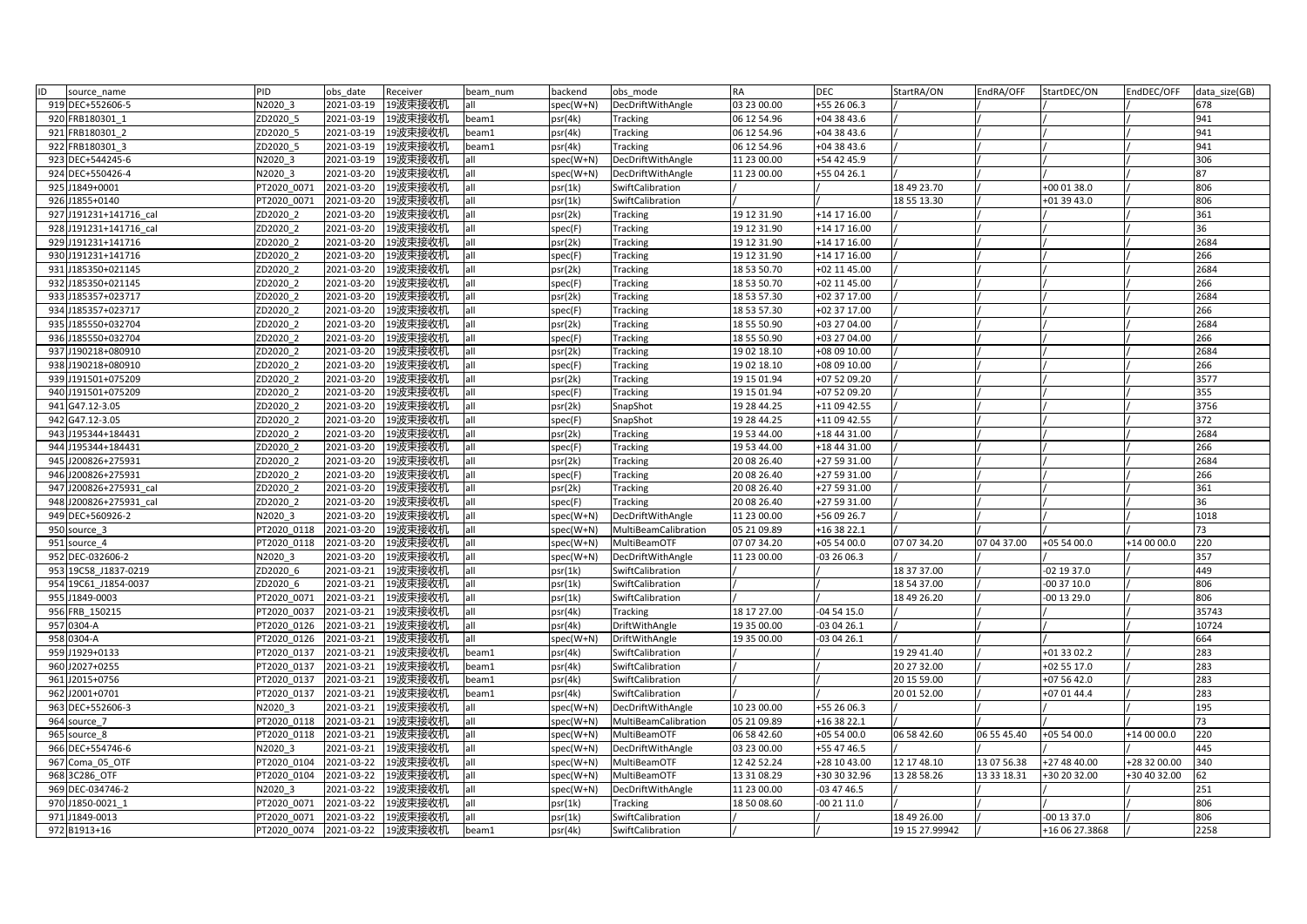| ID | source name                           | PID         | obs date   | Receiver             | beam num | backend   | obs mode             | <b>RA</b>   | <b>DEC</b>   | StartRA/ON  | EndRA/OFF   | StartDEC/ON  | EndDEC/OFF   | data size(GB) |
|----|---------------------------------------|-------------|------------|----------------------|----------|-----------|----------------------|-------------|--------------|-------------|-------------|--------------|--------------|---------------|
|    | 973 J1841-0500                        | PT2020 0004 | 2021-03-22 | 19波束接收机              | beam1    | osr(4k)   | SwiftCalibration     |             |              | 18 41 18.14 |             | -05 00 19.5  |              | 231           |
|    | 974 J1850-0021 2                      | PT2020 0071 | 2021-03-22 | 19波束接收机              |          | psr(1k)   | SwiftCalibration     |             |              | 18 50 08.60 |             | 00 21 11.0   |              | 806           |
|    | 975 J1852+0014                        | PT2020 0071 | 2021-03-22 | 19波束接收机              | all      | psr(1k)   | SwiftCalibration     |             |              | 18 52 45.40 |             | +00 14 21.0  |              | 806           |
|    | 976 J1853+0013                        | PT2020 0071 | 2021-03-22 | 19波束接收机              | all      | osr(1k)   | SwiftCalibration     |             |              | 18 53 53.80 |             | +00 13 16.0  |              | 806           |
|    | 977 DEC+460241-4                      | N2020 3     | 2021-03-22 | 19波束接收机              | all      | spec(W+N) | DecDriftWithAngle    | 03 23 00.00 | +46 02 41.1  |             |             |              |              | 151           |
|    | 978 M31_SnapShot_3                    | ZD2020 4    | 2021-03-22 | 19波束接收机              | all      | spec(W+N) | SnapShot             | 00 35 46.15 | +39 38 06.64 |             |             |              |              | 135           |
|    | 979 M31_SnapShot_4                    | ZD2020 4    | 2021-03-22 | 19波束接收机              | all      | spec(W+N) | SnapShot             | 00 34 02.15 | +39 26 06.64 |             |             |              |              | 135           |
|    | 980 3C48 OTF                          | ZD2020 4    | 2021-03-22 | 19波束接收机              | all      | spec(W+N) | MultiBeamOTF         | 01 37 41.30 | +33 09 35.08 | 01 36 11.30 | 01 39 11.30 | +32 59 38.56 | +33 19 31.60 | 233           |
|    | 981 DEC+460241-8                      | N2020 3     | 2021-03-22 | 19波束接收机              | all      | spec(W+N) | DecDriftWithAngle    | 03 23 00.00 | +46 02 41.1  |             |             |              |              | 520           |
|    | 982 source 9                          | PT2020 0118 | 2021-03-22 | 19波束接收机              | all      | spec(W+N) | MultiBeamCalibration | 05 21 09.89 | +16 38 22.1  |             |             |              |              | 71            |
|    | 983 source 10                         | PT2020 0118 | 2021-03-22 | 19波束接收机              | all      | spec(W+N) | MultiBeamOTF         | 06 54 16.80 | +05 54 00.0  | 06 54 16.80 | 06 51 19.60 | +05 54 00.0  | +14 00 00.0  | 220           |
|    | 984 DEC-034746-3                      | N2020 3     | 2021-03-22 | 19波束接收机              | all      | spec(W+N) | DecDriftWithAngle    | 11 23 00.00 | $-034746.5$  |             |             |              |              | 430           |
|    | 985 Coma 06 OTF                       | PT2020 0104 | 2021-03-23 | 19波束接收机              | all      | spec(W+N) | MultiBeamOTF         | 12 42 52.24 | +29 15 44.00 | 12 17 48.10 | 13 07 56.38 | +28 53 41.00 | +29 37 01.00 | 340           |
|    | 986 3C286 OTF                         | PT2020 0104 | 2021-03-23 | 19波束接收机              | all      | spec(W+N) | MultiBeamOTF         | 13 31 08.29 | +30 30 32.96 | 13 28 58.26 | 13 33 18.31 | +30 20 32.00 | +30 40 32.00 | 62            |
|    | 987 DEC+451920-7                      | N2020 3     | 2021-03-23 | 19波束接收机              | all      | spec(W+N) | DecDriftWithAngle    | 03 23 00.00 | +45 19 20.7  |             |             |              |              | 108           |
|    | 988 J0732+2314                        | PT2020 0040 | 2021-03-23 | 19波束接收机              | beam1    | osr(4k)   | Tracking             | 07 32 37.52 | +23 14 54.2  |             |             |              |              | 377           |
|    | 989 DEC-032606-3                      | N2020 3     | 2021-03-23 | 19波束接收机              | all      | spec(W+N) | DecDriftWithAngle    | 11 23 00.00 | $-032606.3$  |             |             |              |              | 505           |
|    | 990 J0824+0028                        | PT2020 0040 | 2021-03-23 | 19波束接收机              | beam1    | psr(4k)   | Tracking             | 08 24 24.84 | +00 28 00.6  |             |             |              |              | 377           |
|    | 991 DEC+022145-1                      | N2020 3     | 2021-03-24 | 19波束接收机              | all      | spec(W+N) | DecDriftWithAngle    | 10 36 31.90 | +02 21 45.0  |             |             |              |              | 96            |
|    | 992 DEC-030426-2                      | N2020 3     | 2021-03-24 | 19波束接收机              | all      | spec(W+N) | DecDriftWithAngle    | 11 23 00.00 | $-030426.1$  |             |             |              |              | 507           |
|    | 993 J1810+1744                        | PT2020 0040 | 2021-03-24 | 19波束接收机              | beam1    | psr(4k)   | <b>Tracking</b>      | 18 10 37.28 | +17 44 37.4  |             |             |              |              | 377           |
|    | 994 J1904+0554                        | PT2020 0136 | 2021-03-24 | 19波束接收机              | beam1    | psr(4k)   | Tracking             | 19 04 15.70 | +05 54 26.0  |             |             |              |              | 302           |
|    | 995 G58.81+4.83 cal                   | ZD2020 2    | 2021-03-24 | 19波束接收机              | all      | osr(2k)   | <b>Tracking</b>      | 19 22 47.15 | +25 10 51.19 |             |             |              |              | 361           |
|    | 996 G58.81+4.83 cal                   | ZD2020 2    | 2021-03-24 | 19波束接收机              | all      | spec(F)   | Tracking             | 19 22 47.15 | +25 10 51.19 |             |             |              |              | 36            |
|    | 997 G58.81+4.83                       | ZD2020 2    | 2021-03-24 | 19波束接收机              | all      | psr(2k)   | SnapShot             | 19 22 47.15 | +25 10 51.19 |             |             |              |              | 3756          |
|    | 998 G58.81+4.83                       | ZD2020 2    | 2021-03-24 | 19波束接收机              | all      | spec(F)   | SnapShot             | 19 22 47.15 | +25 10 51.19 |             |             |              |              | 372           |
|    | 999 G42.87-1.27                       | ZD2020 2    | 2021-03-24 | 19波束接收机              | all      | psr(2k)   | SnapShot             | 19 14 15.43 | +08 14 34.41 |             |             |              |              | 3756          |
|    | 1000 G42.87-1.27                      | ZD2020 2    | 2021-03-24 | 19波束接收机              | all      | spec(F)   | SnapShot             | 19 14 15.43 | +08 14 34.41 |             |             |              |              | 372           |
|    | 1001 G50.69-4.32                      | ZD2020 2    | 2021-03-24 | 19波束接收机              | all      | psr(2k)   | SnapShot             | 19 40 20.21 | +13 40 14.71 |             |             |              |              | 3756          |
|    | 1002 G50.69-4.32                      | ZD2020 2    | 2021-03-24 | 19波束接收机              | all      | spec(F)   | SnapShot             | 19 40 20.21 | +13 40 14.71 |             |             |              |              | 372           |
|    | 1003 G64.68+4.15                      | ZD2020 2    | 2021-03-24 | 19波束接收机              | all      | psr(2k)   | SnapShot             | 19 38 02.55 | +30 00 25.07 |             |             |              |              | 3756          |
|    | 1004 G64.68+4.15                      | ZD2020 2    | 2021-03-24 | 19波束接收机              | all      | spec(F)   | SnapShot             | 19 38 02.55 | +30 00 25.07 |             |             |              |              | 372           |
|    | 1005 G69.23+4.91 cal                  | ZD2020 2    | 2021-03-24 | 19波束接收机              | all      | psr(2k)   | Tracking             | 19 45 25.23 | +34 19 57.92 |             |             |              |              | 361           |
|    | 1006 G69.23+4.91 cal                  | ZD2020 2    | 2021-03-24 | 19波束接收机              | all      | spec(F)   | <b>Tracking</b>      | 19 45 25.23 | +34 19 57.92 |             |             |              |              | 36            |
|    | 1007 G69.23+4.91                      | ZD2020 2    | 2021-03-24 | 19波束接收机              | all      | psr(2k)   | SnapShot             | 19 45 25.23 | +34 19 57.92 |             |             |              |              | 3756          |
|    | 1008 G69.23+4.91                      | ZD2020 2    | 2021-03-24 | 19波束接收机              | all      | spec(F)   | SnapShot             | 19 45 25.23 | +34 19 57.92 |             |             |              |              | 372           |
|    | 1009 G69.52+4.24                      | ZD2020 2    | 2021-03-24 | 19波束接收机              | all      | psr(2k)   | SnapShot             | 19 48 58.26 | +34 14 52.70 |             |             |              |              | 3756          |
|    | 1010 G69.52+4.24                      | ZD2020 2    | 2021-03-24 | 19波束接收机              | all      | spec(F)   | SnapShot             | 19 48 58.26 | +34 14 52.70 |             |             |              |              | 372           |
|    | 1011 G77.01+4.66                      | ZD2020 2    | 2021-03-24 | 19波束接收机              | all      | psr(2k)   | SnapShot             | 20 06 39.71 | +40 51 03.82 |             |             |              |              | 3756          |
|    | 1012 G77.01+4.66                      | ZD2020 2    | 2021-03-24 | 19波束接收机              | all      | spec(F)   | SnapShot             | 20 06 39.71 | +40 51 03.82 |             |             |              |              | 372           |
|    | 1013 G85.28+2.20                      | ZD2020 2    | 2021-03-24 | 19波束接收机              | all      | psr(2k)   | SnapShot             | 20 44 00.11 | +46 11 12.88 |             |             |              |              | 3756          |
|    | 1014 G85.28+2.20                      | ZD2020 2    | 2021-03-24 | 19波束接收机              | all      | spec(F)   | SnapShot             | 20 44 00.11 | +46 11 12.88 |             |             |              |              | 372           |
|    | 1015 G85.28+2.20 cal                  | ZD2020 2    | 2021-03-24 | 19波束接收机              | all      | psr(2k)   | Tracking             | 20 44 00.11 | +46 11 12.88 |             |             |              |              | 361           |
|    | 1016 G85.28+2.20 cal                  | ZD2020 2    | 2021-03-24 | 19波束接收机              | all      | spec(F)   | Tracking             | 20 44 00.11 | +46 11 12.88 |             |             |              |              | 36            |
|    | 1017 DEC+382736-6                     | N2020 3     | 2021-03-24 | 19波束接收机              | all      | spec(W+N) | DecDriftWithAngle    | 03 23 00.00 | +38 27 36.9  |             |             |              |              | 74            |
|    | 1018 Dec-1332_04_05(1bit&1bit1k&2bit) | ZD2020 1 1  | 2021-03-24 | 19波束接收机              | all      | osr(4k)   | DriftWithAngle       | 04 00 00.00 | -13 32 51.9  |             |             |              |              | 5600          |
|    | 1019 Dec-1332 04 05                   | ZD2020 1 2  | 2021-03-24 | 19波束接收机              | all      | spec(W+N) | DriftWithAngle       | 04 00 00.00 | $-133251.9$  |             |             |              |              | 3319          |
|    | 1020 DEC-032606-1                     | N2020 3     | 2021-03-24 | 19波束接收机              | all      | spec(W+N) | DecDriftWithAngle    | 11 23 00.00 | $-032606.3$  |             |             |              |              | 293           |
|    | 1021 J1239+2453                       | PT2020 0032 | 2021-03-25 | 19波束接收机              | beam1    | psr(4k)   | Tracking             | 12 39 40.46 | +24 53 49.3  |             |             |              |              | 565           |
|    | 1022 Coma 04 OTF                      | PT2020 0104 | 2021-03-25 | 19波束接收机              | all      | spec(W+N) | MultiBeamOTF         | 12 42 52.24 | +27 27 23.00 | 12 17 48.10 | 13 07 56.38 | +27 27 00.00 | +27 27 00.00 | 111           |
|    | 1023 3C286 OTF                        | PT2020 0104 | 2021-03-25 | 19波束接收机              | all      | spec(W+N) | MultiBeamOTF         | 13 31 08.29 | +30 30 32.96 | 13 28 58.26 | 13 33 18.31 | +30 20 32.00 | +30 40 32.00 | 62            |
|    | 1024 DEC-030426-1                     | N2020 3     | 2021-03-25 | 19波束接收机              | all      | spec(W+N) | DecDriftWithAngle    | 11 23 00.00 | $-030426.1$  |             |             |              |              | 266           |
|    | 1025 J1720-0533                       | PT2020 0137 | 2021-03-25 | 19波束接收机              | beam1    | osr(8k)   | SwiftCalibration     |             |              | 17 20 55.90 |             | -05 33 39.0  |              | 2258          |
|    | 1026 source 12                        | PT2020 0141 |            | 2021-03-25   19波束接收机 | all      | psr(4k)   | SnapShot             | 18 35 17.99 | +03 36 39.8  |             |             |              |              | 4837          |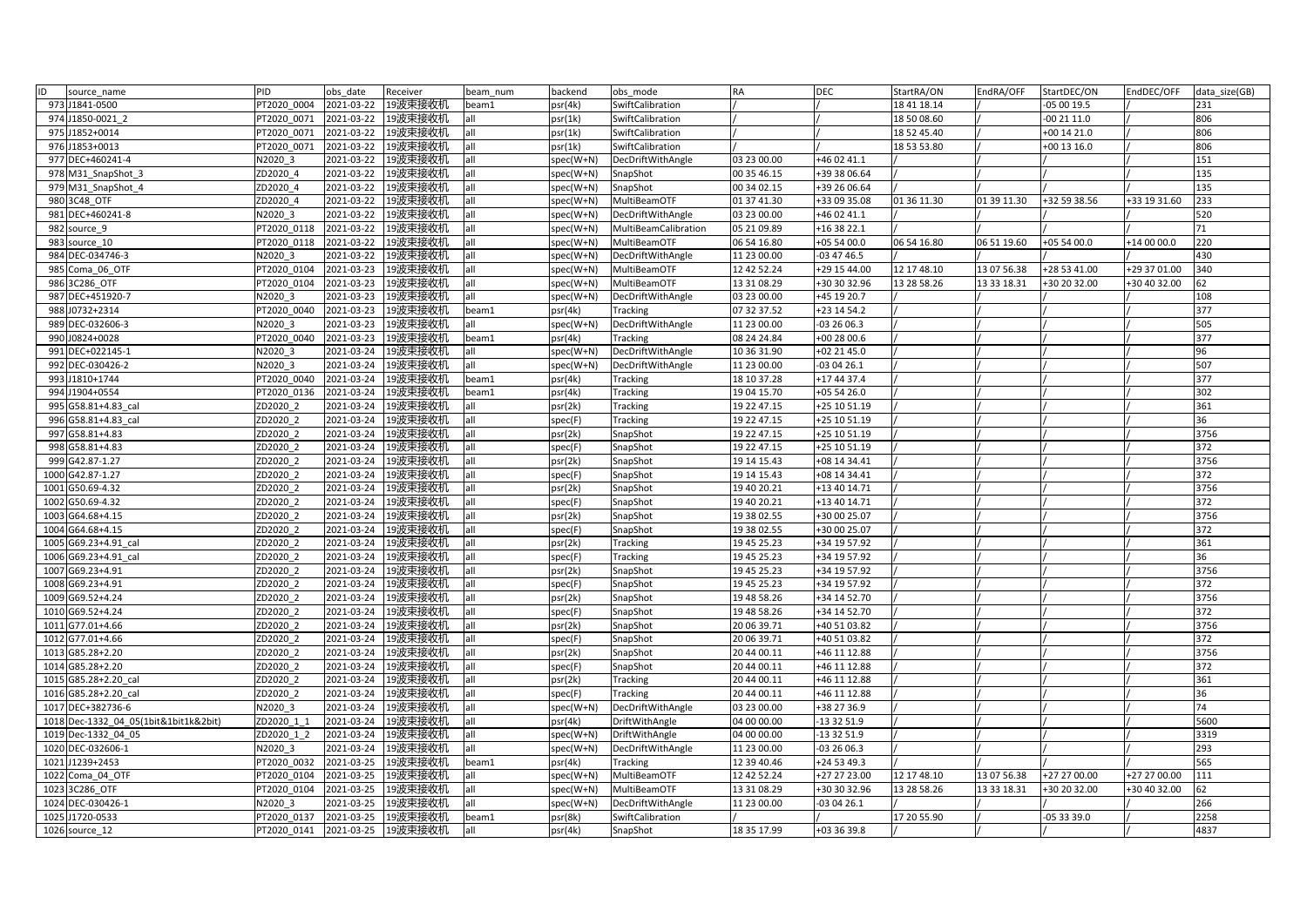| ID   | source name                           | PID         | obs date   | Receiver           | beam num | backend   | obs mode          | RA          | <b>DEC</b>   | StartRA/ON     | EndRA/OFF   | StartDEC/ON    | EndDEC/OFF   | data size(GB) |
|------|---------------------------------------|-------------|------------|--------------------|----------|-----------|-------------------|-------------|--------------|----------------|-------------|----------------|--------------|---------------|
|      | 1027 J1905+0400                       | PT2020 0067 | 2021-03-25 | 19波束接收机            | beam1    | psr(4k)   | Tracking          | 19 05 28.27 | +04 00 10.9  |                |             |                |              | 1129          |
|      | 1028 J1853+0013                       | PT2020 0071 | 2021-03-25 | 19波束接收机            | all      | psr(1k)   | Tracking          | 18 53 53.80 | +00 13 16.0  |                |             |                |              | 717           |
|      | 1029 J1853+0013 OFF                   | PT2020 0071 | 2021-03-25 | 19波束接收机            | all      | psr(1k)   | <b>Tracking</b>   | 18 53 53.80 | +00 23 16.0  |                |             |                |              | 91            |
|      | 1030 FRB190417                        | ZD2020 5    | 2021-03-25 | 19波束接收机            | beam1    | psr(4k)   | <b>Tracking</b>   | 19 39 22.73 | +59 18 58.30 |                |             |                |              | 1129          |
|      | 1031 J2222-0137                       | PT2020 0074 | 2021-03-25 | 19波束接收机            | beam1    | psr(4k)   | SwiftCalibration  |             |              | 22 22 05.96    |             | -01 37 15.72   |              | 565           |
|      | 1032 Dec-1311 04 05(1bit&1bit1k&2bit) | ZD2020 1 1  | 2021-03-25 | 19波束接收机            | all      | psr(4k)   | DriftWithAngle    | 04 00 00.00 | -13 11 11.7  |                |             |                |              | 5600          |
|      | 1033 Dec-1311 04 05                   | ZD2020 1 2  | 2021-03-25 | 19波束接收机            | all      | spec(W+N) | DriftWithAngle    | 04 00 00.00 | 13 11 11.7   |                |             |                |              | 3319          |
|      | 1034 DEC-024245-1                     | N2020 3     | 2021-03-25 | 19波束接收机            | all      | spec(W+N) | DecDriftWithAngle | 11 23 00.00 | 02 42 45.9   |                |             |                |              | 266           |
|      | 1035 Coma 08 OTF                      | PT2020 0104 | 2021-03-26 | 19波束接收机            | all      | spec(W+N) | MultiBeamOTF      | 12 42 52.24 | +28 10 43.00 | 12 17 48.10    | 13 07 56.38 | +27 48 17.00   | +28 31 37.00 | 340           |
|      | 1036 3C286 OTF                        | PT2020 0104 | 2021-03-26 | 19波束接收机            | all      | spec(W+N) | MultiBeamOTF      | 13 31 08.29 | +30 30 32.96 | 13 28 58.26    | 13 33 18.31 | +30 20 32.00   | +30 40 32.00 | 62            |
|      | 1037 DEC-024245-2                     | N2020 3     | 2021-03-26 | 19波束接收机            | all      | spec(W+N) | DecDriftWithAngle | 11 23 00.00 | 02 42 45.9   |                |             |                |              | 277           |
|      | 1038 J1852+0014                       | T2020 0071  | 2021-03-26 | 19波束接收机            | all      | psr(1k)   | SwiftCalibration  |             |              | 18 52 45.40    |             | +00 14 21.0    |              | 806           |
|      | 1039 J1853+0022                       | PT2020 0071 | 2021-03-26 | 19波束接收机            | all      | psr(1k)   | SwiftCalibration  |             |              | 18 53 08.20    |             | +00 22 21.0    |              | 806           |
|      | 1040 J1853+0013                       | PT2020 0071 | 2021-03-26 | 19波束接收机            | all      | psr(1k)   | SwiftCalibration  |             |              | 18 53 53.80    |             | +00 13 16.0    |              | 806           |
|      | 1041 B1913+16                         | PT2020 0074 | 2021-03-26 | 19波束接收机            | beam1    | psr(4k)   | SwiftCalibration  |             |              | 19 15 27.99942 |             | +16 06 27.3868 |              | 2514          |
|      | 1042 J1854+0013                       | PT2020 0003 | 2021-03-26 | 19波束接收机            | beam1    | psr(4k)   | SwiftCalibration  |             |              | 18 54 17.30    |             | +00 13 16.0    |              | 325           |
|      | 1043 19C52 J1928-0547                 | ZD2020 6    | 2021-03-26 | 19波束接收机            | all      | psr(1k)   | SwiftCalibration  |             |              | 19 28 23.60    |             | -05 47 32.5    |              | 449           |
|      | 1044 DEC+382736-7                     | N2020 3     | 2021-03-26 | 19波束接收机            | all      | spec(W+N) | DecDriftWithAngle | 03 23 00.00 | +38 27 36.9  |                |             |                |              | 169           |
|      | 1045 Dec-1249 04 05(1bit&1bit1k&2bit) | ZD2020 1 1  | 2021-03-26 | 19波束接收机            | all      | psr(4k)   | DriftWithAngle    | 04 00 00.00 | 12 49 31.5   |                |             |                |              | 5600          |
|      | 1046 Dec-1249 04 05                   | ZD2020 1 2  | 2021-03-26 | 19波束接收机            | all      | spec(W+N) | DriftWithAngle    | 04 00 00.00 | -12 49 31.5  |                |             |                |              | 3319          |
|      | 1047 DEC-024245-3                     | N2020 3     | 2021-03-26 | 19波束接收机            | all      | spec(W+N) | DecDriftWithAngle | 11 23 00.00 | -02 42 45.9  |                |             |                |              | 273           |
|      | 1048 Coma 09 OTF                      | PT2020 0104 | 2021-03-27 | 19波束接收机            | all      | spec(W+N) | MultiBeamOTF      | 12 42 52.24 | +29 15 44.00 | 12 17 48.10    | 13 07 56.38 | +28 53 18.00   | +29 36 38.00 | 340           |
|      | 1049 3C286 OTF                        | PT2020 0104 | 2021-03-27 | 19波束接收机            | all      | spec(W+N) | MultiBeamOTF      | 13 31 08.29 | +30 30 32.96 | 13 28 58.26    | 13 33 18.31 | +30 20 32.00   | +30 40 32.00 | 52            |
|      | 1050 DEC-022105-1                     | N2020 3     | 2021-03-27 | 19波束接收机            | all      | spec(W+N) | DecDriftWithAngle | 11 23 00.00 | -02 21 05.7  |                |             |                |              | 244           |
|      | 1051 J1813-0402                       | PT2020 0137 | 2021-03-27 | 19波束接收机            | beam1    | psr(4k)   | SwiftCalibration  |             |              | 18 13 33.00    |             | -04 02 33.0    |              | 283           |
|      | 1052 J1807-0849                       | PT2020 0137 | 2021-03-27 | 19波束接收机            | beam1    | psr(4k)   | SwiftCalibration  |             |              | 18 07 43.80    |             | -08 49 44.0    |              | 283           |
|      | 1053 J1824-0622                       | PT2020 0137 | 2021-03-27 | 19波束接收机            | beam1    | psr(4k)   | SwiftCalibration  |             |              | 18 24 12.00    |             | -06 22 02.0    |              | 283           |
|      | 1054 J1912-0953                       | PT2020 0137 | 2021-03-27 | 19波束接收机            | beam1    | psr(4k)   | SwiftCalibration  |             |              | 19 12 07.00    |             | -09 53 34.0    |              | 283           |
|      | 1055 G68.99+2.80 cal                  | ZD2020 2    | 2021-03-27 | 19波束接收机            | all      | psr(2k)   | <b>Tracking</b>   | 19 53 37.36 | +33 03 13.76 |                |             |                |              | 361           |
|      | 1056 G68.99+2.80 cal                  | ZD2020 2    | 2021-03-27 | 19波束接收机            | all      | spec(F)   | Tracking          | 19 53 37.36 | +33 03 13.76 |                |             |                |              | 36            |
| 1057 | G68.99+2.80                           | ZD2020 2    | 2021-03-27 | 19波束接收机            | all      | psr(2k)   | SnapShot          | 19 53 37.36 | +33 03 13.76 |                |             |                |              | 3756          |
| 1058 | G68.99+2.80                           | ZD2020_2    | 2021-03-27 | 19波束接收机            | all      | spec(F)   | SnapShot          | 19 53 37.36 | +33 03 13.76 |                |             |                |              | 372           |
|      | 1059 G72.41+3.47                      | ZD2020 2    | 2021-03-27 | 19波束接收机            | all      | psr(2k)   | SnapShot          | 19 59 24.72 | +36 19 48.35 |                |             |                |              | 3756          |
|      | 1060 G72.41+3.47                      | ZD2020 2    | 2021-03-27 | 19波束接收机            | all      | spec(F)   | SnapShot          | 19 59 24.72 | +36 19 48.35 |                |             |                |              | 372           |
|      | 1061 G71.87+2.03                      | ZD2020 2    | 2021-03-27 | 19波束接收机            | all      | psr(2k)   | SnapShot          | 20 04 02.58 | +35 06 48.68 |                |             |                |              | 3756          |
|      | 1062 G71.87+2.03                      | ZD2020 2    | 2021-03-27 | 19波束接收机            | all      | spec(F)   | SnapShot          | 20 04 02.58 | +35 06 48.68 |                |             |                |              | 372           |
|      | 1063 G83.32+4.58 cal                  | ZD2020 2    | 2021-03-27 | 19波束接收机            | all      | psr(2k)   | Tracking          | 20 26 17.38 | +46 02 19.23 |                |             |                |              | 361           |
|      | 1064 G83.32+4.58 cal                  | ZD2020 2    | 2021-03-27 | 19波束接收机            | all      | spec(F)   | Tracking          | 20 26 17.38 | +46 02 19.23 |                |             |                |              | 36            |
|      | 1065 G83.32+4.58                      | ZD2020 2    | 2021-03-27 | 19波束接收机            | all      | psr(2k)   | SnapShot          | 20 26 17.38 | +46 02 19.23 |                |             |                |              | 3756          |
|      | 1066 G83.32+4.58                      | ZD2020 2    | 2021-03-27 | 19波束接收机            | all      | spec(F)   | SnapShot          | 20 26 17.38 | +46 02 19.23 |                |             |                |              | 372           |
|      | 1067 G89.24+4.32                      | ZD2020 2    | 2021-03-27 | 19波束接收机            | all      | psr(2k)   | SnapShot          | 20 48 53.77 | +50 35 59.78 |                |             |                |              | 3756          |
|      | 1068 G89.24+4.32                      | ZD2020 2    | 2021-03-27 | 19波束接收机            | all      | spec(F)   | SnapShot          | 20 48 53.77 | +50 35 59.78 |                |             |                |              | 372           |
|      | 1069 G82.39+2.97                      | ZD2020 2    | 2021-03-27 | 19波束接收机            | all      | psr(2k)   | SnapShot          | 20 30 39.40 | +44 20 51.38 |                |             |                |              | 3756          |
|      | 1070 G82.39+2.97                      | ZD2020 2    | 2021-03-27 | 19波束接收机            | all      | spec(F)   | SnapShot          | 20 30 39.40 | +44 20 51.38 |                |             |                |              | 372           |
|      | 1071 G97.16-4.32                      | ZD2020 2    | 2021-03-27 | 19波束接收机            | all      | psr(2k)   | SnapShot          | 22 02 15.70 | +49 53 35.68 |                |             |                |              | 3756          |
|      | 1072 G97.16-4.32                      | ZD2020 2    | 2021-03-27 | 19波束接收机            | all      | spec(F)   | SnapShot          | 22 02 15.70 | +49 53 35.68 |                |             |                |              | 372           |
|      | 1073 G97.16-4.32 cal                  | ZD2020 2    | 2021-03-27 | 19波束接收机            | all      | psr(2k)   | Tracking          | 22 02 15.70 | +49 53 35.68 |                |             |                |              | 361           |
|      | 1074 G97.16-4.32 cal                  | ZD2020 2    | 2021-03-27 | 19波束接收机            | all      | spec(F)   | Tracking          | 22 02 15.70 | +49 53 35.68 |                |             |                |              | 36            |
|      | 1075 DEC+481242-8                     | N2020 3     | 2021-03-27 | 19波束接收机            | all      | spec(W+N) | DecDriftWithAngle | 03 23 00.00 | +48 12 42.3  |                |             |                |              | 908           |
|      | 1076 J0605+3757                       | PT2020 0040 | 2021-03-27 | 19波束接收机            | beam1    | psr(4k)   | Tracking          | 06 05 05.54 | +37 57 36.0  |                |             |                |              | 377           |
|      | 1077 DEC-022105-2                     | N2020 3     | 2021-03-27 | 19波束接收机            | all      | spec(W+N) | DecDriftWithAngle | 11 23 00.00 | 02 21 05.7   |                |             |                |              | 421           |
|      | 1078 NGC4631 OTF 1                    | ZD2020 4    | 2021-03-27 | 19波束接收机            | all      | spec(W+N) | MultiBeamOTF      | 12 42 08.01 | +32 32 29.44 | 12 38 31.30    | 12 45 44.72 | +31 38 18.80   | +33 26 40.08 | 106           |
|      | 1079 NGC4631 OTF 2                    | ZD2020 4    | 2021-03-27 | 19波束接收机            | all      | spec(W+N) | MultiBeamOTF      | 12 42 08.01 | +32 32 29.44 | 12 38 31.30    | 12 45 44.72 | +31 38 18.80   | +33 26 40.08 | 113           |
|      | 1080 3C286 OTF 1                      | ZD2020 4    |            | 2021-03-28 19波束接收机 | all      | spec(W+N) | MultiBeamOTF      | 13 31 08.29 | +30 30 32.96 | 13 27 08.29    | 13 35 08.29 | +30 20 36.56   | +30 40 29.36 | 510           |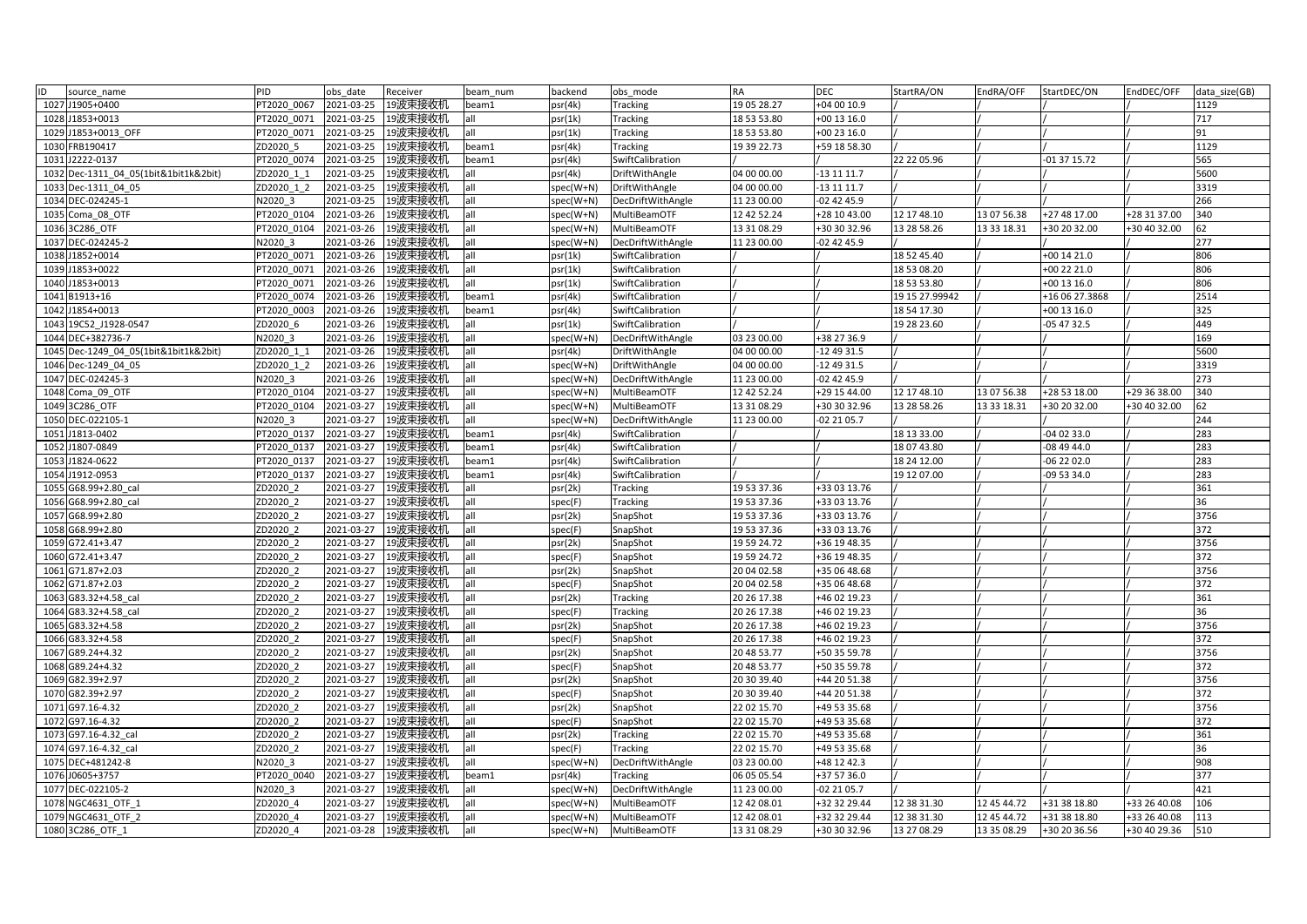| ID<br>source name     | PID         | obs date   | Receiver             | beam num | backend   | obs mode          | RA           | <b>DEC</b>   | StartRA/ON  | EndRA/OFF   | StartDEC/ON  | EndDEC/OFF   | data size(GB) |
|-----------------------|-------------|------------|----------------------|----------|-----------|-------------------|--------------|--------------|-------------|-------------|--------------|--------------|---------------|
| 1081 Coma 07 OTF      | PT2020 0104 | 2021-03-28 | 19波束接收机              | all      | spec(W+N) | MultiBeamOTF      | 12 42 52.24  | +27 27 23.00 | 12 17 48.10 | 13 07 56.38 | +27 26 37.00 | +27 26 37.00 | 111           |
| 1082 3C286 OTF 2      | PT2020 0104 | 2021-03-28 | 19波束接收机              | all      | spec(W+N) | MultiBeamOTF      | 13 31 08.29  | +30 30 32.96 | 13 28 58.26 | 13 33 18.31 | +30 20 32.00 | +30 40 32.00 |               |
| 1083 DEC-030426-3     | N2020 3     | 2021-03-28 | 19波束接收机              | all      | spec(W+N) | DecDriftWithAngle | 11 23 00.00  | -03 04 26.1  |             |             |              |              | 244           |
| 1084 M13              | PT2020 0035 | 2021-03-28 | 19波束接收机              | all      | psr(1k)   | Tracking          | 16 41 41.24  | +36 27 35.5  |             |             |              |              | 739           |
| 1085 J1903+0839       | PT2020 0136 | 2021-03-28 | 19波束接收机              | beam1    | psr(4k)   | Tracking          | 19 03 52.30  | +08 39 20.0  |             |             |              |              | 302           |
| 1086 J1917+1258       | PT2020 0136 | 2021-03-28 | 19波束接收机              | beam1    | psr(4k)   | Tracking          | 19 17 21.90  | +12 58 59.0  |             |             |              |              | 302           |
| 1087 source 11        | PT2020 0141 | 2021-03-28 | 19波束接收机              | all      | psr(4k)   | SnapShot          | 18 33 50.07  | +02 53 31.6  |             |             |              |              | 4837          |
| 1088 J1855+0033       | PT2020 0155 | 2021-03-28 | 19波束接收机              | all      | psr(2k)   | TrackingWithAngle | 18 55 03.30  | +00 33 25.0  |             |             |              |              | 10724         |
| 1089 19C93 J0518+2421 | ZD2020 6    | 2021-03-31 | 19波束接收机              | all      | psr(1k)   | SwiftCalibration  |              |              | 05 18 11.00 |             | +24 31 23.0  |              | 1163          |
| 1090 C44 J0540+4537   | ZD2020 6    | 2021-03-31 | 19波束接收机              | all      | psr(1k)   | SwiftCalibration  |              |              | 05 40 18.07 |             | +45 41 59.0  |              | 449           |
| 1091 C28 J0552+4111   | ZD2020 6    | 2021-03-31 | 19波束接收机              | all      | psr(1k)   | SwiftCalibration  |              |              | 05 53 25.40 |             | +41 11 02.2  |              | 449           |
| 1092 C39 J1020+4056   | ZD2020 6    | 2021-03-31 | 19波束接收机              | all      | psr(1k)   | SwiftCalibration  |              |              | 10 20 59.00 |             | +40 56 01.0  |              | 449           |
| 1093 DEC-022105-3     | N2020 3     | 2021-03-31 | 19波束接收机              | all      | spec(W+N) | DecDriftWithAngle | 11 23 00.00  | -02 21 05.7  |             |             |              |              | 742           |
| 1094 C53 J1618+3952   | ZD2020_6    | 2021-04-01 | 19波束接收机              | all      | psr(1k)   | SwiftCalibration  |              |              | 16 18 50.00 |             | +39 52 21.0  |              | 449           |
| 1095 19C67 J1631+1252 | ZD2020 6    | 2021-04-01 | 19波束接收机              | all      | psr(1k)   | SwiftCalibration  |              |              | 16 31 49.00 |             | +12 52 20.0  |              | 806           |
| 1096 19C80_J1604-0257 | ZD2020 6    | 2021-04-01 | 19波束接收机              | all      | psr(1k)   | SwiftCalibration  |              |              | 16 04 27.00 |             | -02 57 09.0  |              | 449           |
| 1097 19C13 J1720-0533 | ZD2020 6    | 2021-04-01 | 19波束接收机              | all      | psr(1k)   | SwiftCalibration  |              |              | 17 20 55.89 |             | -05 33 40.0  |              | 806           |
| 1098 19C10 J1900+4221 | ZD2020 6    | 2021-04-01 | 19波束接收机              | all      | psr(1k)   | SwiftCalibration  |              |              | 19 00 13.00 |             | +42 21 07.0  |              | 806           |
| 1099 J1850-0021       | PT2020 0071 | 2021-04-01 | 19波束接收机              | all      | psr(1k)   | SwiftCalibration  |              |              | 18 50 08.60 |             | 00 21 11.0   |              | 806           |
| 1100 B1933+16 CAL     | PT2020 0018 | 2021-04-01 | 19波束接收机              | beam1    | psr(4k)   | Tracking          | 19 34 47.83  | +16 16 00.0  |             |             |              |              | 38            |
| 1101 B1933+16         | PT2020 0018 | 2021-04-01 | 19波束接收机              | beam1    | psr(4k)   | <b>Tracking</b>   | 19 35 47.83  | +16 16 40.0  |             |             |              |              | 1092          |
| 1102 C2020R4          | PT2020 0166 | 2021-04-01 | 19波束接收机              | all      | spec(F)   | OnOff             | 19 45 40.00  | 00 40 00.0   | 19 45 40.00 | 19 45 40.00 | -00 40 00.0  | 00 30 00.0   | 11594         |
| 1103 J1905+0600       | PT2020 0059 | 2021-04-01 | 19波束接收机              | beam1    | psr(4k)   | Tracking          | 19 05 04.30  | +06 00 59.9  |             |             |              |              | 565           |
| 1104 DEC+451920-9     | N2020 3     | 2021-04-01 | 19波束接收机              | all      | spec(W+N) | DecDriftWithAngle | 03 23 00.00  | +45 19 20.7  |             |             |              |              | 284           |
| 1105 FRB20201124A 2   | ZD2020 5    | 2021-04-01 | 19波束接收机              | all      | psr(4k)   | OnOff             |              |              | 05 07 53.42 | 05 08 06.57 | +26 08 26.71 | +26 08 26.71 | 10724         |
| 1106 FRB20201124A 1   | ZD2020 5    | 2021-04-01 | 19波束接收机              | all      | psr(4k)   | OnOff             |              |              | 05 08 00.00 | 05 07 46.85 | +26 11 00.00 | +26 11 00.00 | 10724         |
| 1107 DEC+315733-4     | N2020 3     | 2021-04-01 | 19波束接收机              | all      | spec(W+N) | DecDriftWithAngle | 11 23 00.00  | +31 57 33.3  |             |             |              |              | 1273          |
| 1108 J193301+203754   | ZD2020 2    | 2021-04-02 | 19波束接收机              | all      | spec(F)   | <b>Tracking</b>   | 19 33 01.70  | +20 37 54.00 |             |             |              |              | 266           |
| 1109 J195401+292434   | ZD2020 2    | 2021-04-02 | 19波束接收机              | all      | psr(2k)   | <b>Tracking</b>   | 19 54 01.60  | +29 24 34.00 |             |             |              |              | 2684          |
| 1110 J195401+292434   | ZD2020 2    | 2021-04-02 | 19波束接收机              | all      | spec(F)   | Tracking          | 19 54 01.60  | +29 24 34.00 |             |             |              |              | 266           |
| 1111 G66.49-2.71      | ZD2020 2    | 2021-04-02 | 19波束接收机              | all      | psr(2k)   | SnapShot          | 20 09 13.47  | +28 01 33.62 |             |             |              |              | 3756          |
| 1112 G66.49-2.71      | ZD2020 2    | 2021-04-02 | 19波束接收机              | all      | spec(F)   | SnapShot          | 20 09 13.47  | +28 01 33.62 |             |             |              |              | 372           |
| 1113 G66.49-2.71 cal  | ZD2020 2    | 2021-04-02 | 19波束接收机              | all      | psr(2k)   | Tracking          | 20 09 13.47  | +28 01 33.62 |             |             |              |              | 361           |
| 1114 G66.49-2.71 cal  | ZD2020 2    | 2021-04-02 | 19波束接收机              | all      | spec(F)   | <b>Tracking</b>   | 20 09 13.47  | +28 01 33.62 |             |             |              |              | 36            |
| 1115 J1930+1403       | PT2020 0136 | 2021-04-02 | 19波束接收机              | beam1    | psr(4k)   | Tracking          | 19 30 15.60  | +14 03 32.0  |             |             |              |              | 302           |
| 1116 J1952+2836       | PT2020 0136 | 2021-04-02 | 19波束接收机              | beam1    | psr(4k)   | Tracking          | 19 52 48.60  | +28 36 55.0  |             |             |              |              | 302           |
| 1117 19C18 J2032+0700 | ZD2020 6    | 2021-04-02 | 19波束接收机              | all      | psr(1k)   | SwiftCalibration  |              |              | 20 32 26.00 |             | +07 00 00.0  |              | 449           |
| 1118 19C19 J2112+0740 | ZD2020 6    | 2021-04-02 | 19波束接收机              | all      | psr(1k)   | SwiftCalibration  |              |              | 21 12 07.00 |             | +07 40 00.0  |              | 449           |
| 1119 19C26 J2205+6014 | ZD2020 6    | 2021-04-02 | 19波束接收机              | all      | psr(1k)   | SwiftCalibration  |              |              | 22 05 29.00 |             | +60 14 43.0  |              | 449           |
| 1120 C21 J2111+2132   | ZD2020 6    | 2021-04-02 | 19波束接收机              | all      | psr(1k)   | SwiftCalibration  |              |              | 21 11 45.00 |             | +21 32 41.0  |              | 449           |
| 1121 19C56 J2230-0336 | ZD2020 6    | 2021-04-02 | 19波束接收机              | all      | psr(1k)   | SwiftCalibration  |              |              | 22 30 01.00 |             | -03 36 00.0  |              | 449           |
| 1122 C23 J2236+4928   | ZD2020 6    | 2021-04-02 | 19波束接收机              | all      | psr(1k)   | SwiftCalibration  |              |              | 22 36 40.00 |             | +49 28 52.0  |              | 449           |
| 1123 J0435+3233       | PT2020 0003 | 2021-04-02 | 19波束接收机              | beam1    | psr(4k)   | SwiftCalibration  |              |              | 04 35 35.00 |             | +32 33 10.0  |              | 325           |
| 1124 FRB20201124A 1   | ZD2020 5    | 2021-04-02 | 19波束接收机              |          | psr(4k)   | Tracking          | 5 07 56.34   | -26 04 38.14 |             |             |              |              | 37022         |
| 1125 FRB20201124A_2   | ZD2020_5    | 2021-04-02 | 19波束接收机              | all      | psr(4k)   | OnOff             |              |              | 05 08 01.44 | 05 07 48.31 | +26 03 59.12 | +26 03 59.12 | 9831          |
| 1126 FRB20201124A 3   | ZD2020 5    | 2021-04-02 | 19波束接收机              | all      | psr(4k)   | OnOff             |              |              | 05 07 54.88 | 05 08 08.01 | +26 01 25.84 | +26 01 25.84 | 9831          |
| 1127 DEC+315733-5     | N2020 3     | 2021-04-02 | 19波束接收机              | all      | spec(W+N) | DecDriftWithAngle | 11 23 00.00  | +31 57 33.3  |             |             |              |              | 77            |
| 1128 DEC+022145-4     | N2020 3     | 2021-04-02 | 19波束接收机              | all      | spec(W+N) | DecDriftWithAngle | 10 36 31.90  | +02 21 45.0  |             |             |              |              | 74            |
| 1129 DEC-030426-1     | N2020 3     | 2021-04-03 | 19波束接收机              | all      | spec(W+N) | DecDriftWithAngle | 11 23 00.00  | -03 04 26.1  |             |             |              |              | 354           |
| 1130 FRB190520        | PT2020 0184 | 2021-04-03 | 19波束接收机              | beam1    | psr(4k)   | Tracking          | 16 02 04.275 | -11 17 17.2  |             |             |              |              | 1129          |
| 1131 19C65 J1836+0915 | ZD2020 6    | 2021-04-03 | 19波束接收机              | all      | psr(1k)   | SwiftCalibration  |              |              | 18 36 23.00 |             | +09 15 33.0  |              | 401           |
| 1132 J1855+0527       | PT2020 0059 | 2021-04-03 | 19波束接收机              | beam1    | psr(4k)   | <b>Tracking</b>   | 18 55 15.00  | +05 27 40.7  |             |             |              |              | 565           |
| 1133 19C58 J1837-0219 | ZD2020 6    | 2021-04-03 | 19波束接收机              | all      | psr(1k)   | SwiftCalibration  |              |              | 18 37 37.00 |             | -02 19 37.0  |              | 449           |
| 1134 J1853+0022       | PT2020 0071 |            | 2021-04-03   19波束接收机 | all      | psr(1k)   | SwiftCalibration  |              |              | 18 53 08.20 |             | +00 22 21.0  |              | 806           |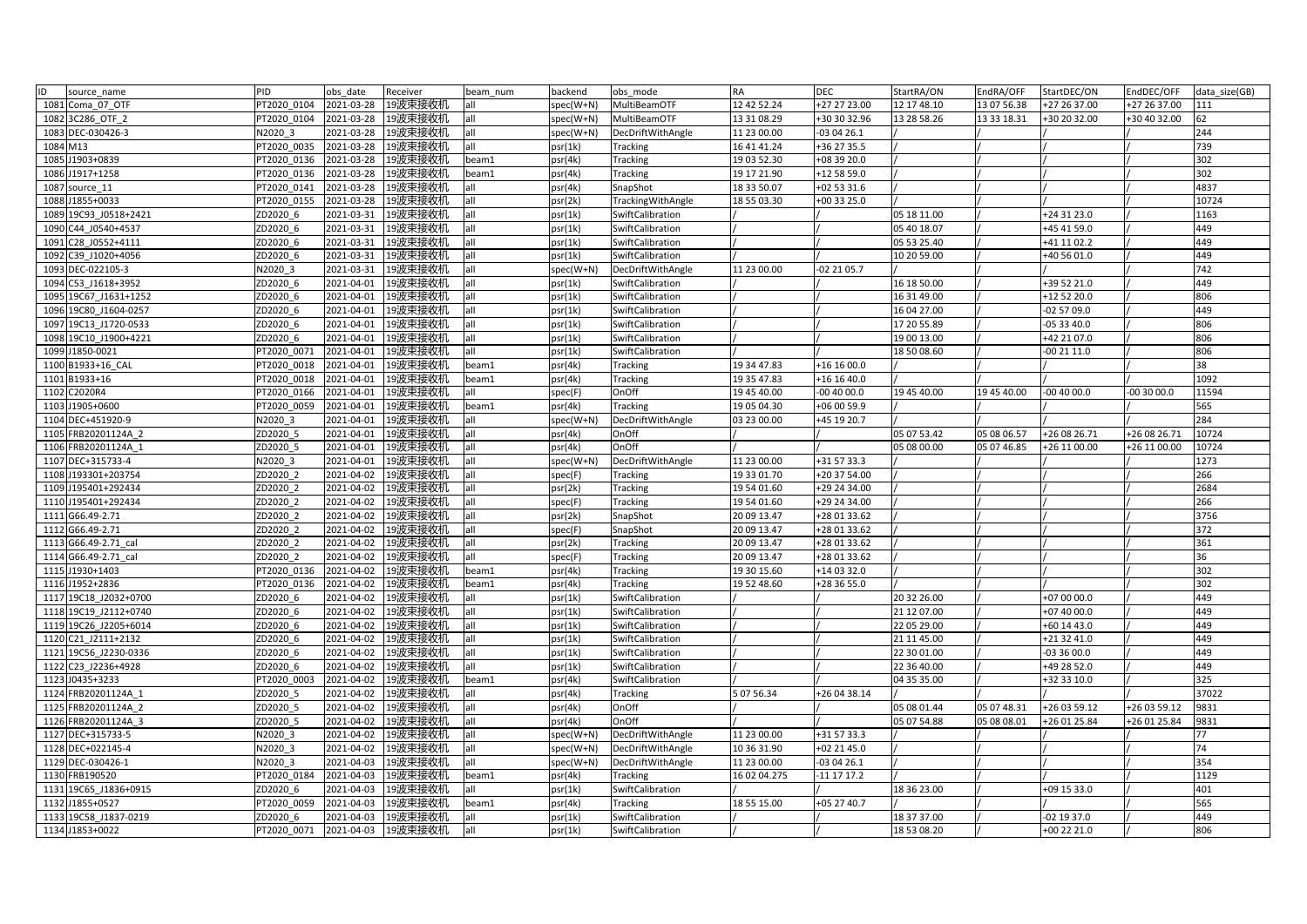| ID<br>source name          | PID         | obs date   | Receiver           | beam num | backend     | obs mode          | <b>RA</b>   | <b>DEC</b>    | StartRA/ON  | EndRA/OFF   | StartDEC/ON  | EndDEC/OFF   | data size(GB) |
|----------------------------|-------------|------------|--------------------|----------|-------------|-------------------|-------------|---------------|-------------|-------------|--------------|--------------|---------------|
| 1135 B1933+16 CAL          | PT2020 0018 | 2021-04-03 | 19波束接收机            | beam1    | psr(4k)     | Tracking          | 19 34 47.83 | +16 16 00.0   |             |             |              |              | 38            |
| 1136 B1933+16              | PT2020 0018 | 2021-04-03 | 19波束接收机            | beam1    | psr(4k)     | Tracking          | 19 35 47.83 | +16 16 40.0   |             |             |              |              | 1092          |
| 1137 C2020R4               | PT2020 0166 | 2021-04-03 | 19波束接收机            | all      | spec(F)     | OnOff             | 20 29 36.76 | +39 01 23.6   | 19 45 40.00 | 19 45 40.00 | $-004000.0$  | $-003000.0$  | 11594         |
| 1138 cy04                  | PT2020 0088 | 2021-04-03 | 19波束接收机            | all      | spec(W+N)   | SnapShot          | 03 23 00.00 | +47 51 02.1   |             |             |              |              | 89            |
| 1139 DEC+475102-8          | N2020 3     | 2021-04-03 | 19波束接收机            | all      | spec(W+N)   | DecDriftWithAngle | 05 08 02.32 | +26 04 11.30  |             |             |              |              | 817           |
| 1140 FRB20201124A          | ZD2020 5    | 2021-04-03 | 19波束接收机            | beam1    | psr(4k)     | Tracking          | 11 23 00.00 | 02 21 05.7    |             |             |              |              | 2258          |
| 1141 J1852+0013            | PT2020 0059 | 2021-04-04 | 19波束接收机            | beam1    | psr(4k)     | <b>Tracking</b>   | 18 52 41.70 | +00 13 57.1   |             |             |              |              | 565           |
| 1142 J1957+2831            | ZD2020 6    | 2021-04-04 | 19波束接收机            | all      | psr(4k)     | SwiftCalibration  |             |               | 19 57 19.40 |             | +28 31 44.0  |              | 11084         |
| 1143 J2301+5852            | ZD2020 6    | 2021-04-04 | 19波束接收机            | all      | psr(4k)     | SwiftCalibration  |             |               | 23 01 08.29 |             | +58 52 44.45 |              | 11084         |
| 1144 DEC+542105-5          | N2020 3     | 2021-04-04 | 19波束接收机            | all      | spec(W+N)   | DecDriftWithAngle | 03 23 00.00 | +54 21 05.7   |             |             |              |              | 454           |
| 1145 FRB20201124A          | ZD2020_5    | 2021-04-04 | 19波束接收机            | beam1    | psr(4k)     | Tracking          | 05 08 02.32 | +26 04 11.30  |             |             |              |              | 2258          |
| 1146 DEC-030426-3          | V2020 3     | 2021-04-04 | 19波束接收机            | all      | spec(W+N)   | DecDriftWithAngle | 11 23 00.00 | 03 04 26.1    |             |             |              |              | 377           |
| 1147 2MASS10430758+2225236 | PT2020 0127 | 2021-04-04 | 19波束接收机            | all      | spec(W+N)   | Tracking          | 10 43 07.56 | +22 25 23.6   |             |             |              |              | 3983          |
| 1148 DEC-022105-1          | N2020 3     | 2021-04-05 | 19波束接收机            | all      | spec(W+N)   | DecDriftWithAngle | 11 23 00.00 | -02 21 05.7   |             |             |              |              | 399           |
| 1149 MaNGA1-560826         | PT2020 0115 | 2021-04-05 | 19波束接收机            | all      | spec(W+N)   | OnOff             |             |               | 15 44 39.77 | 15 45 39.77 | +38 25 31.25 | +38 25 31.25 | 97            |
| 1150 MaNGA1-322291         | PT2020 0115 | 2021-04-05 | 19波束接收机            | all      | spec(W+N)   | OnOff             |             |               | 15 19 10.93 | 15 19 55.93 | +43 12 16.35 | +43 22 16.35 | 97            |
| 1151 J192810+181632 cal    | ZD2020 2    | 2021-04-05 | 19波束接收机            | all      | psr(2k)     | <b>Tracking</b>   | 19 28 10.00 | +18 16 32.00  |             |             |              |              | 361           |
| 1152 J192810+181632 cal    | ZD2020 2    | 2021-04-05 | 19波束接收机            | all      | spec(F)     | <b>Tracking</b>   | 19 28 10.00 | +18 16 32.00  |             |             |              |              | 36            |
| 1153 J192810+181632        | ZD2020 2    | 2021-04-05 | 19波束接收机            | beam1    | psr(2k)     | Tracking          | 19 28 10.00 | +18 16 32.00  |             |             |              |              | 2258          |
| 1154 J192810+181632        | ZD2020 2    | 2021-04-05 | 19波束接收机            | beam1    | spec(F)     | Tracking          | 19 28 10.00 | +18 16 32.00  |             |             |              |              | 224           |
| 1155 DEC+315733-6          | N2020 3     | 2021-04-05 | 19波束接收机            | all      | spec(W+N)   | DecDriftWithAngle | 11 23 00.00 | +31 57 33.3   |             |             |              |              | 189           |
| 1156 3C48                  | PT2020_0053 | 2021-04-05 | 19波束接收机            | all      | spec(F)     | OnOff             |             |               | 01 37 41.30 | 01 37 13.70 | +33 09 35.08 | +32 59 35.52 | 80            |
| 1157 M33 1                 | PT2020 0053 | 2021-04-05 | 19波束接收机            | all      | spec(F)     | TrackingWithAngle | 01 33 50.90 | +30 39 35.79  |             |             |              |              | 709           |
| 1158 M33_off_2             | PT2020 0053 | 2021-04-05 | 19波束接收机            | all      | spec(F)     | TrackingWithAngle | 01 35 50.90 | +30 39 35.79  |             |             |              |              | 178           |
| 1159 M33 2                 | PT2020 0053 | 2021-04-05 | 19波束接收机            | all      | spec(F)     | TrackingWithAngle | 01 33 50.90 | +30 39 35.79  |             |             |              |              | 709           |
| 1160 M33 off 3             | PT2020 0053 | 2021-04-05 | 19波束接收机            | all      | spec(F)     | TrackingWithAngle | 01 35 50.90 | +30 39 35.79  |             |             |              |              | 178           |
| 1161 J0203-0150            | PT2020 0137 | 2021-04-05 | 19波束接收机            | beam1    | psr(4k)     | SwiftCalibration  |             |               | 02 03 32.00 |             | 01 50 13.0   |              | 283           |
| 1162 N891 1                | PT2020 0101 | 2021-04-05 | 19波束接收机            | all      | spec(W+N)   | OnOff             |             |               | 02 21 46.60 | 02 20 13.00 | +42 25 55.7  | +42 35 49.7  | 25            |
| 1163 DEC+441420-4          | N2020 3     | 2021-04-05 | 19波束接收机            | all      | spec(W+N)   | DecDriftWithAngle | 03 23 00.00 | +44 14 20.1   |             |             |              |              | 165           |
| 1164 FRB20201124A          | ZD2020 5    | 2021-04-05 | 19波束接收机            | beam1    | psr(4k)     | Tracking          | 05 08 02.32 | +26 04 11.30  |             |             |              |              | 2258          |
| 1165 J0631+4147            | PT2020 0137 | 2021-04-05 | 19波束接收机            | beam1    | psr(4k)     | SwiftCalibration  |             |               | 06 31 58.80 |             | +41 47 42.6  |              | 283           |
| 1166 DEC-024245-1          | N2020 3     | 2021-04-05 | 19波束接收机            | all      | spec(W+N)   | DecDriftWithAngle | 11 23 00.00 | -02 42 45.9   |             |             |              |              | 354           |
| 1167 2MASS10475385+2124234 | PT2020 0127 | 2021-04-05 | 19波束接收机            | all      | spec(W+N)   | <b>Tracking</b>   | 10 47 53.85 | +21 24 23.4   |             |             |              |              | 2656          |
| 1168 DEC-024245-2          | V2020 3     | 2021-04-05 | 19波束接收机            | all      | spec(W+N)   | DecDriftWithAngle | 11 23 00.00 | 02 42 45.9    |             |             |              |              | 189           |
| 1169 DEC-030426-2          | N2020 3     | 2021-04-06 | 19波束接收机            | all      | spec(W+N)   | DecDriftWithAngle | 11 23 00.00 | $-030426.1$   |             |             |              |              | 237           |
| 1170 Tag 43                | PT2020 0159 | 2021-04-06 | 19波束接收机            | all      | spec(W+N)   | <b>Tracking</b>   | 19 23 21.28 | +14 27 16.8   |             |             |              |              |               |
| 1171 PF 02                 | PT2020 0159 | 2021-04-06 | 19波束接收机            | all      | spec(W+N)   | Tracking          | 19 23 43.20 | +14 30 27.0   |             |             |              |              |               |
| 1172 PF 03                 | PT2020 0159 | 2021-04-06 | 19波束接收机            | all      | spec(W+N)   | Tracking          | 19 22 29.00 | +14 13 41.0   |             |             |              |              |               |
| 1173 PF 05                 | PT2020 0159 | 2021-04-06 | 19波束接收机            | all      | spec(W+N)   | <b>Tracking</b>   | 19 23 14.20 | +15 13 42.0   |             |             |              |              | 12            |
| 1174 source 8              | PT2020 0141 | 2021-04-06 | 19波束接收机            | all      | psr(4k)     | SnapShot          | 18 29 25.53 | $+004415.1$   |             |             |              |              | 4837          |
| 1175 source 7              | PT2020 0141 | 2021-04-06 | 19波束接收机            | all      | psr(4k)     | SnapShot          | 18 27 57.00 | +00 01 12.7   |             |             |              |              | 4837          |
| 1176 J1850+0124            | PT2020 0067 | 2021-04-06 | 19波束接收机            | beam1    | psr(4k)     | <b>Tracking</b>   | 18 50 01.01 | +01 24 34.6   |             |             |              |              | 415           |
| 1177 B1933+16 CAL          | PT2020 0018 | 2021-04-06 | 19波束接收机            | beam1    | psr(4k)     | Tracking          | 19 34 47.83 | +16 16 00.0   |             |             |              |              | 38            |
| 1178 B1933+16              | PT2020 0018 | 2021-04-06 | 19波束接收机            | beam1    | psr(4k)     | Tracking          | 19 35 47.83 | +16 16 40.0   |             |             |              |              | 1092          |
| 1179 19C37 J1938-0940      | ZD2020 6    | 2021-04-06 | 19波束接收机            | all      | psr(1k)     | SwiftCalibration  |             |               | 19 38 52.00 |             | 09 40 30.0   |              | 449           |
| 1180 19C61 J1854-0037      | ZD2020 6    | 2021-04-06 | 19波束接收机            | all      | psr(1k)     | SwiftCalibration  |             |               | 18 54 37.00 |             | 00 37 10.0   |              | 449           |
| 1181 J1900+0405            | PT2020 0071 | 2021-04-06 | 19波束接收机            | all      | psr(1k)     | SwiftCalibration  |             |               | 19 00 39.40 |             | +04 05 18.0  |              | 806           |
| 1182 J1905+0655            | PT2020 0071 | 2021-04-06 | 19波束接收机            | all      | psr(1k)     | SwiftCalibration  |             |               | 19 05 48.00 |             | +06 55 59.0  |              | 806           |
| 1183 J2017+2808            | PT2020 0071 | 2021-04-06 | 19波束接收机            | all      | psr(1k)     | SwiftCalibration  |             |               | 20 17 20.20 |             | +28 18 59.0  |              | 806           |
| 1184 DEC+441420-5          | N2020 3     | 2021-04-06 | 19波束接收机            | all      | spec(W+N)   | DecDriftWithAngle | 03 23 00.00 | +44 14 20.1   |             |             |              |              | 620           |
| 1185 FRB20201124A          | ZD2020 5    | 2021-04-06 | 19波束接收机            | beam1    | psr(4k)     | Tracking          | 05 08 02.32 | +26 04 11.30  |             |             |              |              | 2258          |
| 1186 DEC-022105-2          | N2020 3     | 2021-04-06 | 19波束接收机            | all      | spec(W+N)   | DecDriftWithAngle | 11 23 00.00 | 02 21 05.7    |             |             |              |              | 664           |
| 1187 J1713+0747            | PT2020 0032 | 2021-04-07 | 19波束接收机            | beam1    | psr(4k)     | Tracking          | 12 39 40.46 | +24 53 49.3   |             |             |              |              | 565           |
| 1188 DEC-024245-3          | N2020 3     |            | 2021-04-07 19波束接收机 | all      | $spec(W+N)$ | DecDriftWithAngle | 11 23 00.00 | $-02$ 42 45.9 |             |             |              |              | 566           |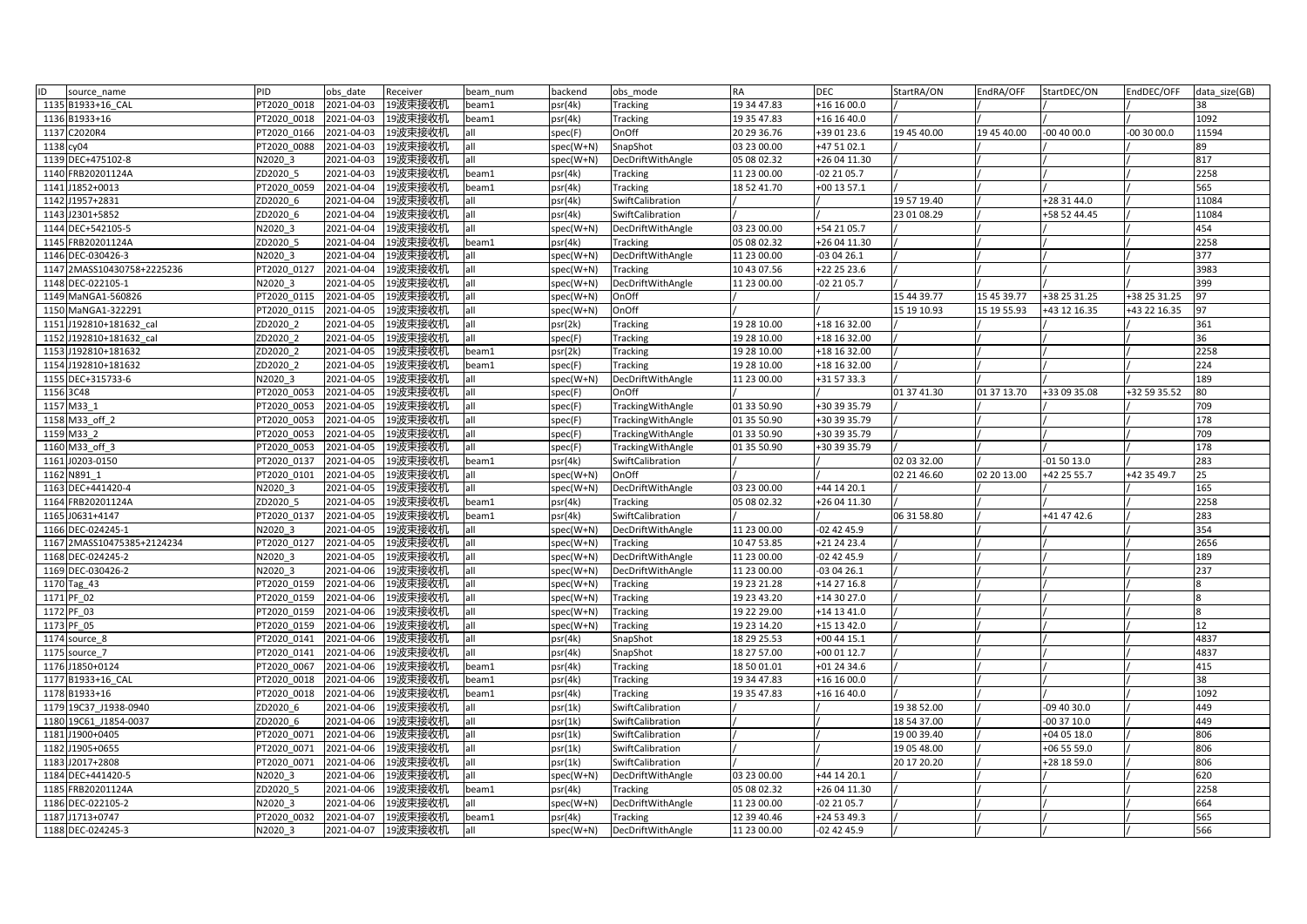| ID<br>source name       | PID         | obs date   | Receiver           | beam num | backend   | obs mode          | RA          | <b>DEC</b>   | StartRA/ON   | EndRA/OFF   | StartDEC/ON   | EndDEC/OFF  | data size(GB) |
|-------------------------|-------------|------------|--------------------|----------|-----------|-------------------|-------------|--------------|--------------|-------------|---------------|-------------|---------------|
| 1189 BGPS4140           | PT2020 0065 | 2021-04-07 | 19波束接收机            | all      | spec(W+N) | Tracking          | 18 36 49.66 | -07 40 36.8  |              |             |               |             | 58            |
| 1190 BGPS4135           | PT2020 0065 | 2021-04-07 | 19波束接收机            | all      | spec(W+N) | <b>Tracking</b>   | 18 37 44.06 | $-074815.4$  |              |             |               |             | 58            |
| 1191 BGPS4119           | PT2020 0065 | 2021-04-07 | 19波束接收机            | all      | spec(W+N) | <b>Tracking</b>   | 18 36 29.65 | $-074206.1$  |              |             |               |             | 51            |
| 1192 BGPS4095           | PT2020 0065 | 2021-04-07 | 19波束接收机            | all      | spec(W+N) | Tracking          | 18 35 04.00 | -07 36 06.5  |              |             |               |             | 58            |
| 1193 B1957+20           | PT2020 0030 | 2021-04-07 | 19波束接收机            | beam1    | psr(4k)   | Tracking          | 19 59 36.70 | +20 48 15.1  |              |             |               |             | 566           |
| 1194 19C52 J1928-0547   | ZD2020 6    | 2021-04-07 | 19波束接收机            | all      | psr(1k)   | SwiftCalibration  |             |              | 19 28 23.60  |             | 05 47 32.5    |             | 449           |
| 1195 J1932+1059         | PT2020 0032 | 2021-04-07 | 19波束接收机            | beam1    | psr(4k)   | Tracking          | 19 32 14.06 | +10 59 33.4  |              |             |               |             | 565           |
| 1196 DEC+443600-4       | V2020 3     | 2021-04-07 | 19波束接收机            | all      | spec(W+N) | DecDriftWithAngle | 03 23 00.00 | +44 36 00.3  |              |             |               |             | 702           |
| 1197 J0304+1932         | PT2020 0032 | 2021-04-07 | 19波束接收机            | beam1    | psr(4k)   | Tracking          | 03 04 33.12 | +19 32 51.4  |              |             |               |             | 565           |
| 1198 FRB20201124A       | ZD2020 5    | 2021-04-07 | 19波束接收机            | beam1    | psr(4k)   | Tracking          | 05 08 02.32 | +26 04 11.30 |              |             |               |             | 2258          |
| 1199 J0632+057          | PT2020 0072 | 2021-04-07 | 19波束接收机            | beam1    | psr(4k)   | Tracking          | 06 32 59.26 | +05 48 01.2  |              |             |               |             | 2070          |
| 1200 DEC-034746-4       | N2020 3     | 2021-04-07 | 19波束接收机            | all      | spec(W+N) | DecDriftWithAngle | 11 23 00.00 | 03 47 46.5   |              |             |               |             | 1062          |
| 1201 J190512+065054 cal | ZD2020 2    | 2021-04-08 | 19波束接收机            | all      | psr(2k)   | Tracking          | 19 05 12.50 | +06 50 54.00 |              |             |               |             | 361           |
| 1202 J190512+065054 cal | ZD2020 2    | 2021-04-08 | 19波束接收机            | all      | spec(F)   | <b>Tracking</b>   | 19 05 12.50 | +06 50 54.00 |              |             |               |             | 36            |
| 1203 J190512+065054     | ZD2020 2    | 2021-04-08 | 19波束接收机            | all      | psr(2k)   | Tracking          | 19 05 12.50 | +06 50 54.00 |              |             |               |             | 2684          |
| 1204 J190512+065054     | ZD2020 2    | 2021-04-08 | 19波束接收机            | all      | spec(F)   | Tracking          | 19 05 12.50 | +06 50 54.00 |              |             |               |             | 266           |
| 1205 J190720+071433     | ZD2020 2    | 2021-04-08 | 19波束接收机            | all      | psr(2k)   | Tracking          | 19 07 20.80 | +07 14 33.00 |              |             |               |             | 2684          |
| 1206 J190720+071433     | ZD2020 2    | 2021-04-08 | 19波束接收机            | all      | spec(F)   | <b>Tracking</b>   | 19 07 20.80 | +07 14 33.00 |              |             |               |             | 266           |
| 1207 J185222-005507     | ZD2020 2    | 2021-04-08 | 19波束接收机            | all      | psr(2k)   | Tracking          | 18 52 22.70 | -00 55 07.00 |              |             |               |             | 2684          |
| 1208 J185222-005507     | ZD2020 2    | 2021-04-08 | 19波束接收机            | all      | spec(F)   | Tracking          | 18 52 22.70 | 00 55 07.00  |              |             |               |             | 266           |
| 1209 J193858+143316     | ZD2020 2    | 2021-04-08 | 19波束接收机            | all      | psr(2k)   | <b>Tracking</b>   | 19 38 58.40 | +14 33 16.00 |              |             |               |             | 2684          |
| 1210 J193858+143316     | ZD2020 2    | 2021-04-08 | 19波束接收机            | all      | spec(F)   | Tracking          | 19 38 58.40 | +14 33 16.00 |              |             |               |             | 266           |
| 1211 J195344+184431     | ZD2020 2    | 2021-04-08 | 19波束接收机            | all      | psr(2k)   | Tracking          | 19 53 44.00 | +18 44 31.00 |              |             |               |             | 2684          |
| 1212 J195344+184431     | ZD2020_2    | 2021-04-08 | 19波束接收机            | all      | spec(F)   | Tracking          | 19 53 44.00 | +18 44 31.00 |              |             |               |             | 266           |
| 1213 J195409+265435     | ZD2020 2    | 2021-04-08 | 19波束接收机            | all      | psr(2k)   | Tracking          | 19 54 09.80 | +26 54 35.00 |              |             |               |             | 421           |
| 1214 J195409+265435     | ZD2020 2    | 2021-04-08 | 19波束接收机            | all      | spec(F)   | Tracking          | 19 54 09.80 | +26 54 35.00 |              |             |               |             | 237           |
| 1215 J195535+290902     | ZD2020 2    | 2021-04-08 | 19波束接收机            | all      | psr(2k)   | Tracking          | 19 55 35.30 | +29 09 02.00 |              |             |               |             | 2684          |
| 1216 J195535+290902     | ZD2020 2    | 2021-04-08 | 19波束接收机            | all      | spec(F)   | Tracking          | 19 55 35.30 | +29 09 02.00 |              |             |               |             | 266           |
| 1217 J195551+285853     | ZD2020 2    | 2021-04-08 | 19波束接收机            | all      | psr(2k)   | Tracking          | 19 55 51.00 | +28 58 53.00 |              |             |               |             | 2684          |
| 1218 J195551+285853     | ZD2020 2    | 2021-04-08 | 19波束接收机            | all      | spec(F)   | Tracking          | 19 55 51.00 | +28 58 53.00 |              |             |               |             | 266           |
| 1219 J195551+285853 cal | ZD2020 2    | 2021-04-08 | 19波束接收机            | all      | psr(2k)   | Tracking          | 19 55 51.00 | +28 58 53.00 |              |             |               |             | 361           |
| 1220 J195551+285853 cal | ZD2020 2    | 2021-04-08 | 19波束接收机            | all      | spec(F)   | Tracking          | 19 55 51.00 | +28 58 53.00 |              |             |               |             | 36            |
| 1221 FRB20201124A       | ZD2020 5    | 2021-04-08 | 19波束接收机            | beam1    | psr(4k)   | Tracking          | 05 08 02.32 | +26 04 11.30 |              |             |               |             | 2258          |
| 1222 DEC+443600-5       | N2020 3     | 2021-04-08 | 19波束接收机            | all      | spec(W+N) | DecDriftWithAngle | 03 23 00.00 | +44 36 00.3  |              |             |               |             | 554           |
| 1223 DEC-032606-4       | N2020 3     | 2021-04-08 | 19波束接收机            | all      | spec(W+N) | DecDriftWithAngle | 11 23 00.00 | -03 26 06.3  |              |             |               |             | 443           |
| 1224 J1518+4904         | PT2020 0074 | 2021-04-09 | 19波束接收机            | beam1    | psr(4k)   | SwiftCalibration  |             |              | 15 18 16.799 |             | +49 04 34.251 |             | 1129          |
| 1225 J1720-0533         | PT2020 0137 | 2021-04-09 | 19波束接收机            | beam1    | psr(8k)   | SwiftCalibration  |             |              | 17 20 55.90  |             | 05 33 39.0    |             | 1129          |
| 1226 DEC+441420-6       | N2020 3     | 2021-04-09 | 19波束接收机            | all      | spec(W+N) | DecDriftWithAngle | 03 23 00.00 | +44 14 20.1  |              |             |               |             | 821           |
| 1227 FRB20201124A       | ZD2020 5    | 2021-04-09 | 19波束接收机            | beam1    | psr(4k)   | Tracking          | 05 08 03.00 | +26 03 38.00 |              |             |               |             | 2258          |
| 1228 DEC-032606-5       | N2020 3     | 2021-04-09 | 19波束接收机            | all      | spec(W+N) | DecDriftWithAngle | 11 23 00.00 | 03 26 06.3   |              |             |               |             | 531           |
| 1229 VirgoSouth 3       | N2020 3     | 2021-04-09 | 19波束接收机            | all      | spec(W+N) | MultiBeamOTF      | 13 00 00.30 | -03 00 01.0  | 12 10 00.30  | 13 30 00.30 | -03 30 01.0   | $-030001.0$ | 446           |
| 1230 DEC-015925-1       | N2020 3     | 2021-04-10 | 19波束接收机            | all      | spec(W+N) | DecDriftWithAngle | 11 23 00.00 | -01 59 25.5  |              |             |               |             | 80            |
| 1231 J1518+4904         | PT2020 0074 | 2021-04-10 | 19波束接收机            | beam1    | psr(4k)   | SwiftCalibration  |             |              | 15 18 16.799 |             | +49 04 34.251 |             | 1129          |
| 1232 J1917+2441         | PT2020 0003 | 2021-04-10 | 19波束接收机            | beam1    | psr(4k)   | SwiftCalibration  |             |              | 19 17 34.00  |             | +24 41 35.0   |             | 325           |
| 1233 J1859+0430         | PT2020 0071 | 2021-04-10 | 19波束接收机            | all      | psr(1k)   | SwiftCalibration  |             |              | 18 59 10.40  |             | +04 30 36.0   |             | 806           |
| 1234 19C48_J1807-0840   | ZD2020 6    | 2021-04-10 | 19波束接收机            | all      | psr(1k)   | SwiftCalibration  |             |              | 18 07 43.00  |             | -08 49 44.0   |             | 449           |
| 1235 19C61 J1854-0037   | ZD2020 6    | 2021-04-10 | 19波束接收机            | all      | psr(1k)   | SwiftCalibration  |             |              | 18 54 37.00  |             | 00 37 10.0    |             | 449           |
| 1236 DEC-0956           | PT2020 0171 | 2021-04-10 | 19波束接收机            | all      | psr(4k)   | DriftWithAngle    | 17 55 00.00 | -09 56 09.9  |              |             |               |             | 10724         |
| 1237 DEC-0956           | PT2020 0171 | 2021-04-10 | 19波束接收机            | all      | spec(W+N) | DriftWithAngle    | 17 55 00.00 | -09 56 09.9  |              |             |               |             | 664           |
| 1238 19C75 J1854-0514   | ZD2020 6    | 2021-04-10 | 19波束接收机            | all      | psr(1k)   | SwiftCalibration  |             |              | 18 54 14.00  |             | 05 14 29.0    |             | 1163          |
| 1239 0032 1-B           | PT2020 0126 | 2021-04-10 | 19波束接收机            | all      | osr(4k)   | DriftWithAngle    | 19 35 00.00 | +00 32 15.9  |              |             |               |             | 7151          |
| 1240 0032 1-B           | PT2020 0126 | 2021-04-10 | 19波束接收机            | all      | spec(W+N) | DriftWithAngle    | 19 35 00.00 | +00 32 15.9  |              |             |               |             | 443           |
| 1241 J1856+0102         | PT2020 0059 | 2021-04-10 | 19波束接收机            | beam1    | psr(4k)   | Tracking          | 18 56 28.50 | +01 02 10.6  |              |             |               |             | 565           |
| 1242 J1924+1343         | PT2020 0003 |            | 2021-04-10 19波束接收机 | beam1    | psr(4k)   | SwiftCalibration  |             |              | 19 24 20.40  |             | +13 43 59.0   |             | 325           |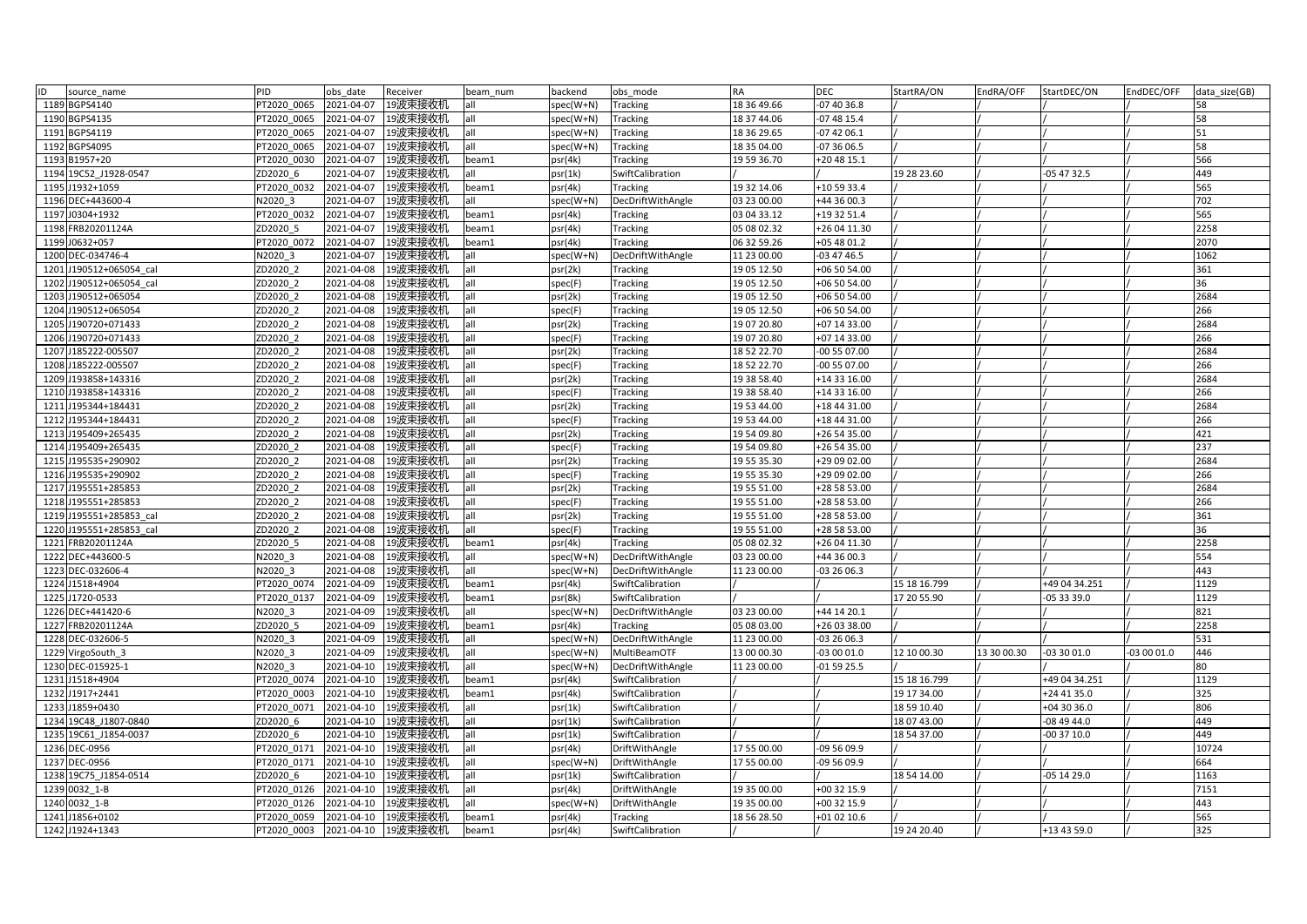| ID | source name          | PID         | obs date   | Receiver            | beam num | backend   | obs mode          | <b>RA</b>   | <b>DEC</b>    | StartRA/ON  | EndRA/OFF   | StartDEC/ON | EndDEC/OFF  | data size(GB) |
|----|----------------------|-------------|------------|---------------------|----------|-----------|-------------------|-------------|---------------|-------------|-------------|-------------|-------------|---------------|
|    | 1243 G83.83 G83.43   | PT2020 0084 | 2021-04-10 | 19波束接收机             | all      | psr(1k)   | OnOff             |             |               | 20 57 17.58 | 20 55 40.24 | +42 21 44.6 | +42 05 33.7 | 113           |
|    | 1244 G83.83 G83.43   | PT2020 0084 | 2021-04-10 | 19波束接收机             | all      | spec(W+N) | OnOff             |             |               | 20 57 17.58 | 20 55 40.24 | +42 21 44.6 | +42 05 33.7 | 12            |
|    | 1245 G93.97_G93.61   | PT2020 0084 | 2021-04-10 | 19波束接收机             | all      | psr(1k)   | OnOff             |             |               | 21 49 18.10 | 21 45 59.95 | +47 27 48.0 | +47 34 46.7 | 113           |
|    | 1246 G93.97 G93.61   | PT2020 0084 | 2021-04-10 | 19波束接收机             | all      | spec(W+N) | OnOff             |             |               | 21 49 18.10 | 21 45 59.95 | +47 27 48.0 | +47 34 46.7 | 12            |
|    | 1247 G93.54 G93.46   | PT2020 0084 | 2021-04-10 | 19波束接收机             | all      | psr(1k)   | OnOff             |             |               | 21 44 58.32 | 21 46 07.39 | +47 39 56.8 | +47 19 10.4 | 113           |
|    | 1248 G93.54 G93.46   | PT2020 0084 | 2021-04-10 | 19波束接收机             | all      | spec(W+N) | OnOff             |             |               | 21 44 58.32 | 21 46 07.39 | +47 39 56.8 | +47 19 10.4 | 12            |
|    | 1249 G82.77 G83.06   | PT2020 0084 | 2021-04-10 | 19波束接收机             | all      | psr(1k)   | OnOff             |             |               | 20 53 38.03 | 20 54 14.18 | +41 32 27.9 | +41 50 02.7 | 102           |
|    | 1250 G82.77 G83.06   | PT2020 0084 | 2021-04-10 | 19波束接收机             | all      | spec(W+N) | OnOff             |             |               | 20 53 38.03 | 20 54 14.18 | +41 32 27.9 | +41 50 02.7 | 10            |
|    | 1251 G82.56 G82.35   | PT2020 0084 | 2021-04-10 | 19波束接收机             | all      | psr(1k)   | OnOff             |             |               | 20 43 48.52 | 20 42 31.64 | +42 45 09.7 | +42 40 20.0 | 102           |
|    | 1252 G82.56 G82.35   | PT2020 0084 | 2021-04-10 | 19波束接收机             | all      | spec(W+N) | OnOff             |             |               | 20 43 48.52 | 20 42 31.64 | +42 45 09.7 | +42 40 20.0 | 10            |
|    | 1253 J2230-0336      | PT2020 0003 | 2021-04-10 | 19波束接收机             | beam1    | psr(4k)   | SwiftCalibration  |             |               | 22 30 01.00 |             | $-033600.0$ |             | 325           |
|    | 1254 DEC+445740-5    | N2020 3     | 2021-04-10 | 19波束接收机             | all      | spec(W+N) | DecDriftWithAngle | 03 23 00.00 | +44 57 40.5   |             |             |             |             | 642           |
|    | 1255 FRB20201124A    | ZD2020 5    | 2021-04-10 | 19波束接收机             | beam1    | psr(4k)   | Tracking          | 05 08 03.00 | +26 03 38.00  |             |             |             |             | 2258          |
|    | 1256 DEC-022105-4    | N2020 3     | 2021-04-10 | 19波束接收机             | all      | spec(W+N) | DecDriftWithAngle | 11 23 00.00 | 02 21 05.7    |             |             |             |             | 1357          |
|    | 1257 J1838+0022      | PT2020 0003 | 2021-04-11 | 19波束接收机             | beam1    | psr(4k)   | SwiftCalibration  |             |               | 18 38 24.40 |             | +00 22 06.0 |             | 325           |
|    | 1258 J1908+1035      | PT2020 0003 | 2021-04-11 | 19波束接收机             | beam1    | psr(4k)   | SwiftCalibration  |             |               | 19 08 23.20 |             | +10 35 51.0 |             | 325           |
|    | 1259 G50.59+1.27 cal | ZD2020 2    | 2021-04-11 | 19波束接收机             | all      | psr(2k)   | <b>Tracking</b>   | 19 19 49 08 | +16 15 51.61  |             |             |             |             | 361           |
|    | 1260 G50.59+1.27 cal | ZD2020 2    | 2021-04-11 | 19波束接收机             | all      | spec(F)   | <b>Tracking</b>   | 19 19 49 08 | +16 15 51.61  |             |             |             |             | 36            |
|    | 1261 G50.59+1.27     | ZD2020 2    | 2021-04-11 | 19波束接收机             | all      | psr(2k)   | SnapShot          | 19 19 49 08 | +16 15 51.61  |             |             |             |             | 1882          |
|    | 1262 G50.59+1.27     | ZD2020 2    | 2021-04-11 | 19波束接收机             | all      | spec(F)   | SnapShot          | 19 19 49.08 | +16 15 51.61  |             |             |             |             | 372           |
|    | 1263 G34.35+2.29     | ZD2020 2    | 2021-04-11 | 19波束接收机             | all      | psr(2k)   | SnapShot          | 18 45 52.91 | +02 18 27.04  |             |             |             |             | 1882          |
|    | 1264 G34.35+2.29     | ZD2020 2    | 2021-04-11 | 19波束接收机             | all      | spec(F)   | SnapShot          | 18 45 52.91 | +02 18 27.04  |             |             |             |             | 372           |
|    | 1265 G34.94-2.29     | ZD2020 2    | 2021-04-11 | 19波束接收机             | all      | psr(2k)   | SnapShot          | 19 03 14.74 | +00 44 34.84  |             |             |             |             | 1882          |
|    | 1266 G34.94-2.29     | ZD2020_2    | 2021-04-11 | 19波束接收机             | all      | spec(F)   | SnapShot          | 19 03 14.74 | +00 44 34.84  |             |             |             |             | 372           |
|    | 1267 G38.71-1.86     | ZD2020 2    | 2021-04-11 | 19波束接收机             | all      | psr(2k)   | SnapShot          | 19 08 38.80 | +04 16 57.39  |             |             |             |             | 1882          |
|    | 1268 G38.71-1.86     | ZD2020 2    | 2021-04-11 | 19波束接收机             | all      | spec(F)   | SnapShot          | 19 08 38.80 | +04 16 57.39  |             |             |             |             | 372           |
|    | 1269 G46.58-1.27 cal | ZD2020 2    | 2021-04-11 | 19波束接收机             | all      | psr(2k)   | <b>Tracking</b>   | 19 21 18.27 | +11 31 46.67  |             |             |             |             | 361           |
|    | 1270 G46.58-1.27 cal | ZD2020 2    | 2021-04-11 | 19波束接收机             | all      | spec(F)   | Tracking          | 19 21 18.27 | +11 31 46.67  |             |             |             |             | 36            |
|    | 1271 G46.58-1.27     | ZD2020 2    | 2021-04-11 | 19波束接收机             | all      | psr(2k)   | SnapShot          | 19 21 18.27 | +11 31 46.67  |             |             |             |             | 1882          |
|    | 1272 G46.58-1.27     | ZD2020 2    | 2021-04-11 | 19波束接收机             | all      | spec(F)   | SnapShot          | 19 21 18.27 | +11 31 46.67  |             |             |             |             | 372           |
|    | 1273 G55.19-0.76     | ZD2020 2    | 2021-04-11 | 19波束接收机             | all      | psr(2k)   | SnapShot          | 19 36 33.26 | +19 19 54.76  |             |             |             |             | 1882          |
|    | 1274 G55.19-0.76     | ZD2020 2    | 2021-04-11 | 19波束接收机             | all      | spec(F)   | SnapShot          | 19 36 33.26 | +19 19 54.76  |             |             |             |             | 372           |
|    | 1275 G62.28-0.51     | ZD2020 2    | 2021-04-11 | 19波束接收机             | all      | psr(2k)   | SnapShot          | 19 50 54.84 | $+253626.01$  |             |             |             |             | 1882          |
|    | 1276 G62.28-0.51     | ZD2020 2    | 2021-04-11 | 19波束接收机             | all      | spec(F)   | SnapShot          | 19 50 54.84 | +25 36 26.01  |             |             |             |             | 372           |
|    | 1277 G75.74+0.08     | ZD2020 2    | 2021-04-11 | 19波束接收机             | all      | psr(2k)   | SnapShot          | 20 22 40.21 | +37 15 34.27  |             |             |             |             | 1882          |
|    | 1278 G75.74+0.08     | ZD2020_2    | 2021-04-11 | 19波束接收机             | all      | spec(F)   | SnapShot          | 20 22 40.21 | +37 15 34.27  |             |             |             |             | 372           |
|    | 1279 G75.74+0.08 cal | ZD2020 2    | 2021-04-11 | 19波束接收机             | all      | psr(2k)   | Tracking          | 20 22 40.21 | +37 15 34.27  |             |             |             |             | 361           |
|    | 1280 G75.74+0.08 cal | ZD2020 2    | 2021-04-11 | 19波束接收机             | all      | spec(F)   | Tracking          | 20 22 40.21 | +37 15 34.27  |             |             |             |             | 36            |
|    | 1281 J1952+2702      | PT2020 0003 | 2021-04-11 | 19波束接收机             | beam1    | psr(4k)   | SwiftCalibration  |             |               | 19 52 18.40 |             | +27 02 37.0 |             | 325           |
|    | 1282 DEC+475102-7    | N2020 3     | 2021-04-11 | 19波束接收机             | all      | spec(W+N) | DecDriftWithAngle | 03 23 00.00 | +47 51 02.1   |             |             |             |             | 693           |
|    | 1283 FRB20201124A    | ZD2020 5    | 2021-04-11 | 19波束接收机             | beam1    | psr(4k)   | <b>Tracking</b>   | 05 08 03.00 | +26 03 38.00  |             |             |             |             | 2258          |
|    | 1284 DEC-024245-4    | N2020 3     | 2021-04-11 | 19波束接收机             | all      | spec(W+N) | DecDriftWithAngle | 11 23 00.00 | $-02$ 42 45.9 |             |             |             |             | 506           |
|    | 1285 DEC-015925-2    | N2020 3     | 2021-04-12 | 19波束接收机             | all      | spec(W+N) | DecDriftWithAngle | 11 23 00.00 | $-015925.5$   |             |             |             |             | 720           |
|    | 1286 DEC-015925-2    | N2020 3     | 2021-04-12 | 19波束接收机             | all      | spec(W+N) | DecDriftWithAngle | 11 23 00.00 | $-015925.5$   |             |             |             |             | 720           |
|    | 1287 J1910+1054      | PT2020 0003 | 2021-04-12 | 19波束接收机             | beam1    | psr(4k)   | SwiftCalibration  |             |               | 19 10 01.40 |             | +10 54 44.0 |             | 325           |
|    | 1288 J1910+1054      | PT2020 0003 | 2021-04-12 | 19波束接收机             | beam1    | psr(4k)   | SwiftCalibration  |             |               | 19 10 01.40 |             | +10 54 44.0 |             | 325           |
|    | 1289 J1904+0554      | PT2020 0136 | 2021-04-12 | 19波束接收机             | beam1    | psr(4k)   | <b>Tracking</b>   | 19 04 15.70 | +05 54 26.0   |             |             |             |             | 302           |
|    | 1290 J1904+0554      | PT2020 0136 | 2021-04-12 | 19波束接收机             | beam1    | psr(4k)   | Tracking          | 19 04 15.70 | +05 54 26.0   |             |             |             |             | 302           |
|    | 1291 B1933+16 CAL    | PT2020 0018 | 2021-04-12 | 19波束接收机             | beam1    | psr(4k)   | Tracking          | 19 34 47.83 | +16 16 00.0   |             |             |             |             | 38            |
|    | 1292 B1933+16 CAL    | PT2020 0018 | 2021-04-12 | 19波束接收机             | beam1    | psr(4k)   | Tracking          | 19 34 47.83 | +16 16 00.0   |             |             |             |             | 38            |
|    | 1293 B1933+16        | PT2020 0018 | 2021-04-12 | 19波束接收机             | beam1    | psr(4k)   | Tracking          | 19 35 47.83 | +16 16 40.0   |             |             |             |             | 1092          |
|    | 1294 B1933+16        | PT2020 0018 | 2021-04-12 | 19波束接收机             | beam1    | psr(4k)   | Tracking          | 19 35 47.83 | +16 16 40.0   |             |             |             |             | 1092          |
|    | 1295 B1957+20        | PT2020 0030 | 2021-04-12 | 19波束接收机             | beam1    | psr(4k)   | Tracking          | 19 59 36.70 | $+204815.1$   |             |             |             |             | 566           |
|    | 1296 cgcg049-033W    | N2020 3     |            | 2021-04-13  19波束接收机 | all      | spec(W+N) | OnOff             |             |               | 15 11 25.00 | 15 11 25.00 | +07 07 13.3 | +07 17 13.0 | 30            |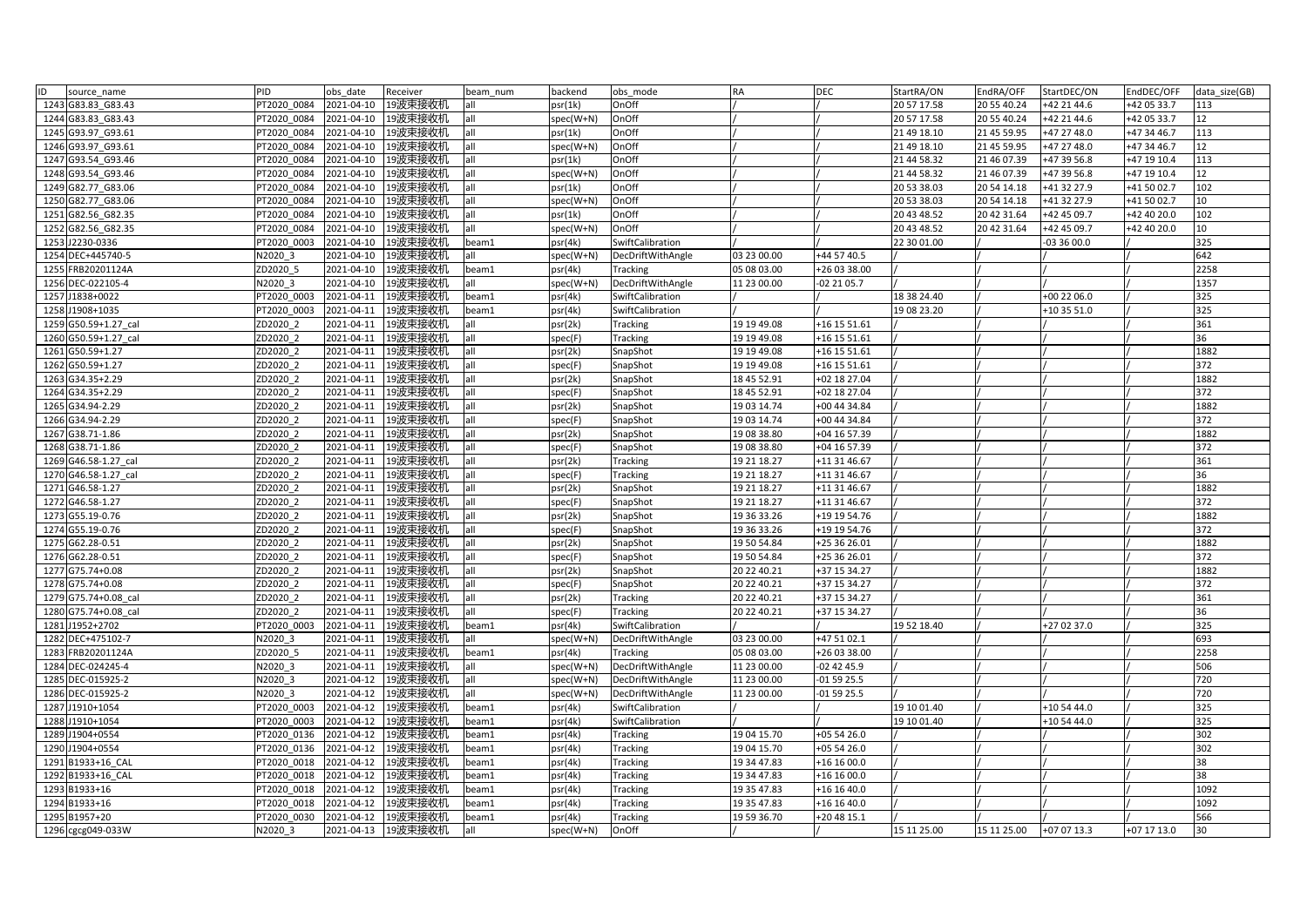| ID<br>source name            | PID         | obs date   | Receiver             | beam num | backend   | obs mode          | <b>RA</b>     | <b>DEC</b>     | StartRA/ON  | EndRA/OFF   | StartDEC/ON   | EndDEC/OFF  | data size(GB)  |
|------------------------------|-------------|------------|----------------------|----------|-----------|-------------------|---------------|----------------|-------------|-------------|---------------|-------------|----------------|
| 1297 DEC-013745-1            | N2020 3     | 2021-04-13 | 19波束接收机              | lall     | spec(W+N) | DecDriftWithAngle | 11 23 00.00   | $-013745.3$    |             |             |               |             | 189            |
| 1298 J1849-0013              | T2020 0071  | 2021-04-13 | 19波束接收机              | all      | psr(1k)   | SwiftCalibration  |               |                | 18 49 26.00 |             | $-00$ 13 37.0 |             | 806            |
| 1299 19C75 J1854-0514        | ZD2020 6    | 2021-04-13 | 19波束接收机              | lall     | psr(1k)   | SwiftCalibration  |               |                | 18 54 14.00 |             | $-05$ 14 29.0 |             | 449            |
| 1300 G53.19+1.19 cal         | ZD2020 2    | 2021-04-13 | 19波束接收机              | lall     | psr(2k)   | Tracking          | 19 25 15.09   | +18 30 37.91   |             |             |               |             | 361            |
| 1301 G53.19+1.19 cal         | ZD2020 2    | 2021-04-13 | 19波束接收机              | all      | spec(F)   | Tracking          | 19 25 15.09   | +18 30 37.91   |             |             |               |             | 36             |
| 1302 G53.19+1.19             | ZD2020 2    | 2021-04-13 | 19波束接收机              | all      | psr(2k)   | SnapShot          | 19 25 15.09   | +18 30 37.91   |             |             |               |             | 1882           |
| 1303 G53.19+1.19             | ZD2020 2    | 2021-04-13 | 19波束接收机              | lall     | spec(F)   | SnapShot          | 19 25 15.09   | +18 30 37.91   |             |             |               |             | 372            |
| 1304 G35.48+2.37             | ZD2020 2    | 2021-04-13 | 19波束接收机              | all      | psr(2k)   | SnapShot          | 18 47 37.66   | +03 20 49.76   |             |             |               |             | 1882           |
| 1305 G35.48+2.37             | ZD2020 2    | 2021-04-13 | 19波束接收机              | lall     | spec(F)   | SnapShot          | 18 47 37.66   | +03 20 49.76   |             |             |               |             | 372            |
| 1306 G33.13-1.86             | ZD2020 2    | 2021-04-13 | 19波束接收机              | all      | psr(2k)   | SnapShot          | 18 58 26.17   | 00 40 23.13    |             |             |               |             | 1882           |
| 1307 G33.13-1.86             | ZD2020 2    | 2021-04-13 | 19波束接收机              | lall     | spec(F)   | SnapShot          | 18 58 26.17   | -00 40 23.13   |             |             |               |             | 372            |
| 1308 G49.18-1.36             | ZD2020 2    | 2021-04-13 | 19波束接收机              | all      | psr(2k)   | SnapShot          | 19 26 37.98   | +13 46 25.35   |             |             |               |             | 1882           |
| 1309 G49.18-1.36             | ZD2020 2    | 2021-04-13 | 19波束接收机              | all      | spec(F)   | SnapShot          | 19 26 37.98   | +13 46 25.35   |             |             |               |             | 372            |
| 1310 G53.68-1.02 cal         | ZD2020 2    | 2021-04-13 | 19波束接收机              | lall     | psr(2k)   | <b>Tracking</b>   | 19 34 22.73   | +17 53 00.51   |             |             |               |             | 361            |
| 1311 G53.68-1.02 cal         | ZD2020 2    | 2021-04-13 | 19波束接收机              | all      | spec(F)   | Tracking          | 19 34 22.73   | +17 53 00.51   |             |             |               |             | 36             |
| 1312 G53.68-1.02             | ZD2020 2    | 2021-04-13 | 19波束接收机              | all      | psr(2k)   | SnapShot          | 19 34 22.73   | +17 53 00.51   |             |             |               |             | 1882           |
| 1313 G53.68-1.02             | ZD2020 2    | 2021-04-13 | 19波束接收机              | all      | spec(F)   | SnapShot          | 19 34 22.73   | +17 53 00.51   |             |             |               |             | 372            |
| 1314 G59.06+0.51             | ZD2020 2    | 2021-04-13 | 19波束接收机              | all      | psr(2k)   | SnapShot          | 19 39 56.18   | +23 19 22.45   |             |             |               |             | 1882           |
| 1315 G59.06+0.51             | ZD2020 2    | 2021-04-13 | 19波束接收机              | all      | spec(F)   | SnapShot          | 19 39 56.18   | +23 19 22.45   |             |             |               |             | 372            |
| 1316 G64.24+0.34             | ZD2020 2    | 2021-04-13 | 19波束接收机              | all      | psr(2k)   | SnapShot          | 19 52 07.77   | +27 43 19.47   |             |             |               |             | 1882           |
| 1317 G64.24+0.34             | ZD2020 2    | 2021-04-13 | 19波束接收机              | lall     | spec(F)   | SnapShot          | 19 52 07.77   | +27 43 19.47   |             |             |               |             | 372            |
| 1318 G83.17+0.08             | ZD2020 2    | 2021-04-13 | 19波束接收机              | lall     | psr(2k)   | SnapShot          | 20 45 58.74   | +43 13 22.44   |             |             |               |             | 1882           |
| 1319 G83.17+0.08             | ZD2020 2    | 2021-04-13 | 19波束接收机              | all      | spec(F)   | SnapShot          | 20 45 58.74   | +43 13 22.44   |             |             |               |             | 372            |
| 1320 G83.17+0.08 cal         | ZD2020 2    | 2021-04-13 | 19波束接收机              | all      | psr(2k)   | Tracking          | 20 45 58.74   | +43 13 22.44   |             |             |               |             | 361            |
| 1321 G83.17+0.08 cal         | ZD2020 2    | 2021-04-13 | 19波束接收机              | all      | spec(F)   | Tracking          | 20 45 58.74   | +43 13 22.44   |             |             |               |             | 36             |
| 1322 DEC+342914-3            | N2020 3     | 2021-04-13 | 19波束接收机              | lall     | spec(W+N) | DecDriftWithAngle | 03 23 00.00   | +34 29 14.7    |             |             |               |             | 220            |
| 1323 J014644.83-004043.2     | PT2020 0153 | 2021-04-13 | 19波束接收机              | beam1    | spec(W+N) | OnOff             |               |                | 01 46 44.83 | 01 47 56.83 | $-004043.2$   | 00 40 43.0  |                |
| 1324 2MASXJ01040916+0008438  | PT2020_0153 | 2021-04-13 | 19波束接收机              | beam1    | spec(W+N) | OnOff             |               |                | 01 04 09.10 | 01 05 21.10 | +00 08 44.0   | +00 08 44.0 |                |
| 1325 KUG0301+002             | PT2020 0153 | 2021-04-13 | 19波束接收机              | beam1    | spec(W+N) | OnOff             |               |                | 03 04 17.80 | 03 05 29.80 | +00 28 27.0   | +00 28 27.0 |                |
| 1326 1H0323+342              | PT2020 0153 | 2021-04-13 | 19波束接收机              | beam1    | spec(W+N) | OnOff             |               |                | 03 24 41.00 | 03 25 53.00 | +34 10 46.0   | +34 10 46.0 |                |
| 1327 FRB20201124A            | ZD2020 5    | 2021-04-13 | 19波束接收机              | beam1    | psr(4k)   | Tracking          | 05 08 03.00   | +26 03 38.00   |             |             |               |             | 2258           |
| 1328 SDSSJ090320.96+045738.1 | PT2020 0153 | 2021-04-13 | 19波束接收机              | beam1    | spec(W+N) | OnOff             |               |                | 09 03 21.00 | 09 04 33.00 | +04 57 38.0   | +04 57 38.0 |                |
| 1329 CGCG063-060             | PT2020 0153 | 2021-04-13 | 19波束接收机              | beam1    | spec(W+N) | OnOff             |               |                | 09 45 29.30 | 09 46 41.30 | +09 36 10.0   | +09 36 10.0 |                |
| 1330 2MASXJ09405722+0324009  | T2020 0153  | 2021-04-13 | 19波束接收机              | beam1    | spec(W+N) | OnOff             |               |                | 09 40 57.20 | 09 42 09.20 | +03 24 01.0   | +03 24 01.0 |                |
| 1331 MRK0707                 | PT2020 0153 | 2021-04-13 | 19波束接收机              | beam1    | spec(W+N) | OnOff             |               |                | 09 37 01.00 | 09 38 13.00 | +01 05 43.0   | +01 05 43.0 |                |
| 1332 2MASXJ10321013+0652053  | PT2020 0153 | 2021-04-13 | 19波束接收机              | beam1    | spec(W+N) | OnOff             |               |                | 10 32 10.10 | 10 33 22.10 | +06 52 05.0   | +06 52 05.0 |                |
| 1333 SDSSJ112813.02+102308.3 | T2020 0153  | 2021-04-13 | 19波束接收机              | beam1    | spec(W+N) | OnOff             |               |                | 11 28 13.00 | 11 29 25.00 | +10 23 08.0   | +10 23 08.0 |                |
| 1334 2MASXJ11220940+0117199  | PT2020 0153 | 2021-04-13 | 19波束接收机              | beam1    | spec(W+N) | OnOff             |               |                | 11 22 09.40 | 11 23 21.40 | +01 17 19.0   | +01 17 19.0 |                |
| 1335 SDSSJ115333.22+095408.3 | PT2020 0153 | 2021-04-13 | 19波束接收机              | beam1    | spec(W+N) | OnOff             |               |                | 11 53 33.20 | 11 54 45.20 | +09 54 08.0   | +09 54 08.0 | $\overline{2}$ |
| 1336 PG1244+026              | PT2020 0153 | 2021-04-13 | 19波束接收机              | beam1    | spec(W+N) | OnOff             |               |                | 12 46 35.20 | 12 47 47.20 | +02 22 09.0   | +02 22 09.0 | 4              |
| 1337 DEC-013745-2            | N2020 3     | 2021-04-13 | 19波束接收机              | all      | spec(W+N) | DecDriftWithAngle | 11 23 00.00   | -01 37 45.3    |             |             |               |             | 569            |
| 1338 J1906+0746              | PT2020_0074 | 2021-04-14 | 19波束接收机              | beam1    | psr(4k)   | SwiftCalibration  |               |                | 19 06 48.86 |             | +07 46 25.9   |             | 4520           |
| 1339 SGRJ1935+2154           | ZD2020 5    | 2021-04-14 | 19波束接收机              | beam1    | psr(4k)   | <b>Tracking</b>   | 19 34 55.5978 | +21 53 47.7864 |             |             |               |             | 1129           |
| 1340 DEC+542105-6            | N2020 3     | 2021-04-14 | 19波束接收机              | all      | spec(W+N) | DecDriftWithAngle | 03 23 00.00   | +54 21 05.7    |             |             |               |             | 742            |
| 1341 FRB20201124A            | ZD2020 5    | 2021-04-14 | 19波束接收机              | beam1    | psr(4k)   | <b>Tracking</b>   | 05 08 03.50   | +26 03 37.80   |             |             |               |             | 1218           |
| 1342 DEC-013745-3            | V2020 3     | 2021-04-14 | 19波束接收机              | all      | spec(W+N) | DecDriftWithAngle | 11 23 00.00   | 01 37 45.3     |             |             |               |             | 930            |
| 1343 1520+202                | PT2020 0119 | 2021-04-15 | 19波束接收机              | all      | spec(W+N) | OnTheFlyMapping   | 15 20 05.49   | +20 16 05.6    | 15 17 57.71 | 15 22 13.55 | +20 05 52.4   | +20 26 18.8 | 50             |
| 1344 FUDS1 Dec               | T2020 0119  | 2021-04-15 | 19波束接收机              | all      | spec(W+N) | OnTheFlyMapping   | 15 40 52.20   | +18 42 00.0    | 15 39 48.95 | 15 41 55.64 | +18 27 00.0   | +18 57 00.0 | 165            |
| 1345 J1813-0852              | PT2020 0003 | 2021-04-15 | 19波束接收机              | beam1    | psr(4k)   | SwiftCalibration  |               |                | 18 13 12.00 |             | -08 52 17.0   |             | 325            |
| 1346 DEC-1122                | PT2020 0171 | 2021-04-15 | 19波束接收机              | lall     | psr(4k)   | DriftWithAngle    | 17 55 00.00   | $-112250.7$    |             |             |               |             | 10724          |
| 1347 DEC-1122                | PT2020 0171 | 2021-04-15 | 19波束接收机              | all      | spec(W+N) | DriftWithAngle    | 17 55 00.00   | -11 22 50.7    |             |             |               |             | 664            |
| 1348 19C61 J1854-0037        | ZD2020 6    | 2021-04-15 | 19波束接收机              | all      | psr(1k)   | SwiftCalibration  |               |                | 18 54 37.00 |             | $-003710.0$   |             | 806            |
| 1349 0242-A                  | PT2020 0126 | 2021-04-15 | 19波束接收机              | lall     | psr(4k)   | DriftWithAngle    | 19 35 00.00   | $-024245.9$    |             |             |               |             | 10724          |
| 1350 0242-A                  | PT2020 0126 |            | 2021-04-15   19波束接收机 | lall     | spec(W+N) | DriftWithAngle    | 19 35 00.00   | $-02$ 42 45.9  |             |             |               |             | 664            |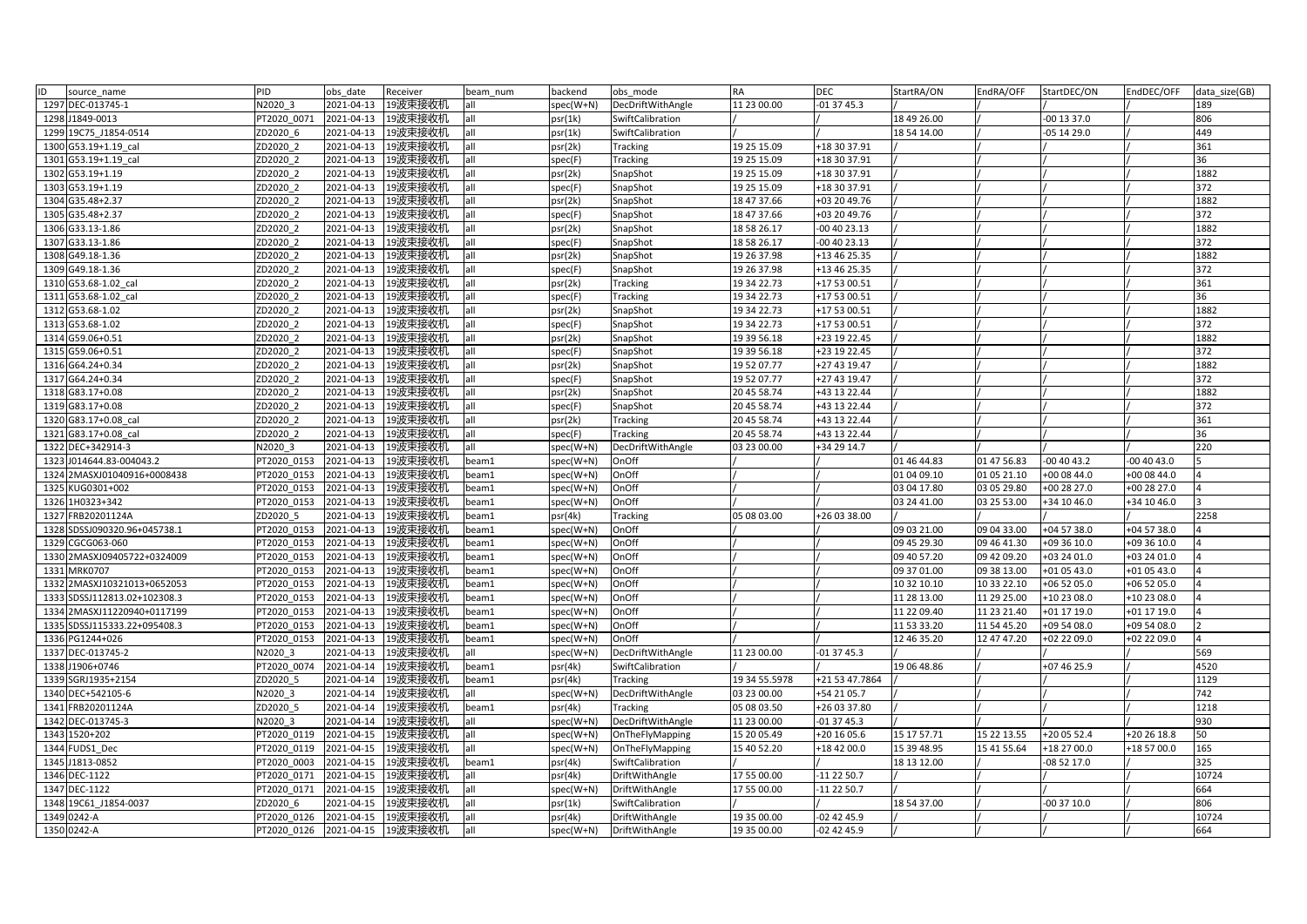| ID<br>source name                     | PID         | obs date   | Receiver           | beam num | backend   | obs mode             | <b>RA</b>   | <b>DEC</b>   | StartRA/ON  | EndRA/OFF   | StartDEC/ON   | EndDEC/OFF   | data size(GB) |
|---------------------------------------|-------------|------------|--------------------|----------|-----------|----------------------|-------------|--------------|-------------|-------------|---------------|--------------|---------------|
| 1351 J1952+2836                       | T2020 0136  | 2021-04-15 | 19波束接收机            | beam1    | psr(4k)   | Tracking             | 19 52 48.60 | +28 36 55.0  |             |             |               |              | 2277          |
| 1352 G78.08 G78.11                    | T2020 0084  | 2021-04-15 | 19波束接收机            | all      | psr(1k)   | OnOff                |             |              | 20 32 39.28 | 20 33 40.31 | +38 44 09.9   | +38 37 27.4  | 102           |
| 1353 G78.08 G78.11                    | PT2020 0084 | 2021-04-15 | 19波束接收机            | all      | spec(W+N) | OnOff                |             |              | 20 32 39.28 | 20 33 40.31 | +38 44 09.9   | +38 37 27.4  | 10            |
| 1354 DEC+475102-7                     | N2020 3     | 2021-04-15 | 19波束接收机            | lall     | spec(W+N) | DecDriftWithAngle    | 03 23 00.00 | +47 51 02.1  |             |             |               |              | 266           |
| 1355 FRB20201124A                     | ZD2020 5    | 2021-04-15 | 19波束接收机            | beam1    | psr(4k)   | Tracking             | 50803.50    | +26 03 37.80 |             |             |               |              | 2258          |
| 1356 DEC-015925-4                     | N2020 3     | 2021-04-15 | 19波束接收机            | all      | spec(W+N) | DecDriftWithAngle    | 11 23 00.00 | 01 59 25.5   |             |             |               |              | 207           |
| 1357 DEC-013745-4                     | N2020 3     | 2021-04-16 | 19波束接收机            | all      | spec(W+N) | DecDriftWithAngle    | 11 23 00.00 | $-013745.3$  |             |             |               |              | 742           |
| 1358 J1854+0013                       | PT2020 0003 | 2021-04-16 | 19波束接收机            | beam1    | psr(4k)   | SwiftCalibration     |             |              | 18 54 17.30 |             | +00 13 16.0   |              | 244           |
| 1359 DEC-1101                         | T2020 0171  | 2021-04-16 | 19波束接收机            | all      | psr(4k)   | DriftWithAngle       | 17 55 00.00 | -11 01 10.5  |             |             |               |              | 10724         |
| 1360 DEC-1101                         | PT2020 0171 | 2021-04-16 | 19波束接收机            | lall     | spec(W+N) | DriftWithAngle       | 17 55 00.00 | 11 01 10.5   |             |             |               |              | 664           |
| 1361 J1857+0214                       | PT2020 0071 | 2021-04-16 | 19波束接收机            | lall     | psr(1k)   | SwiftCalibration     |             |              | 18 57 09.20 |             | +02 14 44.0   |              | 806           |
| 1362 0221-A                           | T2020 0126  | 2021-04-16 | 19波束接收机            | all      | psr(4k)   | DriftWithAngle       | 19 35 00.00 | -02 21 05.7  |             |             |               |              | 10724         |
| 1363 0221-A                           | T2020 0126  | 2021-04-16 | 19波束接收机            | all      | spec(W+N) | DriftWithAngle       | 19 35 00.00 | -02 21 05.7  |             |             |               |              | 664           |
| 1364 J1952+2836                       | PT2020 0136 | 2021-04-16 | 19波束接收机            | beam1    | psr(4k)   | Tracking             | 19 52 48.60 | +28 36 55.0  |             |             |               |              | 2277          |
| 1365 3C48                             | PT2020 0053 | 2021-04-16 | 19波束接收机            | lall     | spec(F)   | OnOff                |             |              | 01 37 41.30 | 01 37 13.70 | +33 09 35.08  | +32 59 35.52 | 80            |
| 1366 M33 off 1                        | PT2020 0053 | 2021-04-16 | 19波束接收机            | all      | spec(F)   | TrackingWithAngle    | 01 35 50.90 | +30 39 35.79 |             |             |               |              | 178           |
| 1367 M33 1                            | PT2020 0053 | 2021-04-16 | 19波束接收机            | all      | spec(F)   | TrackingWithAngle    | 01 33 50.90 | +30 39 35.79 |             |             |               |              | 709           |
| 1368 M33 off 2                        | PT2020 0053 | 2021-04-16 | 19波束接收机            | all      | spec(F)   | TrackingWithAngle    | 01 35 50.90 | +30 39 35.79 |             |             |               |              | 178           |
| 1369 M33 2                            | PT2020 0053 | 2021-04-16 | 19波束接收机            | all      | spec(F)   | TrackingWithAngle    | 01 33 50.90 | +30 39 35.79 |             |             |               |              | 709           |
| 1370 M33 off 3                        | PT2020 0053 | 2021-04-16 | 19波束接收机            | all      | spec(F)   | TrackingWithAngle    | 01 35 50.90 | +30 39 35.79 |             |             |               |              | 178           |
| 1371 FRB20201124A                     | ZD2020 5    | 2021-04-16 | 19波束接收机            | beam1    | psr(4k)   | Tracking             | 5 08 03.50  | +26 03 37.80 |             |             |               |              | 2164          |
| 1372 3C138 1                          | PT2020 0118 | 2021-04-16 | 19波束接收机            | all      | spec(W+N) | OnTheFlyMapping      | 05 21 09.89 | +16 38 22.1  | 05 22 25.89 | 05 19 53.89 | +16 19 22.1   | +16 57 22.1  | 244           |
| 1373 3C138 2                          | T2020 0118  | 2021-04-16 | 19波束接收机            | all      | spec(W+N) | MultiBeamCalibration | 05 21 09.89 | +16 38 22.1  |             |             |               |              | 73            |
| 1374 J0701+07p0                       | PT2020 0118 | 2021-04-16 | 19波束接收机            | all      | spec(W+N) | DriftWithAngle       | 07 01 00:00 | +06 38 06.0  |             |             |               |              | 49            |
| 1375 DEC-030426-4                     | N2020 3     | 2021-04-16 | 19波束接收机            | all      | spec(W+N) | DecDriftWithAngle    | 11 23 00.00 | 03 04 26.1   |             |             |               |              | 1184          |
| 1376 19C48 J1807-0840                 | ZD2020 6    | 2021-04-17 | 19波束接收机            | all      | psr(1k)   | SwiftCalibration     |             |              | 18 07 43.00 |             | $-084944.0$   |              | 449           |
| 1377 19C61 J1854-0037                 | ZD2020 6    | 2021-04-17 | 19波束接收机            | all      | psr(1k)   | SwiftCalibration     |             |              | 18 54 37.00 |             | $-003710.0$   |              | 449           |
| 1378 19C75 J1854-0514                 | ZD2020 6    | 2021-04-17 | 19波束接收机            | all      | psr(1k)   | SwiftCalibration     |             |              | 18 54 14.00 |             | $-05$ 14 29.0 |              | 449           |
| 1379 G47.71+2.03 cal                  | ZD2020 2    | 2021-04-17 | 19波束接收机            | all      | psr(2k)   | Tracking             | 19 11 27.67 | +14 03 52.89 |             |             |               |              | 361           |
| 1380 G47.71+2.03 cal                  | ZD2020 2    | 2021-04-17 | 19波束接收机            | all      | spec(F)   | <b>Tracking</b>      | 19 11 27.67 | +14 03 52.89 |             |             |               |              | 36            |
| 1381 G47.71+2.03                      | ZD2020 2    | 2021-04-17 | 19波束接收机            | all      | psr(2k)   | SnapShot             | 19 11 27.67 | +14 03 52.89 |             |             |               |              | 3756          |
| 1382 G47.71+2.03                      | ZD2020 2    | 2021-04-17 | 19波束接收机            | lall     | spec(F)   | SnapShot             | 19 11 27.67 | +14 03 52.89 |             |             |               |              | 372           |
| 1383 G35.09+2.20                      | ZD2020 2    | 2021-04-17 | 19波束接收机            | all      | psr(2k)   | SnapShot             | 18 47 31.19 | +02 55 18.65 |             |             |               |              | 3756          |
| 1384 G35.09+2.20                      | ZD2020 2    | 2021-04-17 | 19波束接收机            | all      | spec(F)   | SnapShot             | 18 47 31.19 | +02 55 18.65 |             |             |               |              | 372           |
| 1385 G33.42-2.54                      | ZD2020 2    | 2021-04-17 | 19波束接收机            | lall     | psr(2k)   | SnapShot             | 19 01 23.06 | -00 43 15.84 |             |             |               |              | 3756          |
| 1386 G33.42-2.54                      | ZD2020 2    | 2021-04-17 | 19波束接收机            | all      | spec(F)   | SnapShot             | 19 01 23.06 | 00 43 15.84  |             |             |               |              | 372           |
| 1387 G42.42-1.86 cal                  | ZD2020 2    | 2021-04-17 | 19波束接收机            | all      | psr(2k)   | Tracking             | 19 15 33.19 | +07 34 39.86 |             |             |               |              | 361           |
| 1388 G42.42-1.86 cal                  | ZD2020 2    | 2021-04-17 | 19波束接收机            | all      | spec(F)   | Tracking             | 19 15 33.19 | +07 34 39.86 |             |             |               |              | 36            |
| 1389 G42.42-1.86                      | ZD2020 2    | 2021-04-17 | 19波束接收机            | lall     | psr(2k)   | SnapShot             | 19 15 33.19 | +07 34 39.86 |             |             |               |              | 3756          |
| 1390 G42.42-1.86                      | ZD2020 2    | 2021-04-17 | 19波束接收机            | all      | spec(F)   | SnapShot             | 19 15 33.19 | +07 34 39.86 |             |             |               |              | 372           |
| 1391 G47.32+1.86                      | ZD2020 2    | 2021-04-17 | 19波束接收机            | all      | psr(2k)   | SnapShot             | 19 11 20.21 | +13 38 22.28 |             |             |               |              | 3756          |
| 1392 G47.32+1.86                      | ZD2020 2    | 2021-04-17 | 19波束接收机            | all      | spec(F)   | SnapShot             | 19 11 20.21 | +13 38 22.28 |             |             |               |              | 372           |
| 1393 G61.84-1.10                      | ZD2020 2    | 2021-04-17 | 19波束接收机            | all      | psr(2k)   | SnapShot             | 19 52 10.46 | +24 55 32.89 |             |             |               |              | 3756          |
| 1394 G61.84-1.10                      | ZD2020 2    | 2021-04-17 | 19波束接收机            | all      | spec(F)   | SnapShot             | 19 52 10.46 | +24 55 32.89 |             |             |               |              | 372           |
| 1395 G61.84-1.10 cal                  | ZD2020 2    | 2021-04-17 | 19波束接收机            | lall     | psr(2k)   | Tracking             | 19 52 10.46 | +24 55 32.89 |             |             |               |              | 361           |
| 1396 G61.84-1.10_cal                  | ZD2020 2    | 2021-04-17 | 19波束接收机            | all      | spec(F)   | Tracking             | 19 52 10.46 | +24 55 32.89 |             |             |               |              | 36            |
| 1397 DEC+542105-7                     | N2020 3     | 2021-04-17 | 19波束接收机            | all      | spec(W+N) | DecDriftWithAngle    | 03 23 00.00 | +54 21 05.7  |             |             |               |              | 487           |
| 1398 FRB20201124A                     | ZD2020 5    | 2021-04-17 | 19波束接收机            | beam1    | psr(4k)   | <b>Tracking</b>      | 5 08 03.50  | +26 03 37.80 |             |             |               |              | 1694          |
| 1399 Dec-1227 04 05(1bit&1bit1k&2bit) | ZD2020 1 1  | 2021-04-17 | 19波束接收机            | all      | psr(4k)   | DriftWithAngle       | 04 00 00.00 | -12 27 51.3  |             |             |               |              | 5600          |
| 1400 Dec-1227 04 05                   | ZD2020 1 2  | 2021-04-17 | 19波束接收机            | all      | spec(W+N) | DriftWithAngle       | 04 00 00.00 | -12 27 51.3  |             |             |               |              | 3319          |
| 1401 DEC-015925-5                     | N2020 3     | 2021-04-17 | 19波束接收机            | all      | spec(W+N) | DecDriftWithAngle    | 11 23 00.00 | $-015925.5$  |             |             |               |              | 133           |
| 1402 NGC4631 OTF 1                    | ZD2020 4    | 2021-04-17 | 19波束接收机            | all      | spec(W+N) | MultiBeamOTF         | 12 42 08.01 | +32 32 29.44 | 12 38 31.30 | 12 45 44.72 | +31 49 08.93  | +33 37 30.20 | 113           |
| 1403 NGC4631_OTF_2                    | ZD2020 4    | 2021-04-17 | 19波束接收机            | all      | spec(W+N) | MultiBeamOTF         | 12 42 08.01 | +32 32 29.44 | 12 39 14.64 | 12 46 28.06 | +31 38 18.80  | +33 26 40.08 | 106           |
| 1404 3C286 OTF                        | ZD2020 4    |            | 2021-04-17 19波束接收机 | lall     | spec(W+N) | MultiBeamOTF         | 13 31 08.29 | +30 30 32.96 | 13 27 08.29 | 13 35 08.29 | +30 20 36.56  | +30 40 29.36 | 510           |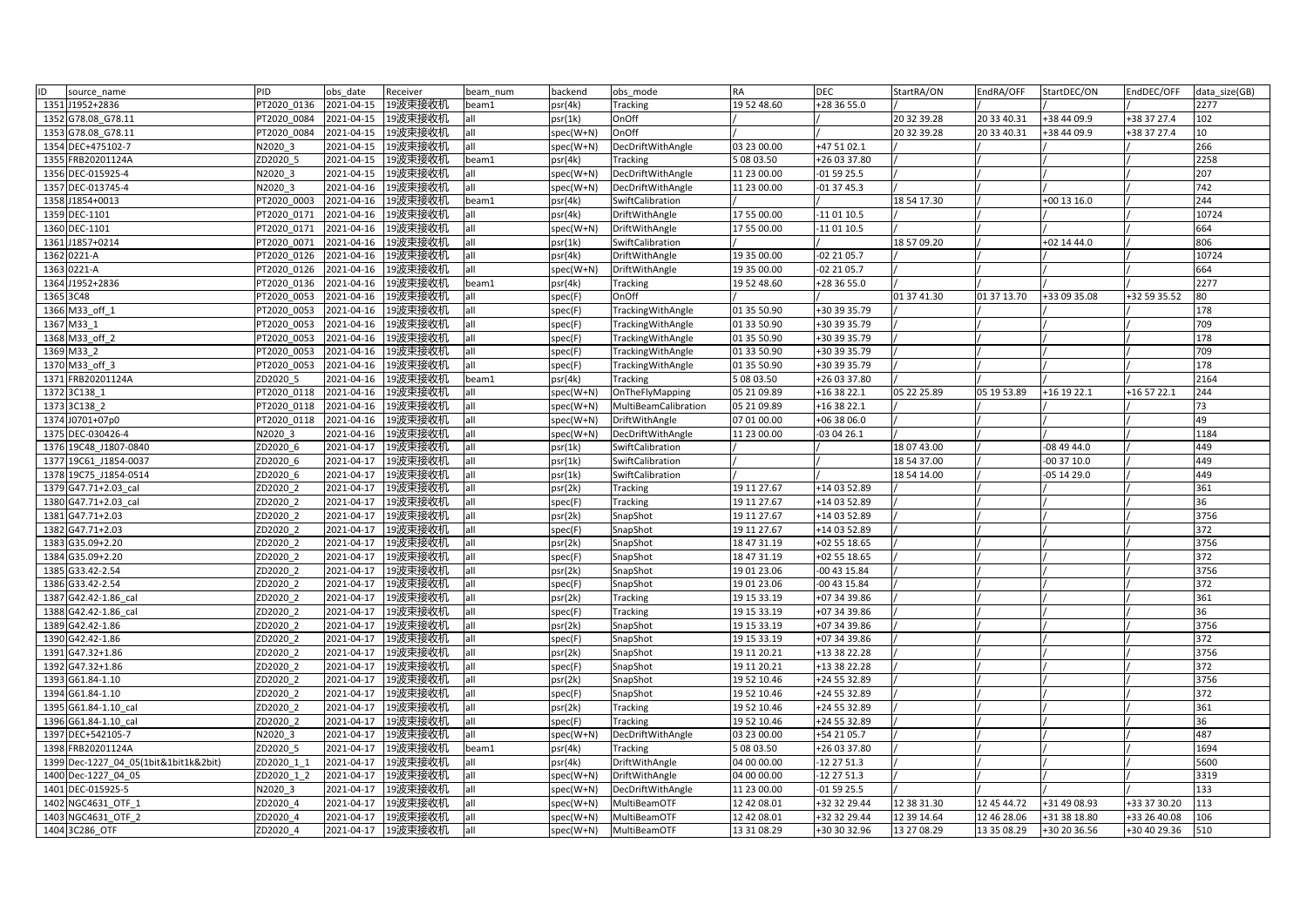| ID<br>source name          | PID         | obs date   | Receiver            | beam num | backend     | obs mode          | RA          | <b>DEC</b>   | StartRA/ON   | EndRA/OFF   | StartDEC/ON   | EndDEC/OFF   | data size(GB)  |
|----------------------------|-------------|------------|---------------------|----------|-------------|-------------------|-------------|--------------|--------------|-------------|---------------|--------------|----------------|
| 1405 Drift3-02             | PT2020 0182 | 2021-04-18 | 19波束接收机             | all      | psr(4k)     | DriftWithAngle    | 13 32 00.00 | -03 15 28.0  |              |             |               |              | 14298          |
| 1406 Drift3-02             | PT2020 0182 | 2021-04-18 | 19波束接收机             | all      | spec(W+N)   | DriftWithAngle    | 13 32 00.00 | -03 15 28.0  |              |             |               |              | 886            |
| 1407 19CM5 J1518+0204      | ZD2020 6    | 2021-04-18 | 19波束接收机             | all      | psr(1k)     | SwiftCalibration  |             |              | 15 18 33.22  |             | +02 04 51.7   |              | 449            |
| 1408 19C86 J1617+1123      | ZD2020 6    | 2021-04-18 | 19波束接收机             | all      | psr(1k)     | SwiftCalibration  |             |              | 16 17 58.00  |             | +11 23 42.0   |              | 449            |
| 1409 19C79 J1611-0113      | ZD2020 6    | 2021-04-18 | 19波束接收机             | lall     | psr(1k)     | SwiftCalibration  |             |              | 16 11 06.00  |             | $-01$ 13 02.0 |              | 449            |
| 1410 C42 J1637+0027        | ZD2020 6    | 2021-04-18 | 19波束接收机             | all      | psr(1k)     | SwiftCalibration  |             |              | 16 37 04.00  |             | +00 27 10.0   |              | 449            |
| 1411 NGC6218               | PT2020 0099 | 2021-04-18 | 19波束接收机             | beam1    | psr(4k)     | <b>Tracking</b>   | 16 47 14.18 | $-015654.7$  |              |             |               |              | 1002           |
| 1412 G30.7+1.0             | PT2020 0050 | 2021-04-18 | 19波束接收机             | all      | psr(4k)     | SnapShot          | 18 44 00.00 | $-013200.0$  |              |             |               |              | 14658          |
| 1413 B1937+21 CAL          | PT2020 0018 | 2021-04-18 | 19波束接收机             | beam1    | psr(4k)     | Tracking          | 19 38 38.56 | +21 34 00.0  |              |             |               |              | 38             |
| 1414 B1937+21              | PT2020 0018 | 2021-04-18 | 19波束接收机             | beam1    | psr(4k)     | Tracking          | 19 39 38.56 | +21 34 59.1  |              |             |               |              | 1092           |
| 1415 J1920+1040            | PT2020 0059 | 2021-04-18 | 19波束接收机             | beam1    | psr(4k)     | Tracking          | 19 20 55.30 | +10 40 31.0  |              |             |               |              | 565            |
| 1416 C11 J1914+2624        | ZD2020 6    | 2021-04-18 | 19波束接收机             | all      | psr(1k)     | SwiftCalibration  |             |              | 19 14 51.69  |             | +26 33 59.8   |              | 449            |
| 1417 pointing 1            | PT2020 0076 | 2021-04-18 | 19波束接收机             | all      | spec(W+N)   | OnOff             |             |              | 22 35 43.47  | 22 37 43.47 | +33 59 20.6   | +33 29 20.6  | 184            |
| 1418 19C83 J2159+0202      | ZD2020 6    | 2021-04-18 | 19波束接收机             | all      | psr(1k)     | SwiftCalibration  |             |              | 21 59 55.29  |             | +01 57 06.0   |              | 449            |
| 1419 19C20 J2307-0558      | ZD2020 6    | 2021-04-18 | 19波束接收机             | all      | psr(1k)     | SwiftCalibration  |             |              | 23 07 24.00  |             | -05 58 30.0   |              | 449            |
| 1420 19C90 J2150+3427      | ZD2020 6    | 2021-04-18 | 19波束接收机             | all      | psr(1k)     | SwiftCalibration  |             |              | 21 50 32.00  |             | +34 27 55.0   |              | 449            |
| 1421 C38 J2238+4038        | ZD2020 6    | 2021-04-18 | 19波束接收机             | lall     | psr(1k)     | SwiftCalibration  |             |              | 22 38 35.00  |             | +40 38 24.0   |              | 449            |
| 1422 C43 J0209+4332        | ZD2020 6    | 2021-04-18 | 19波束接收机             | all      | psr(1k)     | SwiftCalibration  |             |              | 02 09 50.00  |             | +43 32 25.0   |              | 449            |
| 1423 C40 J0210+4238        | ZD2020 6    | 2021-04-18 | 19波束接收机             | all      | psr(1k)     | SwiftCalibration  |             |              | 02 11 06.34  |             | +42 33 40.0   |              | 449            |
| 1424 DEC+475102-8          | N2020 3     | 2021-04-18 | 19波束接收机             | all      | spec(W+N)   | DecDriftWithAngle | 03 23 00.00 | +47 51 02.1  |              |             |               |              | 399            |
| 1425 C47 J0427+4723        | ZD2020 6    | 2021-04-18 | 19波束接收机             | all      | psr(1k)     | SwiftCalibration  |             |              | 04 27 46.00  |             | +47 23 09.0   |              | 449            |
| 1426 FRB20201124A          | ZD2020 5    | 2021-04-18 | 19波束接收机             | beam1    | psr(4k)     | Tracking          | 5 08 03.50  | +26 03 37.80 |              |             |               |              | 2258           |
| 1427 DEC-013745-5          | N2020 3     | 2021-04-18 | 19波束接收机             | all      | spec(W+N)   | DecDriftWithAngle | 11 23 00.00 | $-013745.3$  |              |             |               |              | 531            |
| 1428 NGC4631 OTF 1         | ZD2020 4    | 2021-04-18 | 19波束接收机             | all      | spec(W+N)   | MultiBeamOTF      | 12 42 08.01 | +32 32 29.44 | 12 39 14.64  | 12 46 28.06 | +31 38 18.80  | +33 26 40.08 | 113            |
| 1429 NGC4631 OTF 2         | ZD2020 4    | 2021-04-18 | 19波束接收机             | lall     | spec(W+N)   | MultiBeamOTF      | 12 42 08.01 | +32 32 29.44 | 12 38 31.30  | 12 45 44.72 | +31 49 08.93  | +33 37 30.20 | 106            |
| 1430 3C286 OTF             | ZD2020 4    | 2021-04-19 | 19波束接收机             | all      | spec(W+N)   | MultiBeamOTF      | 13 31 08.29 | +30 30 32.96 | 13 27 08.29  | 13 35 08.29 | +30 20 36.56  | +30 40 29.36 | 510            |
| 1431 DEC-015925-6          | N2020 3     | 2021-04-19 | 19波束接收机             | all      | spec(W+N)   | DecDriftWithAngle | 11 23 00.00 | -01 59 25.5  |              |             |               |              | 155            |
| 1432 J1518+4904            | PT2020 0074 | 2021-04-19 | 19波束接收机             | beam1    | psr(4k)     | SwiftCalibration  |             |              | 15 18 16.799 |             | +49 04 34.251 |              | 1129           |
| 1433 19C94 J1840+2843      | ZD2020 6    | 2021-04-19 | 19波束接收机             | all      | psr(1k)     | SwiftCalibration  |             |              | 18 40 29.00  |             | +28 43 22.0   |              | 449            |
| 1434 J1900+0634            | PT2020 0059 | 2021-04-19 | 19波束接收机             | beam1    | psr(4k)     | Tracking          | 19 00 28.00 | +06 34 20.9  |              |             |               |              | 565            |
| 1435 C48 J2053+4721        | ZD2020 6    | 2021-04-19 | 19波束接收机             | all      | psr(1k)     | SwiftCalibration  |             |              | 20 53 36.77  |             | +47 21 24.2   |              | 449            |
| 1436 DEC+405918-3          | N2020 3     | 2021-04-19 | 19波束接收机             | all      | spec(W+N)   | DecDriftWithAngle | 03 23 00.00 | +40 59 18.3  |              |             |               |              | 612            |
| 1437 1H0323+342            | PT2020 0153 | 2021-04-19 | 19波束接收机             | beam1    | spec(W+N)   | OnOff             |             |              | 03 24 41.00  | 03 25 53.00 | +34 10 46.0   | +34 10 46.0  | $\overline{4}$ |
| 1438 FRB20201124A          | ZD2020 5    | 2021-04-19 | 19波束接收机             | beam1    | psr(4k)     | Tracking          | 5 08 03.50  | +26 03 37.80 |              |             |               |              | 2258           |
| 1439 DEC+510603-6          | N2020 3     | 2021-04-19 | 19波束接收机             | all      | spec(W+N)   | DecDriftWithAngle | 11 23 00.00 | +51 06 03.9  |              |             |               |              | 222            |
| 1440 HD-69830              | PT2020 0169 | 2021-04-19 | 19波束接收机             | lall     | seti        | Tracking          | 08 18 23.95 | -12 37 55.8  |              |             |               |              | 2224           |
| 1441 HD-82943              | PT2020 0169 | 2021-04-19 | 19波束接收机             | lall     | seti        | <b>Tracking</b>   | 09 34 50.74 | -12 07 46.4  |              |             |               |              | 2224           |
| 1442 2MASS10475385+2124234 | PT2020 0127 | 2021-04-19 | 19波束接收机             | all      | spec(W+N)   | Tracking          | 10 47 53.85 | +21 24 23.4  |              |             |               |              | 2656           |
| 1443 3C286                 | PT2020 0118 | 2021-04-19 | 19波束接收机             | all      | $spec(W+N)$ | OnTheFlyMapping   | 13 31 08.29 | +30 30 33.0  | 13 32 28.29  | 13 29 48.29 | +30 10 33.0   | +30 50 33.0  | 269            |
| 1444 DEC+443600-9          | N2020 3     | 2021-04-20 | 19波束接收机             | all      | spec(W+N)   | DecDriftWithAngle | 03 23 00.00 | +44 36 00.3  |              |             |               |              | 144            |
| 1445 J1518+4904            | PT2020 0074 | 2021-04-20 | 19波束接收机             | beam1    | psr(4k)     | SwiftCalibration  |             |              | 15 18 16.799 |             | +49 04 34.251 |              | 1129           |
| 1446 J1902+0615            | PT2020 0059 | 2021-04-20 | 19波束接收机             | beam1    | psr(4k)     | Tracking          | 19 02 50.20 | +06 16 33.4  |              |             |               |              | 565            |
| 1447 J1916+1023            | PT2020 0059 | 2021-04-20 | 19波束接收机             | beam1    | psr(4k)     | Tracking          | 19 16 36.90 | +10 23 03.0  |              |             |               |              | 565            |
| 1448 NGC6712               | PT2020 0099 | 2021-04-20 | 19波束接收机             | beam1    | psr(4k)     | Tracking          | 18 53 04.30 | 08 42 22.0   |              |             |               |              | 1131           |
| 1449 B1957+20              | PT2020 0030 | 2021-04-20 | 19波束接收机             | beam1    | psr(4k)     | Tracking          | 19 59 36.70 | +20 48 15.1  |              |             |               |              | 566            |
| 1450 DEC+441420-7          | N2020 3     | 2021-04-20 | 19波束接收机             | all      | spec(W+N)   | DecDriftWithAngle | 03 23 00.00 | +44 14 20.1  |              |             |               |              | 686            |
| 1451 GJ-96                 | PT2020 0169 | 2021-04-20 | 19波束接收机             | all      | seti        | <b>Tracking</b>   | 02 22 14.64 | +47 52 48.1  |              |             |               |              | 2224           |
| 1452 HD-19994              | PT2020 0169 | 2021-04-20 | 19波束接收机             | all      | seti        | Tracking          | 03 12 46.44 | 01 11 45.9   |              |             |               |              | 2224           |
| 1453 HD-30562              | PT2020 0169 | 2021-04-20 | 19波束接收机             | all      | seti        | Tracking          | 04 48 36.39 | $-054026.6$  |              |             |               |              | 2224           |
| 1454 BD-06-1339            | PT2020 0169 | 2021-04-20 | 19波束接收机             | all      | seti        | Tracking          | 05 53 00.28 | $-055941.4$  |              |             |               |              | 2224           |
| 1455 FRB20201124A          | ZD2020 5    | 2021-04-20 | 19波束接收机             | beam1    | psr(4k)     | Tracking          | 5 08 03.50  | +26 03 37.80 |              |             |               |              | 2204           |
| 1456 DEC+441420-9          | N2020 3     | 2021-04-20 | 19波束接收机             | all      | spec(W+N)   | DecDriftWithAngle | 03 23 00.00 | +44 14 20.1  |              |             |               |              | 299            |
| 1457 2MASS10475385+2124234 | PT2020 0127 | 2021-04-20 | 19波束接收机             | lall     | spec(W+N)   | <b>Tracking</b>   | 10 47 53.85 | +21 24 23.4  |              |             |               |              | 2624           |
| 1458 DEC+443600-7          | N2020 3     |            | 2021-04-20  19波束接收机 | all      | spec(W+N)   | DecDriftWithAngle | 03 23 00.00 | +44 36 00.3  |              |             |               |              | 465            |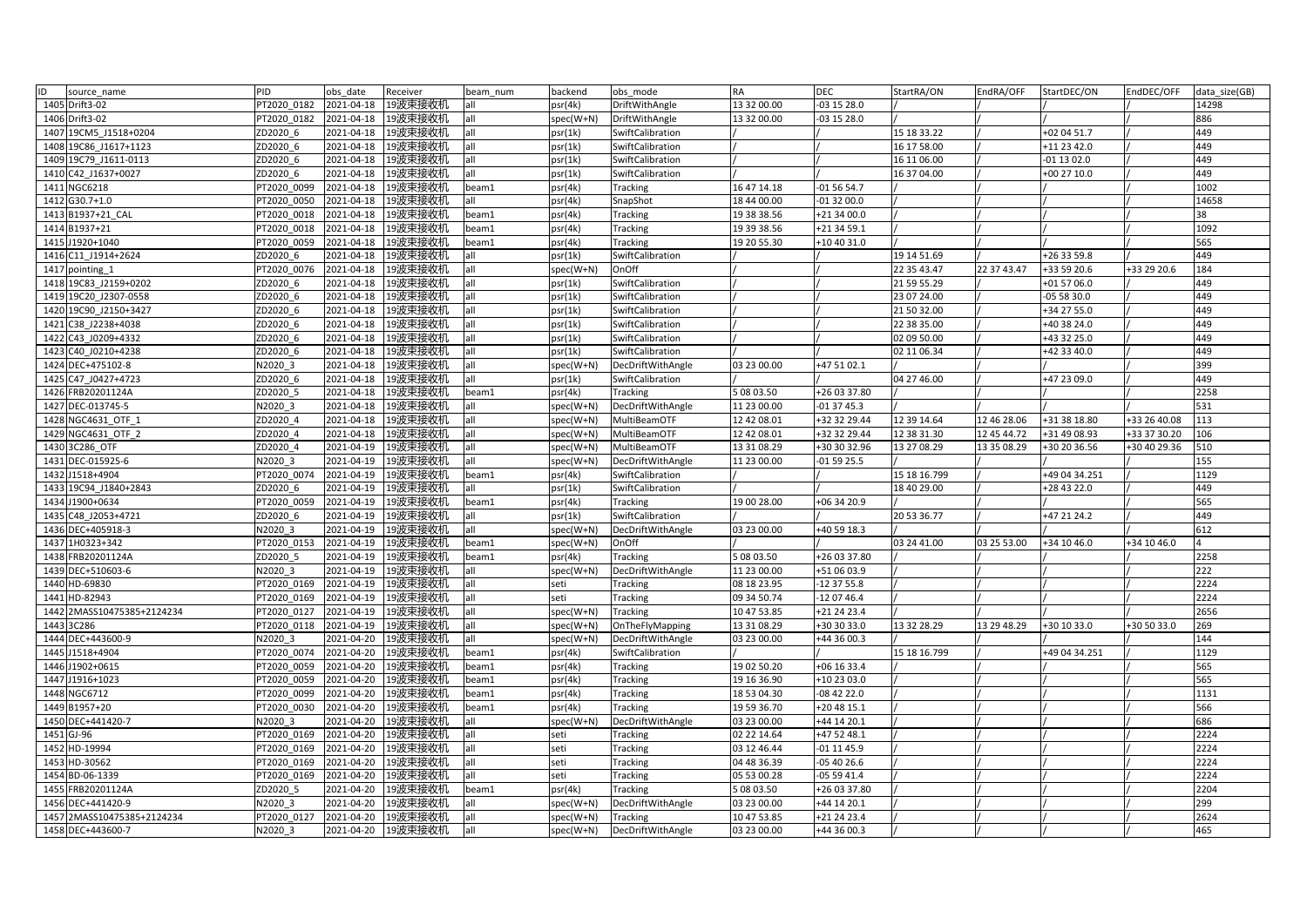| ID<br>source name     | PID         | obs date   | Receiver | beam num | backend     | obs mode          | <b>RA</b>   | <b>DEC</b>   | StartRA/ON   | EndRA/OFF | StartDEC/ON   | EndDEC/OFF | data size(GB) |
|-----------------------|-------------|------------|----------|----------|-------------|-------------------|-------------|--------------|--------------|-----------|---------------|------------|---------------|
| 1459 J1518+4904       | PT2020 0074 | 2021-04-21 | 19波束接收机  | beam1    | osr(4k)     | SwiftCalibration  |             |              | 15 18 16.799 |           | +49 04 34.251 |            | 1129          |
| 1460 SDC31            | PT2020 0159 | 2021-04-21 | 19波束接收机  |          | spec(W+N)   | Tracking          | 18 47 33.00 | -01 13 58.0  |              |           |               |            |               |
| 1461 Tag_15           | PT2020 0159 | 2021-04-21 | 19波束接收机  | all      | spec(W+N)   | <b>Tracking</b>   | 18 46 59.78 | $-015550.6$  |              |           |               |            |               |
| 1462 Tag 16           | PT2020 0159 | 2021-04-21 | 19波束接收机  | all      | spec(W+N)   | Tracking          | 18 48 22.49 | $-014837.2$  |              |           |               |            |               |
| 1463 Tag 17           | PT2020 0159 | 2021-04-21 | 19波束接收机  | all      | spec(W+N)   | Tracking          | 18 46 21.91 | $-015725.0$  |              |           |               |            |               |
| 1464 Tag_19           | PT2020 0159 | 2021-04-21 | 19波束接收机  | all      | spec(W+N)   | Tracking          | 18 47 13.30 | $-014505.3$  |              |           |               |            |               |
| 1465 NGC6712          | PT2020 0099 | 2021-04-21 | 19波束接收机  | beam1    | psr(4k)     | Tracking          | 18 53 04.30 | -08 42 22.0  |              |           |               |            | 606           |
| 1466 B1937+21 CAL     | PT2020 0018 | 2021-04-21 | 19波束接收机  | beam1    | psr(4k)     | Tracking          | 19 38 38.56 | +21 34 00.0  |              |           |               |            | 38            |
| 1467 B1937+21         | PT2020 0018 | 2021-04-21 | 19波束接收机  | beam1    | osr(4k)     | Tracking          | 19 39 38.56 | +21 34 59.1  |              |           |               |            | 1092          |
| 1468 HD-180617        | PT2020 0169 | 2021-04-21 | 19波束接收机  | all      | seti        | Tracking          | 19 16 55.26 | +05 10 08.0  |              |           |               |            | 2224          |
| 1469 HD-218566        | PT2020 0169 | 2021-04-21 | 19波束接收机  | all      | seti        | Tracking          | 23 09 10.73 | -02 15 38.7  |              |           |               |            | 2224          |
| 1470 DEC+445740-7     | N2020 3     | 2021-04-21 | 19波束接收机  | all      | spec(W+N)   | DecDriftWithAngle | 03 23 00.00 | +44 57 40.5  |              |           |               |            | 136           |
| 1471 DEC+424739-6     | N2020 3     | 2021-04-21 | 19波束接收机  | all      | spec(W+N)   | DecDriftWithAngle | 12 23 00.00 | +42 47 39.3  |              |           |               |            | 244           |
| 1472 FRB20201124A 1   | ZD2020 5    | 2021-04-21 | 19波束接收机  | beam1    | psr(4k)     | Tracking          | 5 08 03.50  | +26 03 37.80 |              |           |               |            | 565           |
| 1473 FRB20201124A 2   | ZD2020 5    | 2021-04-21 | 19波束接收机  | beam1    | osr(4k)     | Tracking          | 5 08 03.50  | +26 03 37.80 |              |           |               |            | 565           |
| 1474 FRB20201124A 3   | ZD2020 5    | 2021-04-21 | 19波束接收机  | beam1    | osr(4k)     | Tracking          | 5 08 03.50  | +26 03 37.80 |              |           |               |            | 565           |
| 1475 FRB20201124A 4   | ZD2020 5    | 2021-04-21 | 19波束接收机  | beam1    | osr(4k)     | Tracking          | 5 08 03.50  | +26 03 37.80 |              |           |               |            | 565           |
| 1476 DEC+422559-6     | N2020 3     | 2021-04-21 | 19波束接收机  | all      | spec(W+N)   | DecDriftWithAngle | 12 23 00.00 | +42 25 59.1  |              |           |               |            | 662           |
| 1477 DEC+433059-6     | N2020 3     | 2021-04-22 | 19波束接收机  | all      | spec(W+N)   | DecDriftWithAngle | 12 23 00.00 | +43 30 59.7  |              |           |               |            | 255           |
| 1478 J1518+4904       | PT2020 0074 | 2021-04-22 | 19波束接收机  | beam1    | osr(4k)     | SwiftCalibration  |             |              | 15 18 16.799 |           | +49 04 34.251 |            | 1129          |
| 1479 19C48 J1807-0840 | ZD2020 6    | 2021-04-22 | 19波束接收机  | all      | psr(1k)     | SwiftCalibration  |             |              | 18 07 43.00  |           | -08 49 44.0   |            | 449           |
| 1480 19C61 J1854-0037 | ZD2020 6    | 2021-04-22 | 19波束接收机  | all      | psr(1k)     | SwiftCalibration  |             |              | 18 54 37.00  |           | -00 37 10.0   |            | 449           |
| 1481 19C75 J1854-0154 | ZD2020 6    | 2021-04-22 | 19波束接收机  | all      | osr(1k)     | SwiftCalibration  |             |              | 18 54 20.00  |           | $-05$ 11 53.0 |            | 449           |
| 1482 19C75 J1854-0514 | ZD2020 6    | 2021-04-22 | 19波束接收机  | all      | psr(1k)     | SwiftCalibration  |             |              | 18 54 20.00  |           | $-05$ 11 53.0 |            | 449           |
| 1483 G37.68+2.12 cal  | ZD2020 2    | 2021-04-22 | 19波束接收机  | all      | psr(2k)     | Tracking          | 18 52 32.86 | +05 11 26.13 |              |           |               |            | 361           |
| 1484 G37.68+2.12 cal  | ZD2020 2    | 2021-04-22 | 19波束接收机  | all      | spec(F)     | Tracking          | 18 52 32.86 | +05 11 26.13 |              |           |               |            | 36            |
| 1485 G37.68+2.12      | ZD2020 2    | 2021-04-22 | 19波束接收机  | all      | osr(2k)     | SnapShot          | 18 52 32.86 | +05 11 26.13 |              |           |               |            | 3756          |
| 1486 G37.68+2.12      | ZD2020 2    | 2021-04-22 | 19波束接收机  | all      | spec(F)     | SnapShot          | 18 52 32.86 | +05 11 26.13 |              |           |               |            | 372           |
| 1487 G36.85+1.36      | ZD2020 2    | 2021-04-22 | 19波束接收机  | all      | osr(2k)     | SnapShot          | 18 53 45.24 | +04 06 12.21 |              |           |               |            | 3756          |
| 1488 G36.85+1.36      | ZD2020 2    | 2021-04-22 | 19波束接收机  | all      | spec(F)     | SnapShot          | 18 53 45.24 | +04 06 12.21 |              |           |               |            | 372           |
| 1489 G34.50-2.88      | ZD2020 2    | 2021-04-22 | 19波束接收机  | all      | psr(2k)     | SnapShot          | 19 04 33.15 | +00 04 51.12 |              |           |               |            | 3756          |
| 1490 G34.50-2.88      | ZD2020 2    | 2021-04-22 | 19波束接收机  | all      | spec(F)     | SnapShot          | 19 04 33.15 | +00 04 51.12 |              |           |               |            | 372           |
| 1491 G41.69-1.78 cal  | ZD2020 2    | 2021-04-22 | 19波束接收机  | all      | psr(2k)     | Tracking          | 19 13 52.70 | +06 58 02.60 |              |           |               |            | 361           |
| 1492 G41.69-1.78 cal  | ZD2020 2    | 2021-04-22 | 19波束接收机  | all      | spec(F)     | <b>Tracking</b>   | 19 13 52.70 | +06 58 02.60 |              |           |               |            | 36            |
| 1493 G41.69-1.78      | ZD2020 2    | 2021-04-22 | 19波束接收机  | all      | osr(2k)     | SnapShot          | 19 13 52.70 | +06 58 02.60 |              |           |               |            | 3756          |
| 1494 G41.69-1.78      | ZD2020_2    | 2021-04-22 | 19波束接收机  | all      | spec(F)     | SnapShot          | 19 13 52.70 | +06 58 02.60 |              |           |               |            | 372           |
| 1495 G49.96+2.20      | ZD2020 2    | 2021-04-22 | 19波束接收机  | all      | psr(2k)     | SnapShot          | 19 15 08.95 | +16 08 11.70 |              |           |               |            | 3756          |
| 1496 G49.96+2.20      | ZD2020 2    | 2021-04-22 | 19波束接收机  | all      | spec(F)     | SnapShot          | 19 15 08.95 | +16 08 11.70 |              |           |               |            | 372           |
| 1497 G60.28+1.44      | ZD2020 2    | 2021-04-22 | 19波束接收机  | all      | psr(2k)     | SnapShot          | 19 39 00.99 | +24 50 45.31 |              |           |               |            | 3756          |
| 1498 G60.28+1.44      | ZD2020 2    | 2021-04-22 | 19波束接收机  | all      | spec(F)     | SnapShot          | 19 39 00.99 | +24 50 45.31 |              |           |               |            | 372           |
| 1499 G60.28+1.44_cal  | ZD2020 2    | 2021-04-22 | 19波束接收机  | all      | psr(2k)     | Tracking          | 19 39 00.99 | +24 50 45.31 |              |           |               |            | 361           |
| 1500 G60.28+1.44 cal  | ZD2020 2    | 2021-04-22 | 19波束接收机  | all      | spec(F)     | <b>Tracking</b>   | 19 39 00.99 | +24 50 45.31 |              |           |               |            | 36            |
| 1501 FRB20201124A 1   | ZD2020 5    | 2021-04-22 | 19波束接收机  | beam1    | psr(4k)     | Tracking          | 5 08 03.50  | +26 03 37.80 |              |           |               |            | 565           |
| 1502 FRB20201124A 2   | ZD2020 5    | 2021-04-22 | 19波束接收机  | beam1    | osr(4k)     | <b>Tracking</b>   | 5 08 03.50  | +26 03 37.80 |              |           |               |            | 565           |
| 1503 FRB20201124A 3   | ZD2020 5    | 2021-04-22 | 19波束接收机  | beam1    | psr(4k)     | Tracking          | 5 08 03.50  | +26 03 37.80 |              |           |               |            | 565           |
| 1504 FRB20201124A 4   | ZD2020 5    | 2021-04-22 | 19波束接收机  | beam1    | psr(4k)     | Tracking          | 5 08 03.50  | +26 03 37.80 |              |           |               |            | 565           |
| 1505 DEC+422559-7     | N2020 3     | 2021-04-22 | 19波束接收机  | all      | spec(W+N)   | DecDriftWithAngle | 12 23 00.00 | +42 25 59.1  |              |           |               |            | 399           |
| 1506 DEC+441420-8     | N2020 3     | 2021-04-22 | 19波束接收机  | all      | spec(W+N)   | DecDriftWithAngle | 03 23 00.00 | +44 14 20.1  |              |           |               |            | 498           |
| 1507 J1518+4904       | PT2020 0074 | 2021-04-23 | 19波束接收机  | beam1    | psr(4k)     | SwiftCalibration  |             |              | 15 18 16.799 |           | +49 04 34.251 |            | 1129          |
| 1508 SDC35 3          | PT2020 0159 | 2021-04-23 | 19波束接收机  | all      | spec(W+N)   | Tracking          | 18 56 49.60 | +01 23 11.0  |              |           |               |            |               |
| 1509 Tag 26           | PT2020 0159 | 2021-04-23 | 19波束接收机  | all      | $spec(W+N)$ | <b>Tracking</b>   | 18 53 20.89 | +01 06 17.1  |              |           |               |            |               |
| 1510 Tag 29           | PT2020 0159 | 2021-04-23 | 19波束接收机  | ۱l       | spec(W+N)   | <b>Tracking</b>   | 18 53 15.89 | +01 12 53.3  |              |           |               |            |               |
| 1511 J1901+0124       | PT2020 0059 | 2021-04-23 | 19波束接收机  | beam1    | psr(4k)     | Tracking          | 19 01 52.50 | +01 24 49.3  |              |           |               |            | 565           |
| 1512 NGC6712          | PT2020 0099 | 2021-04-23 | 19波束接收机  | beam1    | psr(4k)     | Tracking          | 18 53 04.30 | $-084222.0$  |              |           |               |            | 1131          |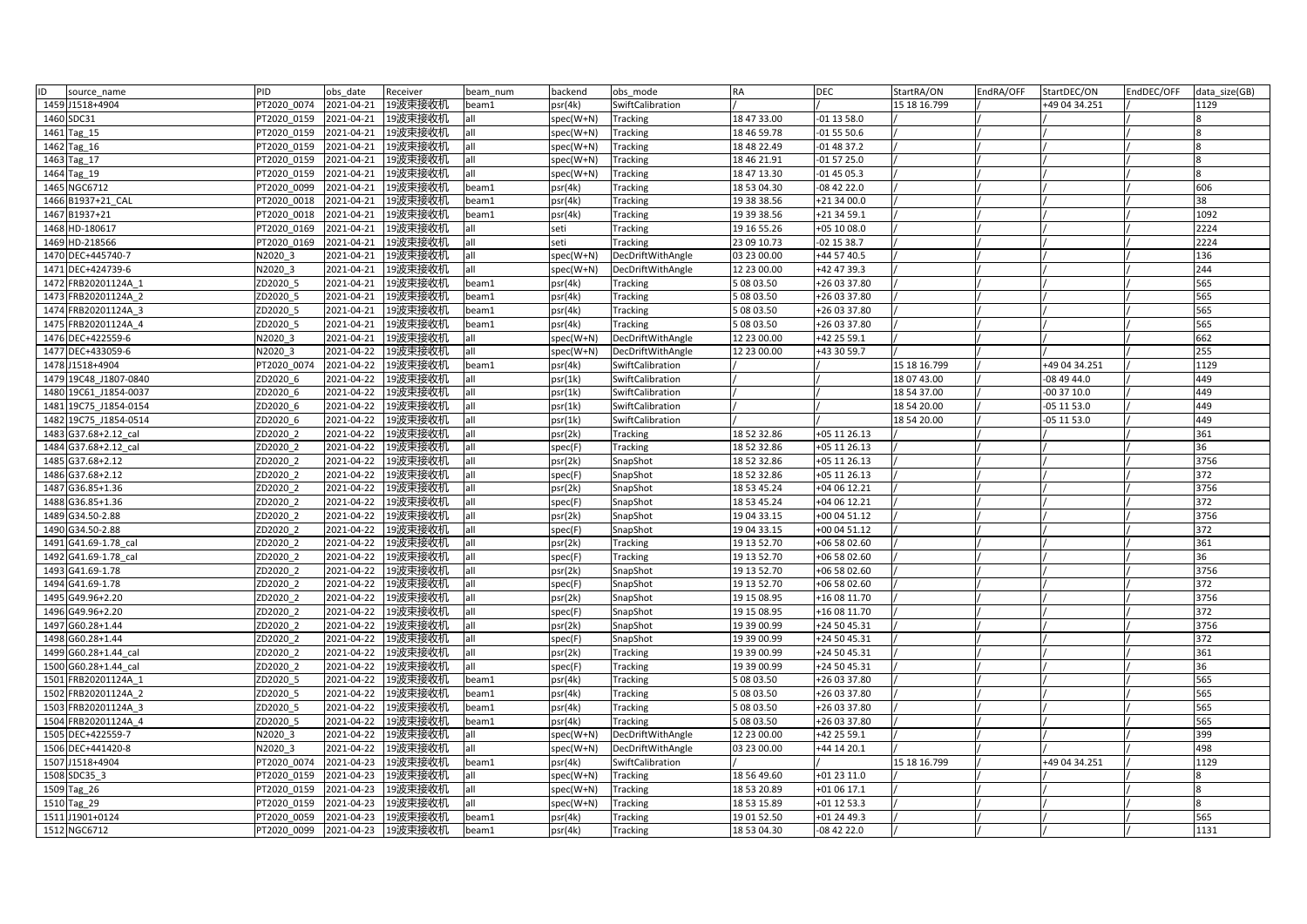| ID           | source name           | <b>PID</b>  | obs date   | Receiver           | beam num | backend   | obs mode          | RA          | <b>DEC</b>   | StartRA/ON  | EndRA/OFF   | StartDEC/ON | EndDEC/OFF  | data size(GB) |
|--------------|-----------------------|-------------|------------|--------------------|----------|-----------|-------------------|-------------|--------------|-------------|-------------|-------------|-------------|---------------|
|              | 1513 NGC6946 4        | PT2020 0027 | 2021-04-23 | 19波束接收机            | all      | spec(W+N) | OnOff             |             |              | 20 31 35.70 | 20 29 54.80 | +60 23 44.2 | +59 54 31.8 | 242           |
|              | 1514 DEC+412058-7     | V2020 3     | 2021-04-23 | 19波束接收机            | all      | spec(W+N) | DecDriftWithAngle | 03 23 00.00 | +41 20 58.5  |             |             |             |             | 366           |
|              | 1515 FRB20201124A 1   | ZD2020 5    | 2021-04-23 | 19波束接收机            | beam1    | psr(4k)   | Tracking          | 5 08 03.50  | +26 03 37.80 |             |             |             |             | 565           |
|              | 1516 FRB20201124A 2   | ZD2020 5    | 2021-04-23 | 19波束接收机            | beam1    | psr(4k)   | <b>Tracking</b>   | 5 08 03.50  | +26 03 37.80 |             |             |             |             | 565           |
|              | 1517 FRB20201124A 3   | ZD2020 5    | 2021-04-23 | 19波束接收机            | beam1    | psr(4k)   | Tracking          | 5 08 03.50  | +26 03 37.80 |             |             |             |             | 565           |
|              | 1518 FRB20201124A 4   | ZD2020 5    | 2021-04-23 | 19波束接收机            | beam1    | psr(4k)   | Tracking          | 5 08 03.50  | +26 03 37.80 |             |             |             |             | 367           |
|              | 1519 J0631+4147       | PT2020 0137 | 2021-04-23 | 19波束接收机            | beam1    | psr(4k)   | SwiftCalibration  |             |              | 06 31 58.80 |             | +41 47 42.6 |             | 565           |
|              | 1520 DEC+441420-7     | N2020 3     | 2021-04-23 | 19波束接收机            | all      | spec(W+N) | DecDriftWithAngle | 03 23 00.00 | +44 14 20.1  |             |             |             |             | 854           |
|              | 1521 19C23 J1142+3253 | ZD2020 6    | 2021-04-24 | 19波束接收机            | all      | psr(1k)   | SwiftCalibration  |             |              | 11 42 06.00 |             | +32 53 02.0 |             | 449           |
|              | 1522 19C84 J1239+0326 | ZD2020 6    | 2021-04-24 | 19波束接收机            | all      | psr(1k)   | SwiftCalibration  |             |              | 12 39 42.00 |             | +03 26 14.0 |             | 449           |
|              | 1523 Drift2-02        | PT2020 0182 | 2021-04-24 | 19波束接收机            | all      | psr(4k)   | DriftWithAngle    | 14 37 00.00 | $-003244.7$  |             |             |             |             | 17276         |
|              | 1524 Drift2-02        | PT2020 0182 | 2021-04-24 | 19波束接收机            | all      | spec(W+N) | DriftWithAngle    | 14 37 00.00 | 00 32 44.7   |             |             |             |             | 1070          |
|              | 1525 DEC+403738-7     | N2020 3     | 2021-04-24 | 19波束接收机            | all      | spec(W+N) | DecDriftWithAngle | 03 23 00.00 | +40 37 38.1  |             |             |             |             | 505           |
| 1526 PPS13   |                       | PT2020 0077 | 2021-04-24 | 19波束接收机            | all      | spec(W+N) | DecDriftWithAngle | 01 40 00.00 | +40 15 57.9  |             |             |             |             | 244           |
|              | 1527 FRB20201124A 1   | ZD2020 5    | 2021-04-24 | 19波束接收机            | beam1    | psr(4k)   | Tracking          | 5 08 03.50  | +26 03 37.80 |             |             |             |             | 565           |
|              | 1528 FRB20201124A 2   | ZD2020 5    | 2021-04-24 | 19波束接收机            | beam1    | psr(4k)   | Tracking          | 5 08 03.50  | +26 03 37.80 |             |             |             |             | 565           |
|              | 1529 FRB20201124A 3   | ZD2020 5    | 2021-04-24 | 19波束接收机            | beam1    | psr(4k)   | <b>Tracking</b>   | 5 08 03.50  | +26 03 37.80 |             |             |             |             | 565           |
|              | 1530 FRB20201124A 4   | ZD2020_5    | 2021-04-24 | 19波束接收机            | beam1    | psr(4k)   | Tracking          | 5 08 03.50  | +26 03 37.80 |             |             |             |             | 565           |
|              | 1531 DEC+550426-7     | N2020 3     | 2021-04-24 | 19波束接收机            | all      | spec(W+N) | DecDriftWithAngle | 11 23 00.00 | +55 04 26.1  |             |             |             |             | 815           |
|              | 1532 DEC+420418-7     | N2020 3     | 2021-04-25 | 19波束接收机            | all      | spec(W+N) | DecDriftWithAngle | 12 23 00.00 | +42 04 18.9  |             |             |             |             | 222           |
|              | 1533 G42.23+2.88 cal  | ZD2020 2    | 2021-04-25 | 19波束接收机            | all      | psr(2k)   | Tracking          | 18 58 08.61 | +09 35 07.22 |             |             |             |             | 361           |
|              | 1534 G42.23+2.88 cal  | ZD2020 2    | 2021-04-25 | 19波束接收机            | all      | spec(F)   | Tracking          | 18 58 08.61 | +09 35 07.22 |             |             |             |             | 36            |
|              | 1535 G42.23+2.88      | ZD2020 2    | 2021-04-25 | 19波束接收机            | all      | psr(2k)   | SnapShot          | 18 58 08.61 | +09 35 07.22 |             |             |             |             | 3756          |
|              | 1536 G42.23+2.88      | ZD2020 2    | 2021-04-25 | 19波束接收机            | all      | spec(F)   | SnapShot          | 18 58 08.61 | +09 35 07.22 |             |             |             |             | 372           |
|              | 1537 G33.33+3.05      | ZD2020 2    | 2021-04-25 | 19波束接收机            | all      | psr(2k)   | SnapShot          | 18 41 17.69 | +01 44 27.16 |             |             |             |             | 3756          |
|              | 1538 G33.33+3.05      | ZD2020 2    | 2021-04-25 | 19波束接收机            | all      | spec(F)   | SnapShot          | 18 41 17.69 | +01 44 27.16 |             |             |             |             | 372           |
|              | 1539 G36.41-2.46      | ZD2020 2    | 2021-04-25 | 19波束接收机            | all      | psr(2k)   | SnapShot          | 19 06 31.95 | +01 58 09.43 |             |             |             |             | 3756          |
|              | 1540 G36.41-2.46      | ZD2020 2    | 2021-04-25 | 19波束接收机            | all      | spec(F)   | SnapShot          | 19 06 31.95 | +01 58 09.43 |             |             |             |             | 372           |
|              | 1541 G40.91-2.12 cal  | ZD2020 2    | 2021-04-25 | 19波束接收机            | all      | psr(2k)   | <b>Tracking</b>   | 19 13 37.75 | +06 07 01.79 |             |             |             |             | 361           |
|              | 1542 G40.91-2.12 cal  | ZD2020 2    | 2021-04-25 | 19波束接收机            | all      | spec(F)   | <b>Tracking</b>   | 19 13 37.75 | +06 07 01.79 |             |             |             |             | 36            |
|              | 1543 G40.91-2.12      | ZD2020 2    | 2021-04-25 | 19波束接收机            | all      | psr(2k)   | SnapShot          | 19 13 37.75 | +06 07 01.79 |             |             |             |             | 3756          |
|              | 1544 G40.91-2.12      | ZD2020 2    | 2021-04-25 | 19波束接收机            | all      | spec(F)   | SnapShot          | 19 13 37.75 | +06 07 01.79 |             |             |             |             | 372           |
|              | 1545 G47.95-2.29      | ZD2020 2    | 2021-04-25 | 19波束接收机            | all      | psr(2k)   | SnapShot          | 19 27 36.75 | +12 15 18.96 |             |             |             |             | 3756          |
|              | 1546 G47.95-2.29      | ZD2020 2    | 2021-04-25 | 19波束接收机            | all      | spec(F)   | SnapShot          | 19 27 36.75 | +12 15 18.96 |             |             |             |             | 372           |
|              | 1547 G65.66-0.25      | ZD2020 2    | 2021-04-25 | 19波束接收机            | all      | psr(2k)   | SnapShot          | 19 57 45.66 | +28 37 47.43 |             |             |             |             | 3756          |
|              | 1548 G65.66-0.25      | ZD2020 2    | 2021-04-25 | 19波束接收机            | all      | spec(F)   | SnapShot          | 19 57 45.66 | +28 37 47.43 |             |             |             |             | 372           |
|              | 1549 G65.66-0.25 cal  | ZD2020 2    | 2021-04-25 | 19波束接收机            | all      | psr(2k)   | Tracking          | 19 57 45.66 | +28 37 47.43 |             |             |             |             | 361           |
|              | 1550 G65.66-0.25 cal  | ZD2020 2    | 2021-04-25 | 19波束接收机            | all      | spec(F)   | Tracking          | 19 57 45.66 | +28 37 47.43 |             |             |             |             | 36            |
|              | 1551 J1903+0839       | PT2020 0136 | 2021-04-25 | 19波束接收机            | beam1    | psr(4k)   | <b>Tracking</b>   | 19 03 52.30 | +08 39 20.0  |             |             |             |             | 302           |
|              | 1552 J1930+1403       | PT2020 0136 | 2021-04-25 | 19波束接收机            | beam1    | psr(4k)   | Tracking          | 19 30 15.60 | +14 03 32.0  |             |             |             |             | 302           |
| 1553 Jupiter |                       | PT2020 0015 | 2021-04-25 | 19波束接收机            | beam1    | spec(F)   | SolarSysTracking  | 05 00 00.0  |              |             |             |             |             | 131           |
|              | 1554 DEC+403738-8     | N2020 3     | 2021-04-25 | 19波束接收机            | all      | spec(W+N) | DecDriftWithAngle | 03 23 00.00 | +40 37 38.1  |             |             |             |             | 133           |
|              | 1555 Neptune          | PT2020 0015 | 2021-04-25 | 19波束接收机            | beam1    | spec(F)   | SolarSysTracking  | 08 00 00.0  |              |             |             |             |             | 168           |
|              | 1556 DEC+420418-6     | N2020 3     | 2021-04-25 | 19波束接收机            | all      | spec(W+N) | DecDriftWithAngle | 12 23 00.00 | +42 04 18.9  |             |             |             |             | 565           |
|              | 1557 J0659+1414 off5  | PT2020 0087 | 2021-04-25 | 19波束接收机            | beam1    | psr(4k)   | Tracking          | 06 59 48.19 | +14 24 19.4  |             |             |             |             | 38            |
|              | 1558 J0659+1414 1     | PT2020 0087 | 2021-04-25 | 19波束接收机            | beam1    | psr(4k)   | <b>Tracking</b>   | 06 59 48.19 | +14 14 19.4  |             |             |             |             | 95            |
|              | 1559 J0659+1414 off1  | PT2020 0087 | 2021-04-25 | 19波束接收机            | beam1    | psr(4k)   | Tracking          | 06 59 48.19 | +14 13 19.4  |             |             |             |             | 95            |
|              | 1560 J0659+1414 off2  | PT2020 0087 | 2021-04-25 | 19波束接收机            | beam1    | psr(4k)   | Tracking          | 06 59 48.19 | +14 15 19.4  |             |             |             |             | 95            |
|              | 1561 J0659+1414 off3  | PT2020 0087 | 2021-04-25 | 19波束接收机            | beam1    | psr(4k)   | Tracking          | 06 59 44.19 | +14 14 19.4  |             |             |             |             | 95            |
|              | 1562 J0659+1414 off4  | PT2020 0087 | 2021-04-25 | 19波束接收机            | beam1    | psr(4k)   | <b>Tracking</b>   | 06 59 52.19 | +14 14 19.4  |             |             |             |             | 95            |
|              | 1563 J0659+1414 off6  | PT2020 0087 | 2021-04-25 | 19波束接收机            | beam1    | psr(4k)   | <b>Tracking</b>   | 06 59 48.19 | +14 04 19.4  |             |             |             |             | 38            |
|              | 1564 J0631+1036       | PT2020 0176 | 2021-04-25 | 19波束接收机            | beam1    | psr(4k)   | Tracking          | 06 31 27.50 | +10 37 02.5  |             |             |             |             | 283           |
|              | 1565 J0659+1414 2     | PT2020 0176 | 2021-04-25 | 19波束接收机            | beam1    | psr(4k)   | Tracking          | 06 59 48.20 | +14 14 19.4  |             |             |             |             | 283           |
|              | 1566 FRB20201124A     | ZD2020 5    |            | 2021-04-25 19波束接收机 | beam1    | psr(4k)   | <b>Tracking</b>   | 5 08 03.50  | +26 03 37.80 |             |             |             |             | 1694          |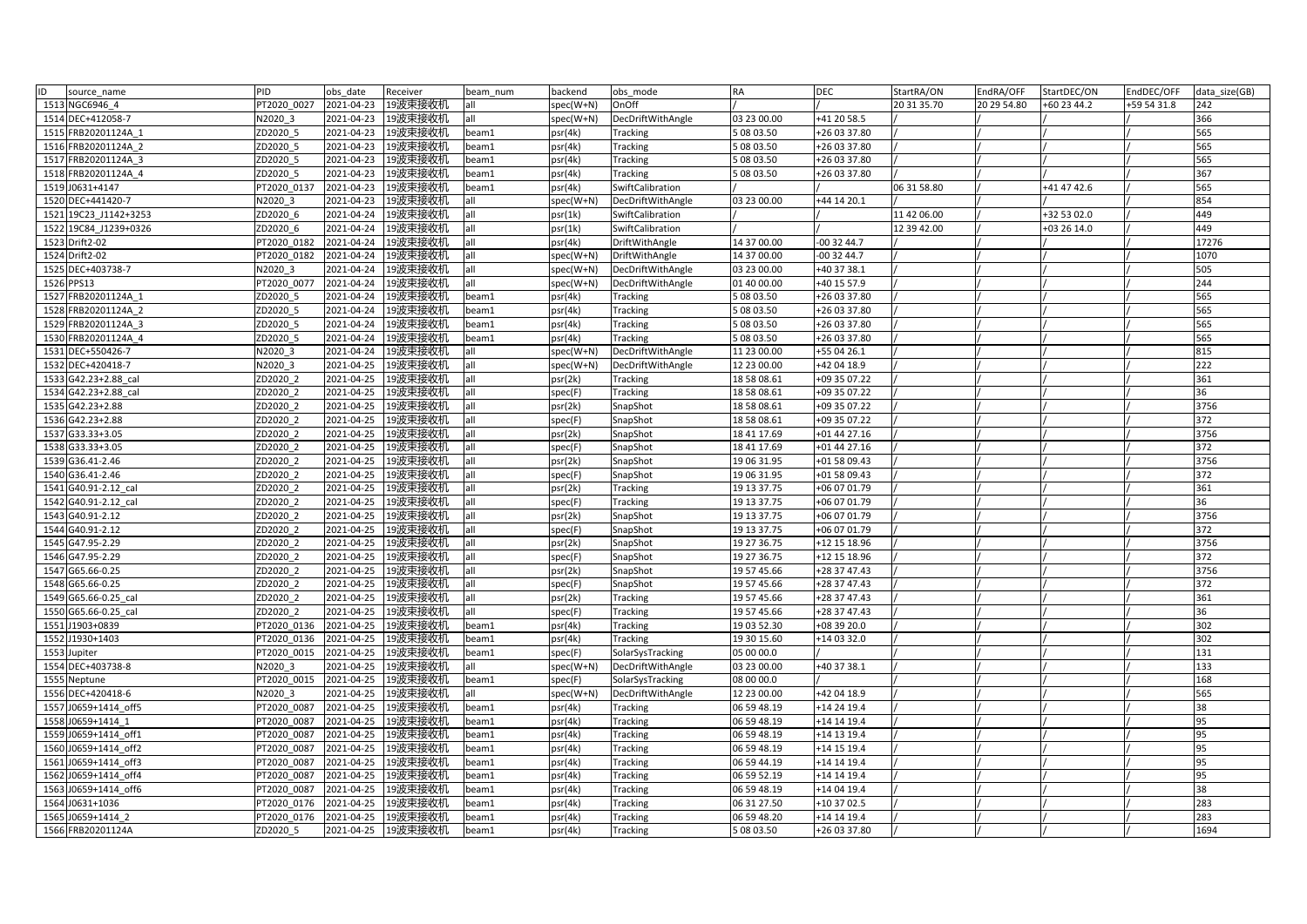| ID<br>source name                          | PID                  | obs date                 | Receiver           | beam num       | backend            | obs mode             | RA                       | <b>DEC</b>                   | StartRA/ON  | EndRA/OFF   | StartDEC/ON | EndDEC/OFF  | data size(GB) |
|--------------------------------------------|----------------------|--------------------------|--------------------|----------------|--------------------|----------------------|--------------------------|------------------------------|-------------|-------------|-------------|-------------|---------------|
| 1567 DEC+424739-7                          | N2020 3              | 2021-04-25               | 19波束接收机            | all            | spec(W+N)          | DecDriftWithAngle    | 12 23 00.00              | +42 47 39.3                  |             |             |             |             | 310           |
| 1568 M94 1                                 | N2020 3              | 2021-04-25               | 19波束接收机            | all            | spec(W+N)          | MultiBeamOTF         | 12 50 44.30              | +41 07 31.0                  | 12 47 45.00 | 12 53 45.00 | +40 56 35.0 | +41 33 35.0 | 528           |
| 1569 DEC+420418-8                          | N2020 3              | 2021-04-26               | 19波束接收机            | all            | spec(W+N)          | DecDriftWithAngle    | 12 23 00.00              | +42 04 18.9                  |             |             |             |             | 244           |
| 1570 19C61 J1854-0037                      | ZD2020 6             | 2021-04-26               | 19波束接收机            | all            | psr(1k)            | SwiftCalibration     |                          |                              | 18 54 37.00 |             | 00 37 10.0  |             | 449           |
| 1571 19C75 J1854-0514 1                    | ZD2020 6             | 2021-04-26               | 19波束接收机            | all            | psr(1k)            | SwiftCalibration     |                          |                              | 18 54 14.00 |             | 05 14 29.0  |             | 1521          |
| 1572 DEC-1017                              | PT2020 0171          | 2021-04-26               | 19波束接收机            | all            | psr(4k)            | DriftWithAngle       | 17 55 00.00              | 10 17 50.1                   |             |             |             |             | 10724         |
| 1573 DEC-1017                              | PT2020 0171          | 2021-04-26               | 19波束接收机            | all            | spec(W+N)          | DriftWithAngle       | 17 55 00.00              | $-101750.1$                  |             |             |             |             | 664           |
| 1574 19C75 J1854-0514 2                    | ZD2020 6             | 2021-04-26               | 19波束接收机            | all            | psr(1k)            | SwiftCalibration     |                          |                              | 18 54 14.00 |             | -05 14 29.0 |             | 895           |
| 1575 0159-A                                | PT2020 0126          | 2021-04-26               | 19波束接收机            | all            | psr(4k)            | DriftWithAngle       | 19 35 00.00              | -01 59 25.5                  |             |             |             |             | 10724         |
| 1576 0159-A                                | PT2020 0126          | 2021-04-26               | 19波束接收机            | all            | spec(W+N)          | DriftWithAngle       | 19 35 00.00              | $-015925.5$                  |             |             |             |             | 664           |
| 1577 J2122+1848                            | PT2020 0118          | 2021-04-26               | 19波束接收机            | all            | spec(W+N)          | DriftWithAngle       | 21 22 00.00              | +18 48 00.00                 |             |             |             |             | 80            |
| 1578 DEC+422559-9                          | N2020 3              | 2021-04-26               | 19波束接收机            | all            | spec(W+N)          | DecDriftWithAngle    | 12 23 00.00              | +42 25 59.1                  |             |             |             |             | 80            |
| 1579 Neptune                               | PT2020 0015          | 2021-04-26               | 19波束接收机            | beam1          | spec(F)            | SolarSysTracking     | 08 00 00.0               |                              |             |             |             |             | 168           |
| 1580 DEC+430919-6                          | N2020 3              | 2021-04-26               | 19波束接收机            | all            | spec(W+N)          | DecDriftWithAngle    | 12 23 00.00              | +43 09 19.5                  |             |             |             |             | 399           |
| 1581 FRB20201124A 1                        | ZD2020 5             | 2021-04-26               | 19波束接收机            | beam1          | psr(4k)            | Tracking             | 5 08 03.50               | +26 03 37.80                 |             |             |             |             | 565           |
| 1582 FRB20201124A 2                        | ZD2020 5             | 2021-04-26               | 19波束接收机            | beam1          | psr(4k)            | Tracking             | 5 08 03.50               | +26 03 37.80                 |             |             |             |             | 565           |
| 1583 FRB20201124A 3                        | ZD2020 5             | 2021-04-26               | 19波束接收机            | beam1          | psr(4k)            | Tracking             | 5 08 03.50               | +26 03 37.80                 |             |             |             |             | 565           |
| 1584 FRB20201124A 4                        | ZD2020_5             | 2021-04-26               | 19波束接收机            | beam1          | psr(4k)            | Tracking             | 5 08 03.50               | +26 03 37.80                 |             |             |             |             | 565           |
| 1585 DEC+445740-8                          | N2020 3              | 2021-04-26               | 19波束接收机            | all            | spec(W+N)          | DecDriftWithAngle    | 03 23 00.00              | +44 57 40.5                  |             |             |             |             | 1439          |
| 1586 19C75 J1854-0514                      | ZD2020 6             | 2021-04-27               | 19波束接收机            | all            | psr(1k)            | SwiftCalibration     |                          |                              | 18 54 14.00 |             | -05 14 29.0 |             | 449           |
| 1587 G29.7-0.3                             | PT2020 0050          | 2021-04-27               | 19波束接收机            | all            | psr(4k)            | SnapShot             | 18 46 25.00              | -02 59 00.0                  |             |             |             |             | 14658         |
| 1588 J1913+1000                            | PT2020 0059          | 2021-04-27               | 19波束接收机            | beam1          | psr(4k)            | Tracking             | 19 13 03.50              | +10 00 02.4                  |             |             |             |             | 565           |
| 1589 J1849+2559                            | PT2020 0164          | 2021-04-27               | 19波束接收机            | beam1          | psr(2k)            | Tracking             | 18 49 47.57              | +25 59 57.7                  |             |             |             |             | 208           |
| 1590 J1917+1258                            | PT2020 0136          | 2021-04-27               | 19波束接收机            | beam1          | psr(4k)            | Tracking             | 19 17 21.90              | +12 58 59.0                  |             |             |             |             | 302           |
| 1591 J1957-0002                            | PT2020 0164          | 2021-04-27               | 19波束接收机            | beam1          | psr(2k)            | <b>Tracking</b>      | 19 57 42.62              | $-000206.8$                  |             |             |             |             | 194           |
| 1592 J2122+2426                            | PT2020 0164          | 2021-04-27               | 19波束接收机            | beam1          | psr(2k)            | Tracking             | 21 22 39.02              | +24 26 44.9                  |             |             |             |             | 208           |
| 1593 J2005+3552                            | PT2020 0059          | 2021-04-27               | 19波束接收机            | beam1          | psr(4k)            | Tracking             | 20 05 47.50              | +35 52 24.3                  |             |             |             |             | 565           |
| 1594 DEC+424739-8                          | N2020 3              | 2021-04-27               | 19波束接收机            | all            | spec(W+N)          | DecDriftWithAngle    | 12 23 00.00              | +42 47 39.3                  |             |             |             |             | 100           |
| 1595 Neptune                               | PT2020 0015          | 2021-04-27               | 19波束接收机            | beam1          | spec(F)            | SolarSysTracking     | 08 00 00.0               |                              |             |             |             |             | 168           |
| 1596 M33 off 1                             | PT2020 0053          | 2021-04-27               | 19波束接收机            | all            | spec(F)            | TrackingWithAngle    | 01 35 50.90              | +30 39 35.79                 |             |             |             |             | 266           |
| 1597 M33                                   | PT2020 0053          | 2021-04-27               | 19波束接收机            | all            | spec(F)            | TrackingWithAngle    | 01 33 50.90              | +30 39 35.79                 |             |             |             |             | 1062          |
| 1598 M33 off 2                             | PT2020 0053          | 2021-04-27               | 19波束接收机            | all            | spec(F)            | TrackingWithAngle    | 01 35 50.90              | +30 39 35.79                 |             |             |             |             | 266           |
| 1599 3C48                                  | PT2020 0053          | 2021-04-27               | 19波束接收机            | all            | spec(F)            | MultiBeamCalibration | 01 37 41.30              | +33 09 35.08                 |             |             |             |             | 355           |
| 1600 J0349+2340                            | PT2020 0164          | 2021-04-27               | 19波束接收机            | beam1          | psr(2k)            | Tracking             | 03 49 57.38              | +23 40 53.0                  |             |             |             |             | 208           |
| 1601 J0435+3233                            | PT2020 0003          | 2021-04-27               | 19波束接收机            | beam1          | psr(4k)            | SwiftCalibration     |                          |                              | 04 35 35.00 |             | +32 33 10.0 |             | 325           |
| 1602 J0612+37216                           | PT2020 0164          | 2021-04-27               | 19波束接收机            | beam1          | psr(2k)            | <b>Tracking</b>      | 06 12 44.10              | +37 21 40.0                  |             |             |             |             | 114<br>565    |
| 1603 FRB20201124A 1                        | ZD2020 5             | 2021-04-27               | 19波束接收机            | beam1          | psr(4k)            | Tracking             | 5 08 03.50               | +26 03 37.80                 |             |             |             |             |               |
| 1604 FRB20201124A 2<br>1605 FRB20201124A 3 | ZD2020 5<br>ZD2020 5 | 2021-04-27<br>2021-04-27 | 19波束接收机<br>19波束接收机 | beam1<br>beam1 | psr(4k)            | Tracking<br>Tracking | 5 08 03.50<br>5 08 03.50 | +26 03 37.80<br>+26 03 37.80 |             |             |             |             | 565<br>565    |
| 1606 FRB20201124A 4                        | ZD2020 5             | 2021-04-27               | 19波束接收机            | beam1          | psr(4k)<br>psr(4k) | Tracking             | 5 08 03.50               | +26 03 37.80                 |             |             |             |             | 565           |
| 1607 DEC+430919-7                          | N2020 3              | 2021-04-27               | 19波束接收机            | all            | spec(W+N)          | DecDriftWithAngle    | 12 23 00.00              | +43 09 19.5                  |             |             |             |             | 399           |
| 1608 J1023+0038                            | PT2020 0164          | 2021-04-27               | 19波束接收机            | beam1          | psr(2k)            | <b>Tracking</b>      | 10 23 47.69              | +00 38 40.8                  |             |             |             |             | 161           |
| 1609 J1142+0119                            | PT2020 0164          | 2021-04-27               | 19波束接收机            | beam1          | psr(2k)            | Tracking             | 11 42 50.15              | +01 19 35.7                  |             |             |             |             | 208           |
| 1610 DEC+433059-7                          | N2020 3              | 2021-04-27               | 19波束接收机            | all            | spec(W+N)          | DecDriftWithAngle    | 12 23 00.00              | +43 30 59.7                  |             |             |             |             | 531           |
| 1611 M107                                  | PT2020 0099          | 2021-04-28               | 19波束接收机            | beam1          | psr(4k)            | Tracking             | 16 32 32.00              | 13 03 13.6                   |             |             |             |             | 566           |
| 1612 J1917+2441                            | PT2020 0003          | 2021-04-28               | 19波束接收机            | beam1          | psr(4k)            | SwiftCalibration     |                          |                              | 19 17 34.00 |             | +24 41 35.0 |             | 325           |
| 1613 J1838+0022                            | PT2020 0003          | 2021-04-28               | 19波束接收机            | beam1          | psr(4k)            | SwiftCalibration     |                          |                              | 18 38 24.40 |             | +00 22 06.0 |             | 325           |
| 1614 G31.5-0.6                             | PT2020 0050          | 2021-04-28               | 19波束接收机            | all            | psr(4k)            | SnapShot             | 18 51 10.00              | $-013100.0$                  |             |             |             |             | 14658         |
| 1615 J1908+1035                            | PT2020 0003          | 2021-04-28               | 19波束接收机            | beam1          | psr(4k)            | SwiftCalibration     |                          |                              | 19 08 23.20 |             | +10 35 51.0 |             | 325           |
| 1616 0137-A                                | PT2020 0126          | 2021-04-28               | 19波束接收机            | all            | psr(4k)            | DriftWithAngle       | 19 35 00.00              | $-013745.3$                  |             |             |             |             | 10724         |
| 1617 0137-A                                | PT2020 0126          | 2021-04-28               | 19波束接收机            | all            | spec(W+N)          | DriftWithAngle       | 19 35 00.00              | $-013745.3$                  |             |             |             |             | 664           |
| 1618 J1915+0838                            | PT2020 0059          | 2021-04-28               | 19波束接收机            | beam1          | psr(4k)            | Tracking             | 19 15 13.80              | +08 38 59.7                  |             |             |             |             | 565           |
| 1619 DEC+422559-8                          | N2020 3              | 2021-04-28               | 19波束接收机            | all            | spec(W+N)          | DecDriftWithAngle    | 12 23 00.00              | +42 25 59.1                  |             |             |             |             | 1211          |
| 1620 J1813-0852                            | PT2020 0003          | 2021-04-29               | 19波束接收机            | beam1          | psr(4k)            | SwiftCalibration     |                          |                              | 18 13 12.00 |             | $-085217.0$ |             | 325           |
|                                            |                      |                          |                    |                |                    |                      |                          |                              |             |             |             |             |               |